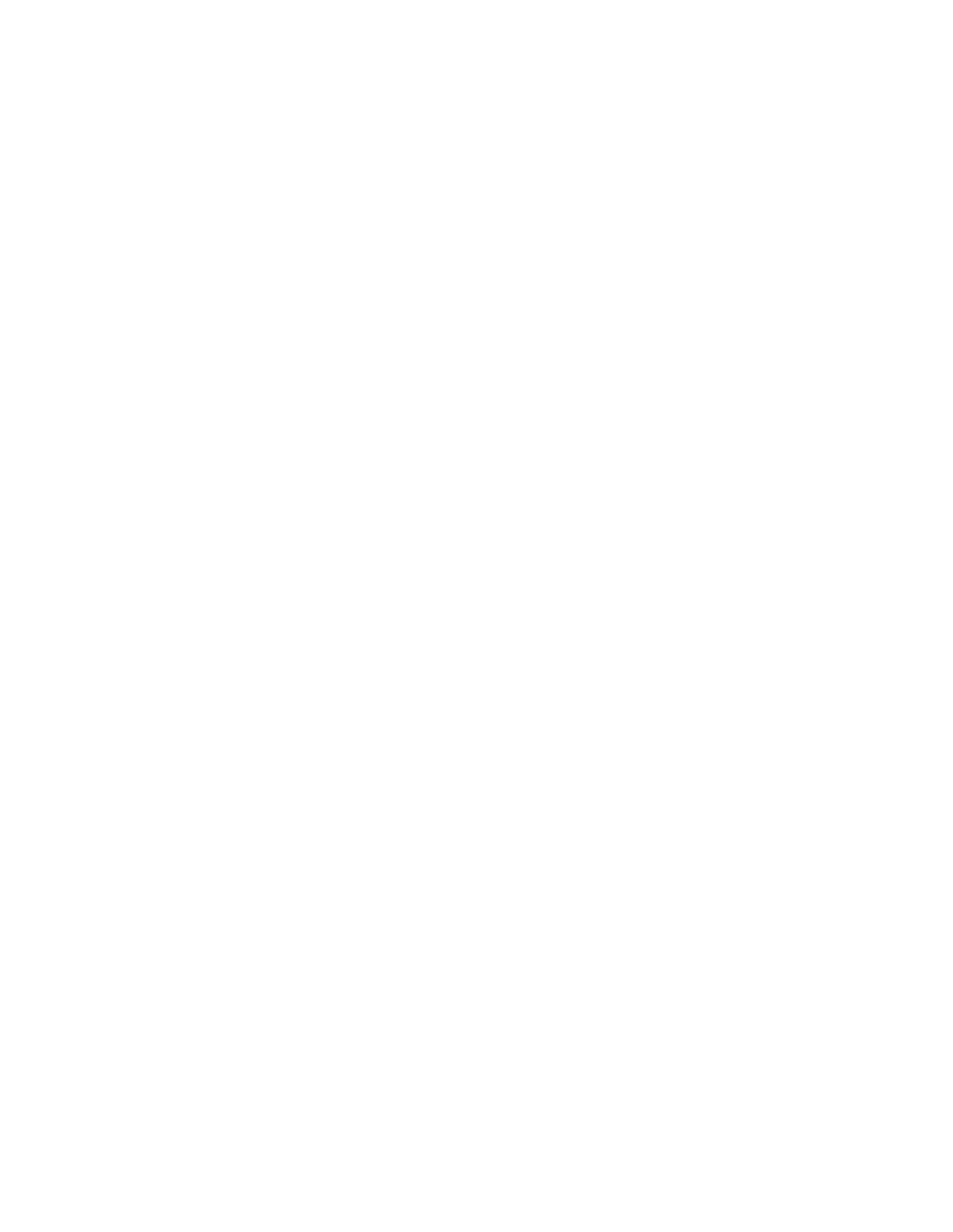# **Notice**

This report was prepared by Research Into Action, Inc., in the course of performing work contracted for and sponsored by the New York State Energy Research and Development Authority (hereinafter the "Sponsor"). The opinions expressed in this report do not necessarily reflect those of the Sponsor or the State of New York, and reference to any specific product, service, process, or method does not constitute an implied or expressed recommendation or endorsement of it. Further, the Sponsor and the State of New York make no warranties or representations, expressed or implied, as to the fitness for particular purpose or merchantability of any product, apparatus, or service, or the usefulness, completeness, or accuracy of any processes, methods, or other information contained, described, disclosed, or referred to in this report. The Sponsor, the State of New York, and the contractor make no representation that the use of any product, apparatus, process, method, or other information will not infringe privately owned rights and will assume no liability for any loss, injury, or damage resulting from, or occurring in connection with, the use of information contained, described, disclosed, or referred to in this report.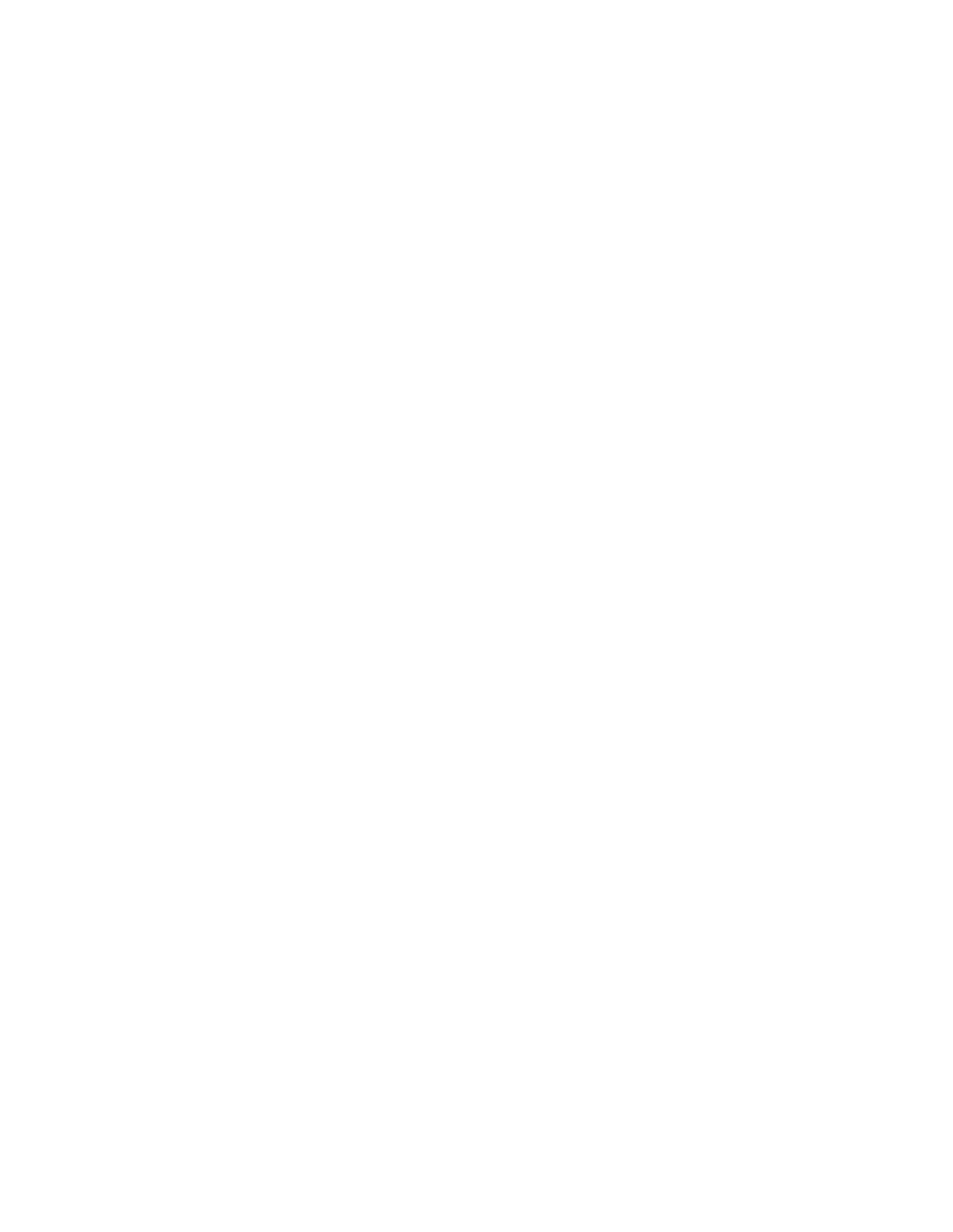# Abstract

This report presents the results of a review of the NYSERDA Workforce Development (WFD) Initiative, which is part the NYSERDA's Technology and Market Development (T&MD) Portfolio. Among other activities, WFD provides funds for Technical Training (TT) to improve the skills of those already in the construction and building trades industries, for Career Pathways (CP) training for underserved and underemployed populations, and for on-the-job training (OJT) to newly hired workers. All three of these programs seek to advance the skills of – and increase the supply of – workers in the clean energy economy. This evaluation developed and assessed indicators using the Kirkpatrick evaluation framework for the CP, TT, and OJT participants. For CP and TT programs, the evaluators analyzed pre-/post-training survey data on 750 trainees, and interviewed 38 trainees. For OJT, the evaluators interviewed 18 employers and 26 trainees.

The study concludes that CP, TT, and OJT training activities evidence effectiveness in the areas of reaction, learning, behavior, and results (the Kirkpatrick evaluation framework). The TT and OJT programs are instrumental in preparing workers for jobs in the clean energy industry. The OJT program is instrumental in increasing the number of employed clean-energy workers; the CP and TT programs also led to increased employment in the clean-energy field. The multiple WFD activities are providing an integrated, coordinated approach to the market that meets the needs of workers with a wide range of skill levels. It is common that trainees have participated in, or intend to participate, in two of the three programs, reflecting the continuum of training offered.

# Key Words

Training, Career Pathways, Technical Training, on-the-job training, OJT, workforce training, classroom training, certification, job shadowing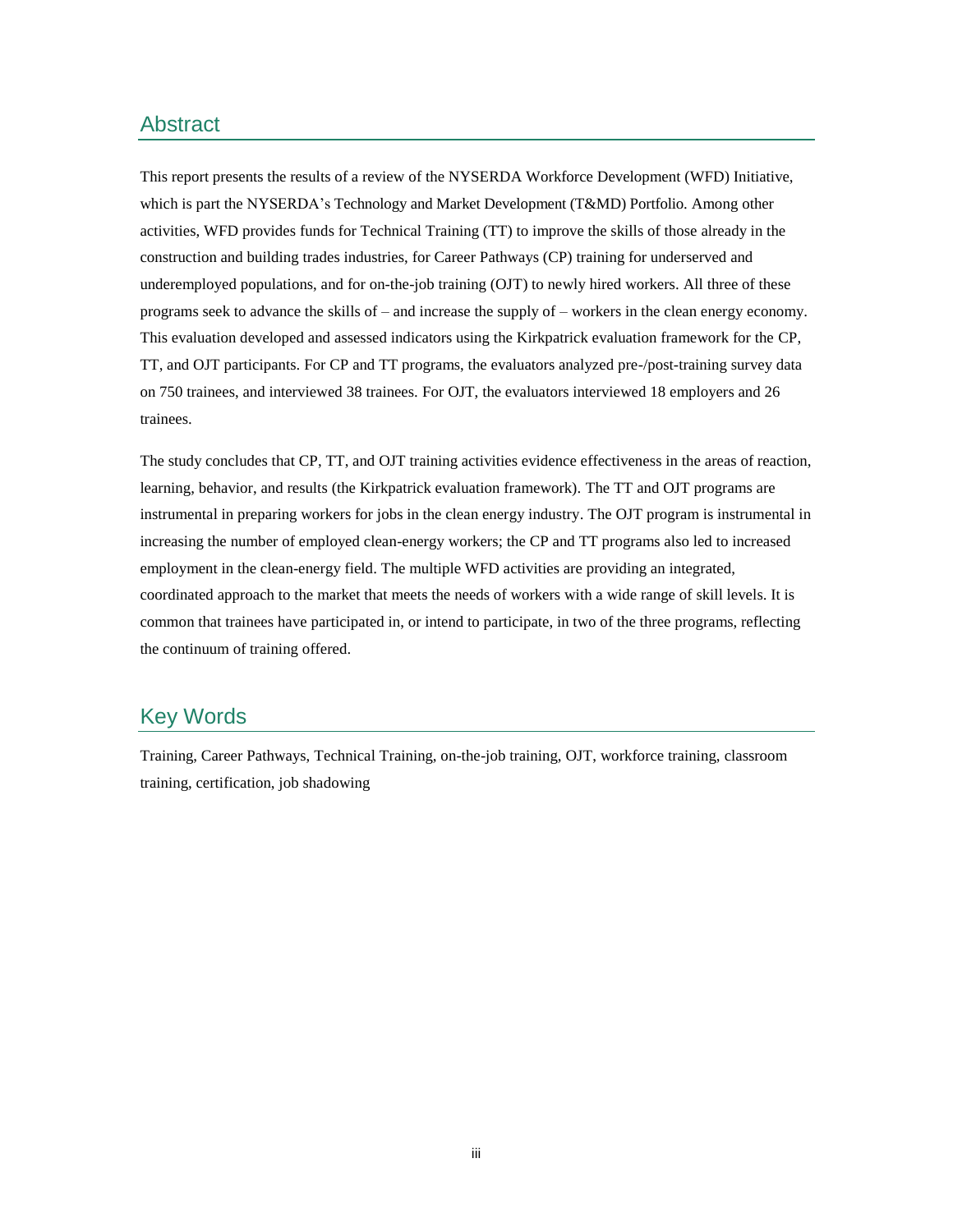# Acknowledgements

The process evaluation team would like to thank the program staff of NYSERDA's WFD Program for their assistance with this evaluation. The NYSERDA evaluation manager, Todd French, provided direction in designing and conducting the evaluation. Other members of the NYSERDA Energy Analysis department, notably Tricia Gonzales and Jennifer Meissner, also provided input and helped shape the evaluation to respond to changing circumstances.

The evaluation team also wish to thank the Career Pathways, Technical Training, and On-the-Job-Training trainees who took time to describe the program process from their perspective, and their training needs and experiences. Finally, the evaluation team thanks the On-the-Job-Training employers who responded to the evaluation's follow-up interview requests, providing indispensable information on their role and experience in training and program processes.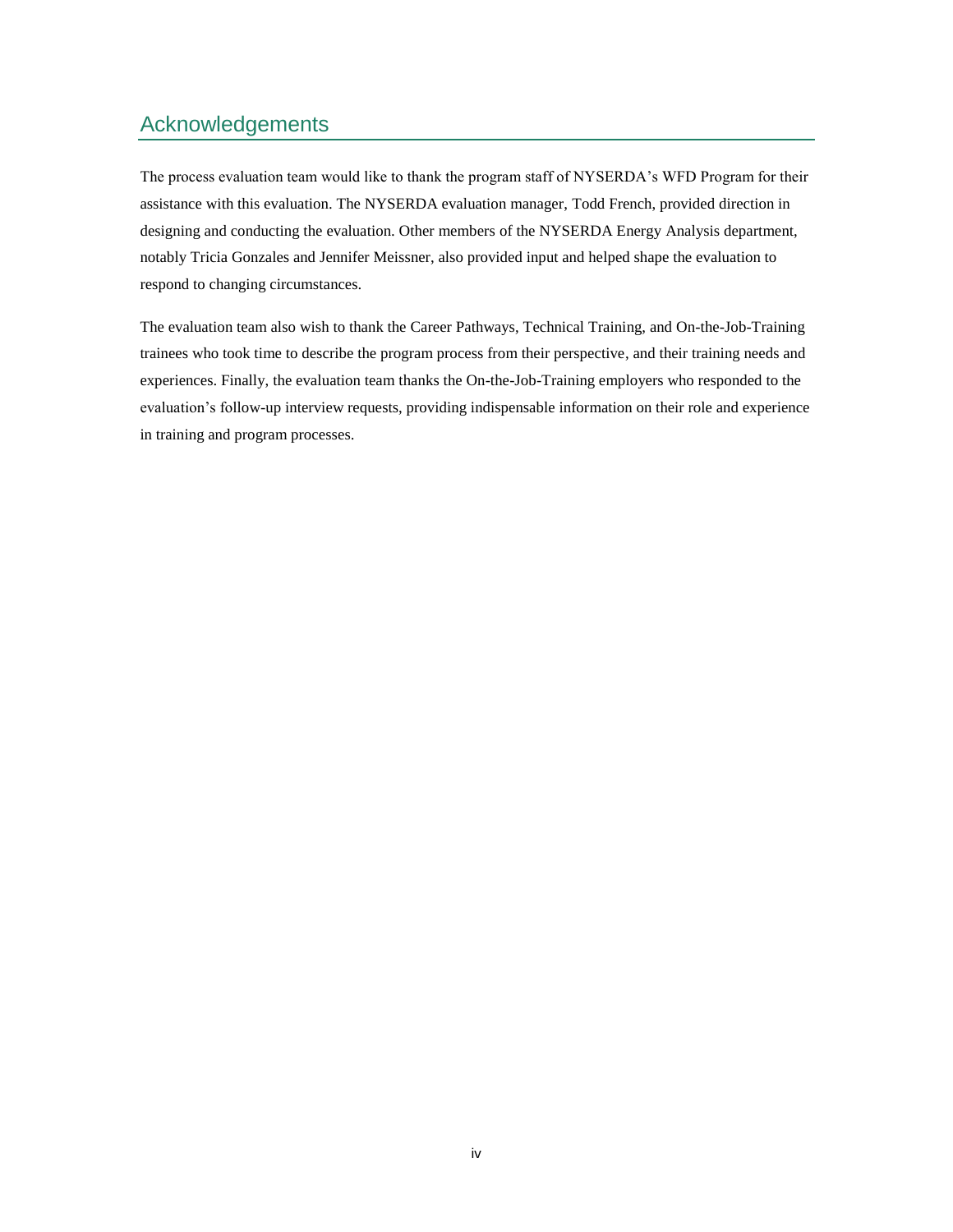# **Table of Contents**

| 3.1 |  |  |  |  |
|-----|--|--|--|--|
|     |  |  |  |  |
|     |  |  |  |  |
| 3.4 |  |  |  |  |
| 3.5 |  |  |  |  |
|     |  |  |  |  |
|     |  |  |  |  |
| 3.6 |  |  |  |  |
|     |  |  |  |  |
|     |  |  |  |  |
|     |  |  |  |  |
|     |  |  |  |  |
|     |  |  |  |  |
| 3.8 |  |  |  |  |
|     |  |  |  |  |
|     |  |  |  |  |
|     |  |  |  |  |
|     |  |  |  |  |
|     |  |  |  |  |
|     |  |  |  |  |
| 4.1 |  |  |  |  |
| 4.2 |  |  |  |  |
| 4.3 |  |  |  |  |
| 4.4 |  |  |  |  |
|     |  |  |  |  |
|     |  |  |  |  |
|     |  |  |  |  |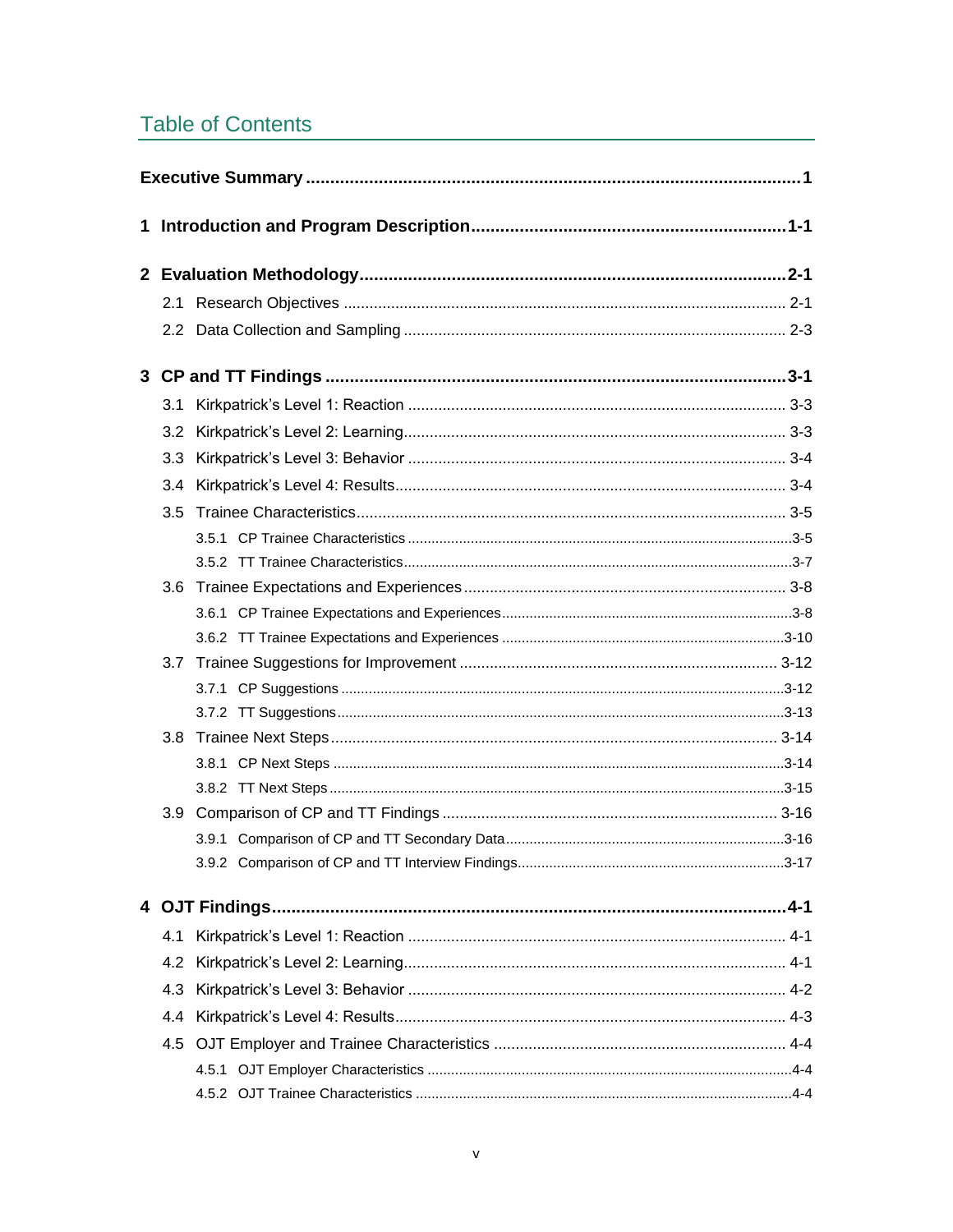# **5 Conclusions and Recommendations [...................................................................5-1](#page-50-0)**

# **Appendices**

| Career Pathways and Technical Trainees Follow-up Interview Instrument A-7 |  |
|---------------------------------------------------------------------------|--|
|                                                                           |  |
|                                                                           |  |
| Appendix B: Career Pathway Trainees Pre- and Post-Training Data B-1       |  |

**[Appendix C: Technical Training Trainees Pre-](#page-94-0) and Post-Survey Additional Data C-1**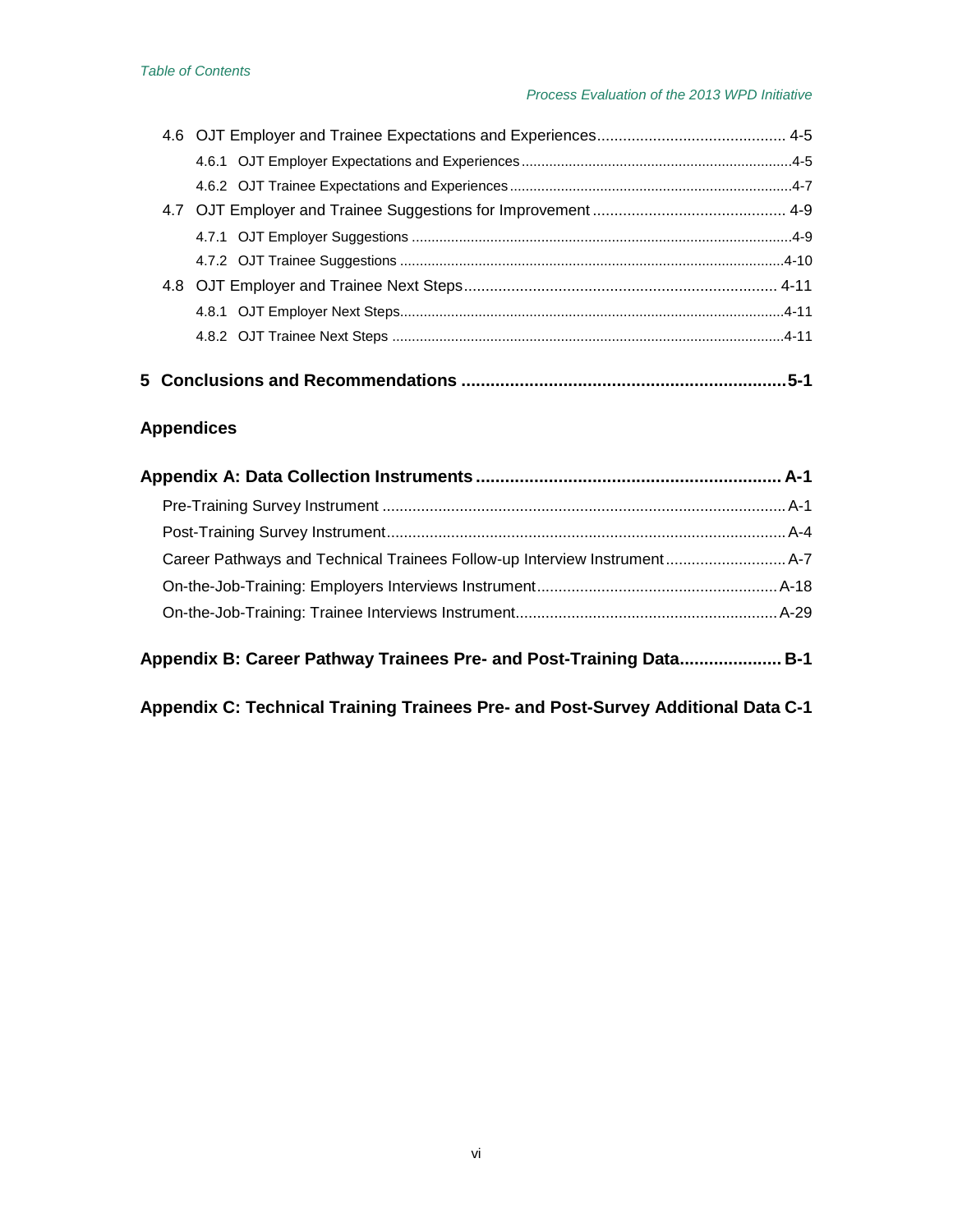# List of Tables

| Table 1-1. |                                                                                  |
|------------|----------------------------------------------------------------------------------|
| Table 2-1. |                                                                                  |
| Table 2-2. |                                                                                  |
| Table 2-3. |                                                                                  |
| Table 2-4. |                                                                                  |
| Table B-1. |                                                                                  |
| Table B-2. | CP Trainees' Reasons for Taking Training (multiple responses allowed) B-1        |
| Table B-3. | CP Expected Accomplishments from the Training (multiple responses allowed) . B-2 |
| Table B-4. |                                                                                  |
| Table B-5. |                                                                                  |
| Table B-6. | Suggested Training Enhancements (multiple responses allowed)B-3                  |
| Table B-7. | CP Trainee's Post-Training Expectations (multiple responses allowed) B-3         |
| Table B-8. |                                                                                  |
| Table C-1. |                                                                                  |
| Table C-2. | TT Trainees' Reasons for Taking Training (multiple responses allowed) C-1        |
| Table C-3. | TT Expected Accomplishments from the Training (multiple responses allowed)C-2    |
| Table C-4. |                                                                                  |
| Table C-5. |                                                                                  |
| Table C-6. | Suggested Training Enhancements (multiple responses allowed)C-3                  |
| Table C-7. | TT Trainee's Post-Training Expectations (multiple responses allowed) C-3         |
| Table C-8. |                                                                                  |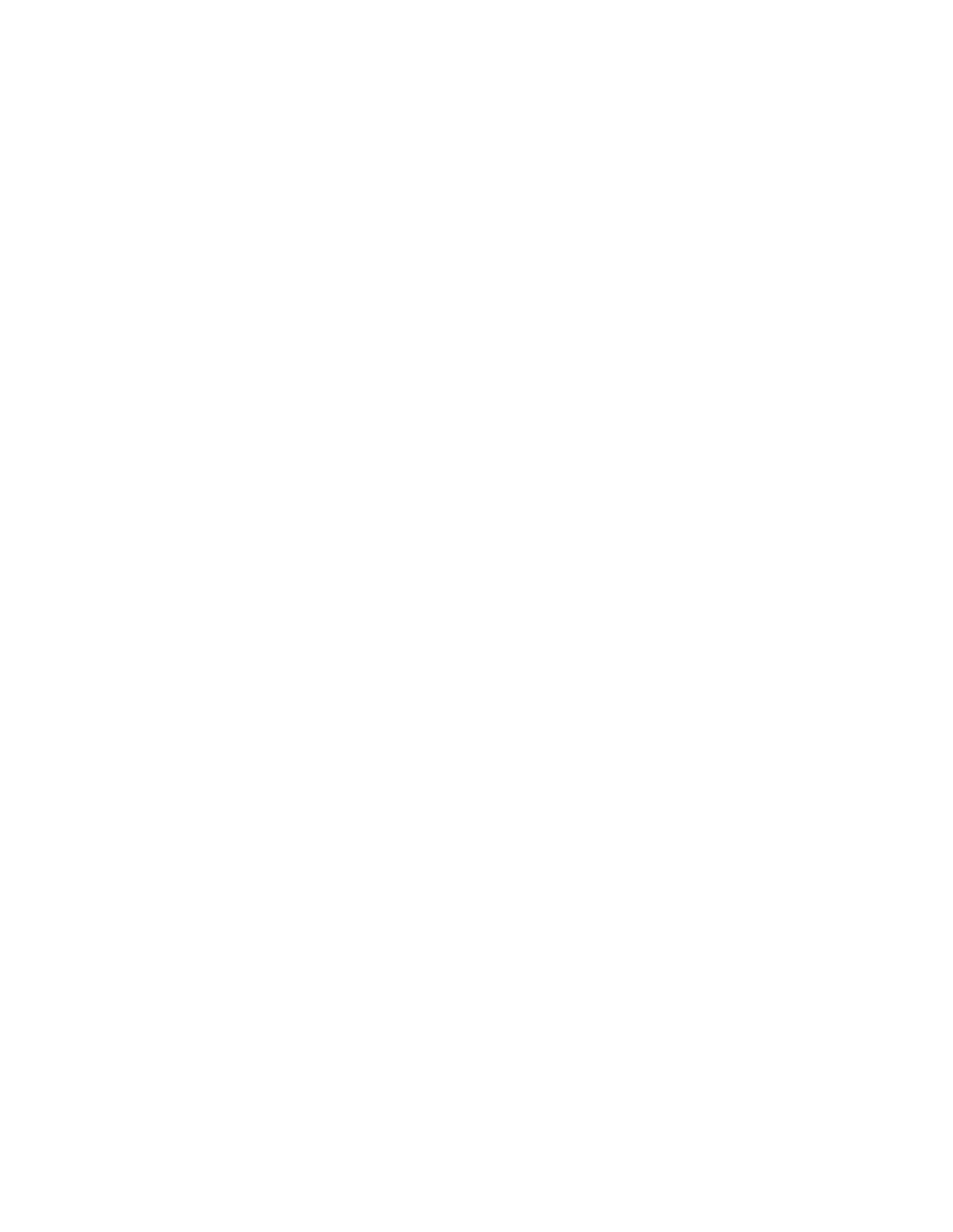## <span id="page-10-0"></span>Executive Summary

NYSERDA's Technology and Market Development programs are funded by an electric distribution System Benefits Charge (SBC) paid by customers of Central Hudson Gas and Electric Corporation, Consolidated Edison Company of New York, Inc., New York State Electric and Gas Corporation, National Grid, Orange and Rockland Utilities, and Rochester Gas and Electric Corporation. All customers who pay into the SBC are eligible to participate in the programs, which are administered by The New York State Energy Research and Development Authority (NYSERDA), a public benefit corporation established in 1975.

This report provides the findings, conclusions, and recommendations of an early stage process evaluation of NYSERDA's 2013 Workforce Development (WFD) Initiative activities. WFD delivers its training through a network of training partners, chosen through a competitive selection process (PON 1816). At the time of this report, 77 partners were providing training Career Pathways (CP) and Technical Training (TT). CP courses range from basic skills through entry-level technical training to prepare for employment in clean energy field; TT provides entry or advanced-level technical training to advance skills and careers. In addition, WFD supports on-the-job training (OJT), delivered by participating employers and coordinated through the New York State Department of Labor (NYSDOL). As of the end of 2013, NYSERDA had engaged 52 employers in the clean energy field providing OJT to 250 employees. WFD also provides other support to the developing workforce not addressed in this study.

The current study analyzed data from about 750 pre-training and post-training surveys completed by CP and TT trainees, and administered by the training partners in mid 2012 to late 2013. In addition, the study conducted (in late 2013) and analyzed short-answer interviews with 19 CP and 19 TT trainees from trainings mid 2012 to late 2013, and 18 OJT employers and 26 OJT trainees from OJT programs in 2013.

Compared to before the training, a few of the interviewed CP trainees had been hired and at least partially attributed their new employment to the training; half of the interviewed CP trainees were currently employed. One CP trainee obtained a promotion as a result of the training. All interviewed TT trainees were currently employed. A few contacts reported having been hired since the training, while other TT contacts reported the training either had, or would, assist them in obtaining a promotion or in retaining or obtaining certification. Both interviewed OJT employers and trainees agreed that the program successfully prepared trainees to work in the clean energy field. Both OJT employers and trainees held the opinion it was unlikely the trainees would have been engaged by the firm without the program.

Recognizing that the study's findings are drawn from relatively small interview sample sizes, the evaluators offer conclusions and recommendations as suggestions for the program team's consideration.

**Conclusion:** The CP, TT, and OJT training activities evidence effectiveness in the areas of reaction, learning, behavior, and results. The TT and OJT programs are instrumental in preparing workers for jobs in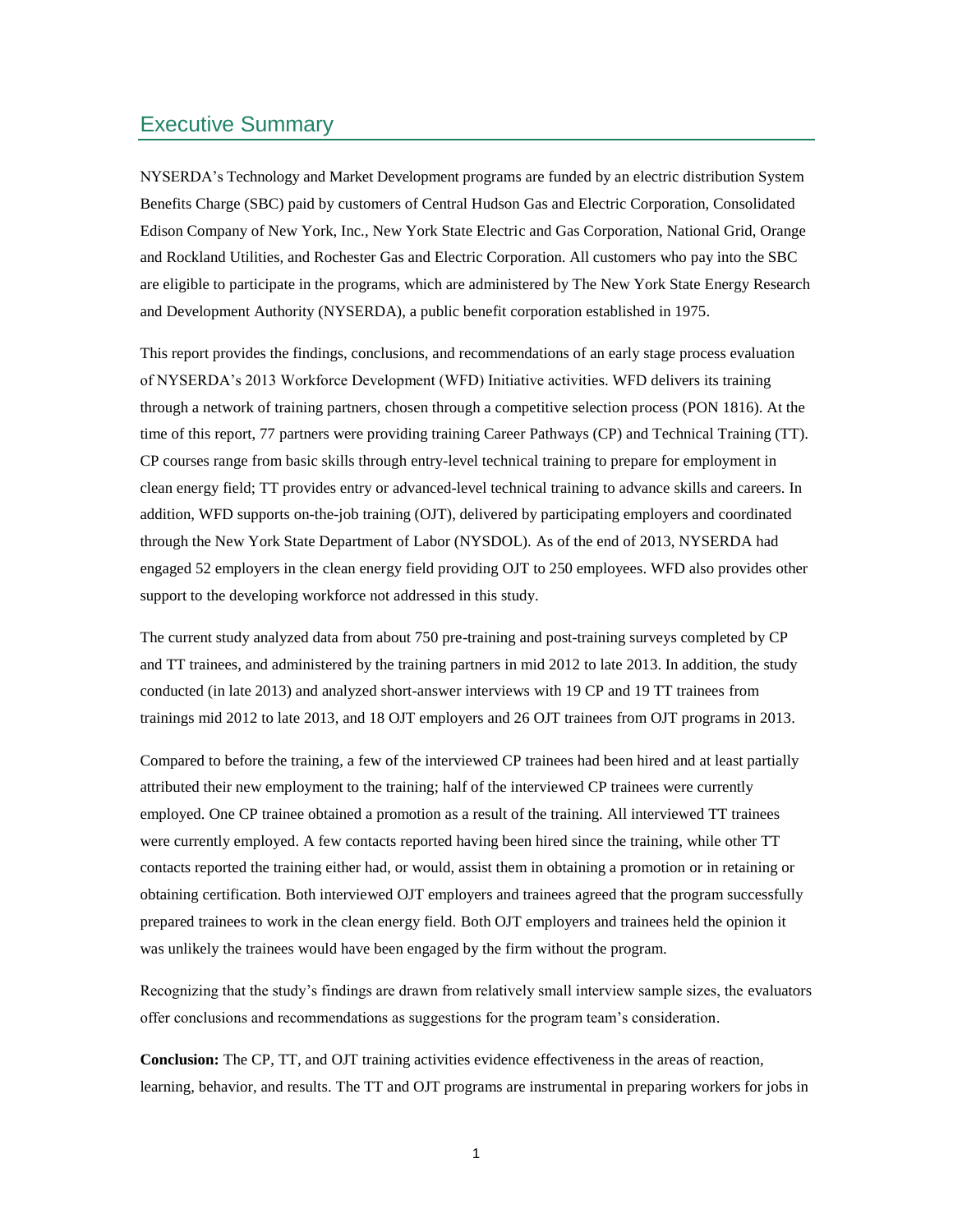the clean energy industry. The OJT program is instrumental in increasing the number of employed cleanenergy workers; the CP and TT programs also led to increased employment in the clean-energy field.

**Conclusion:** The multiple WFD activities are providing an integrated, coordinated approach to the market that meets the needs of workers with a wide range of skill levels. It is common that trainees have participated in, or intend to participate, in two of the three programs, reflecting the continuum of training offered.

**Conclusion:** Although few employers expressed any dissatisfaction with the OJT program, those few expressed dissatisfaction with program elements relating, broadly speaking, to communication among WFD staff, NYSDOL Business Service Representatives (BSRs), and employers.

 **Recommendation:** The many routes through which employers and candidates come to the OJT program is a sign of successful integration and coordination of the larger WFD effort. There remains opportunity for the WFD program to further coordinate all parties in working together efficiently to meet participants' needs.

**Conclusion:** A combination of on-the-job and classroom training appears to be valuable and valued by OJT trainees and employers; the 2013 OJT program provided incentives for classroom training. The current OJT design does not pay for classroom training for OJT trainees, although these trainees may be eligible for TT incentives through other WFD activities.

 **Recommendation:** Encourage OJT trainees to attend at least one TT course to complement their hands-on learning with formal education. Ensure that OJT employers and trainees are informed of the upcoming TT trainings and opportunities for financing the training.

**Conclusion:** CP trainees varied in how difficult they found the materials covered in the courses. For some, the course material was too difficult, while for others the material covered was at a good level, and for still others the course materials were mostly a review.

 **Recommendation:** Encourage all training partners to incorporate into CP registration information (as some partners do) a checklist of the basic educational skills needed for understanding course content, perhaps illustrating the concepts by having a score-yourself quiz.

**Conclusion:** OJT employers may not be effectively planning their participation in the OJT program, as evidenced by one employer who apparently did not realize the firm could have more than one trainee. OJT employers may need help strategizing their OJT participation, and may need additional program information early on in outreach and application stages, to increase their training efficiency.

 **Recommendation:** WFD staff should develop an approach, with clear roles for WFD and NYSDOL staff, for strategizing with employers about their effective use of WFD resources.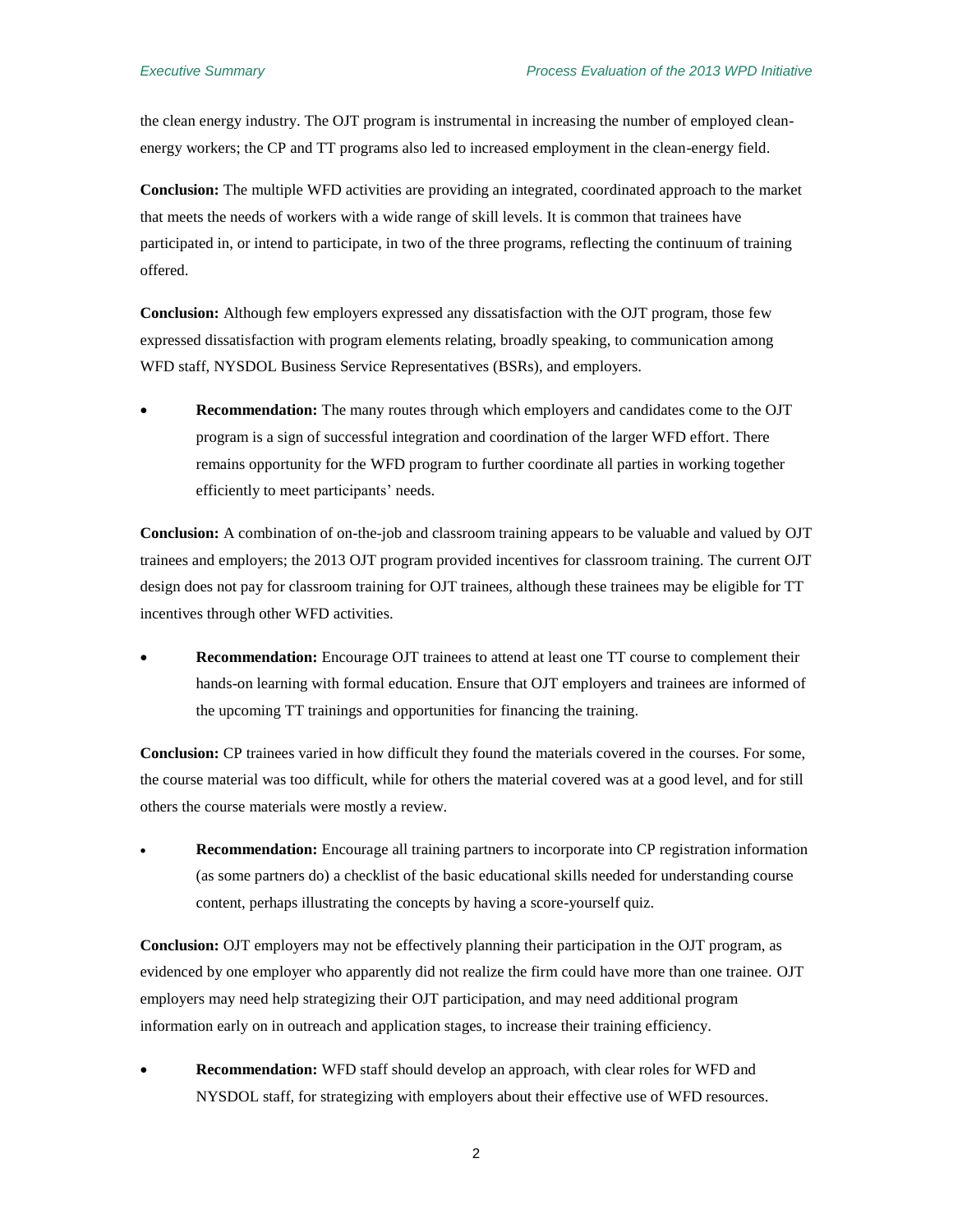# <span id="page-12-0"></span>1 Introduction and Program Description

NYSERDA's Technology and Market Development programs are funded by an electric distribution System Benefits Charge (SBC) paid by customers of Central Hudson Gas and Electric Corporation, Consolidated Edison Company of New York, Inc., New York State Electric and Gas Corporation, National Grid, Orange and Rockland Utilities, and Rochester Gas and Electric Corporation. Programs are available to all electric distribution customers that pay into the SBC. The New York State Energy Research and Development Authority (NYSERDA), a public benefit corporation established in 1975, administers the SBC funds.

This report provides the findings, conclusions, and recommendations of an early-stage process evaluation of NYSERDA's 2013 Workforce Development Initiative (WFD) activities conducted by Research Into Action from October 2013 to February 2014. This evaluation assesses three components of the multipronged WFD Initiative: two classroom training components (Career Pathways and Technical Training) and the On-the-Job Training component.

In early 2013, NYSERDA consolidated training funding from Energy Efficiency Portfolio Standard (EEPS) and System Benefits Charge (SBC3) programs with new Technology and Market Development (T&MD) funds to create the T&MD Workforce Development (WFD) Initiative. The Initiative will continue to broaden or extend training offerings with partners initially contracted under EEPS and SBC3 programs under T&MD funds, while contracting with new partners as needed.

The WFD Initiative functions to equip the state's present and future workforce with the technical skills needed to meet the goals of NYSERDA's T&MD, EEPS, Renewable Portfolio Standard, and Green Jobs Green New York efforts. By placing all training under the same funding umbrella, WFD supports a broad array of training programs targeting energy efficiency (EE), renewable energy (RE) and advanced technology and emerging technology (AT/ET). Collectively, these training programs support the development of a clean energy workforce. (This report uses the term "clean energy" to refer to EE, RE, and AT/ET.)

The WFD Initiative seeks to advance the skills of existing and emerging or future workers in the clean energy field through classroom, online, and hands-on training. To bridge gaps between training and employment, the Initiative offers internships, apprenticeships, and on-the-job training. The WFD program facilitates the adoption of new and underused technologies into the marketplace through training in AT/ET. WFD also supports certification and accreditation programs.

Through WFD, existing clean energy workers have opportunities to further develop their skills, pursue training leading to – or maintaining – industry certifications, and perhaps advance their careers. Also through WFD, individuals seeking to enter the clean energy field can obtain the basic skills necessary for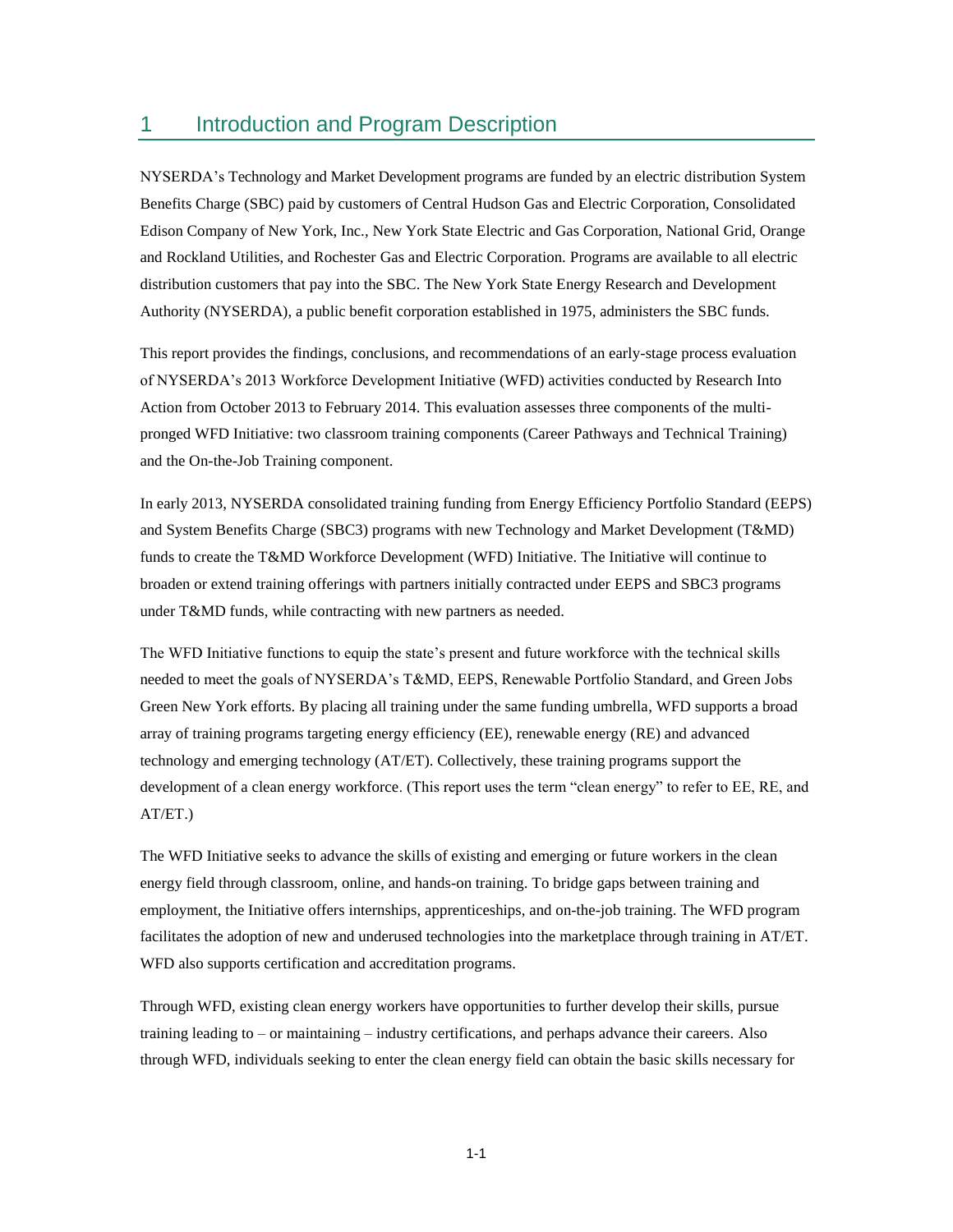$\overline{a}$ 

entry-level work in the field or for more advanced training. These WFD training and skill-building efforts yield a more skilled workforce for New York.

Within the WFD Initiative, NYSERDA has three primary types of training activity – Career Pathways (CP) Training, Technical Training (TT), and On-the-Job Training (OJT) – funded by two sets of PONs. These three training activities are the focus of this evaluation.

 **Energy Efficiency Career Pathways Training and Technical Training (previously PON 1816<sup>1</sup> and PON 1817, 2 the focus of this evaluation; currently PON 2774<sup>3</sup> and PON 2032, 4 efforts too recent to evaluate)**

WFD delivers its training through NYSERDA's network of training partners, including community colleges, community organizations, and unions. NYSERDA engages the training partners through its PONs (as described in footnotes at the end of this page). Training partners train individuals in clean energy basic and advanced skills, conduct training for trainers, develop course curricula, and provide tuition support to trainees. The training partners deliver courses in classrooms and online. Trainings include workshops, seminars, credit-bearing courses, degrees (two- and four-year), and certification offerings or professional development courses providing continuing education credits.

This evaluation assesses the Career Pathways (CP) and Technical Training (TT) programs. These two training programs are distinguished by their target audience. CP provides training appropriate for people seeking work in the clean energy field at an entry level or for people needing additional

<sup>&</sup>lt;sup>1</sup> *PON 1816, Workforce Development Training for Energy Efficiency*, sought partnerships with eligible training entities to deliver energy efficiency training programs throughout New York, with a goal to "quickly ramp up workforce training through established energy efficiency, equipment and training curriculum to support work for programs funded under EEPS." Funded by EEPS, the PON targeted both the Career Pathways and Technical Training populations.

<sup>2</sup> *PON 1817, Energy Efficiency Career Pathways Training and Technical Training*, expands the Career Pathways and Technical Training part of the EEPS WFD and Green Jobs Green New York (GJGNY) training activities. EEPS and GJGNY funded this PON. The GJGNY funding enabled training in Long Island and training for GJGNY audits and oil efficiency measures in heating applications.

<sup>3</sup> *PON 2774, Career Pathways Training Partnerships for Energy Efficiency & Renewable Energy*, continues the activities of PON 1817. It provides experiential learning opportunities (internships/apprenticeships) to enhance the skills of unemployed or underemployed adults, as well as the skills of the people currently working in the efficiency and renewable energy fields. The PON is funded under T&MD. At the time of this evaluation, NYSERDA is currently executing PON 2774 training contracts, thus so no data are evaluable available from this PON for the current evaluation data were available.

<sup>4</sup> PON 2032, *Training, Expanding Field Certification Exam Capacity and Development of Oil/Gas Furnace Installation Technician Standards*, addresses WFD needs to support GJGNY in promoting energy efficiency and the installation of clean energy technologies. Most of the funding targets the development of training workshops, curriculum development, and delivery of workshops and curricula. This PON targets the Technical Training population. GJGNY funds this PON.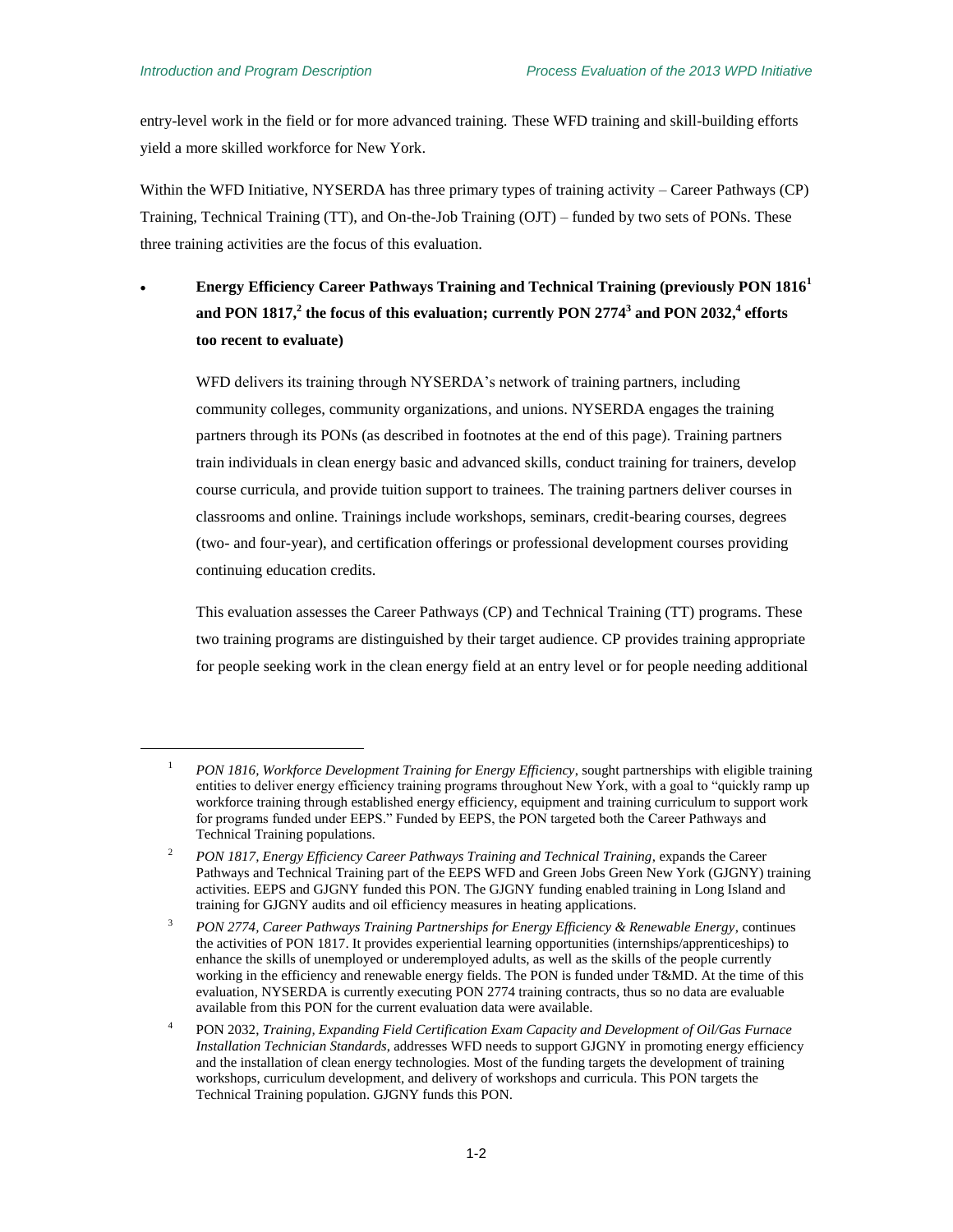$\overline{a}$ 

skills before they can pursue the advance training. TT provides entry and higher-level training for people in the clean energy field seeking to advance their skills and careers.

#### **Clean Energy On-the-Job Training (PON 2033) 5**

This program offers employers incentives to place and engage employees in On-the-Job Training (OJT); participating employers agree to retain the trainee as a regular employee after the OJT period ends.<sup>6</sup>

NYSERDA pays up to \$15,000 of a trainee's salary for up to six months of employment, for up to a total of \$150,000 for multiple trainees. Although NYSERDA does not currently pay for additional classroom training for OJT placements, some of the employer agreements investigated in this early-stage evaluation included incentives for program-supported classroom training.

NYSERDA collaborates with the New York State Department of Labor (NYSDOL) to implement the OJT program. Among other services, NYSDOL organizes New York State Career Centers (formerly One-Stop Career Centers) to assist people who are out of work or are employed and seeking advancement or new opportunities to access job listings, learn of training and apprenticeship opportunities, or attend a job fair.

Employers and candidate employees or job seekers can become involved in the OJT program through a number of routes. Employers typically learn about the program from NYSERDA (its program staff or outreach activities), the NYSDOL BSR, or job seekers. Employers may have identified a candidate suitable for OJT engagement, the BSR may identify the candidate, or the job seeker may have initiated the process.

Job seekers typically learn about the program from a business contact (such as an employee of the firm the job seeker is now pursuing), the NYS Career Centers or NYSDOL staff, NYSERDA training partners (during CP or TT training),or nonprofits focused on sustainable career preparation, such as Green City Force.<sup>7</sup> Job seekers also learn about clean energy employers from these sources, and may learn about the OJT program through contact with informed employers.

<sup>5</sup> PON 2033, *Clean Energy On-the-Job Training*, funded by T&MD*,* provides support for on-the-job training of workers engaged in the energy efficiency and renewable energy fields.

<sup>&</sup>lt;sup>6</sup> The OJT program's initial design included training funding for incumbents being promoted when the employer would be hiring a new worker into the role vacated by the incumbent, as this situation met the twin OJT goals of increasing workforce skills and size. The current OJT program design provides OJT support for new hires only; incumbents are eligible for funded TT training through other WFD PONs.

<sup>&</sup>lt;sup>7</sup> Green City Force is a service corps that prepares young people from low income backgrounds for sustainable careers.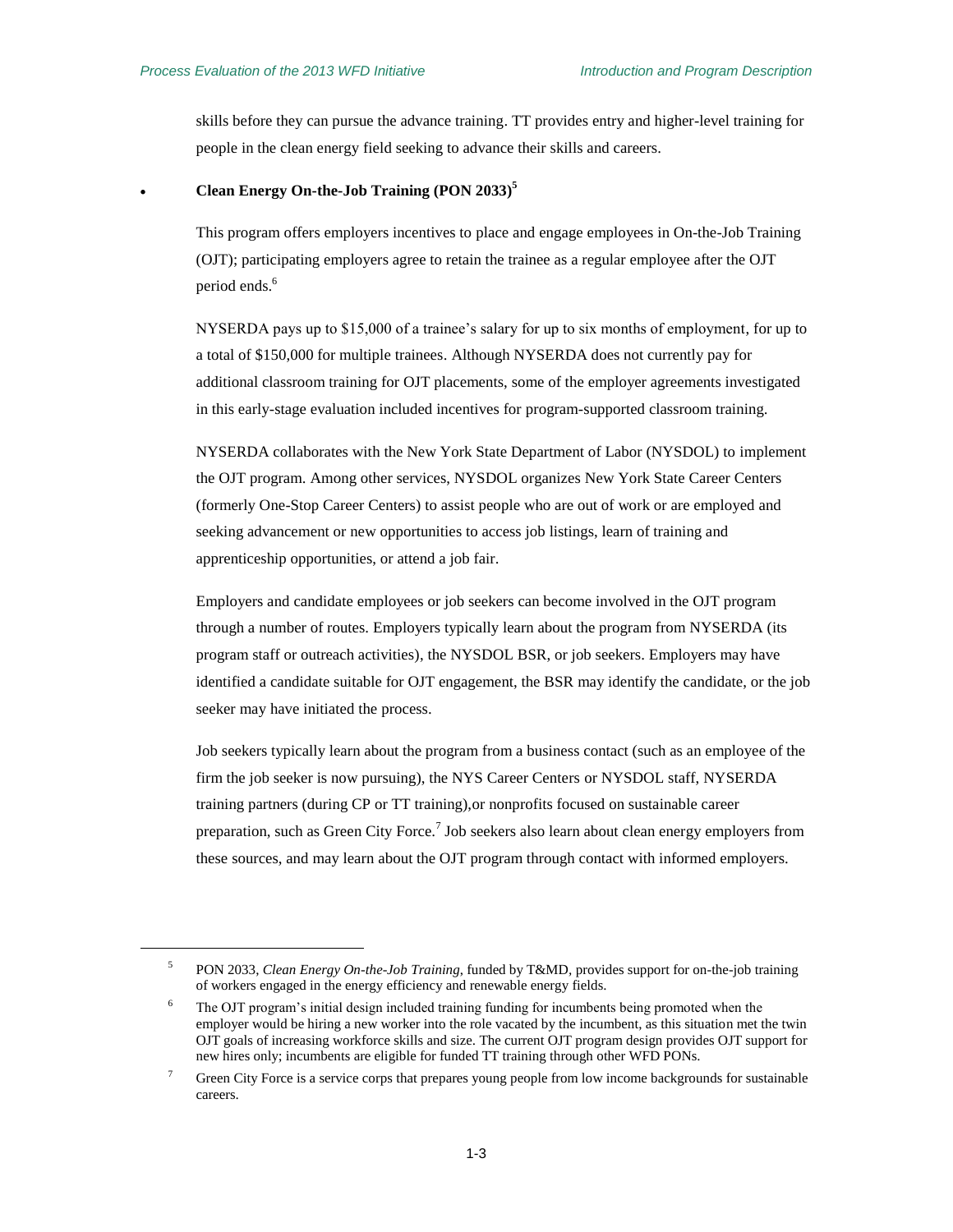Regardless of the route, the job candidate needs to register with their local NYS Career Center. Similarly, the employer needs to complete an application (the first step of which is an "Intent to Apply" form), for which NYSDOL staff conduct a due diligence review.<sup>8</sup> Subsequent to approval, the applicant employer and a NYSDOL Business Service Representative (BSR) come to agreement on the suitability of the candidate and the appropriate OJT training goals to be met through OJT teaching, mentoring, and active participation in current jobs. The employer, NYSDOL, and NYSERDA sign an OJT training contract.

[Table 1-1](#page-15-0) describes the programs and associated PONs assessed by the current study. As previously discussed, PONs 2774 and 2032 also support the three programs assessed in this study, yet at the time of this study, NYSERDA was engaged in contracting for these PONs and thus they had not as yet generated any trainees. (NYSERDA has issued additional PONs as part of the WFD Initiative, yet these are also outside the scope of this evaluation.)

| <b>Programs</b><br><b>Assessed</b> | <b>Assessment</b><br><b>Period</b> | <b>PON</b> | <b>Title</b>                                                                   | <b>Funding</b><br><b>Source</b> |
|------------------------------------|------------------------------------|------------|--------------------------------------------------------------------------------|---------------------------------|
|                                    |                                    |            | <b>Workforce Development Training</b><br>for Energy Efficiency                 | <b>EEPS</b>                     |
| <b>CP</b>                          | Mid 2012 to late<br>2013           | 1817       | <b>Energy Efficiency Career</b><br>Pathways Training and Technical<br>Training | GJGNY/EEPS                      |
|                                    | Mid 2012 to late<br>2013           | 1816       | <b>Workforce Development Training</b><br>for Energy Efficiency                 | <b>EEPS</b>                     |
| ТT                                 |                                    | 1817       | <b>Energy Efficiency Career</b><br>Pathways Training and Technical<br>Training | GJGNY/EEPS                      |
| OJT                                | 2013                               | 2033       | Clean Energy On-the-Job Training                                               | T&MD                            |

<span id="page-15-0"></span>

 $\overline{a}$ 

<sup>&</sup>lt;sup>8</sup> NYSDOL staff verify the employer's good standing with NYS unemployment insurance, Workers' Compensation, disability insurance, NYS labor standards, and other conditions.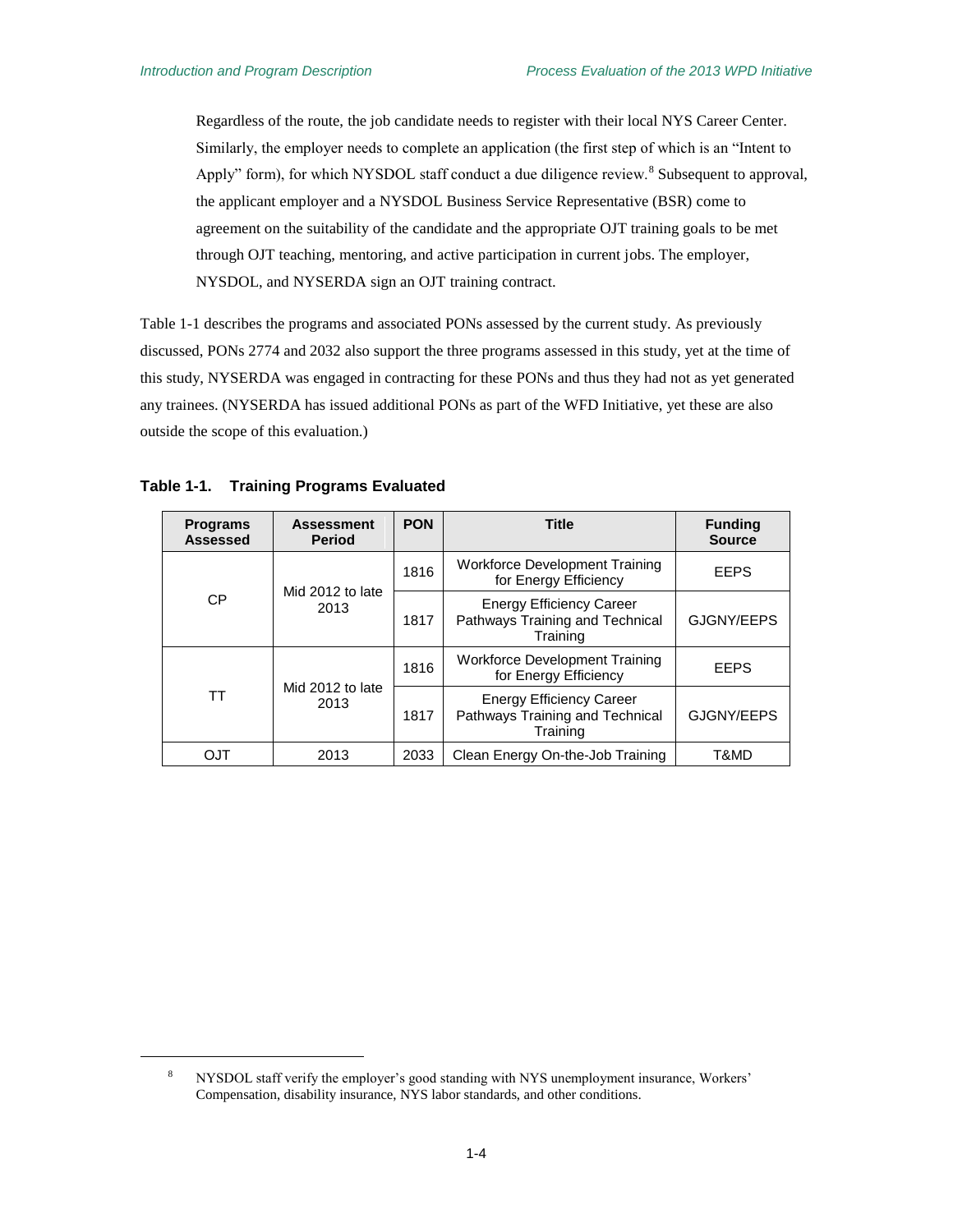# <span id="page-16-0"></span>2 Evaluation Methodology

# <span id="page-16-1"></span>2.1 Research Objectives

As specified in NYSERDA's *Operating Plan for Technology and Market Development Programs (2012-* 2016), *Systems Benefit Charge*,<sup>9</sup> NYSERDA is committed to evaluating its WFD training activities using an adapted Kirkpatrick four-level Evaluation Model.<sup>10</sup> The four levels of assessment are:

- 1. *Reaction*: Response of the trainee to the training
- 2. *Learning*: Degree to which trainees acquire the intended knowledge, skills, and attitudes, based on their participation in the training event
- 3. *Behavior*: Skills and knowledge from training applied, and performance in the workplace that can be attributed to training
- 4. *Results*: Degree to which targeted outcomes occur as a result of training and subsequent reinforcement (that is, effects of training on the workplace)

For this study, the evaluators analyzed primary and secondary data relating to program effectiveness for the CP and TT programs, and analyzed primary data for the OJT program. Section 2.2 describes the datasets and samples in more detail; briefly, the evaluators analyzed five datasets:

- Career Pathways and Technical Trainees pre-/post-training surveys (secondary data to this evaluation)
- Career Pathways follow-up phone interviews
- Technical Trainees follow-up phone interviews
- On-the-Job Training employer phone interviews
- On-the-Job Training trainee phone interviews

 $\overline{a}$ 

The evaluators developed research objectives and issues for each dataset, including both topics corresponding to the Kirkpatrick Evaluation Model and objectives, and topics related to a broader process evaluation inquiry. [Table 2-1](#page-17-0) summarizes the objectives and issues, clearly identifying those associated with the Kirkpatrick Evaluation Model.

<sup>&</sup>lt;sup>9</sup> Operating Plan for Technology and Market Development Programs (2012-2016), Systems Benefit Charge. NYSERDA. February 15, 2013.

<sup>10</sup> Adapted from *Kirkpatrick Four Levels*: *A Fresh Look after 50 Years 1959-2009 (2009).* Available at: *www.kirkpartrickpartners.com*, the website.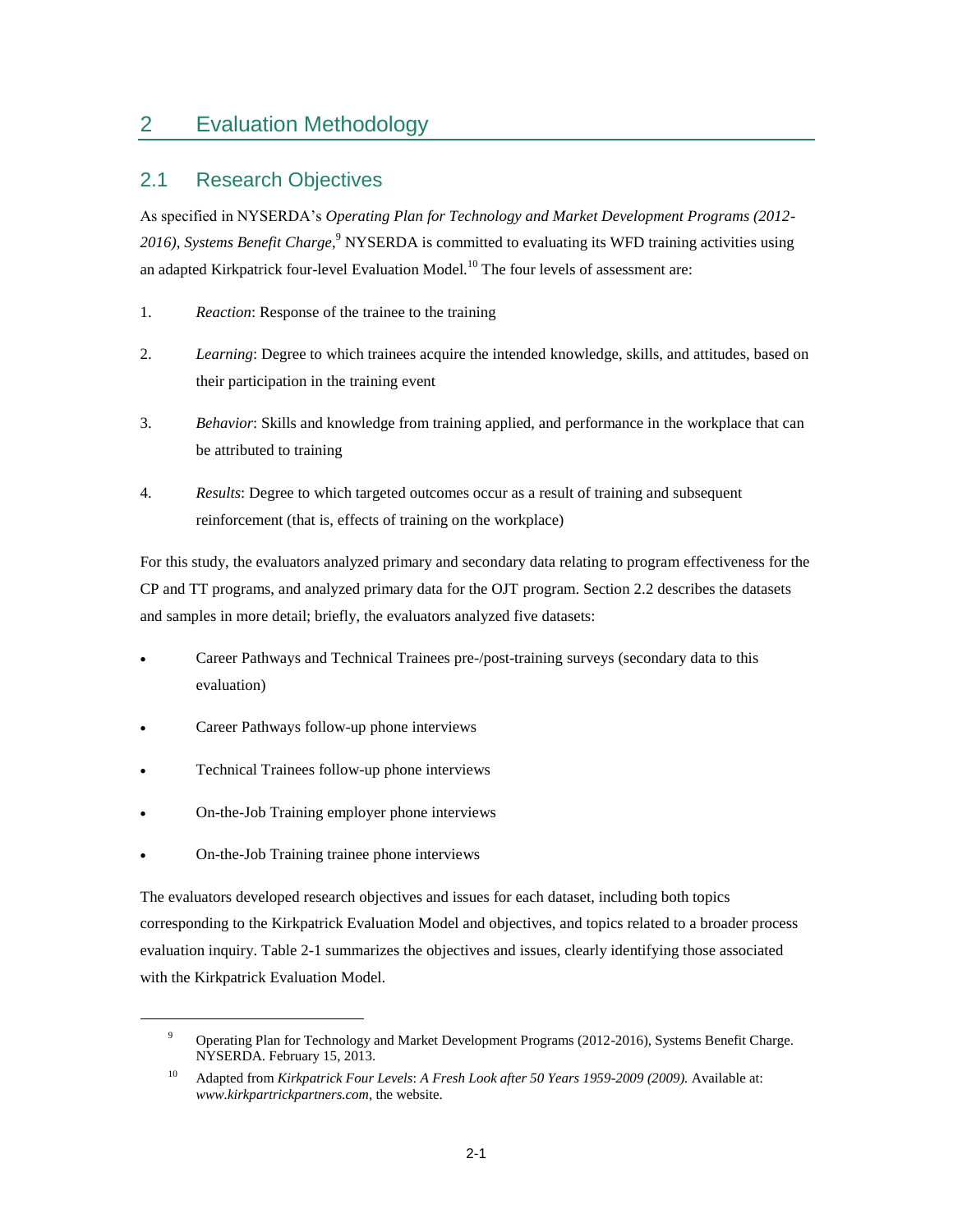| <b>Research</b><br>Objective                                             | <b>Research Issues</b>                                                                                              | <b>Kirkpatrick Evaluation</b><br><b>Model Level(s)</b> |  |  |  |  |
|--------------------------------------------------------------------------|---------------------------------------------------------------------------------------------------------------------|--------------------------------------------------------|--|--|--|--|
| <b>Career Pathways and Technical Trainees Pre-/Post-Training Surveys</b> |                                                                                                                     |                                                        |  |  |  |  |
|                                                                          | Background/demographics                                                                                             | (None)                                                 |  |  |  |  |
| Characteristics                                                          | Job search strategies                                                                                               | (None)                                                 |  |  |  |  |
| Expectations                                                             | Trainee expectations about training                                                                                 | Influences Reaction                                    |  |  |  |  |
| and                                                                      | Trainee assessment of training                                                                                      | Reaction                                               |  |  |  |  |
| Experiences                                                              | Trainee experience of training                                                                                      | Learning                                               |  |  |  |  |
| Improvements                                                             | Suggestions for improvement                                                                                         | Reaction                                               |  |  |  |  |
| <b>Next Steps</b>                                                        | Trainee plans                                                                                                       | <b>Behavior</b>                                        |  |  |  |  |
|                                                                          | Career Pathways and Technical Trainees Follow-Up Phone Interviews                                                   |                                                        |  |  |  |  |
| Characteristics                                                          | Background/demographics                                                                                             | (None)                                                 |  |  |  |  |
|                                                                          | Trainee assessment of training                                                                                      | Reaction                                               |  |  |  |  |
| Expectations                                                             | Trainee experience: acquired knowledge and skills                                                                   | Learning                                               |  |  |  |  |
| and<br>Experiences                                                       | Employability                                                                                                       | <b>Results</b>                                         |  |  |  |  |
|                                                                          | Applicability of training                                                                                           | Results                                                |  |  |  |  |
| Improvements                                                             | Suggestions for improvement                                                                                         | Reaction                                               |  |  |  |  |
| <b>Next Steps</b>                                                        | Trainee plans                                                                                                       | <b>Behavior</b>                                        |  |  |  |  |
|                                                                          | <b>On-the-Job Training Employer Interviews</b>                                                                      |                                                        |  |  |  |  |
| Characteristics                                                          | Firmographics                                                                                                       | (None)                                                 |  |  |  |  |
|                                                                          | Work activities of trainee, OJT activities                                                                          | <b>Context for All Levels</b>                          |  |  |  |  |
| Expectations                                                             | Employer satisfaction with trainee placement; with<br>classroom trainings                                           | Reaction                                               |  |  |  |  |
| and<br>Experiences                                                       | Interactions with NYSDOL Business Services<br>Representatives (program processes)                                   | <b>Context for All Levels</b>                          |  |  |  |  |
|                                                                          | Trainee learning, behavior, results                                                                                 | Learning, Behavior, Results                            |  |  |  |  |
| Improvements                                                             | Suggestions for improvement                                                                                         | Reaction                                               |  |  |  |  |
| <b>Next Steps</b>                                                        | Hiring plans                                                                                                        | <b>Behavior</b>                                        |  |  |  |  |
|                                                                          | <b>On-the-Job Training Trainee Interviews</b>                                                                       |                                                        |  |  |  |  |
| Characteristics                                                          | Background/demographics                                                                                             | (None)                                                 |  |  |  |  |
|                                                                          | Trainee satisfaction with placement                                                                                 | Reaction                                               |  |  |  |  |
|                                                                          | Assess trainee workplace experience                                                                                 | Learning, Behavior                                     |  |  |  |  |
|                                                                          | Attainment of trainee needs/goals                                                                                   | Learning, Behavior                                     |  |  |  |  |
| Expectations<br>and                                                      | Assess OJT program processes                                                                                        | (None)                                                 |  |  |  |  |
| Experiences                                                              | Assess opportunities trainee has for applying OJT<br>knowledge and skills taught; for applying classroom<br>content | Behavior, Results                                      |  |  |  |  |
|                                                                          | Changes attributed to training                                                                                      | Results                                                |  |  |  |  |
| Improvements                                                             | Suggestions for improvement                                                                                         | Reaction                                               |  |  |  |  |
| <b>Next Steps</b>                                                        | Employment plans, activity                                                                                          | Behavior                                               |  |  |  |  |

# <span id="page-17-0"></span>**Table 2-1. Research Objectives Across Datasets**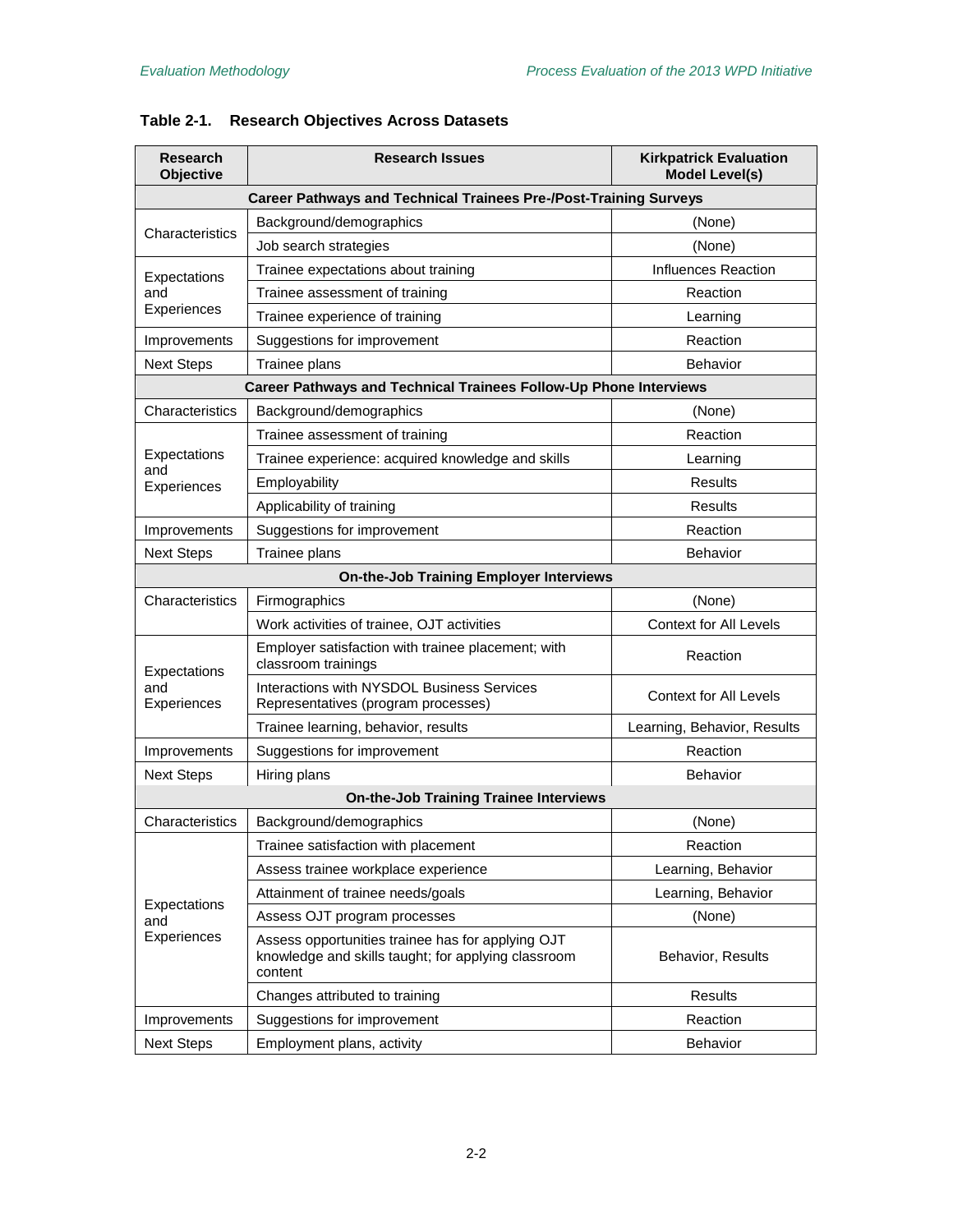**Sample Obtained**

The research objectives are consistent across the datasets to facilitate cross-program and cross-sample comparisons. The pre-/post-training surveys that generated the secondary data had been designed prior to this evaluation; the current evaluators retrospectively associated those survey questions with the objectives of the current evaluation.

Appendix A provides the data collection instruments.

# <span id="page-18-0"></span>2.2 Data Collection and Sampling

[Table 2-2](#page-18-1) displays the primary data collection activities (phone interviews) to assess the effectiveness of the CP, TT, and OJT programs.<sup>11</sup> The evaluators also analyzed secondary data for CP and TT (the pre-/ post-training surveys completed by trainees and administered by the training partners during mid 2012 to late 2013).<sup>12</sup> The evaluators drew the CP and TT interview samples from trainees completing pre- and/or post-training surveys.

| <b>Population</b>                                           | Date of<br><b>Program</b><br><b>Involvement</b> | Data<br><b>Collection</b><br>Type | Average<br><b>Interview</b><br>Length | <b>Population</b><br><b>Size</b> | <b>Sample</b><br><b>Target</b> | Sam<br><b>Obtai</b> |
|-------------------------------------------------------------|-------------------------------------------------|-----------------------------------|---------------------------------------|----------------------------------|--------------------------------|---------------------|
| CP trainees completing a<br>pre- or post-training<br>survey | Mid 2012 to<br>late 2013                        | Phone<br>interview                | 22<br>minutes                         | ~200                             | 12 to 18                       | 19                  |
| TT trainees completing a<br>pre- or post-training<br>survey | Mid 2012 to<br>late 2013                        | Phone<br>interview                | 22<br>minutes                         | $~1 - 550$                       | 12 to 18                       | 19                  |
| OJT employers                                               | 2013                                            | Phone<br>interview                | 35<br>minutes                         | 52                               | 15 to 20                       | 18                  |

#### <span id="page-18-1"></span>**Table 2-2. WFD Populations Interviewed**

OJT trainees 2013 Phone

 $\overline{a}$ 

The population sizes shown in [Table 2-2](#page-18-1) are defined relative to the contact data available to the evaluation team. The sample sizes for the CP trainee, TT trainee, OJT employer, and OJT trainee interviews provide a better than 90% confidence level, with 20% precision for interview items when all contacts are included. Because the primary datasets are relatively small (ranging from 18 to 26), the evaluators express the

interview

23

 $\frac{25}{\text{minutes}}$  250 25 to 30 26

<sup>&</sup>lt;sup>11</sup> Interview guides are given in Appendix A. Note that while most questions in the guides include pre-codes for potential answers, to facilitate subsequent coding of the data, the interviewer posed all questions in an openended form and captured the contacts' verbatim responses. Thus, the final evaluation dataset includes for each question verbatim responses and categorical coding of those responses.

<sup>&</sup>lt;sup>12</sup> The training partners for energy efficiency and GJGNY solar thermal ask each training participant to complete both a pre-training and post-training short survey; the partners provided PDF versions of these surveys to NYSERDA. To analyze the pre- and post-training surveys administered by the training partners, the evaluation team created an electronic dataset in *Excel* of the completed surveys NYSERDA received from its training partners.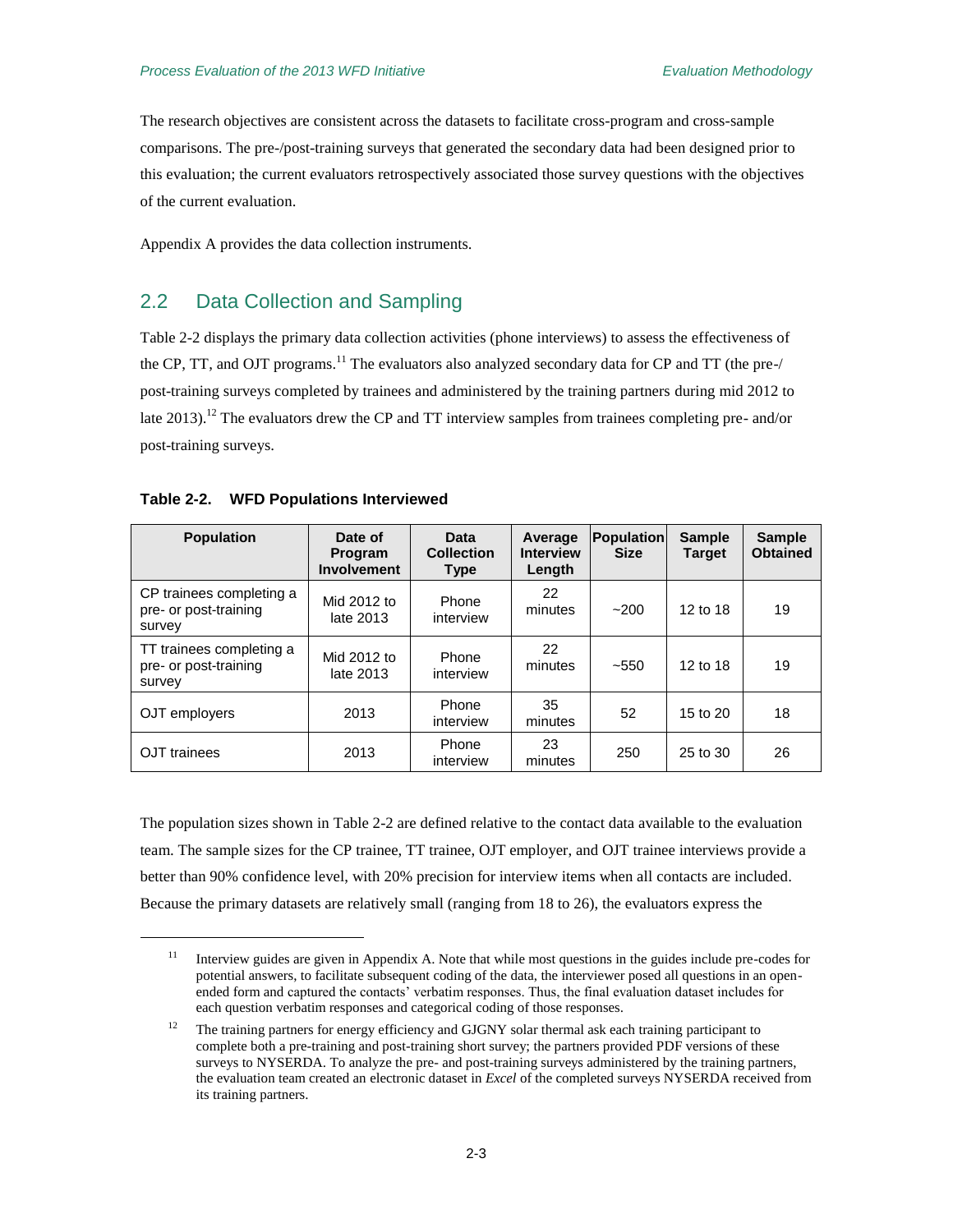$\overline{a}$ 

findings for these data sets in terms of number of respondents, such as 15 of 18, instead of percentages. For the secondary data, the sample sizes are much larger (ranging from  $\sim$  200 to  $\sim$  550), and these data are reported as percentages or proportions.

The evaluators designed a purposive sample of OJT employers to reflect the 2013 employer diversity, as shown in [Table 2-3.](#page-19-0) $^{13}$  All interviewed employers were engaged with one or more OJT trainee at the time of the interview. The evaluators sampled the OJT trainees from the interviewed employers. All interviewed trainees were working for the participating employer at the time of the interview.

<span id="page-19-0"></span>

|  | Table 2-3. Characteristics of Purposive Sample of OJT Employers |  |  |  |
|--|-----------------------------------------------------------------|--|--|--|
|--|-----------------------------------------------------------------|--|--|--|

| <b>Characteristic</b>     | <b>Descriptor</b>                 | Count |
|---------------------------|-----------------------------------|-------|
|                           | <b>T&amp;MD RE/AT</b>             | 3     |
| Funding Source*           | T&MD EE                           | 8     |
|                           | <b>GJGNY</b>                      | 10    |
|                           | <b>OJT</b>                        | 18    |
| <b>Training Type</b>      | Classroom                         | 5     |
|                           | 1st Quartile (lowest incentives)  | 4     |
|                           | 2nd Quartile                      | 6     |
| Funding Amount (quartile) | 3rd Quartile                      | 2     |
|                           | 4th Quartile (highest incentives) | 6     |

\* Multiple responses allowed for Funding Source. Data on funding source from "GYGNY and SBC Hire Data Final" spreadsheet, received from WFD staff in November 2013. WFD staff initially developed this tracking spreadsheet prior to the T&MD portfolio; consequently, the file uses the term "SBC," for which the evaluators substituted "T&MD" in this table.

[Table 2-4](#page-19-1) shows the disposition for the telephone interviews in aggregate.

#### <span id="page-19-1"></span>**Table 2-4. Disposition Report for Phone Surveys/Interviews**

| <b>Disposition</b>           | <b>Number</b> | <b>Percent</b> |
|------------------------------|---------------|----------------|
| Complete                     | 79            | 64%            |
| Partial                      | 0             | $0\%$          |
| Refused                      | 3             | 2%             |
| Contact no longer available* | 40            | 32%            |
| Not eligible                 | 2             | 2%             |
| <b>Total</b>                 | 124           | 100%           |

\* All but 1 of the 40 "contact no longer available" records are from the CP / TT dataset; one contact is from the OJT trainee dataset.

<sup>&</sup>lt;sup>13</sup> Both NYSERDA and NYSDOL staffs supporting OJT maintain program-tracking databases. Although the two databases track different program data, collectively they include information on participating employers, funding awarded for OJT and classroom training, trainees, and training objectives.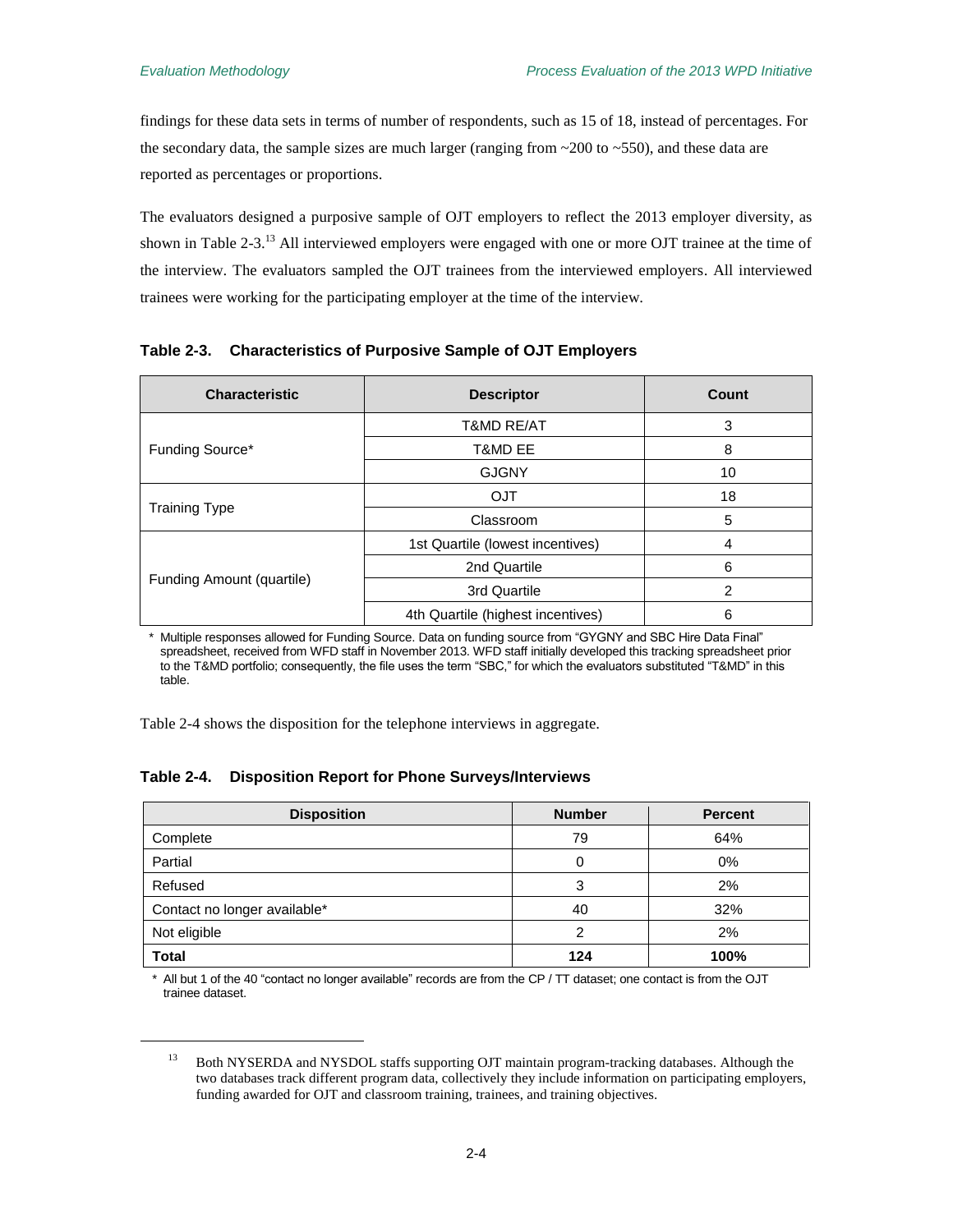# <span id="page-20-0"></span>3 CP and TT Findings

 $\overline{a}$ 

The evaluators analyzed the pre-/post-training surveys submitted to NYSERDA between June 2012 and November 2013. The evaluators found about 600 pre-training surveys and 600 post-training surveys from approximately 750 unique trainees. Approximately 200 of the surveys were completed by trainees involved in the CP track, while 550 were completed by TT trainees. These surveys had been submitted to NYSERDA by 23 training partners and spanned 44 unique courses (22 CP and 22 TT). The courses ranged from basic-skills training (i.e., *Basic Construction*) for CP trainees, to advanced-skills training (i.e., *Energy Modeling and Code Compliance*) for TT trainees.

The evaluation team created an *Excel* database of pre-/post-survey data that NYSERDA had received in PDF format from its training partners. As expected from original data captured in hand writing on a paper survey form and subsequently converted to PDF format, the data necessitated substantial cleaning. A number of entries (such as trainee name or contact information) was illegible and thus not entered into the *Excel* database. The surveys had vagaries in nomenclature and missing data for such elements as course title and training partner, which the trainee (rather than the training partners) needed to enter. After the data were cleaned, duplicates removed, and records restricted to those with accurate training course identification, the dataset comprised the following:

- Out of an estimated 200 or so unique CP trainees, the analysis dataset contained 104 pre-training surveys and 158 post-training surveys for the CP trainees; 39 CP trainees completed both pre- and post-training surveys.<sup>14</sup> These CP trainees attended 8 unique training courses offered by seven training partners.
- Out of an estimated 500 or so unique TT trainees, the analysis dataset contained 495 pre-training surveys and 436 post-training surveys from the TT trainees; 300 TT trainees completed both preand post-training surveys. These TT trainees attended 16 unique training courses offered by 10 training partners.

The discussion in this chapter draws comparisons between the findings from the current CP and TT pre-/ post-training survey dataset (referred to as the "2013 cohort"<sup>15</sup>) and the CP/TT survey dataset compiled for

<sup>&</sup>lt;sup>14</sup> The low rate of matching pre- and post- surveys may be due to the uneven response rate from training partners to provide pre- and post- training surveys, and the varying level of quality of the handwritten and scanned surveys. In many cases, surveys were received for either pre- or post-training but not for both for each course.

<sup>&</sup>lt;sup>15</sup> The term "cohort" is used because the secondary data analysis comprises all trainees completing pre- and/or post-surveys submitted by training partners to NYSERDA; no sample was drawn.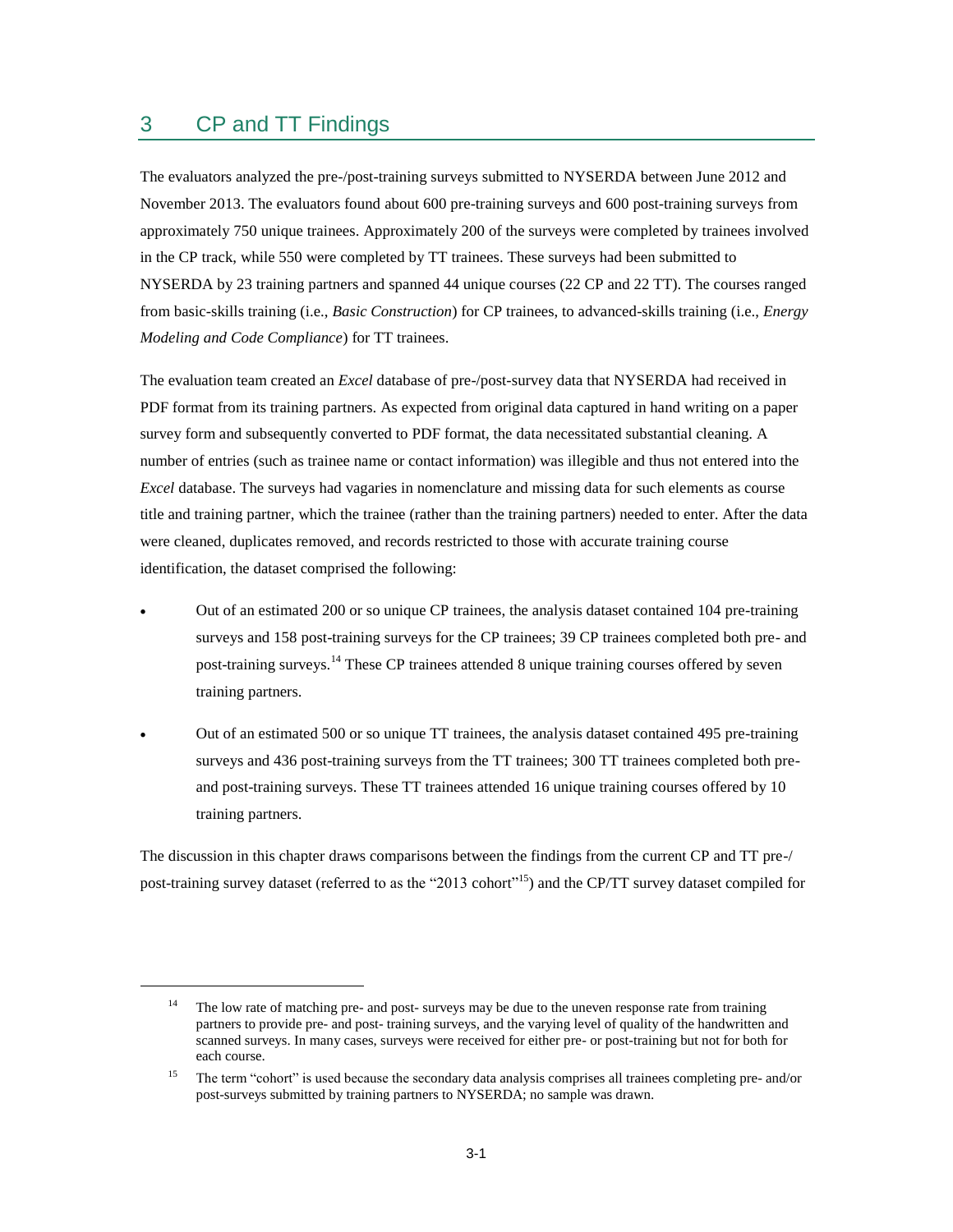a prior process evaluation of NYSERDA's WFD activities concluded in mid 2012 and referred to here as the "2012 cohort."<sup>16</sup>

The pre- and post-training surveys comprised different questions; the discussion reports results by research area informed by the relevant question.

In addition to analyzing the pre-/post-training survey data, the evaluation team conducted interviews with 19 of the CP trainees and 19 of the TT trainees sampled from the dataset constructed for the secondary data analysis. The interviewed former trainees had completed a pre- and/or a post-training survey during training courses they completed between mid 2012 and late 2013.

Because of the relative small sample sizes of the interview samples (19 for CP and 19 for TT), the evaluators report results in terms of numbers of trainees (such as 12 of 19), instead of percentages or proportions. The reader is cautioned to interpret these early stage process evaluation findings as suggestive; the sample sizes lack the precision needed to support extrapolation of the results to the population.

As with all interview data, contacts can provide multiple responses. Thus, reported counts can exceed the sample sizes.

In contrast to the interview data, the secondary data includes observations from all trainees completing pre- /post-training surveys submitted to NYSERDA. Thus, the evaluators use percentages to summarize these findings.

The evaluators used the Kirkpatrick four-level framework to assess the following elements of training effectiveness:

1. *Reaction*: Response of the trainee to the training

 $\overline{a}$ 

- 2. *Learning*: Degree to which trainees acquire the intended knowledge, skills, and attitudes, based on their participation in the training event
- 3. *Behavior*: Performance in the workplace that can be attributed to training
- 4. *Results*: Degree to which targeted outcomes occur as a result of training and subsequent reinforcement (effects of training on the workplace)

<sup>&</sup>lt;sup>16</sup> See *Process Evaluation: Workforce Development Program Final Report*. Prepared for NYSERDA by Research Into Action, June 2012.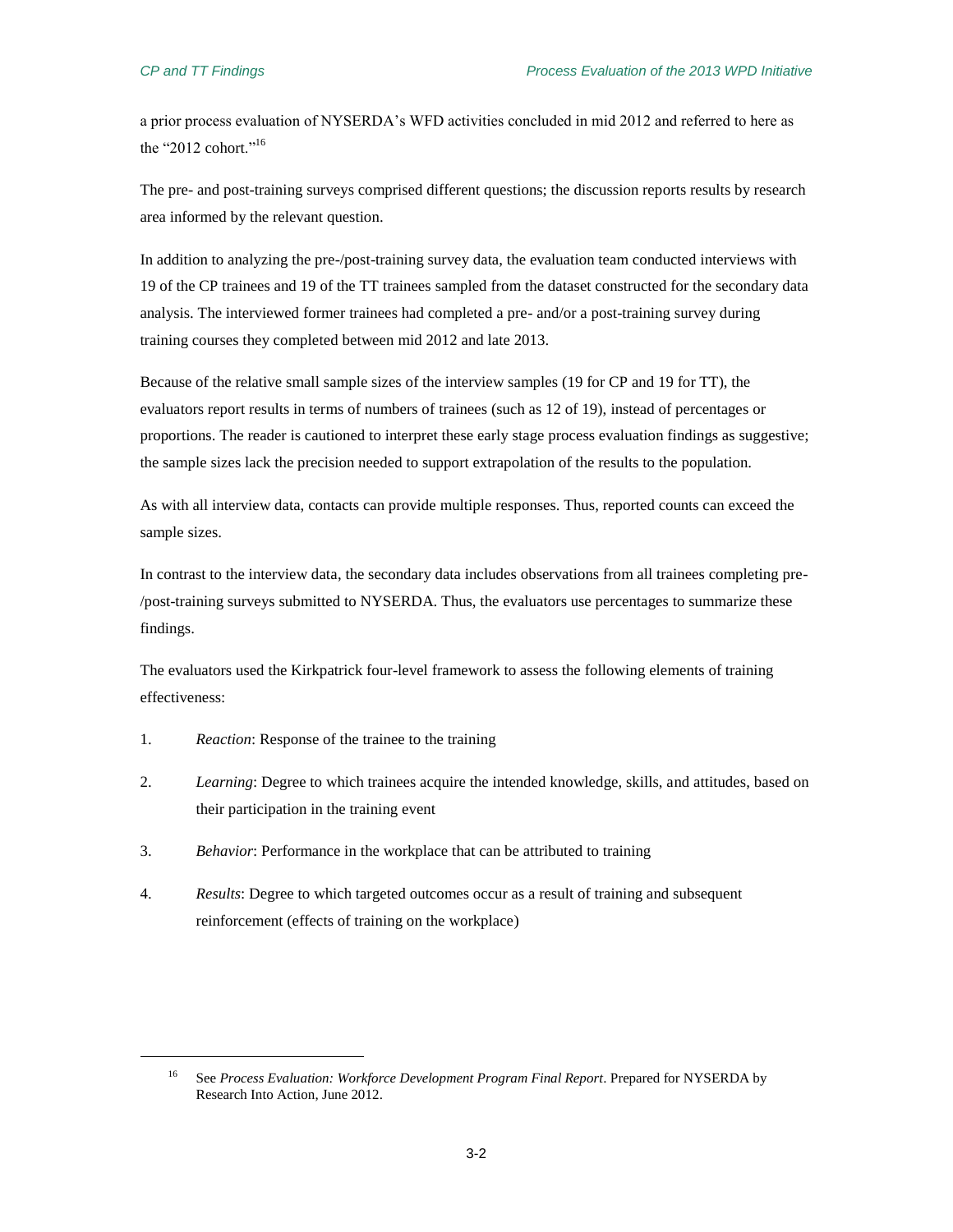# <span id="page-22-0"></span>3.1 Kirkpatrick's Level 1: Reaction

The CP and TT trainees who completed pre-/post-training surveys during mid 2012 to late 2013 were satisfied with their experiences of the training overall  $(n=594)$ ; almost half of the trainees said the training met their expectations and 45% of the trainees said the training exceeded their expectations. Three-quarters of the CP and TT trainees described the training as appropriate for their level of knowledge, while about 12% each of the trainees said that the training was either too hard or too easy. In contrast to this finding, the interview findings (discussed in section 4.1.2) suggest a much lower rate of preparedness among CP trainees.

Interviewed CP contacts from courses offered mid 2012 to late 2013 reported varying degrees of preparation in understanding course content. Specifically, about half (9 of 17) said they had sufficient preparation to understand course content (a rating of "8" or higher on a 0-to-10 scale, where "0" represented "no preparation" and "10" represented "significant preparation"), while the other half (8 of 17) had "partial" preparation (a "5," "6," or "7" on the same scale). Most CP contacts (15 of 19) stated that more than half of the course content was new to them.

Interviewed TT contacts from courses offered mid 2012 to late 2013 reacted positively to the WFD training. Most of them (16 of 19) said they had sufficient preparation to understand course content and the information in the course was new to them, not a refresher.

## <span id="page-22-1"></span>3.2 Kirkpatrick's Level 2: Learning

Of the trainees completing pre-/post-training surveys, 85% of the CP trainees and 79% of the TT trainees reported that the training "definitely" or "probably" prepared them for a job in the clean energy field, while the other trainees were not sure how well the training prepared them (CP  $n=158$ , TT  $n=436$ ). The evaluation team may conduct further analysis, including a comparison of the skills and experience levels the trainees reported prior to and after the training.

About half of interviewed CP contacts (8 of 15) commented that the training provided good preparation ("8" or higher on a 0-to-10 preparation scale) for obtaining a job in the clean energy field, or for their current work, or for advancement in their field (8 of 19 were employed at the time of the interviews). Twofifths of CP contacts said that the course provided partial preparation (a "5," "6," or "7" on the same scale). Over two-thirds (11 of 16) of the CP contacts expressed that the training was relevant or helpful to their work or in seeking work in the clean energy field.

As evidence that TT participants learned from their training, almost two-thirds of interviewed TT contacts (12 of 19) reported the training provided good preparation (an "8" or higher on a 0-to-10 scale) for their current work or advancement in their field. Over three-quarters of TT contacts (15 of 19) noted the training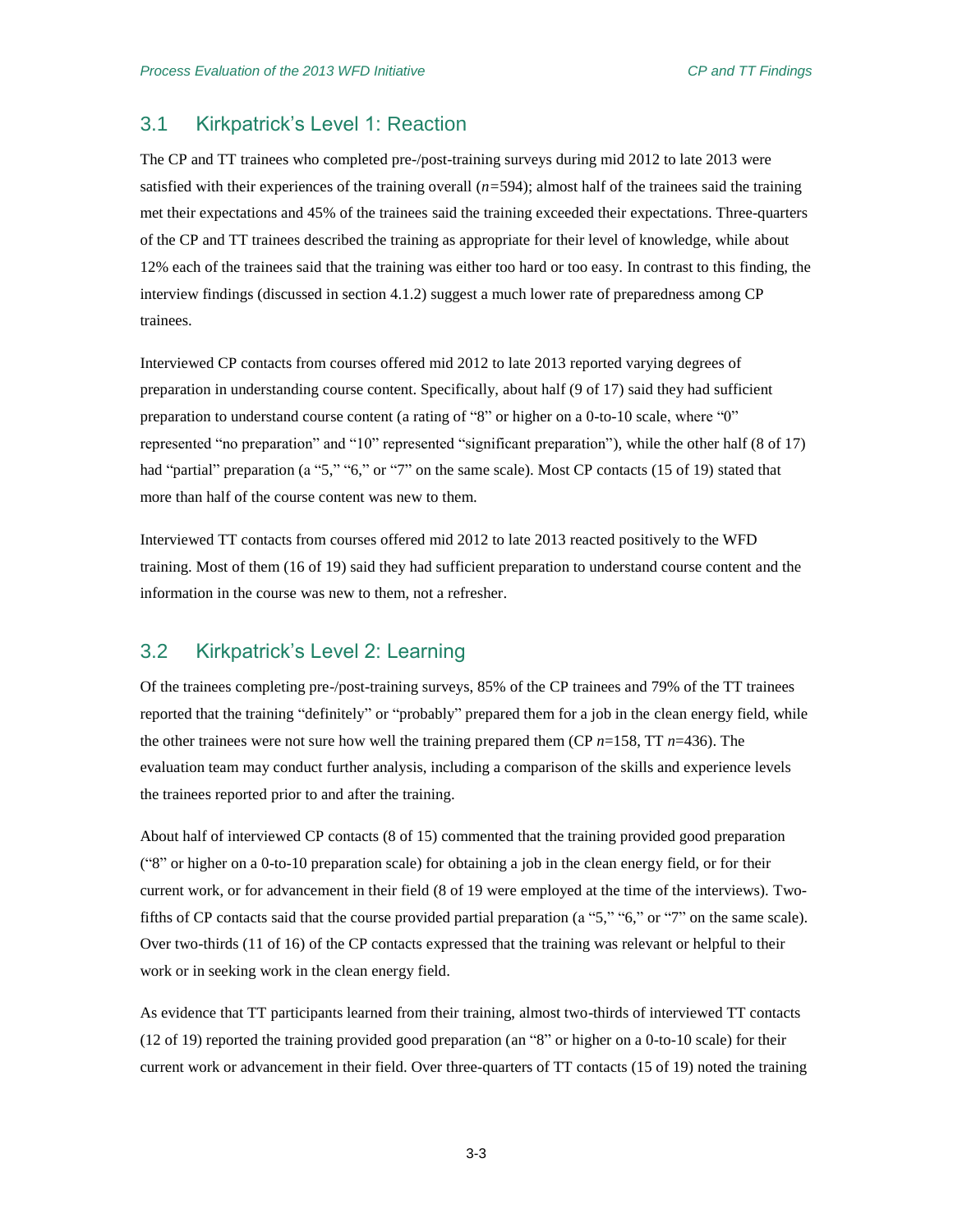was relevant or helpful to their work, and three contacts said they have or will advance in their career because of the training they received.

## <span id="page-23-0"></span>3.3 Kirkpatrick's Level 3: Behavior

Consistent with CP targeted population, 70% of CP trainees completing the pre-/post-training surveys said that they were unemployed or employed in areas other than energy efficiency at the start of the training (*n* =102). Consistent with TT objectives, 90% of TT trainees completing the surveys reported they were employed at the start of the training and 75% had experience in the clean energy field (*n*=495). Immediately after the training, 28% of the CP and 50% of the TT trainees reported they planned to take additional clean energy training, while 16% of CP trainees and 5% of TT trainees anticipated taking other training unrelated to clean energy; the remaining trainees did not plan to take any additional training. Fourfifths (80%) of the CP trainees and over two-thirds (70%) of the TT trainees said they "probably" or "definitely" would either continue or pursue a job in the energy efficiency field.

Four of the eight interviewed CP contacts that were currently employed said they were using skills they learned in their training; two use those skills daily. The one respondent who did not report using those skills at work was taking the course as a refresher, and the remaining four employed CP contacts did not provide feedback on how they were using the training. Most (12 of 17) CP contacts reported they were eligible to pursue certifications after receiving training, and three-quarters (9 of 12) pursued the certifications.<sup>17</sup>

Most interviewed TT contacts (16 of 18) reported regularly using skills they learned in the training; three of them said they used the skills daily. All interviewed TT trainees explained that they were eligible to pursue certifications after receiving their training and did so successfully.

### <span id="page-23-1"></span>3.4 Kirkpatrick's Level 4: Results

 $\overline{a}$ 

The secondary CP and TT data did not provide information from which the evaluators could assess training results.

About half of the interviewed CP contacts (8 of 17 who responded, or 8 of 19 total) were employed at the time of the interview, which is an increase from 6 of 19 who were employed during the training. One CP respondent reported the training helped him obtain a promotion. Of the five CP respondents currently employed in CE, three were working in the clean energy field before the training and still are, and two started working in clean energy after the training, after being unemployed at the time of the training. The

<sup>17</sup> The evaluation team did not have, for each CP and TT course, a list of certifications for which the course may have prepared the trainee. For that reason, as well as brevity, the interview guide phrased the question of certification in terms of *pursuing subsequent to training.* This phrasing relies on the respondent to distinguish between formal certification that requires demonstration of mastery versus a simple paper (or informal certificate) of course completion.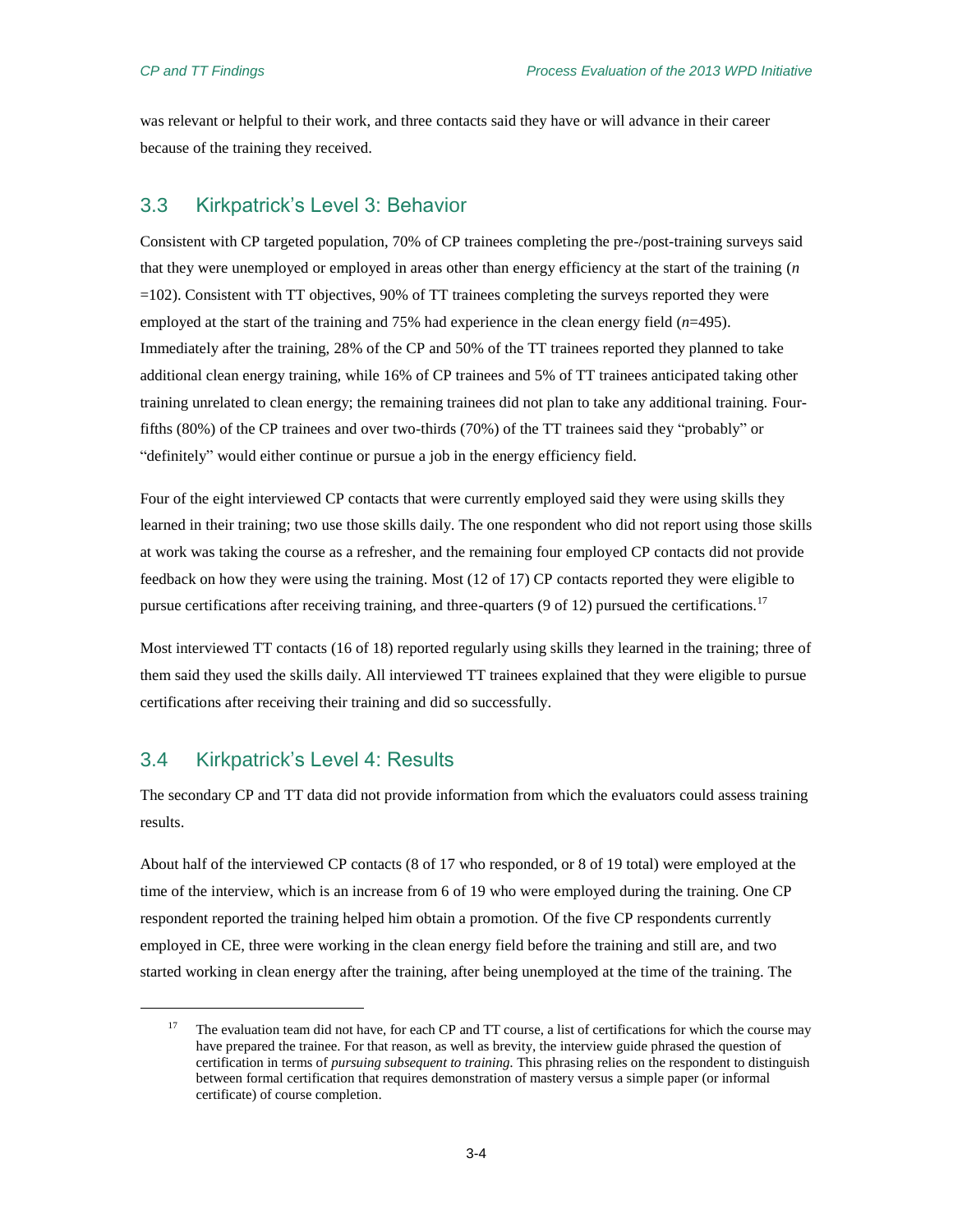two trainees who were unemployed at the time of the training and are now employed in the clean energy field reported that the training provided adequate or good preparation for work in the field.

All interviewed TT contacts were employed at the time of this evaluation; two of them were unemployed when they took the training. Of the two trainees who gained employment after the training, one reported that the training provided good preparation for their field, and the other reported adequate preparation. Three TT contacts reported the training either had, or would, assist them in obtaining a promotion.

The current early stage process evaluation explored, as just discussed, CP and TT Level 4 Results in terms of employment. In addition, a Level 4 assessment might include an investigation of quality of job performance, energy savings impacts, and other non-employment program outcomes that were beyond the scope of this early stage evaluation. The evaluators suggest NYSERDA consider such investigations in future WFD Initiative research.

# <span id="page-24-0"></span>3.5 Trainee Characteristics

## <span id="page-24-1"></span>3.5.1 CP Trainee Characteristics

#### 3.5.1.1 CP Secondary Data

Consistent with the CP program objectives, most CP trainees completing the pre-/post-training surveys lacked post-secondary education. Most CP trainees from courses offered mid 2012 to late 2013 (78%) did not have a college degree. Most (64%) had only high school degrees, and 14% had less than a high school degree. Sixteen percent had two-year college degrees; 5% of the CP trainees also had just a four-year college degree and 1% had a post-graduate degree  $(n=100)$ . Compared to the previous analysis, which was conducted in 2012, the percentage of trainees with high school degrees remained about the same (64% in 2013 versus 66% in 2012), a greater percentage of CP trainees had less than a high school degree (9% in 2012, 14% in the current cohort), and fewer of the trainees had post-graduate or college degrees.

Three-quarters of the surveyed CP trainees were unemployed at the time of the training (*n=*102), and nearly all had been unemployed for more than six months (92%). Compared to the 2012 cohort, a somewhat higher proportion was employed (25% versus 18%). The employed CP trainees were almost evenly split in the duration of their employment; 46% had been employed for more than six months, while 54% had been employed for fewer than six months.

To determine whether CP courses were attracting workers with minimal construction-related experience, the survey asked trainees to self-rate their skill level across several related work categories. Respondents could indicate that they had no skill or could rate their skill level as *introductory* (basic experience, requiring significant supervision), *general* (some working experience, requiring some supervision), or *advanced* (capable of performing a job independently).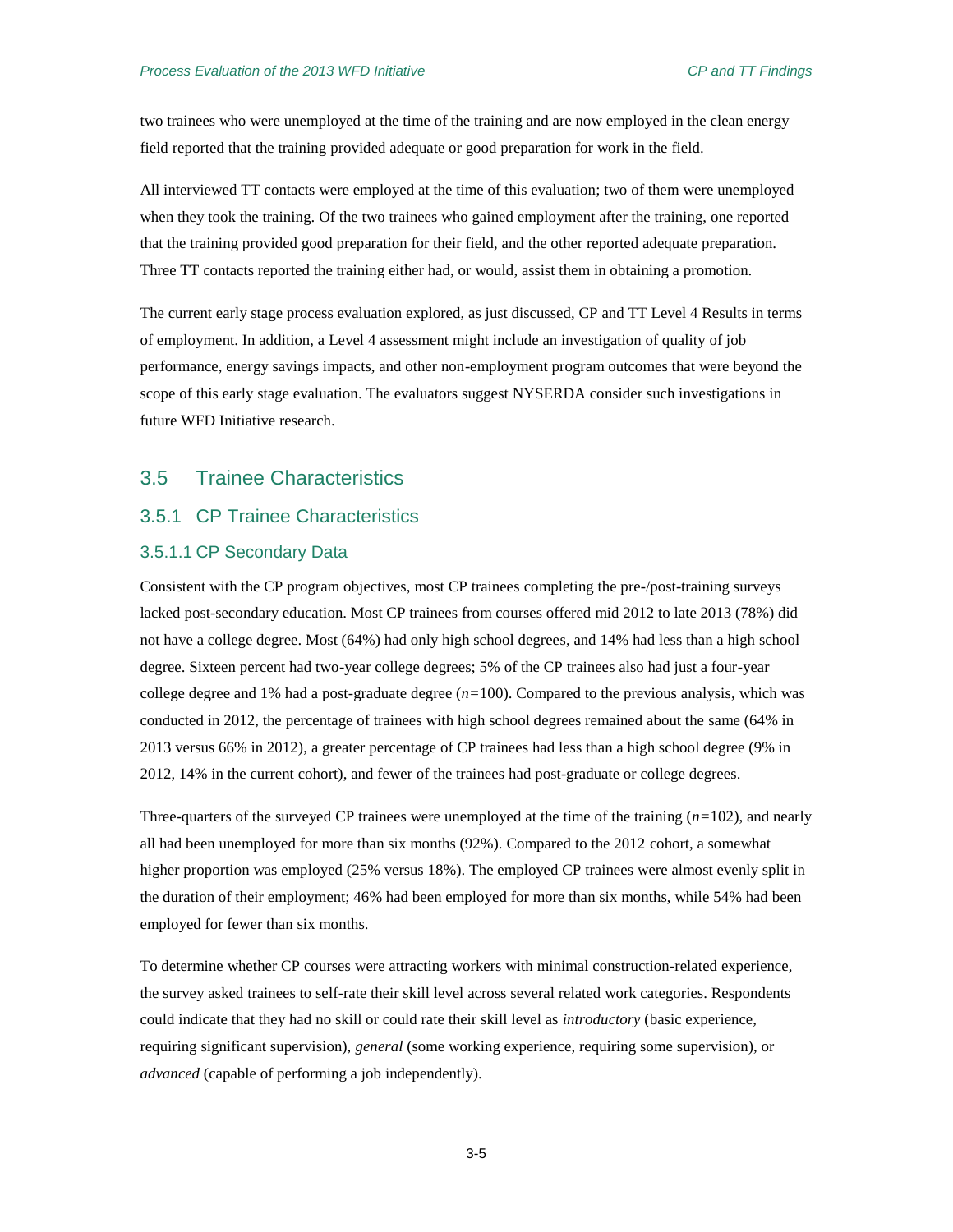More than half of the surveyed CP trainees reported having at least introductory-level skills in one or more areas. This was a drop from the three-quarters of trainees who said they had at least introductory level skill in at least one area in the 2012 analysis. The current CP trainees had fewer skills overall. Moreover, onefifth reported general skills in at least one area, and about one-quarter reported advanced skills in at least one area. Respondents noted the greatest skill levels in general residential and general commercial construction; just under one-quarter of trainees reported either general or advanced levels in these areas. [\(Table B-1](#page-90-1) in Appendix B).

WFD Program staff said that the New York State Department of Labor Career Centers play an important role in finding employment for CP trainees. To explore this role, the pre-training questionnaire asked trainees if they had heard of the NYSDOL Career Centers, understood their function, and intended to register with one. Of the 96 CP trainees who provided information about where they look for a job, the most common source they cited was newspaper classified ads (40%). One-quarter of the CP trainees said they used Internet job sites, and 16% of them relied on the NYSDOL Career Centers; the remaining participants used either a training provider (2%), guidance counselor (2%), networking (9%), or other sources (6%). The "other sources" included family and friends, walk-ins, and word-of-mouth. Compared to the 2012 analysis, the current cohort relied on newspaper classified ads more and NYSDOL Career Centers less (classifieds – 40% compared to 21% overall in 2012; Career Centers – 16% compared to 27% overall in 2012).

#### 3.5.1.2 CP Interviewed Contacts

About half of the interviewed CP trainees were employed (8 of 17 who provided an answer), which is more than were employed at the time of the training (6 of 19). Four of the 17 CP trainees interviewed were still employed in the clean energy industry, all with the same company they worked for before they started the training. One of the interviewed CP trainees was employed in the clean energy field, but had changed companies since the training.

The nine interviewed CP trainees who were not employed at the time of the interview were actively seeking work in the clean energy field, as well as fields other than building and construction, and eight of them had applied for jobs since the training. Unemployed CP trainees had applied for a variety of positions, including customer service, building maintenance, construction, food service, and factory work. Five of the employed CP trainees described their daily tasks and roles, which ranged from building maintenance, to energy auditing, readiness instruction, maintenance technician, and laborer in LEED construction projects.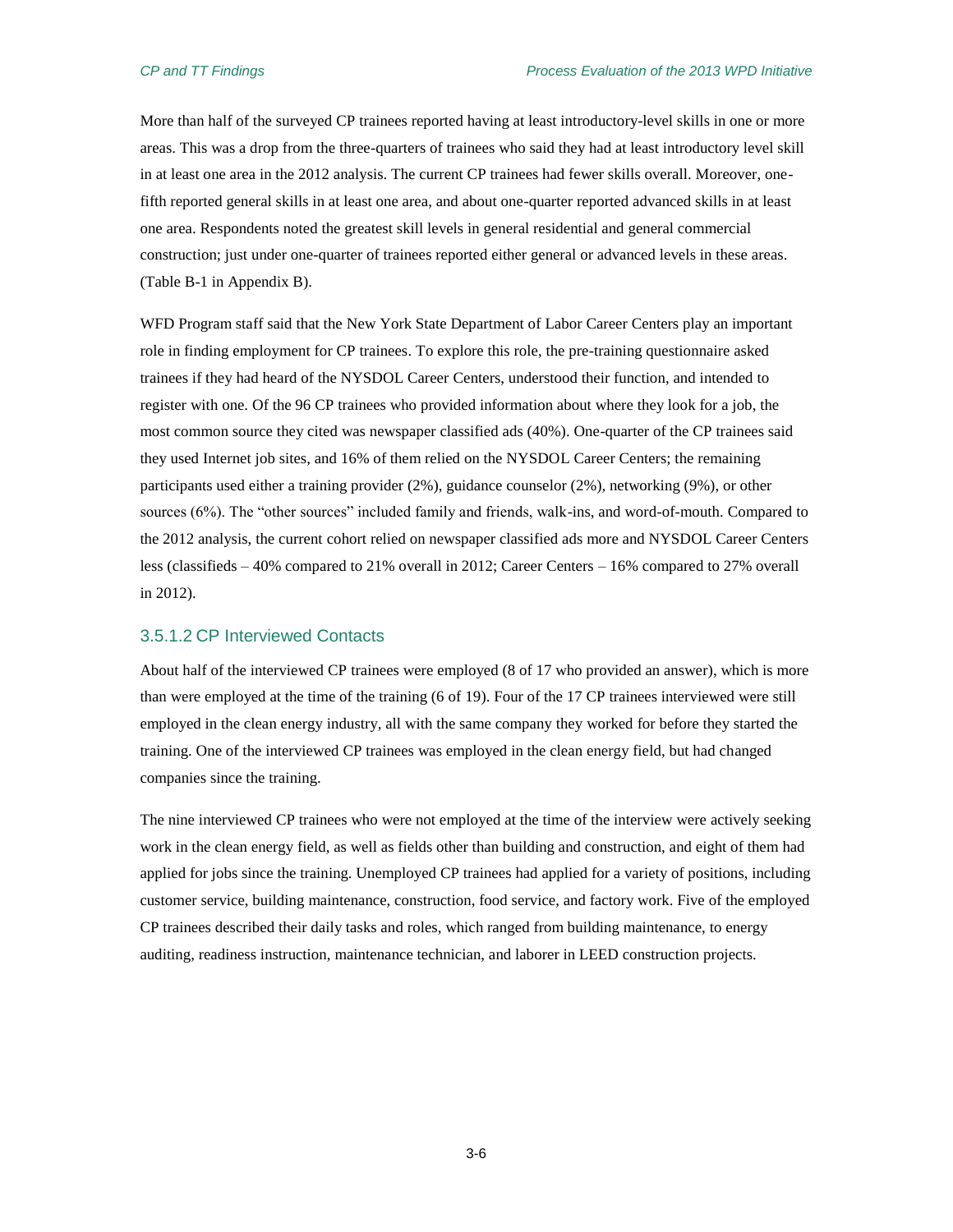# <span id="page-26-0"></span>3.5.2 TT Trainee Characteristics

#### 3.5.2.1 TT Secondary Data

Compared to the 2012 cohort, fewer TT trainees completing the pre-/post-training surveys had at least a four-year college degree (53% versus 64% in 2012), and greater percentages had a two-year degree (26% versus 20% in 2012) or a high school education or less (21% versus 17% in 2012).

Almost all (91%) of the surveyed TT trainees were employed at the time of the training (*n=*491), and most of them had been employed for longer than six months (83%); the other 9% were unemployed at the time of the training. Most employed TT trainees worked for a large company with more than 25 employees (81%), while 10% were either self-employed or owned a company that employed others, and the remaining 9% worked for a company with 25 or less employees (*n=*478). Although the employment rate in the current cohort is high, the 2012 cohort showed even higher employment rates (97%).

The survey asked TT trainees to self-rate their skill level across several related work categories. The levels were: *no skill*, *introductory* (basic experience, requiring significant supervision), *general* (some working experience, requiring some supervision), and *advanced* (capable of performing a job independently). The results show that more than three-quarters (79%) of TT trainees had general or greater experience in the construction industry; general residential construction and plumbing were the most common reported advanced skills, with one-quarter of the trainees saying they had advanced skills in each (*n=*426; [Table C-9](#page-94-1) in Appendix C). Compared to the 2012 cohort, the current TT trainees had fewer overall skills at the general or greater skill level (92% compared to 79%), although the current cohort indicated having greater skill in more specific skills, which they may have received through previous training courses, such as greenhouse gas emission calculations, energy modeling, and energy auditing.

Surveyed TT trainees most commonly cited Internet job search sites (36%) and networking (18%) as sources of job seeking information. Other sources were the training provider (14%) and newspaper classified ads (10%). TT trainees said they seldom used the NYSDOL Career Centers (*n=*421). This is consistent with the results found in 2012.

#### 3.5.2.2 TT Interviewed Contacts

All of the 19 interviewed TT trainees were employed at the time of the interview and most were employed at the time of the training (17 of 19). At the time of the training, all trainees who were employed were employed in the clean energy field, and all but one trainee still was employed in the clean energy field at the time of the interview. Most TT trainees still worked for the same company that employed them during the training (13 of 17).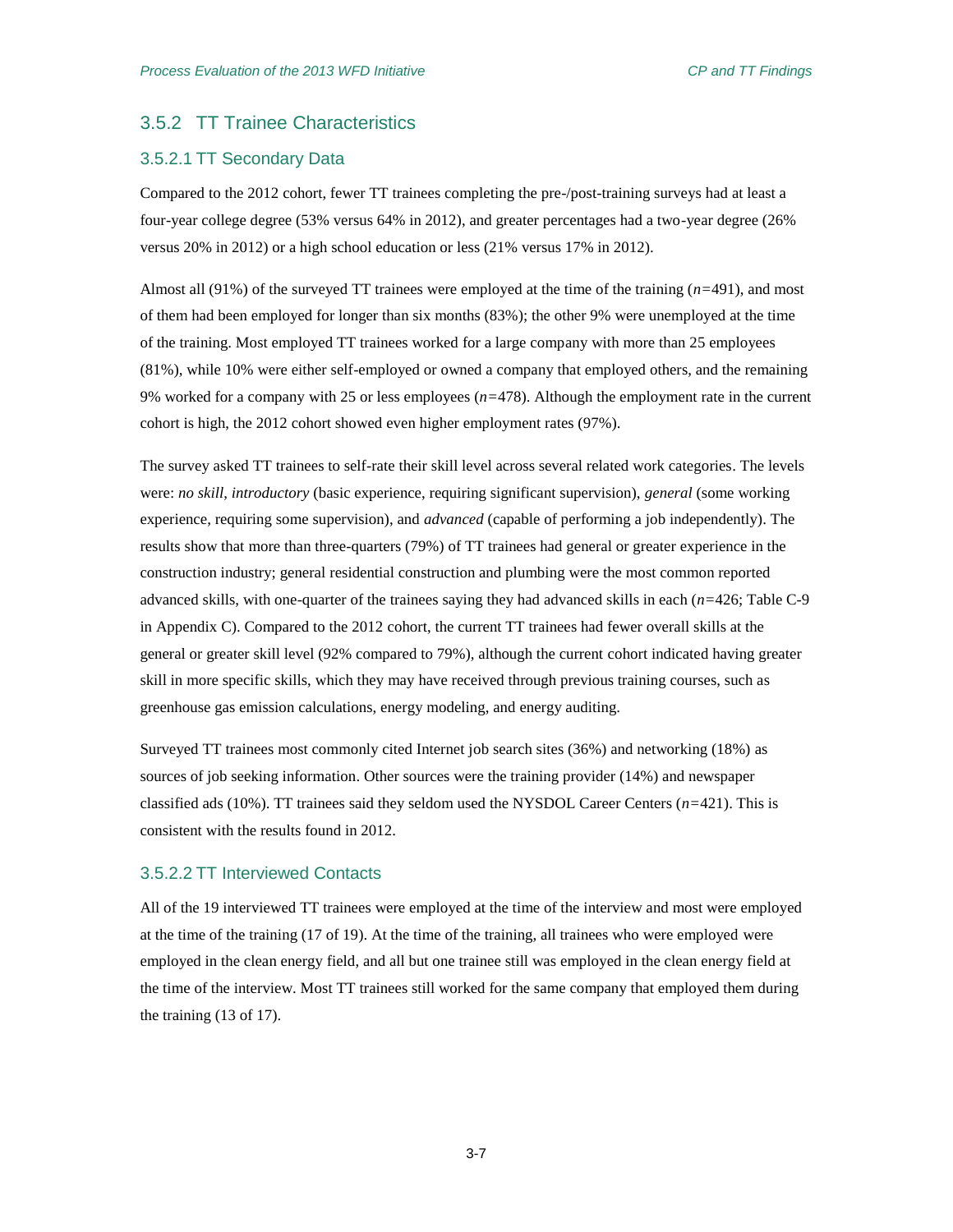# <span id="page-27-0"></span>3.6 Trainee Expectations and Experiences

### <span id="page-27-1"></span>3.6.1 CP Trainee Expectations and Experiences

#### 3.6.1.1 CP Secondary Data

The pre-training survey sought to determine if trainees' motives and goals regarding the training aligned with the program's purposes. To address this, the survey included questions about trainees' reasons for attending a training session, what they expected the training to accomplish for them, and their perceptions of how well the course fit their experience and goals. In general, the responses to these questions were consistent with what would be expected from the program's target audience.

Trainees could indicate more than one reason for attending a training session. The most common reasons surveyed CP trainees reported for taking the training (*n=*104) were for job or career advancement in general (49%), for personal interest (41%), and to help get a job in a construction or clean energy field (39%). These findings are generally consistent with the program's purpose of preparing workers to enter the workforce, especially in construction and energy efficiency fields. [\(Table B-2](#page-90-2) in Appendix B). Compared to the 2012 analysis, in which the most common response was "getting a job in construction or energy efficiency field" (64%), the focus of current CP trainees seems to have shifted toward general employment concerns.

Of the 100 surveyed CP trainees who responded to the question on expectations about the training, most expected the training to help them obtain employment (71%, multiple responses allowed), and provide them with new skills (64%), while one-third wanted to improve their skills for promotion (see [Table B-3](#page-91-0) in Appendix B for additional data). Compared to the 2012 analysis, the focus remains on acquiring new skills and getting a job, with both still having the highest percentage responses.

Finally, the survey asked trainees to assess how well the course fit their experience and goals. More than 60% of the surveyed CP trainees said the course they took was well-suited to their experience and career goals, primarily because it would teach new skills and knowledge they wanted to learn, while 13% said they were taking the course as a refresher [\(Table B-4](#page-91-1) in Appendix B). This is a change from the 2012 analysis, when 73% of trainees said they wanted to learn new things and only 9% took the course as a refresher.

Successful CP training is delivered at a level that is appropriate to the trainees' experience and prepares them to pursue more technical training or enter the energy efficiency workforce. To provide feedback on how well the program may be advancing its CP goal, the post-training survey asked trainees how well their recent class met their expectations and their experience level, how the training could be enhanced, and how well it had prepared them to enter the workforce. In addition, since a specific course may be the first step in a career pathway that may include additional training, the survey asked trainees what their immediate posttraining plans were and what plans they had, if any, for additional training.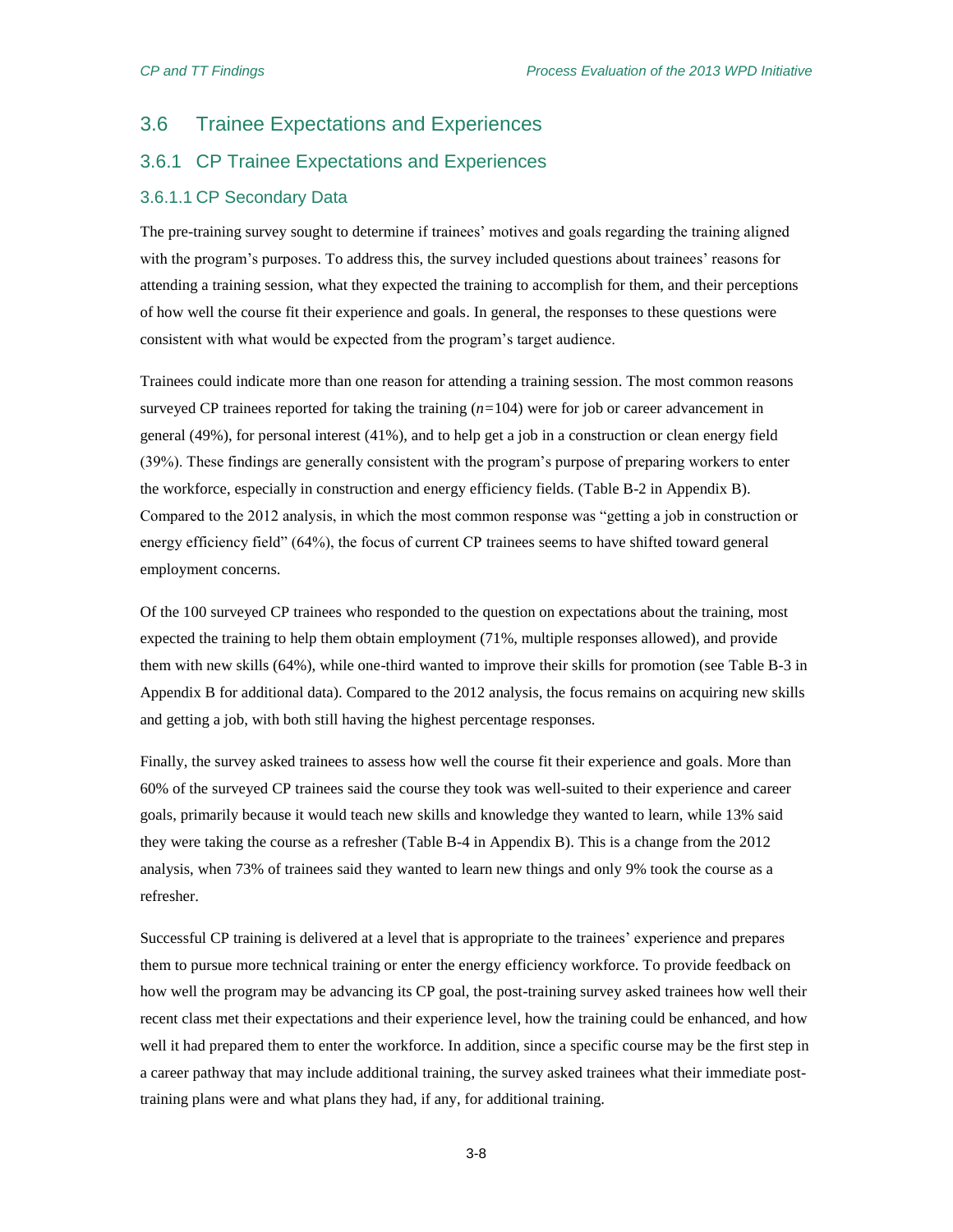Of the 155 CP trainees who took the post-training survey, almost two-thirds reported that the training "met" or "somewhat exceeded" their expectations (63%), 30% said that the training "far exceeded" their expectations, and 7% said that it "fell somewhat short of" their expectations. Also, over three-quarters said that the training level was appropriate for their goals and level of experience (*n=*153; [Table B-5](#page-91-2) in Appendix B). Compared to the 2012 analysis, the current cohort was slightly less satisfied with the training overall; 93% of current trainees indicated that the training met or exceeded their expectations (97% in the 2012 analysis), while 7% of current trainees said the training fell short of their expectations 2% in the 2012 cohort).

#### 3.6.1.2 CP Interviewed Contacts

 $\overline{a}$ 

More than half of the interviewed CP contacts reported that their background "fully prepared" them for the training (9 of 17 who responded to the question), while the remaining 8 interviewed CP trainees said they were "adequately prepared" for the training. Most (15 of 19) CP trainees reported that more than half of the information presented to them at the training was new to them, while two CP trainees reported that less than half of the information was new to them, and another two did not provide an answer. In terms of certification, most of the CP trainees were eligible to earn a professional certificate related to the training (12 of 19), and most who were eligible did pursue getting the certificate (9 of 12)<sup>18</sup>.

A little less than half of the interviewed CP trainees (8 of 19) said that the training prepared them "very well" for work in the clean energy field, while one-third (6 of 19) reported that the training prepared them "somewhat," and one reported that it "did not prepare them at all." Two contacts were not sure how well the training had prepared them and the remaining two contacts did not provide an answer. CP trainees said the hands-on and basic construction skills portions of the trainings prepared them well for employment, although some noted that they would need more training to be fully prepared for the clean energy field, or that they feel underprepared for the clean energy field because they have not been able to find jobs using the specific skills gained in the training, such as retrofitting.

Most employed interviewed CP trainees (3 of 5) reported that the training was "very applicable" to their current job, while one respondent found the training "somewhat applicable," and another found the training to be only "slightly applicable." Of the unemployed CP trainees seeking work in building or construction, almost half reported that the training was "highly applicable" and "very helpful" to jobs they were applying for (4 of 9), while two of the nine reported that the training was "somewhat applicable," four of the nine reported that the training was "somewhat helpful" to their job search, three found the training "not very

The evaluation team did not have, for each CP and TT course, a list of certifications for which the course may have prepared the trainee. For that reason, as well as brevity, the interview guide phrased the question of certification in terms of pursuing subsequent to training. This phrasing relies on the respondent to distinguish between formal certification that requires demonstration of mastery versus a simple paper (or informal certificate) of course completion.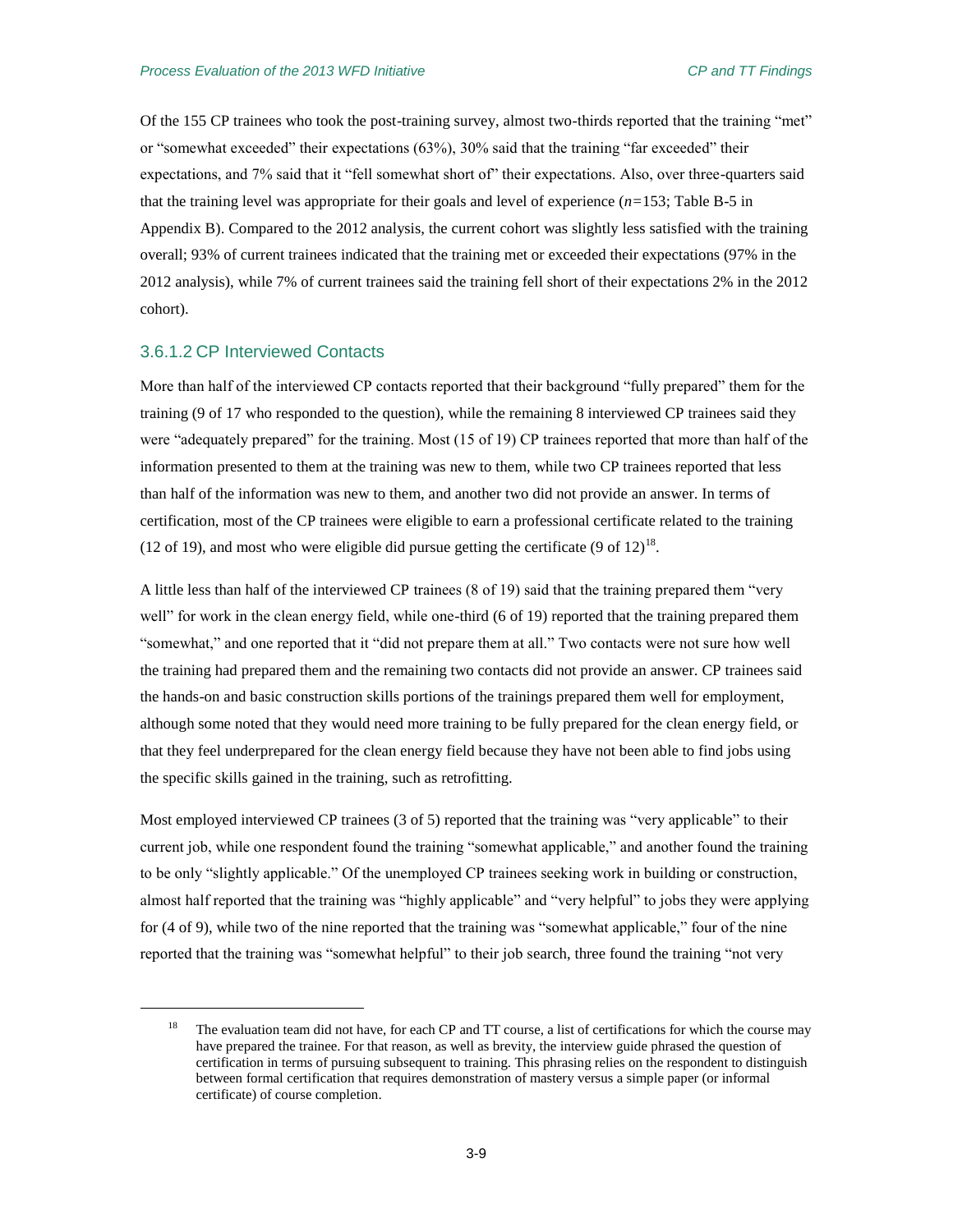applicable" to the jobs they were seeking, and one reported that the training was not helpful to their job search process.

For the employed interviewed CP trainees, the helpfulness of the training to their current positions was mixed. Two CP trainees reported that the training "did not help" them in their current positions, another two said the training helped "some," and one said the training helped "a lot." Additionally, when asked about how often they use the skills and information from the trainings, four of the five employed contacts reported that they used the skills learned in training at least sometimes, while one reported that they never used these skills in their current position. All of the CP trainees who found the training helpful for their current position said the training helped them enhance their performance, and take on new activities and greater responsibilities. The training also helped one CP trainee earn a promotion and pay increase.

#### <span id="page-29-0"></span>3.6.2 TT Trainee Expectations and Experiences

#### 3.6.2.1 TT Secondary Data

WFD training offerings for those already in the building and clean energy workforce should enhance their skills, making them more proficient at improving the energy efficiency of buildings. TT trainees completing the pre-training survey reported reasons for attending a class, expectations for the training, and perceptions of the classes' appropriateness for them in general were in line with the program's expectations.

A[s Table C-10](#page-94-2) (Appendix C) shows, the most common reason for taking the training reported by surveyed TT trainees was that their employer had recommended it, followed by job or career advancement and personal interest (*n=*495). This is consistent with the 2012 analysis of pre-/post-training surveys.

In response to the question about what they expected the course to accomplish for them, a large majority of the surveyed TT trainees said they hoped to acquire new skills from the training, and over one-third specifically said that they wanted to improve their skills to gain a promotion (*n=*470; [Table C-11](#page-95-0) in Appendix C). Six percent of trainees reported they expected to obtain employment and 3% expected to change their field of employment.

As with the CP trainees, most (75%) of the surveyed TT trainees reported that the course was a good fit with their experience and career goals, primarily because it would teach them new things they wanted to learn [\(Table C-12,](#page-95-1) in Appendix C). About one-tenth of the surveyed TT trainees said that the course would provide a refresher on things they had learned before. Another one-tenth of the TT trainees reported that the training might be either "over their head" or "below their level" (*n=*476). These results are similar to the 2012 cohort, with a little lower expectation of learning new things (75% compared to 80% in 2012).

Successful TT training is delivered at a level that is appropriate to the trainees' level of experience and improves their energy efficiency-related skills. To assess training success, the post-training survey included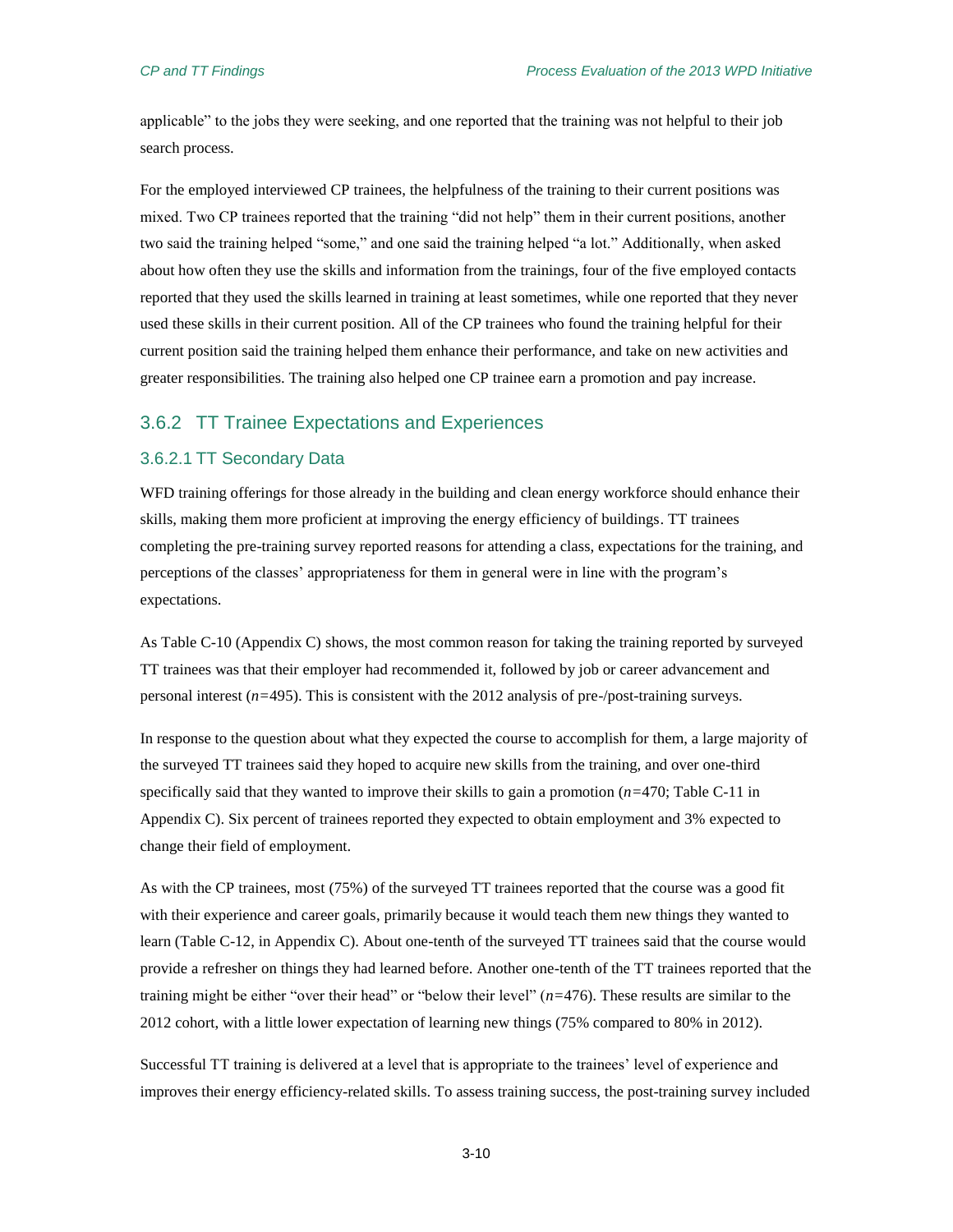questions that asked trainees about how their recent class fit with their expectations and experience level, and suggested improvements to the training. In addition, the survey asked trainees what their immediate post-training plans were and specifically what plans they had, if any, to obtain additional training.

Most results indicate that the trainees considered the training successful. Of the 413 TT trainees providing post-training survey data on this question, almost half (46%) said the course "exceeded" their expectations and nearly all others said that it "met" their expectations [\(Table C-13,](#page-95-2) in Appendix C). This is slightly higher than the 2012 cohort, in which 41% said the training exceeded their expectations. About threequarters of the trainees said that the training level was appropriate for their experience; most others said it was either "somewhat too high" (the respondent needed more time or hands-on experience) or "somewhat too low" (the respondent was already familiar with most concepts). More trainees in the current cohort reported that the training was appropriate (76%) compared to the 2012 cohort (66%).

#### 3.6.2.2 TT Interviewed Contacts

Most of the interviewed TT contacts reported that their background "fully prepared" them for the training (16 of 19), while the remaining three interviewed TT trainees said they were "adequately prepared" for the training. Most TT trainees reported that at least half of the information presented to them at the training was new to them (16 of 19), while three trainees indicated that less than half of the information was new to them. In terms of certification, all of the TT trainees were eligible to earn a certificate because of the training, and all of them pursued the certificate successfully.

Most of the interviewed TT trainees reported that the training prepared them "very well" for work in the clean energy field (12 of 19); less than one-third said that it prepared them "somewhat" (5 of 19), and two reported that it did not prepare them at all. More specifically, trainees explained that the information on new energy efficiency technology and terminology, greater understanding of how certain tasks fit into larger efficiency plans, new skills from hands-on experience like using a thermal camera, and expanded uses of equipment beyond manual or basic settings were particularly helpful in preparing them for advanced work in the clean energy field.

Most interviewed TT trainees reported that the training was "very applicable" to their current job (15 of 17), while two contacts found the training "somewhat applicable." Half of the trainees said that the training helped "a lot" in their current position (9 of 18), and the other half found the skills and information learned at the trainings "sometimes helpful" in their current position (8 of 18).

When asked about how often they use the skills and information from the trainings, almost all of the interviewed TT contacts said they used them "sometimes" (17 of 19), while two reported that they never used the training in their current position. For the TT trainees who found the training helpful in their current position, most reported that the training helped them enhance their performance (15 of 17), and take on new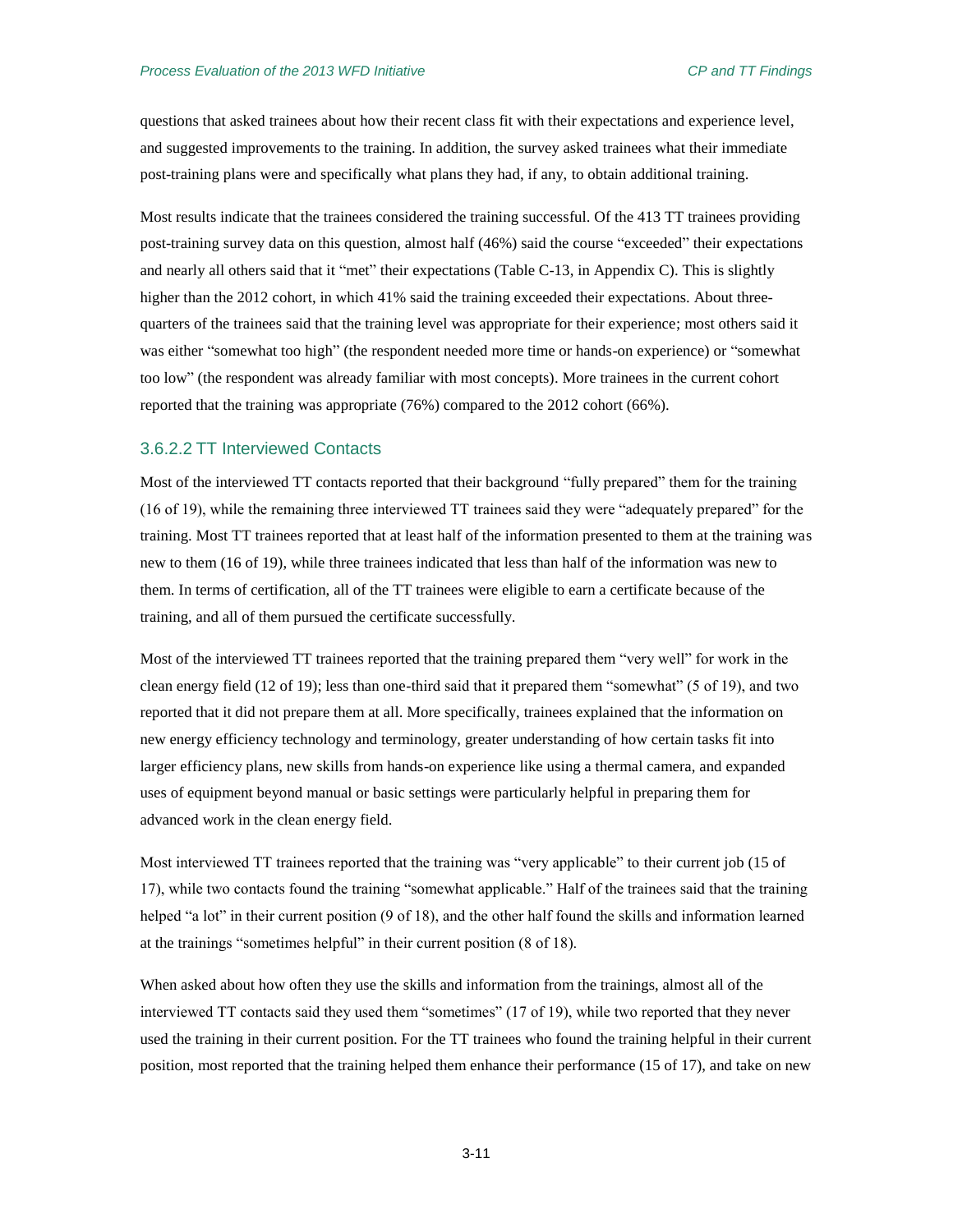activities (15 of 17) and greater responsibilities (10 of 17). The training also helped two TT trainees earn a promotion and pay increase.

# <span id="page-31-0"></span>3.7 Trainee Suggestions for Improvement

### <span id="page-31-1"></span>3.7.1 CP Suggestions

#### 3.7.1.1 CP Secondary Data

Even though most CP trainees surveyed post-training reported that the training level was appropriate for them, more than two-thirds of them indicated that enhancing the hands-on experience with equipment and tools would make the training more effective.<sup>19</sup> In addition, about half said that enhanced supervised field experience would improve the training class [\(Table B-6](#page-92-0) in Appendix B). The requests for additional field and hands-on experiences are consistent with the 2012 cohort.

Seventy percent of the CP trainees surveyed post-training said that the training "definitely" prepared them for employment, and another 19% reported that the training "probably" prepared them (*n=*156), while 10% were "unsure," and less than 1% reported that the training did not prepare them for employment. The current cohort indicated that the training "definitely" prepared them for employment more than the previous 2012 cohort, an increase from just over half to nearly three-quarters, indicating program success.

### 3.7.1.2 CP Interviewed Contacts

 $\overline{a}$ 

The interviewed employed CP trainees reported that nothing in the training should be changed or that they did not know what they would change. All interviewed employed CP trainees reported that no change was needed regarding how the training material was presented or taught. Feedback from the unemployed interviewed CP trainees focused on the desire for more hands-on training that lasted longer than a day or a week, as well as help with job placement after the training.

Additional feedback from the interviewed CP trainees about the training program reiterated a need for more hands-on experience during the trainings, and either a longer training or less extensive agenda in the trainings, since they said the course seemed rushed.

<sup>&</sup>lt;sup>19</sup> The new PON 2774 training agreements require hands-on training in courses, but hands-on training was not a component of all the trainings from the time period that the data were collected, from trainings that occurred mid 2012 to the end of 2013.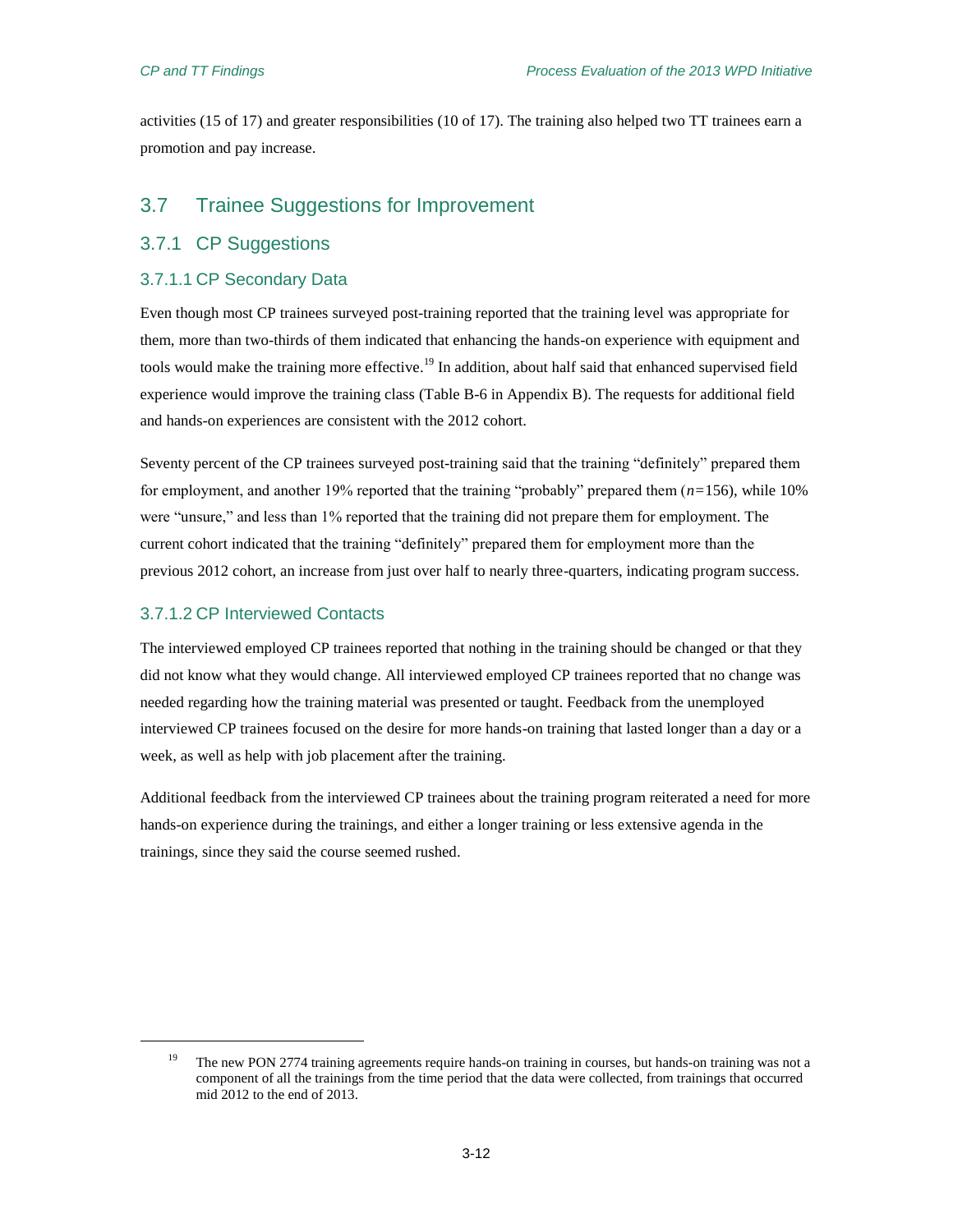# <span id="page-32-0"></span>3.7.2 TT Suggestions

#### 3.7.2.1 TT Secondary Data

Despite reporting that the training level was "highly appropriate," about two-thirds (68%) of the TT trainees surveyed post-training who provided feedback said they would like more hands-on experience with equipment and tools (*n=*329; [Table C-14](#page-96-0) in Appendix C), which was an increase from 51% in 2012. In addition, about two-fifths (39%) said they wanted supervised field experience and nearly one-quarter (24%) wanted to learn applied math skills. Both of these are large increases from 2012, which were 18% and 4% respectively.

One-third of the 369 TT trainees surveyed post-training reported that the training "definitely" prepared them with useful skills for working in the clean energy industry and another 43% reported that the training "probably" had prepared them for that work. Fourteen percent were "not sure" whether the training had prepared them for that work and the remaining 9% reported "definitely not" or "probably not" being prepared to work in the clean energy industry. Many fewer trainees planned to take additional training in the current cohort (28%) than those in the 2012 cohort (86%) and there was an increase in the percentage of trainees who were looking for new employment (9% versus 0%), although this may be attributed to the slightly lower employment rate in the current cohort.

#### 3.7.2.2 TT Interviewed Contacts

When asked if they would recommend any changes to the training content, more than half of the interviewed TT trainees did not want to change anything about the material presented in the training. Several of these respondents noted the course material covered everything they were tested on. A few interviewed trainees thought some course content needed updating to match current practices. A few others offered comments not directly pertinent to the training.

When asked about how the training materials were presented, four interviewed TT trainees reported that they wanted more in-person class time and less online instruction, more hands-on experiences (especially opportunities to use the equipment that was being described), and more teaching by the instructor (and less anecdotal sharing by the other trainees). One trainee also wanted the training to focus more on the concepts and less on preparation for the certification exam. Other trainees praised the training as an effective source of information for clean energy concepts; they thought the trainings were "very helpful" for the tasks they wanted to do (6 of 19).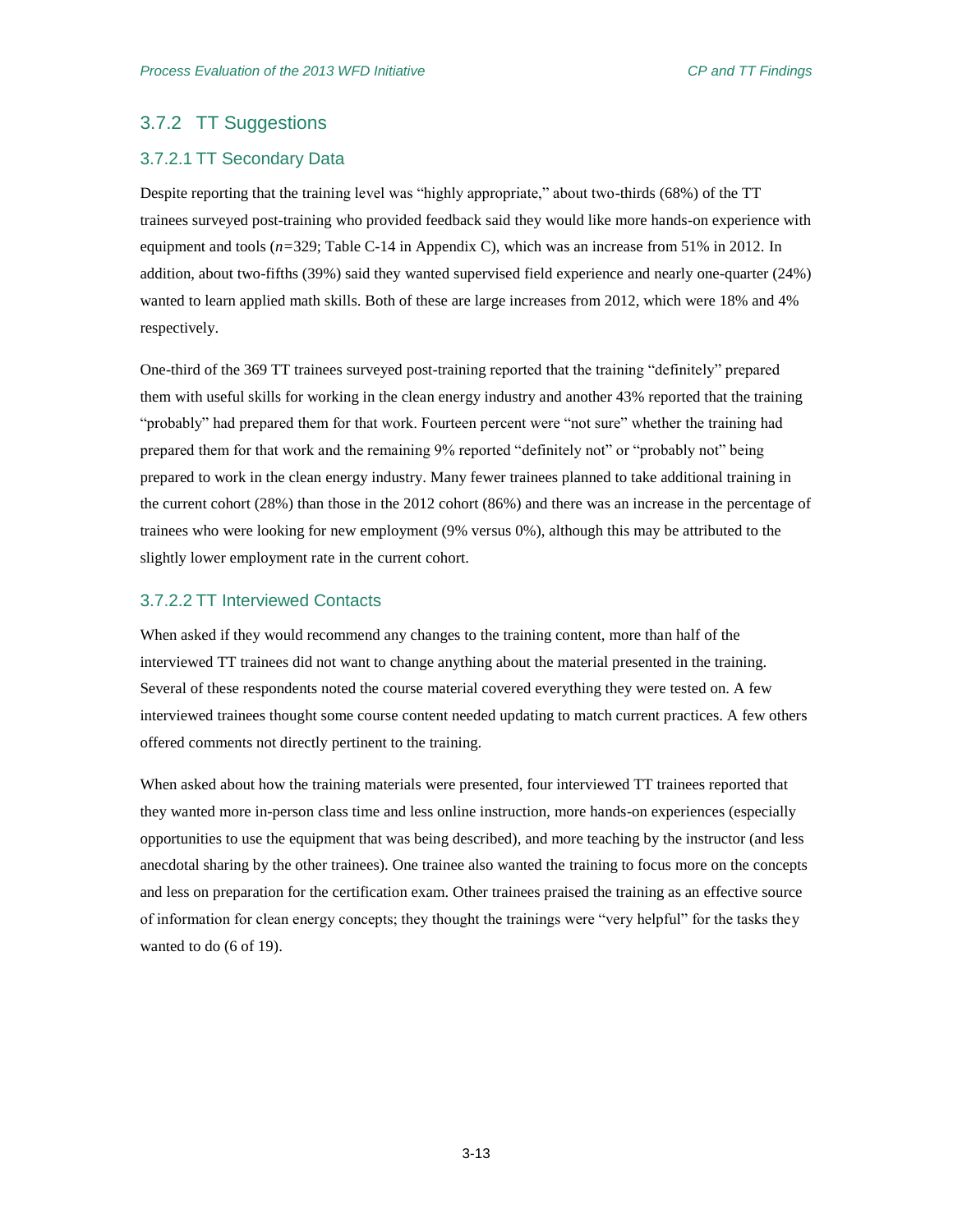# <span id="page-33-0"></span>3.8 Trainee Next Steps

# <span id="page-33-1"></span>3.8.1 CP Next Steps

### 3.8.1.1 CP Secondary Data

CP trainees completing a post-training survey reported a variety of post-training plans (multiple responses allowed). Of the quarter of the trainees who were employed at the time of the training  $(n=102)$ , the most common post-training plan (73%) was to remain in their current job, followed by seeking advancement with their current employer (29%). Twenty-eight percent of all the CP trainees surveyed post-training also planned to seek additional training, but only 4% mentioned OJT training, a decrease from the 17% of trainees who mentioned OJT training in 2012. One-third of trainees said they planned to take additional training in energy efficiency, and 14% also mentioned renewable energy training [\(Table B-7](#page-92-1) in Appendix B). There was an increased focus in the current cohort (multiple responses allowed) on maintaining their current job (54%) and seeking advancement (29%) compared to the 2012 trainees' focus on seeking additional training (62%) and finding employment (51%). This could be in part because of the higher rate of unemployment in the 2012 cohort compared to the current cohort (25% in 2012 to 18%).

Over half of the surveyed CP trainees reported that they "definitely" planned to continue or pursue employment in a clean energy career (*n=*100), and over one-third said they "probably" would pursue a clean energy career. Eight percent were not sure if they would pursue a clean energy career, and the remaining 2% reported that they "probably" would not or "definitely" would not pursue a clean energy career.

The survey also asked about trainees' plans to pursue various energy efficiency-related certifications, as well as what certifications they already had. Responses are shown in [Table B-8](#page-92-2) in Appendix B. Over threequarters of the surveyed CP trainees reported that they either already had or planned to take the examination for at least one certification.

### 3.8.1.2 CP Interviewed Contacts

Three of the interviewed CP trainees had taken additional training since they responded to the pre-/posttraining surveys  $(n=19)$ . Two of the trainings were on building maintenance and construction, while the other was on non-building topics. Four of the interviewed CP trainees planned to take additional clean energy trainings in the next year, but were not sure which courses they would take.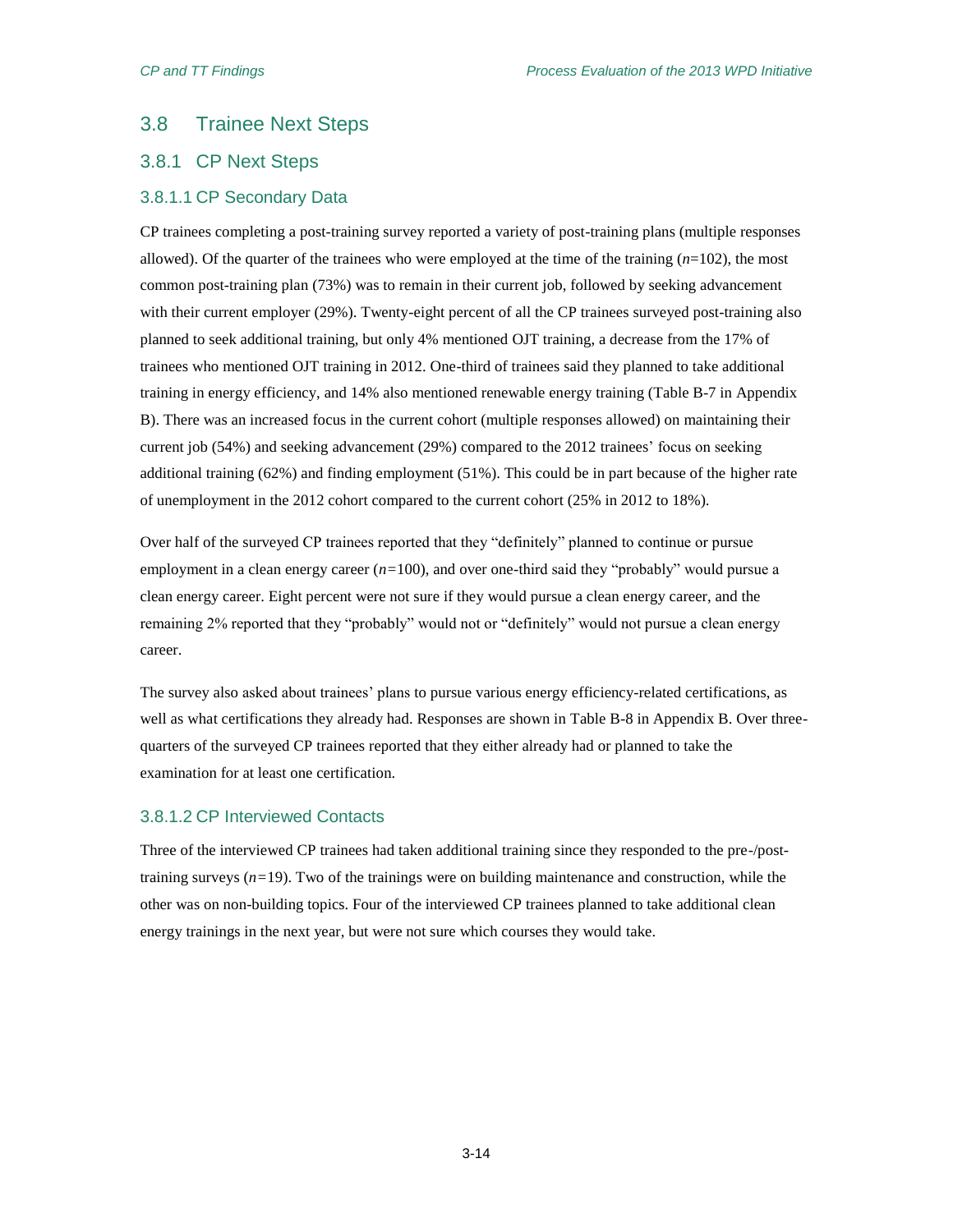## <span id="page-34-0"></span>3.8.2 TT Next Steps

#### 3.8.2.1 TT Secondary Data

When asked in the post-training survey about what they planned to do after completing their current course, nearly all trainees said they would remain with their current employer [\(Table C-15](#page-96-1) in Appendix C). Most of those said they would remain in their current position, while about one-third of them said they would seek advancement with their employer (*n=*390). These results are consistent with the 2012 analysis.

Half of the surveyed trainees reported they would seek additional training (*n=*390). Many of those (45%) said they would seek training in energy efficiency, while some (14%) said they would seek renewableenergy-related training. [\(Table C-15](#page-96-1) in Appendix C). Nearly half of the surveyed TT trainees reported that they "definitely" were prepared to continue or enter into the clean energy industry (43%, *n=*436), while an additional 28% reported that they were "probably" prepared. Fourteen percent of surveyed TT trainees were "not sure" whether or not they were prepared for the clean energy industry, 4% said they were "probably not" or "definitely not" prepared, and the remaining 11% did not respond to the question.

The survey also asked trainees about their plans for pursuing clean energy-related certification. About onequarter of surveyed TT trainees reported that they already had some certification, most frequently related to building performance [\(Table C-16](#page-96-2) in Appendix C). Over half of the surveyed TT trainees reported planning to take additional certification exams, most frequently ASHRAE certifications, USGBC LEED-related, and BPI Building Analyst. There were fewer reports of both current certifications and planned certifications than in the 2012 cohort (from 69% planned and 35% certified in 2012, down to 59% planned and 25% already certified in 2013).

#### 3.8.2.2 TT Interviewed Contacts

Almost all of the interviewed TT trainees had taken additional training since the trainings that were on record at the time of the pre-/post-surveys (17 of 19). Many of the trainings covered building enveloperelated topics (5 of 17), while the others included spray foam, fire alarm installation, HVAC, multifamily building analysis, solar PV, Green Professional Building Skills Training (GPRO), and energy modeling with software.

Most of the interviewed TT trainees planned to take additional clean energy trainings in the next year (15 of 19), five trainees planned to take a heating or HVAC course, two planned to take a building envelope course, two would take a training at a conference or within their own company, and another four planned to take trainings in HERS rating, high voltage termination, using infrared thermography equipment, and Certified Energy Management. Three trainees planned to retake part or all of a TT training course to take the exam and get certified in either BPI heating or building envelope.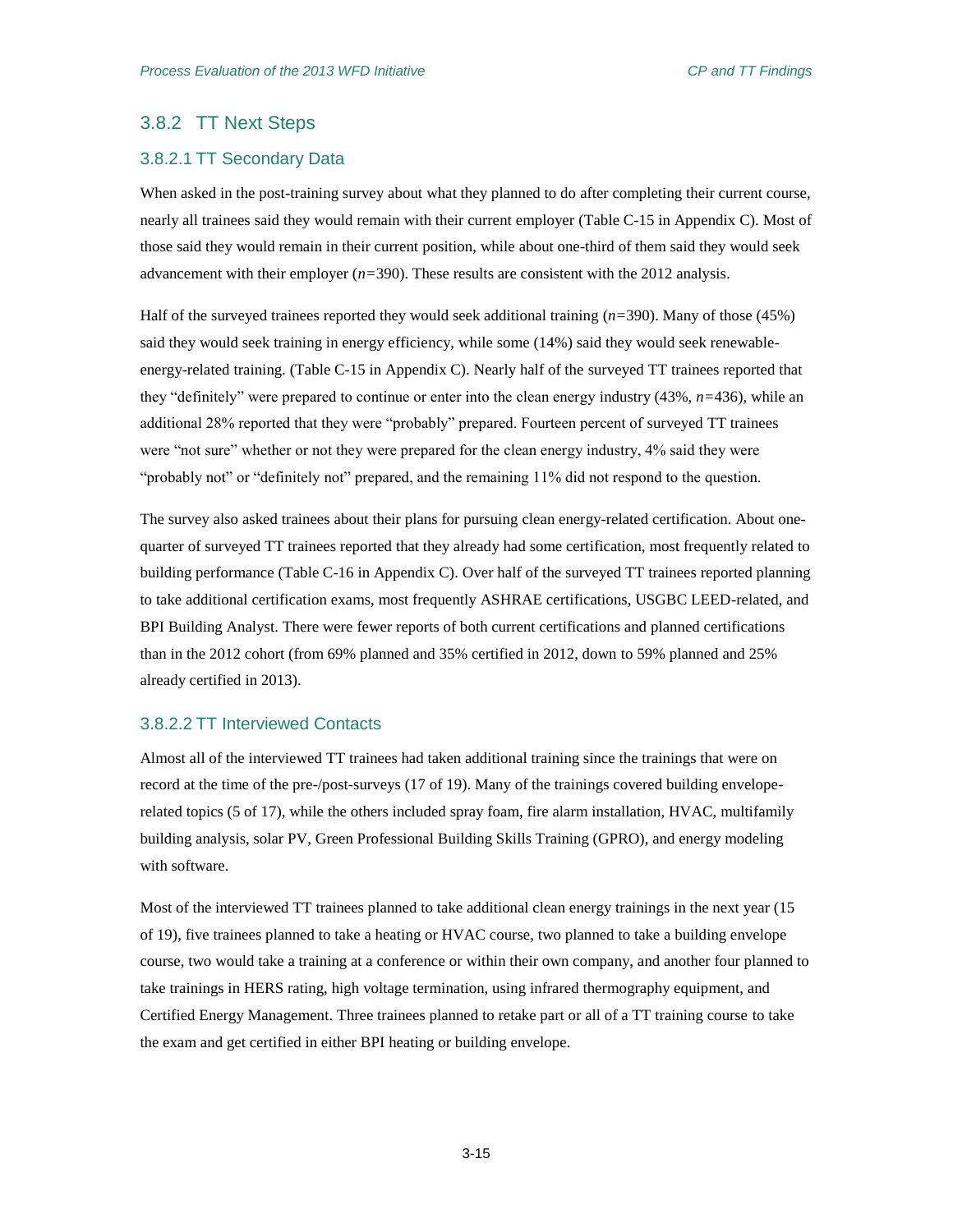# <span id="page-35-0"></span>3.9 Comparison of CP and TT Findings

### <span id="page-35-1"></span>3.9.1 Comparison of CP and TT Secondary Data

Overall, CP trainees completing a post-training survey reported that their training experiences prepared them well for employment in the clean energy field, which was an increase in perceived preparedness from the 2012 cohort. The surveyed TT cohort also were satisfied with the training as preparation for working in the clean energy field, but the TT trainees overall were somewhat less confident than the CP trainees that the trainings prepared them for work in CE: 85% of CP trainees felt "definitely" or "probably" prepared, compared to 79% of TT trainees. The TT cohort's lower ratings on preparedness could be attributed to the advanced nature of the TT courses and the high percentage of already-employed TT trainees.

Both CP and TT surveyed trainees said they wanted more hands-on instruction during the training (which was similar to the findings in the 2012 cohort) and more field experiences (which was an increase from the 2012 cohort). TT trainees also wanted to learn more applied math skills, which was a large increase from the 2012 analysis. Three-quarters of each of the CP and TT surveyed trainees reported that the information covered in the trainings was appropriate for them, which was an increase from the 2012 cohort of 69% and 66% respectively, and indicates improvements in the course material and trainee selection.

Compared to the 2012 cohort, fewer of the 2013 surveyed CP trainees planned to enter the OJT program (17% and 4%, respectively), although some of the 2013 trainees asked for the CP training to include much more hands-on and field experience – which the OJT program provides. Additionally, more of the 2013 surveyed CP trainees than 2012 trainees said they took the training as a refresher rather than to learn new things, suggesting they are seeking to be better prepared for certification or employment in the clean energy field.

In addition, the quarter of the 2013 surveyed CP trainees who were employed were more focused on their current job than those in the 2012 cohort (18% of who were employed), who said they were more focused on seeking additional training and finding employment. This may be attributed to higher employment rates in the 2013 CP trainee cohort (25% versus 18% in 2012). It also may be that the 2013 CP trainees were retaking courses they intended to use soon in the workplace.

The surveyed TT trainees had a much higher employment rate than the CP trainees, as expected by the program design, although the TT trainee employment rate was slightly lower in the 2013 cohort than it was in the 2012 cohort. Similarly, there was an increase in surveyed TT trainees looking for new employment, compared to the previous cohort, and a decrease of TT trainees planning to take additional training. Many more trainees indicated that they had skills in specialized clean energy areas, indicating that this program and perhaps other programs have been effective in training this cohort of trainees.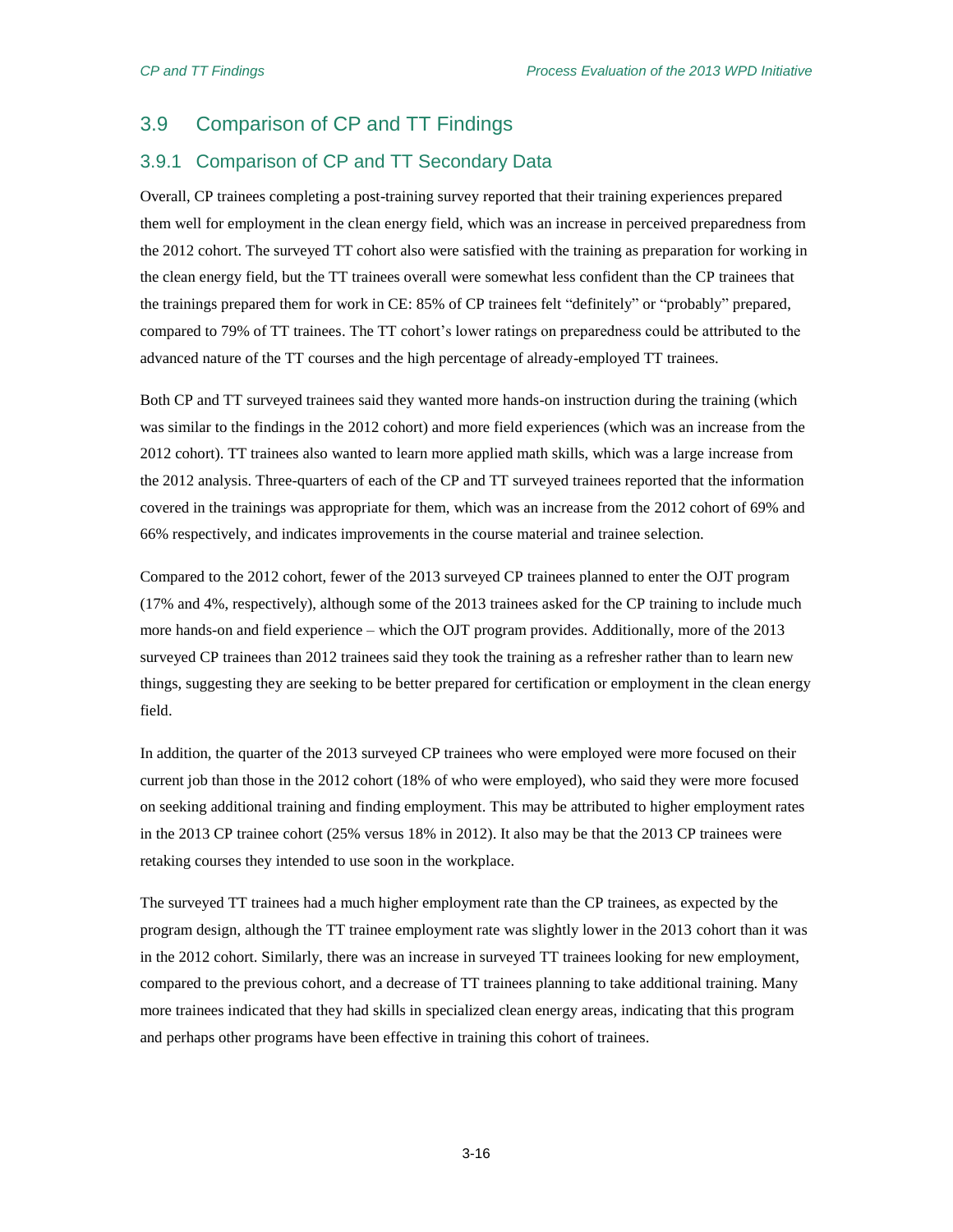$\overline{\phantom{a}}$ 

# 3.9.2 Comparison of CP and TT Interview Findings

Prior to taking the training, all interviewed TT trainees were well prepared in terms of background experience and knowledge for taking the training. In contrast to TT contacts, interviewed CP contacts provided mixed reports, with about half reporting sufficient preparation to take the course, while the other half reported only partial preparation. Interviewed CP trainees' interview comments indicate three types of CP trainees: 1) those for whom the content was mostly review (about 2 to 3 contacts of 19); 2) those who were sufficiently prepared prior to the training and were able to understand training content (about twothirds of the contacts); and 3) those for whom the content was more advanced than they were ready for (about two to three contacts of nineteen).

Interviewed CP trainees had mixed reports of how well the training prepared them for work in the clean energy field. Less than half of the interviewed CP trainees reported that the training had fully prepared them, although they reported that the hands-on and basic construction skills trainings increased the CP trainees' employability. The unemployed interviewed CP trainees reported concern that they would need much more training before they would be employable (consistent with CP's design to provide the basic skills in preparation for the more advanced TT training). These trainees also expressed, frustration that more entry-level positions were not available for which they qualified, $^{20}$  and desire for more trainings to be longer and more in-depth.

Half of the employed interviewed CP trainees found the skills they learned in the training useful and applicable to their current positions (4 of 8 employed at the time of the interview); two CP Trainees became employed in the clean energy field after the training and reported that the training provided adequate or good preparation for work in the clean energy field. Almost all of the interviewed TT trainees found the training very applicable and used the information at work. Also, three of the interviewed CP trainees had taken additional trainings and four planned to take additional trainings. Almost all of the interviewed TT trainees had taken additional trainings since the training that was on record from the pre-/post-surveys, and planned to take more. This is consistent with the program expectations that TT trainees will apply advanced skills to their current position and that CP trainees will need more general skills to become employable in the clean energy field.

Several interviewed TT trainees wanted less online class time, more class time devoted to preparing for certification, and either certification testing built into the training or guidance to achieve certification after the training ended. Several interviewed CP trainees expressed interest in trainings that were longer in duration, with more hands-on and field experience.

<sup>&</sup>lt;sup>20</sup> Acting on prior evaluation findings, WFD staff designed the current CP funding with the stipulation that 15% of participants have paid internships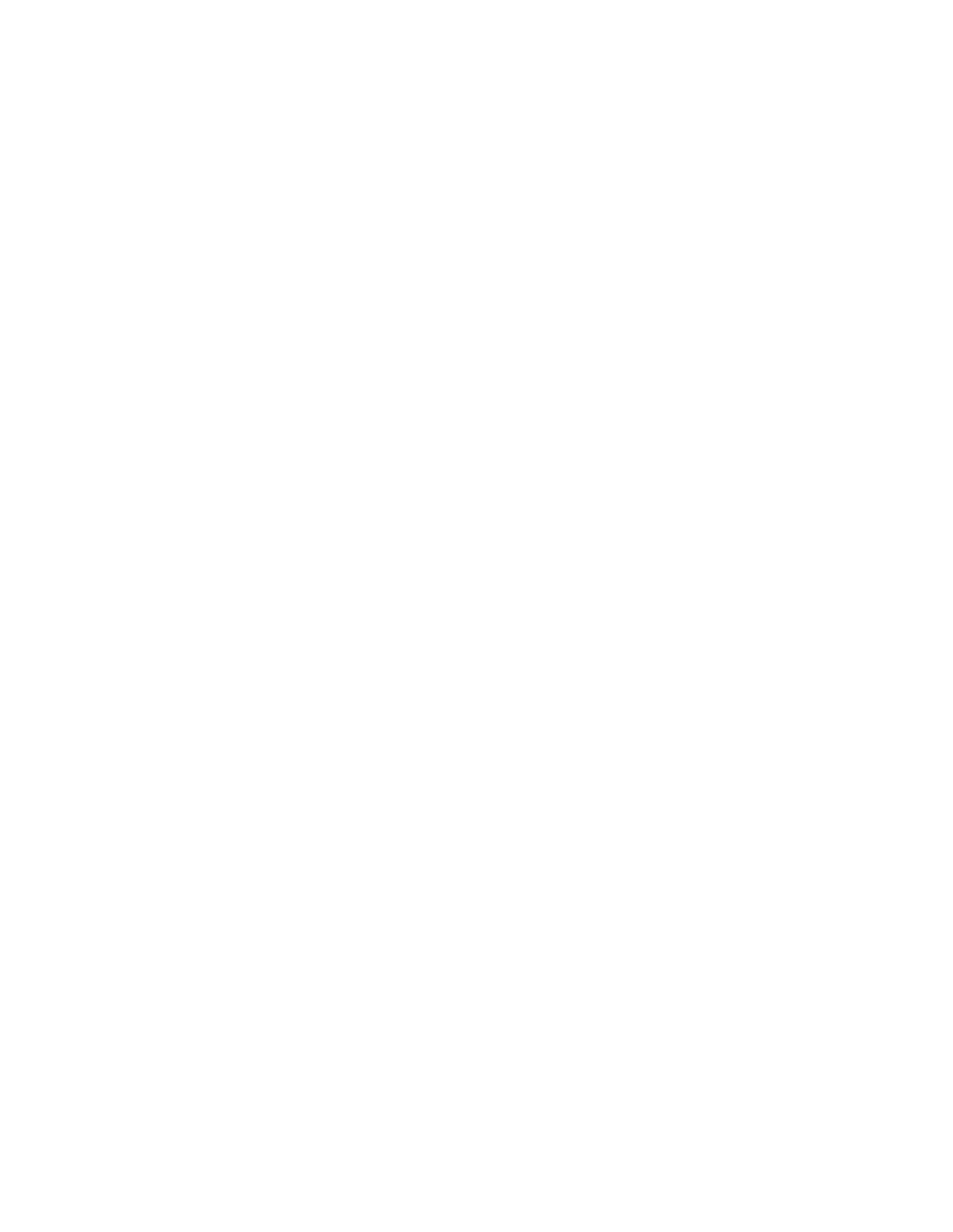# 4 OJT Findings

As of the end of 2013, NYSERDA had engaged 52 employers in the clean energy field to provide on-thejob training to 250 employees. The evaluation team conducted phone interviews with 18 of these employers, and subsequently with 26 trainees working for these 18 employers, to assess program satisfaction and efficacy. All interviewed employers had at least one trainee engaged in OJT at the time of the interview, and all interviewed trainees were engaged in OJT training at the time of the interview.

Because of the relative small sample sizes of the interview samples (18 for employers and 26 trainees), the evaluators report results in terms of numbers (such as 12 of 18), instead of percentages or proportions. The reader is cautioned to interpret these early stage process evaluation findings as suggestive; the sample sizes lack the precision needed to support extrapolation of the results to the population.

As with all interview data, contacts can provide multiple responses. Thus, reported counts can exceed the sample sizes.

# 4.1 Kirkpatrick's Level 1: Reaction

The interviewed 2013 OJT employers had universally positive reactions to the program. All interviewed employers were willing to recommend the program to other companies in the clean energy field. Four of the employers stated that they would recommend the program because it produced more potential employees, while three said it helped them financially by reducing the cost to train new employees, and two said it reduced the risk of hiring employees that may not be a good fit.

The interviewed 2013 OJT trainees were "highly satisfied" with their OJT experience; the great majority indicated the OJT was an excellent fit for them (24 of 26 rated this item as "9" or "10" on a 0-to-10 satisfaction scale) and that they would recommend OJT to others interested in working the energy efficiency field (25 of 26). Similarly, most (22 of 26) trainees indicated no improvements were needed when asked what could be done to better serve trainees. Two trainees with suggestions for improvement indicated they would have liked some classroom training in tandem with the OJT, as they needed some additional time to go over the material before going into the field.

# 4.2 Kirkpatrick's Level 2: Learning

The interviewed OJT employers observed that OJT trainees had developed skills and had become more adept at assigned tasks. Half of the interviewed OJT employers reported they had taken the lead in defining the training objectives for each trainee, while the other half of the employers reported collaboratively identifying each trainees' training objectives in conjunction with NYSDOL.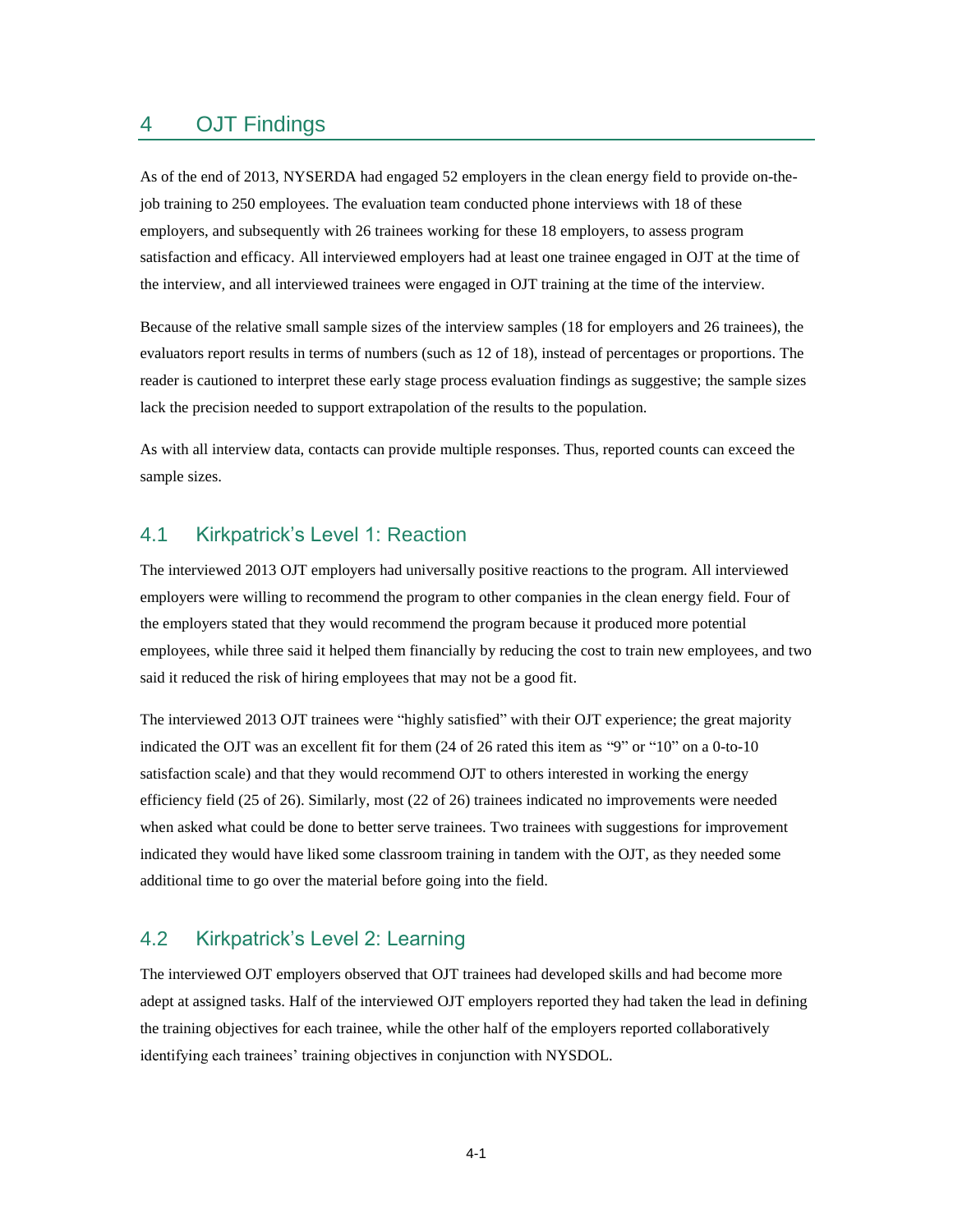Interviewed employers used several methods to deliver training, including shadowing other employees (9 of 18), learning while doing (8), and third-party training (8). Some also provided lessons through one-onone training (5) or in a classroom setting (3).

Interviewed OJT trainees reported learning and acquiring a wide variety of new skills during the OJT. Most commonly, trainees indicated that they began their training by shadowing and assisting a team of experienced direct installers (11 of 26). Others spent the beginning of their OJT learning and practicing auditing skills (7 of 26) or company procedures (such as computer systems and paperwork; 5 of 26). Seven other contacts offered less specific descriptions of their initial responsibilities, such as "shadowing the crew on various tasks." In all, OJT trainees commonly reported learning about conducting audits (9 of 26) and retrofits (insulation, weatherization, and lighting; 10 of 26), general clean energy industry and building science principles (7 of 26), and basic job skills (organizational and communication skills, completing paperwork, basic computer skills, and management skills; 7 of 26). All OJT trainees reported they acquired their new skills and knowledge by shadowing and assisting experienced crew members, with eight indicating this hands-on experience was supplemented with classroom-type training.

# 4.3 Kirkpatrick's Level 3: Behavior

The interviewed OJT employers observed positive improvements in the behavior of the OJT trainees as they progressed through the program. All employers typically were able to assign trainees to relevant tasks that the trainees could complete independently within six months after the training. The only exception, reported by one employer, was that it took longer than six months to assign work to auditors. Employers also noted that if a trainee is not picking up skills at the expected rate, they will provide additional training or retraining (9), one-on-one coaching or other additional attention (4), or find a better fit for the trainee's skills (2). Three employers mentioned that they never needed to help a trainee learn faster. Most employers (16 of 18) reported that trainees were meeting (10) or exceeding (6) expectations for performing the tasks they were learning through the OJT program. Over the course of training, the quality of trainees' work increased, with the following exceptions: two employers had a trainee fail to meet their expectations for improvement on the job; and two trainees quit before the employer could assess their work. Otherwise, work quality either met or exceeded employers' expectations.

According to interviewed OJT trainees, OJT provides trainees with the skills they need to succeed in their clean energy career. The majority (17 of 26) of the interviewed trainees reported that, after the training, they worked independently (without supervision) and some (6 of 26) noted they were managing crews or projects. Most (25 of 26) trainees reported that they were able to apply their training to a job site a month or less after the start of their training.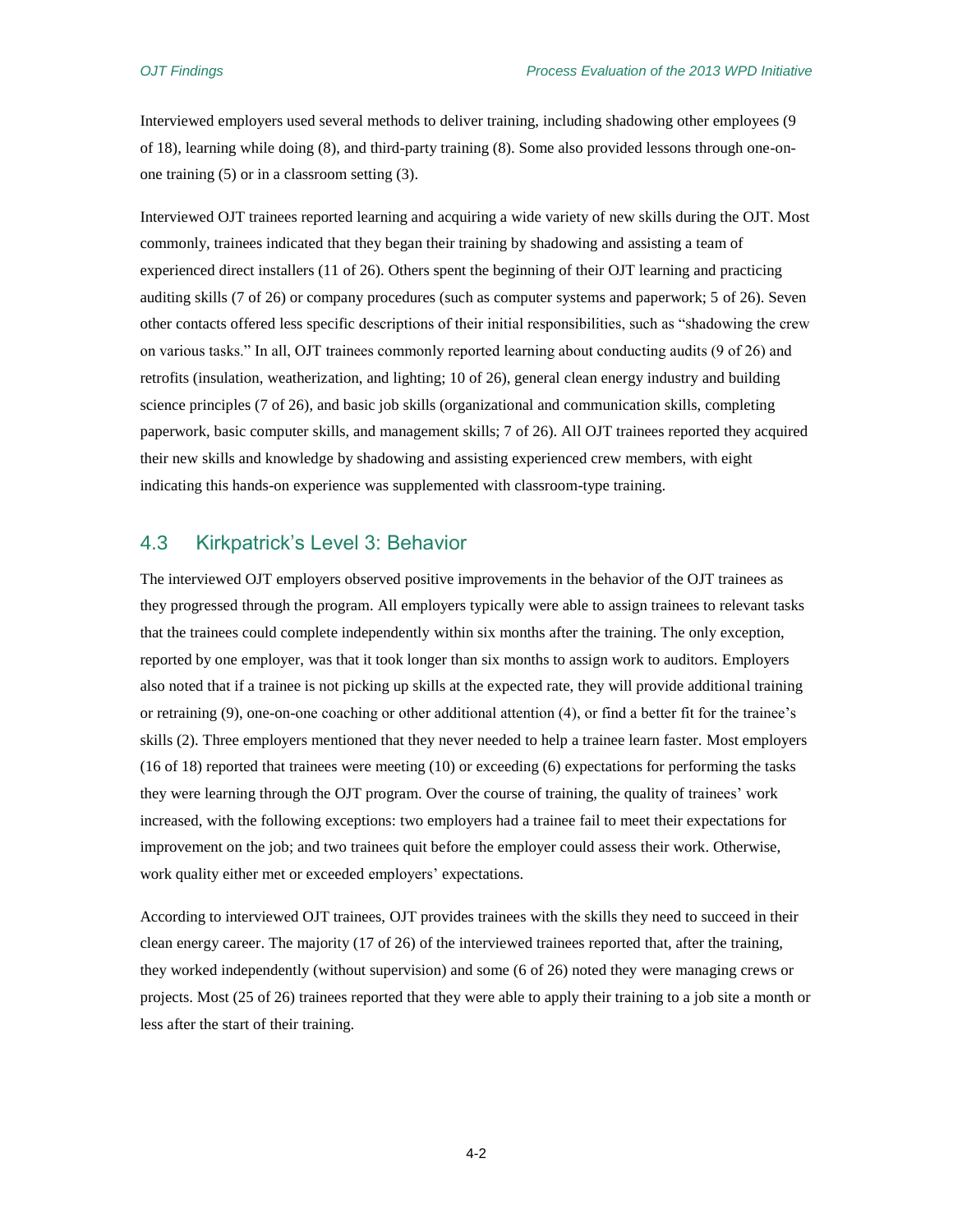$\overline{\phantom{a}}$ 

# 4.4 Kirkpatrick's Level 4: Results

Most interviewed OJT employers observed that the program successfully prepared trainees to work in the clean energy field, indicated by a median rating of "8" on a 0-to-10 preparedness scale.

All but two employers said that trainees met (9) or exceeded (7) their expectations for the assigned tasks and that the quality of work improved with practice. $21$ 

Interviewed employers said it was unlikely that they would have hired the trainees without the training (a median score of "1.5" on a 0-to-10 likelihood scale, with "0" meaning "not at all likely," and "10" "extremely likely").

Most interviewed OJT trainees said that the training prepared them to work in the clean energy field. Trainees reported that the training prepared them to work in the energy efficiency field; on a 0-to-10 scale, with "0" meaning "not at all prepared" and "10" meaning "extremely prepared," trainees ranked their level of preparedness from "7" to "10," with a median score of "10."

All but two interviewed trainee were highly satisfied that the training met their training goals (on a 0-to-10 scale, with "0" meaning "not at all satisfied" and "10" "extremely satisfied," 15 reported "10," 6 reported "9", 3 reported "8," 1 reported "3," and 1 "didn't know"; median and mode are "10," average is 9.2).

Most trainees (20 of 26) thought it unlikely that  $-$  in the absence of the program  $-$  they would be working in a job similar to what they have now or the clean energy field in general (20 of 26 rated this item as a "0" to "3" on a 0-to-10 likelihood scale; median score was 2.0). The six trainees rating the likelihood greater than "3" already had some exposure to the field. When asked what they might be doing had they not participated in the program, trainees speculated they would have worked in retail and other low-skill jobs (8), construction and housing (6), and other skilled jobs (4); the other 8 trainees either did not know what they would have done or said they would have been unemployed.

About half (14 of 26) of the interviewed trainees reported plans to take additional clean energy training in the next year, and more than half (9 of 14) of them thought their employer would pay for some or all of the training.

These findings suggest that the program was instrumental in preparing workers for jobs in the clean energy industry, fostering a culture that values training, and increasing the number of employed clean-energy workers.

<sup>&</sup>lt;sup>21</sup> One employer indicated the trainee fell short of expectations, and one employer terminated the trainee prior to completion of the training.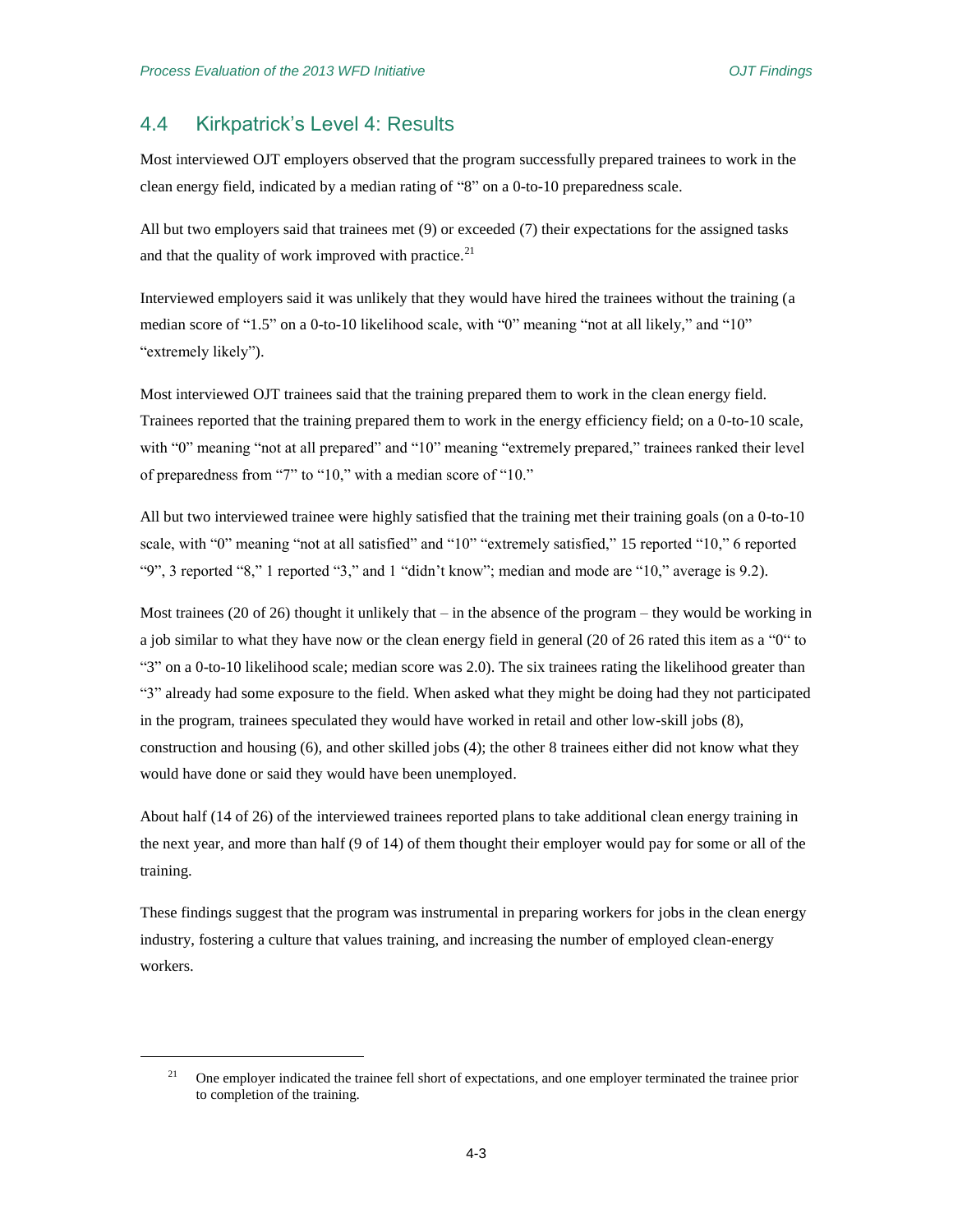The current early stage process evaluation explored, as just discussed, OJT Level 4 Results in terms of employment with our sample of employers currently engaged in OJT and trainees currently working for their OJT employers. This study is not able to assess the long-term employment status of OJT trainees, such as a year or more after the conclusions of their six-month OJT trainings.<sup>22</sup> In addition, a Level 4 assessment might include an investigation of quality of job performance, energy savings impacts, and other nonemployment program outcomes that were beyond the scope of this early stage evaluation. The evaluators suggest NYSERDA consider such investigations in future WFD Initiative research.

# 4.5 OJT Employer and Trainee Characteristics

# 4.5.1 OJT Employer Characteristics

Most of the interviewed companies participating in OJT in 2013 were small; the median size was 10 employees, and only three companies had more than 30 employees. Many of these companies had experienced a lot of growth since entering the program; five employers experienced growth of 100% or more. The remaining 15 employers increased staffing from 20% to 400% (the company with 400% growth went from 2 to 10 employees); the median growth was 41%. The age of the company varied widely, from 3 to 86 years, with a median age of 11 years. The most common services provided by employers were: energy audits (15); shell, including weatherization and insulation (13); and HVAC-related work (9).

Most employers entered the program within the last two years (15), while three entered the program three or four years ago. All but two employers had more than one trainee through the program, with numbers ranging from two to 25 trainees.<sup>23</sup> At the time of the interviews, two-thirds (12) of the employers still had OJT trainees.

# 4.5.2 OJT Trainee Characteristics

 $\overline{\phantom{a}}$ 

Prior to program participation, nine of 26 interviewed trainees had experience in the building construction industry, six had experience with the energy efficiency field, two in the renewable energy field, and one in building supply. Ten trainees had high school degrees or the equivalent, two attended trade or technical schools, nine had some college education, and four had college degrees. Prior to the training program, half the trainees (13 of 26) worked full time, four worked at least half time, two worked less than half time, and six were unemployed.

<sup>&</sup>lt;sup>22</sup> Possible employment status includes continued employment with the OJT employer, employment with a different clean energy firm, employment outside of the clean energy industry, or unemployment.

<sup>&</sup>lt;sup>23</sup> The program caps employer incentives at \$150,000 for a six month period, and no more than \$15,000 per trainee.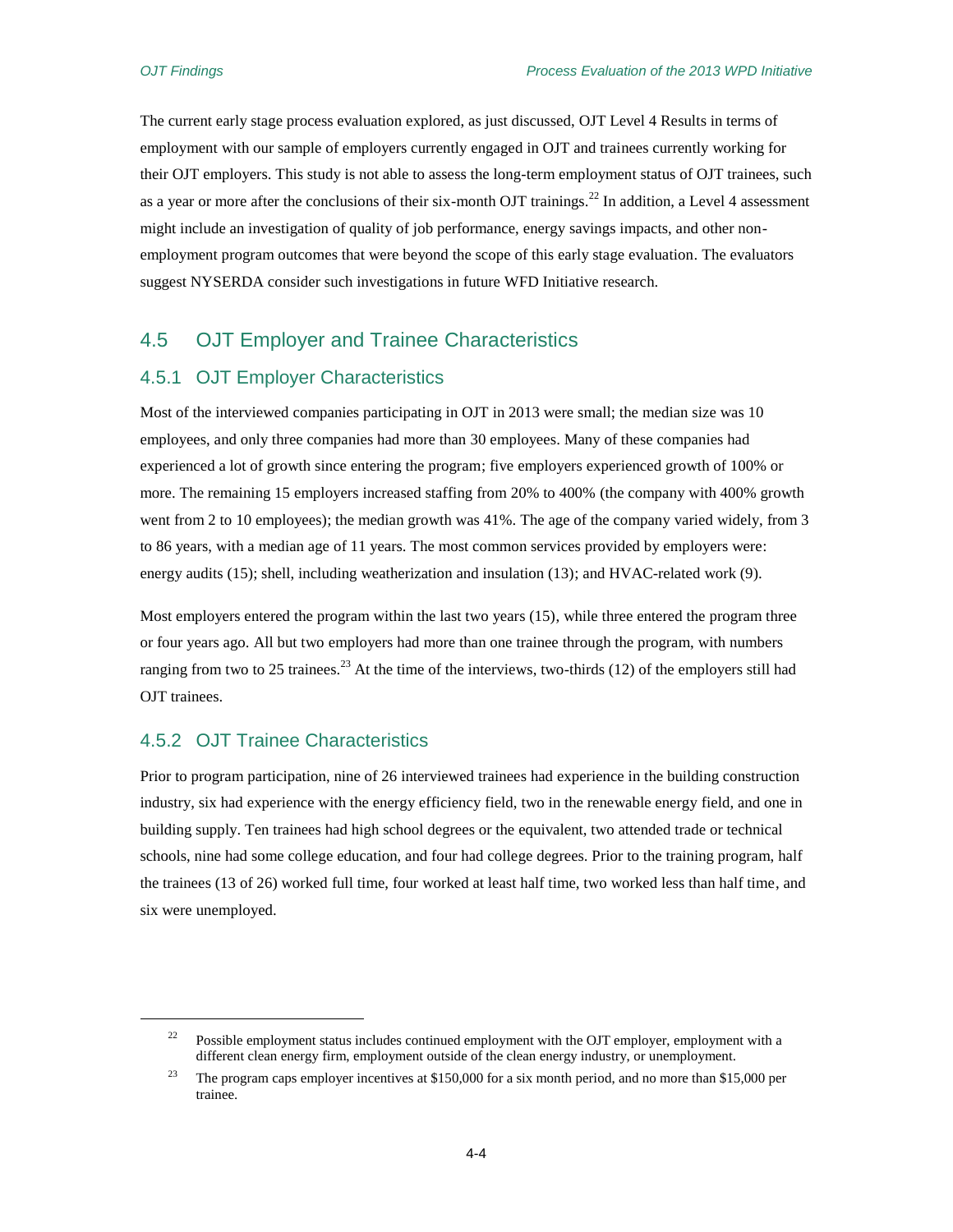In their roles through the program, 25 trainees' work involved energy upgrades and 1 trainee worked on renewable projects. Work on energy upgrades included energy audits (9), direct installations of clean energy equipment (7), weatherization activities (6), energy modeling (3), and energy efficiency education (3).

# 4.6 OJT Employer and Trainee Expectations and Experiences

# 4.6.1 OJT Employer Expectations and Experiences

Interviewed employers reported they learned about the OJT program from NYSERDA (staff (8), website (1), webinar (1)), through a NYSDOL BSR (4), through a colleague (2), or through a Career Center (1).<sup>24</sup>

The program is designed with multiple routes leading to employer involvement with the program and trainee engagement. <sup>25</sup> Thirteen of 18 interviewed OJT employers recalled that they discussed with the NYSDOL BSR the candidates they were interested in training, including one case in which the employer wanted to train an existing employee for a more advanced position, and hire a new employee into the vacated lesser-skilled position. The other five employers had a mix of candidates that they and/or the BSR identified. When the BSR helped with placement, most employers were satisfied with the BSR's placement abilities. On a 0-to-10 satisfaction scale, where "0" was "not at all satisfied" and "10" was "extremely satisfied," the median score was 9.0.

As discussed subsequently, regardless of how the candidates were identified, interviewed OJT employers indicated a very low probability that they would have engaged those individuals in the absence of the OJT program. Employers indicated that the trainees did not have the requisite skills for the jobs the employer sought to fill without the OJT training.

As part of the program, trainees underwent a skill gap analysis to determine learning objectives for the trainee. Half of the interviewed employers (9 of 18) reported they identified the skill gap and learning objectives for the trainees, which the BSRs reviewed, a finding consistent with expectations that employers best understand the skills required to deliver their products and services and the gaps they have in staffing to meet those skills. Eight (of 18) employers reporting identifying objectives in conjunction with the BSR, and one said that the BSR provided an initial job description for the employer to edit.

Once learning objectives were identified for a candidate, a work plan was developed for the training required to meet the learning objectives. The findings on who led the work plan development are similar to

 $\overline{a}$ 

<sup>&</sup>lt;sup>24</sup> The other employer reported "don't know."

<sup>&</sup>lt;sup>25</sup> As discussed in Chapter 1, employers typically learn about the program from NYSERDA (its program staff or outreach activities), the NYSDOL BSR, or job seekers. Employers may have identified a candidate suitable for OJT engagement, the BSR may identify the candidate, or the job seeker may have initiated the process.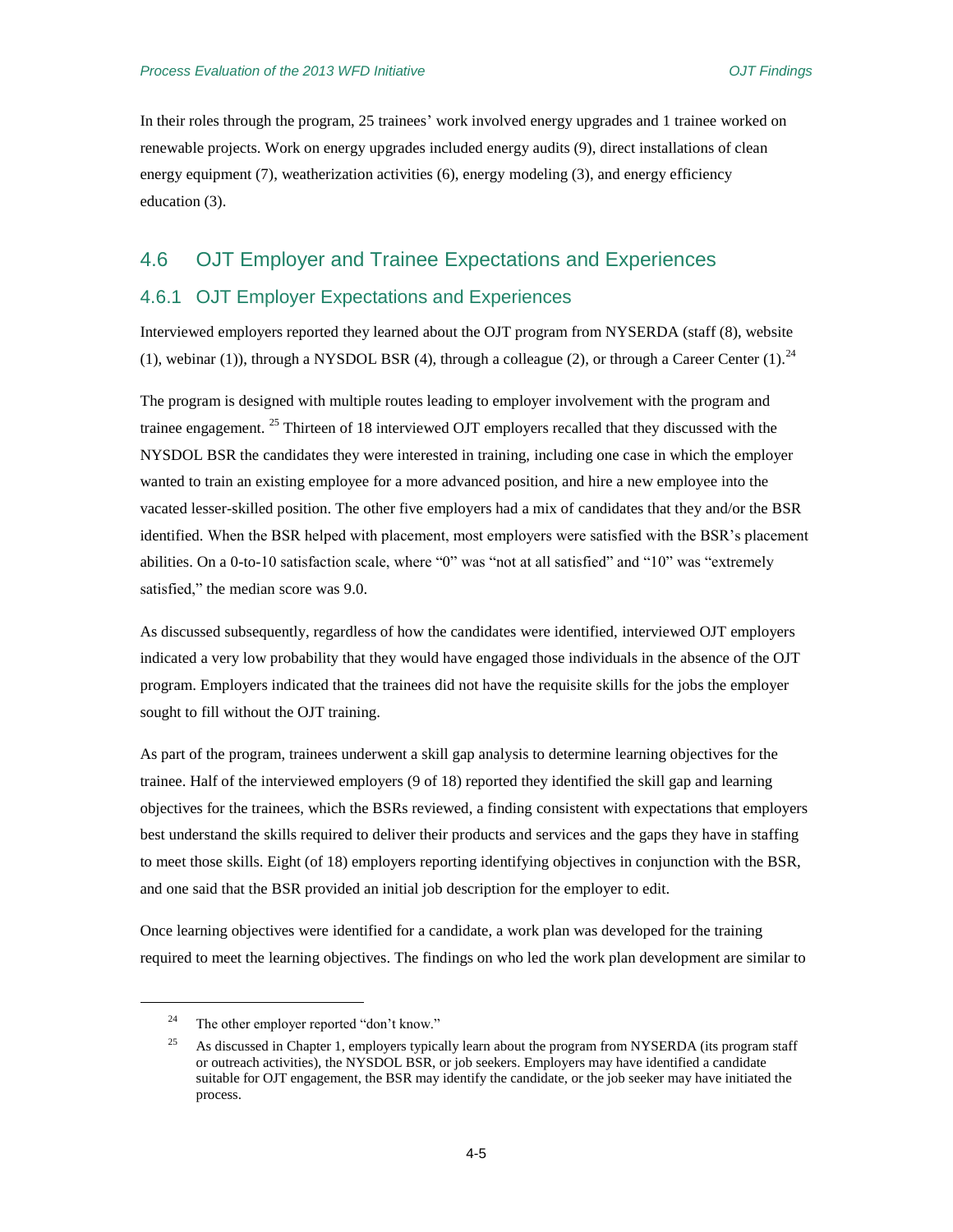$\overline{\phantom{a}}$ 

the findings on learning objective development. Ten of 18 interviewed employers reported taking the lead in work plan development, while six employers reported collaborating with the BSR. One employer modified a work plan template provided by the BSR and received assistance from the BSR to ensure that the training was completed on time.

The employer reporting that BSR led the development of both learning objectives and work plan (via an initial job description and a work plan template) described the process of identifying learning objectives very disorganized.

Five of the 18 interviewed employers included offsite training in the training work plans. The NYSERDA incentives covered the entire cost of the training.<sup>26</sup> In the case of offsite training, three of five employers selected the training courses for their trainee, one developed their own training (which was adjusted by NYSDOL), and one worked with a NYSERDA training partner to identify appropriate weatherization learning objectives. In addition to these activities, ten employers had non-trainees attend NYSERDAsupported classroom trainings or gained certification in 2013.

Interviewed employers used the techniques of job shadowing and direct task engagement to train the trainees. Interviewed employers described that trainees were involved in the following types of projects: weatherization (11), energy audits (10), and HVAC upgrades (5). At the job site, trainees were primarily involved in conducting energy audits (9), equipment installation (8), weatherization (7), safety testing (4), and running diagnostics (4).

One employer terminated a trainee prior to the completion of training. Thus, the next two paragraphs present the findings in terms of the 17 interviewed employers who had trainees in good standing.

Fifteen of 17 employers with trainees in good standing had trainees working on tasks that would affect the quality of the job. For these employers, crew leaders sometimes looked over the work in general (7) or reviewed all of the work done by the trainee (5), while a few (3) spot-checked the trainee's work.

All but one of the 17 interviewed employers with trainees in good standing said that trainees learned enough to take on tasks regularly during the training period; one said it depended on the position. Nearly one-third of employers (5 of 17) reported they were able to assign tasks regularly to trainees within a week, while 11 remaining employers said the timeline ranged from one to six months. One employer required more than six months for trainees learning auditing.

<sup>&</sup>lt;sup>26</sup> NYSERDA has subsequently revised the OJT program; it no longer includes incentives for offsite training.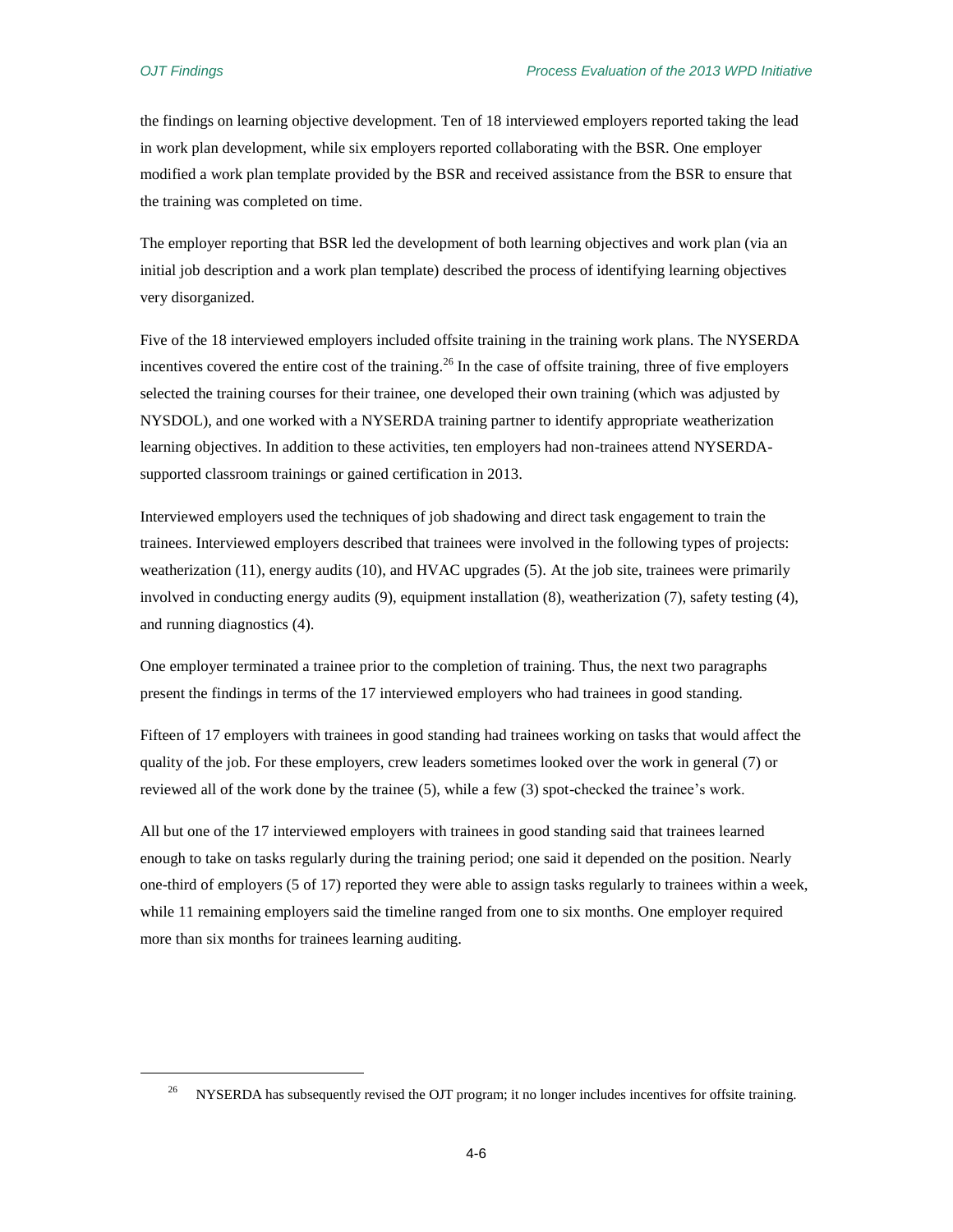As noted in Section 4.4, all but two employers said that trainees met (9) or exceeded (7) their expectations for the assigned tasks and that the quality of work improved with practice.<sup>27</sup> If trainees failed to pick up skills at the expected speed, employers explained that they try additional training and retraining (9), oneon-one coaching (4), or attempt to place the trainee in a more suitable position in the company (2).

The BSR monitors progress during training. Fifteen of 18 employers recalled speaking with the BSR during the training, two employers had trainees drop out of the program prematurely and did not experience this process, and one employer did not recall such interaction with BSR. The 15 employers recalled that these meetings were to review progress towards training goals (12), and for post-training follow-up (10) and checking on trainee attendance (9).

The five of the 18 interviewed employers who incorporated classroom training into their OJT plan had positive experiences. Employers were "very satisfied" with the relevance and immediate usefulness of the topics, and the appropriateness of the material; on a 0-to-10 scale, where "0" was "not at all satisfied" and "10" was "extremely satisfied," all rated the relevance and usefulness a "9" or "10"). They were nearly as satisfied with the instructional materials, the time required for the training, and the access to training (on the same 0-to-10 scale, all rated these between "8" and "10"). When asked about the likelihood that they would make the classroom trainings available to OJT trainees without the OJT incentives, three thought it was "highly likely," while the other two contacts were more neutral.

Interviewed employers cited various benefits from supplementing on-the-job training with classroom training, including preparation for certification testing (12, one of whom mentioned the firm requires BPI certification), providing a background or overview of the work (4), information on rules and regulations (1), and indicating to the employer the skills the trainee is likely to have (1).

Sections 4.1 to 4.4, which present findings relevant to Kirkpatrick's four levels of training assessment, provide additional findings relevant to employer expectations and experiences.

# 4.6.2 OJT Trainee Expectations and Experiences

 $\overline{\phantom{a}}$ 

Trainees learned about the program through several different channels. The most common ways trainees entered the program was through a business contact (10), Green City Force<sup>28</sup> (5), unspecified advertising (4), a WFD training course (4), and NYSDOL (3).

Eighteen interviewed trainees remembered talking with a BSR around the time of their engagement with the firm, three reported they did not talk with a BSR, and five did recall. Ten trainees remembered their

<sup>&</sup>lt;sup>27</sup> One employer indicated the trainee fell short of expectations, and one employer terminated the trainee prior to completion of the training.

<sup>&</sup>lt;sup>28</sup> According to its website, Green City Force is a service corps that prepares young people from low income backgrounds for sustainable careers.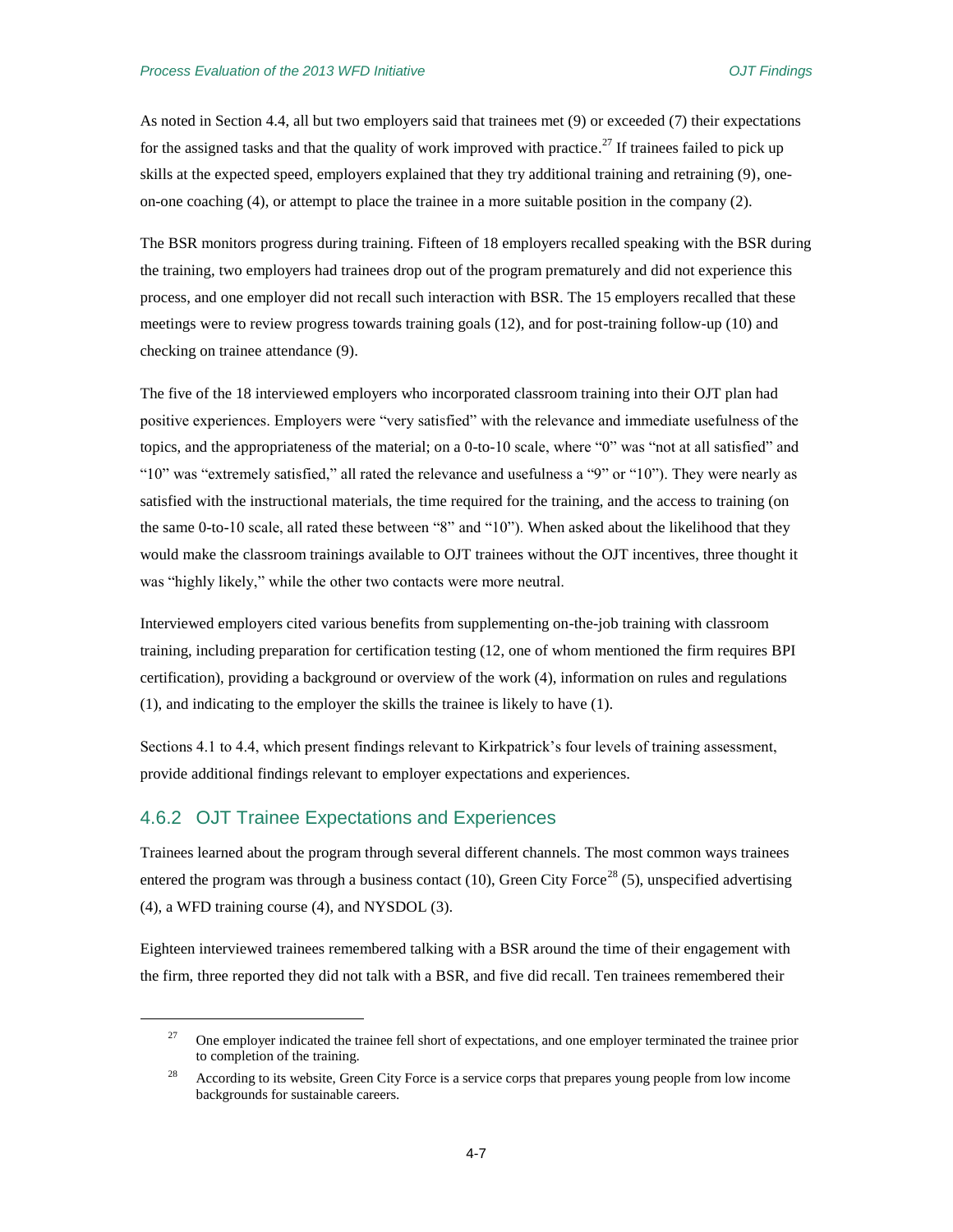OJT learning objectives. (Nonetheless, trainees could have their own goals for learning through the OJT program; all but two interviewed trainees were highly satisfied that the training met their training goals. Of the 10 trainees who remembered the learning objectives set by the BSR, all of them believed they met their learning objectives through the training.).<sup>29</sup>

Most trainees began their training by shadowing and assisting a team of experienced direct installers (11 of 26), learning energy audit skills (7 of 26), or learning company procedures (5 of 26). Training was conducted by team members and colleagues (13 of 26), crew chiefs and team leaders (9 of 26), and managers (4 of 26). One-third (8 of 26) said they received supplemental classroom training.

Trainees described receiving feedback from the employer as part of the training process. Trainees said they received frequent feedback from supervisors. Of the 26 trainees, 23 received feedback from their supervisor at least daily and the remaining three received feedback at least weekly. Supervisors provided feedback on performance (15), current and future tasks (9), training (5), and progress (4) (multiple responses allowed).

Interviewed trainees had less frequent feedback from senior staff who were not their direct supervisor; even so, 11 of 26 received such feedback at least weekly. The most common types of feedback from nonsupervisory senior staff concerned performance (8 of 24 receiving such feedback), training progress (5), and satisfaction with the training (5).

Four of the 26 interviewed trainees reported they spoke with the BSR monthly; nine reported they met with the BSR three times or less; the remainder either reported they had not spoken to the BSR or indicated they did not know.

Sixteen trainees of the 26 interviewed trainees said they had received classroom training or other formal instruction as a component of the training process, at no cost to the trainee. Consistent with their employer's OJT contracts, trainees reported they were paid their standard wage for time spent in class. The most common classes were: building envelope and thermal imaging, typically through BPI (9); energy analyst through BPI (8); HVAC (5); and classes on energy efficiency programs (2 for EmPower, 1 for Energy Fit).

These 16 trainees reported that they gained exposure to useful material that helped them with their work and prepared them for certification through the classroom experience. Of these trainees, four reported having classes in which all of the material was new to them; seven found that more than half of the material was new, and three said that about half of the material was new.<sup>30</sup> Nine of the trainees reported having classes in which all of the material was useful, and the other seven found at least half or more of the material useful.

 $\overline{\phantom{a}}$ 

<sup>&</sup>lt;sup>29</sup> See detailed findings reported in Section 4.4.

<sup>&</sup>lt;sup>30</sup> One trainee reported that less than half of the material was knew and one trainee did not answer the question.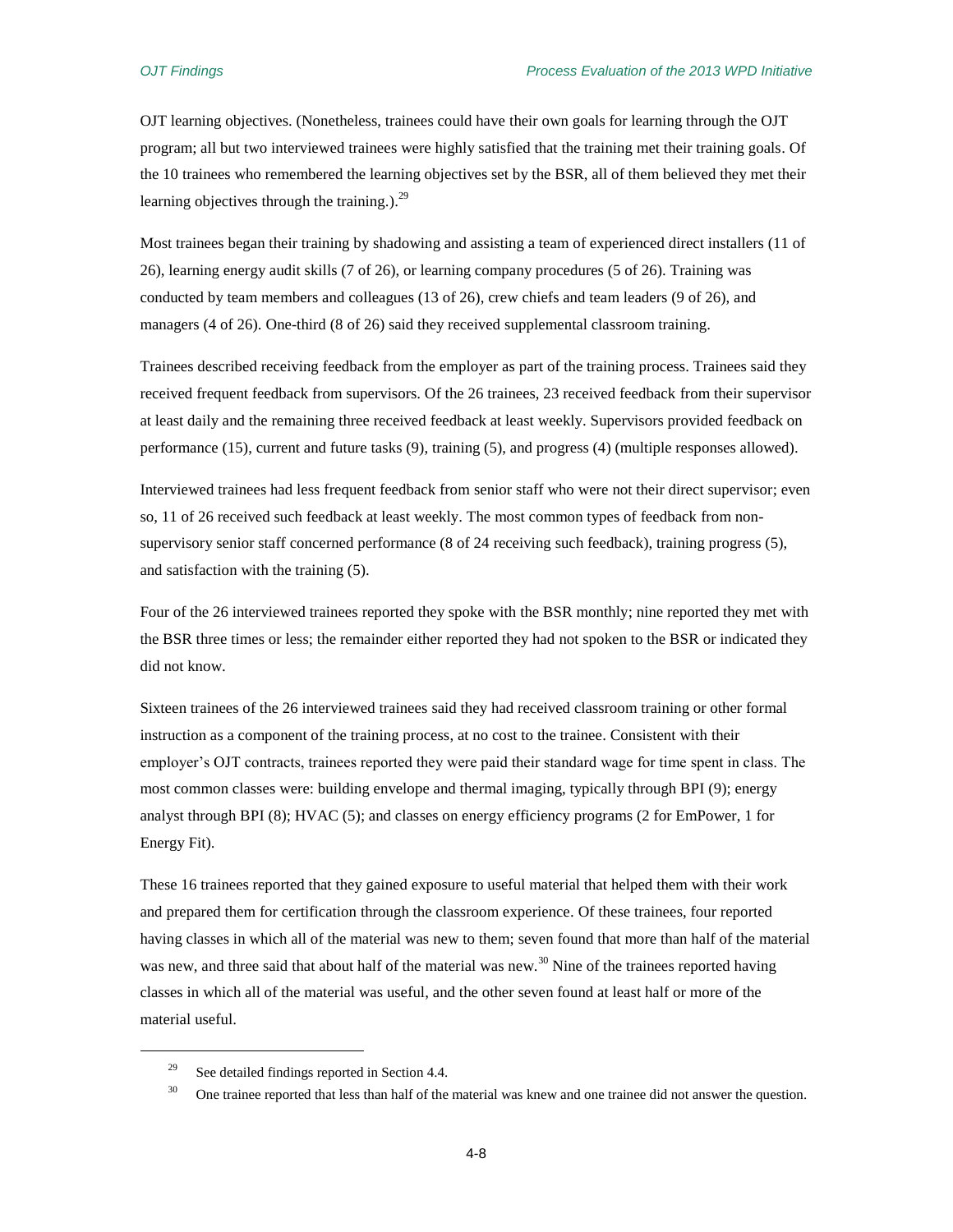At the time of the interviews, eight trainees (of 26) had received at least one certification, primarily BPI certifications, including Building Analyst (5), Building Envelope Professional (2), and Infrared Thermographer (2) (multiple responses allowed). Ten trainees said they plan to pursue certification in the future.

Interviewed trainees learned practical skills that are applicable to the clean energy field. Trainees reported learning how to conduct audits (9), weatherization (7), general energy efficiency industry and building science principles (7), and basic job skills (7).

Most interviewed trainees reported they were able to apply skills learned to a job site within a month or less (24 of 26). One trainee said it took longer than six months after the end of the training before he/she did work that met the employer's quality expectations. Another said that, while he/she could do some tasks well soon after the training, it took longer to learn other tasks, such as working with boilers and mechanical systems.

When asked about major differences between their work at the time of the interview compared with their work when they began training, most of the trainees (17 of 26) said they worked independently on these tasks.

According to interviewed trainees, the OJT program successfully matched them with employers. Most of the trainees stated that the placement was a good fit for them (24 of 26); the other two trainees had a more neutral impression. Many trainees in the program now believe they have more employment opportunities in the clean energy field that they did not have before.

Sections 4.1 to 4.4, which present findings relevant to Kirkpatrick's four levels of training assessment, provide additional findings relevant to trainee expectations and experiences.

# 4.7 OJT Employer and Trainee Suggestions for Improvement

# 4.7.1 OJT Employer Suggestions

The evaluation team asked interviewed employers for suggestions on how to improve a number of program elements. Employers suggested the following improvements to the application process: faster approval turnaround (3); better communication with NYSDOL, as they did not believe their representative was not fully informed about the program (2); better information about how to invoice the OJT activities to the OJT program (2); templates for progress reports and other program forms (1); and more consistent review of initial OJT applications by NYSERDA staff (1).

Interviewed employers did not have suggestions on how to improve the OJT trainee selection process. Three were disappointed by the candidates put forth by NYSDOL. Most were satisfied with the opportunity to choose their own candidates. Employers did not have suggestions for improving skill gap analysis or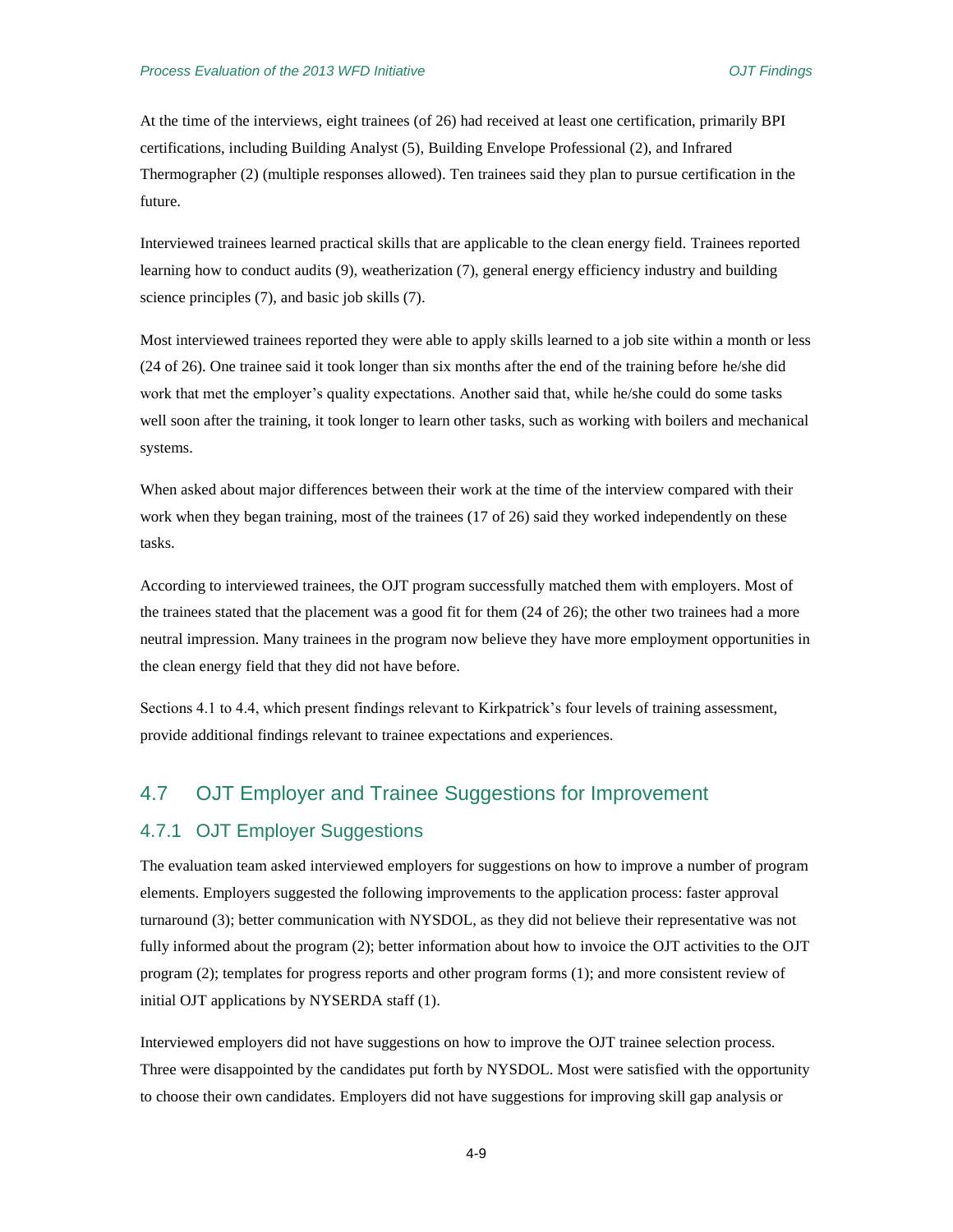$\overline{\phantom{a}}$ 

monitoring. When asked about how to improve communications with the BSR, several employers expressed satisfaction with the BSR, although two employers felt the BSR did not know enough about their business to be helpful.

Two interviewed employers noted it would benefit their firms to have multiple trainees at a time<sup>31</sup> (1) or trainees for longer periods of time (1), in part because of the administrative burden for reporting and planning the OJT training is significant for a small company.

# 4.7.2 OJT Trainee Suggestions

Interviewed trainees did not provide many suggestions to improve the program and most were satisfied with the program overall. Six trainees volunteered that OJT is a "great" program. Almost all of the trainees would recommend the program to others (25 of 26), although one trainee would not recommend the training, commenting that he/she would have liked more classroom education to supplement their hands-on learning. Two trainees suggested offering the program to more people, particularly those just entering the workforce.

Some interviewed trainees had suggestions for improving the OJT training. Three recommended more formal training to supplement their field work. In contrast, one trainee would have preferred a field position in order to get hands-on training. One wanted a more structured process for the training and believed it was already under development. One trainee recommended a longer training period for energy audits, suggesting that a year would be preferable to six months. This recommendation is consistent with the employer recommendation and with the remarks of the employer and trainee that the desired auditing skills were not acquired in the six-month window.

Trainees with classroom training had few suggestions for improving the classroom training. One felt the material was too dense and one would have liked more hands-on examples.

A few interviewed trainees had suggestions for improving communication. One trainee would have appreciated weekly meetings with their supervisor or employer. Three trainees would have liked more contact with their BSR, and one would have liked to provide more feedback to the program.<sup>32</sup>

 $31$  Multiple simultaneous trainees are allowed and encouraged under current and past OJT funding. The interviewer did not explore with the employer whether he/she was aware of the opportunity to have multiple trainees.

 $32$  This trainee appreciated the opportunity to be interviewed for this research.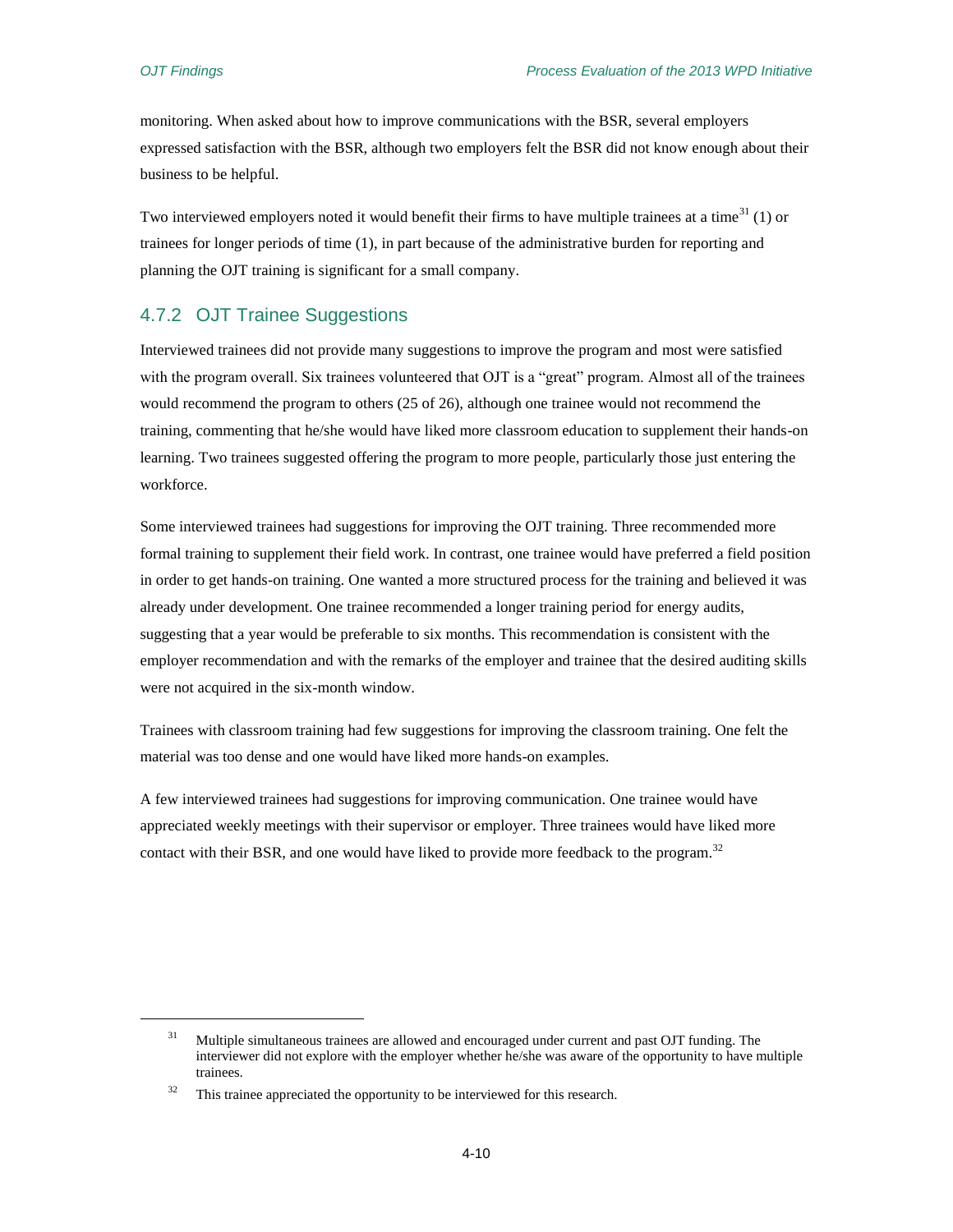# 4.8 OJT Employer and Trainee Next Steps

# 4.8.1 OJT Employer Next Steps

While the evaluation team did not ask employers directly about future interest in the program, some mentioned that they would like more trainees or would participate in the program again.

# 4.8.2 OJT Trainee Next Steps

Going forward, interviewed trainees said they were prepared to continue to work in the energy efficiency field.

In addition to the eight trainees (of 26) reporting they had received at least one certification (Section 4.6.2), ten trainees said they plan to pursue certification in the future. These certifications include BPI's Heating (6), Envelope Professional (5), and Building Analyst (3) certifications.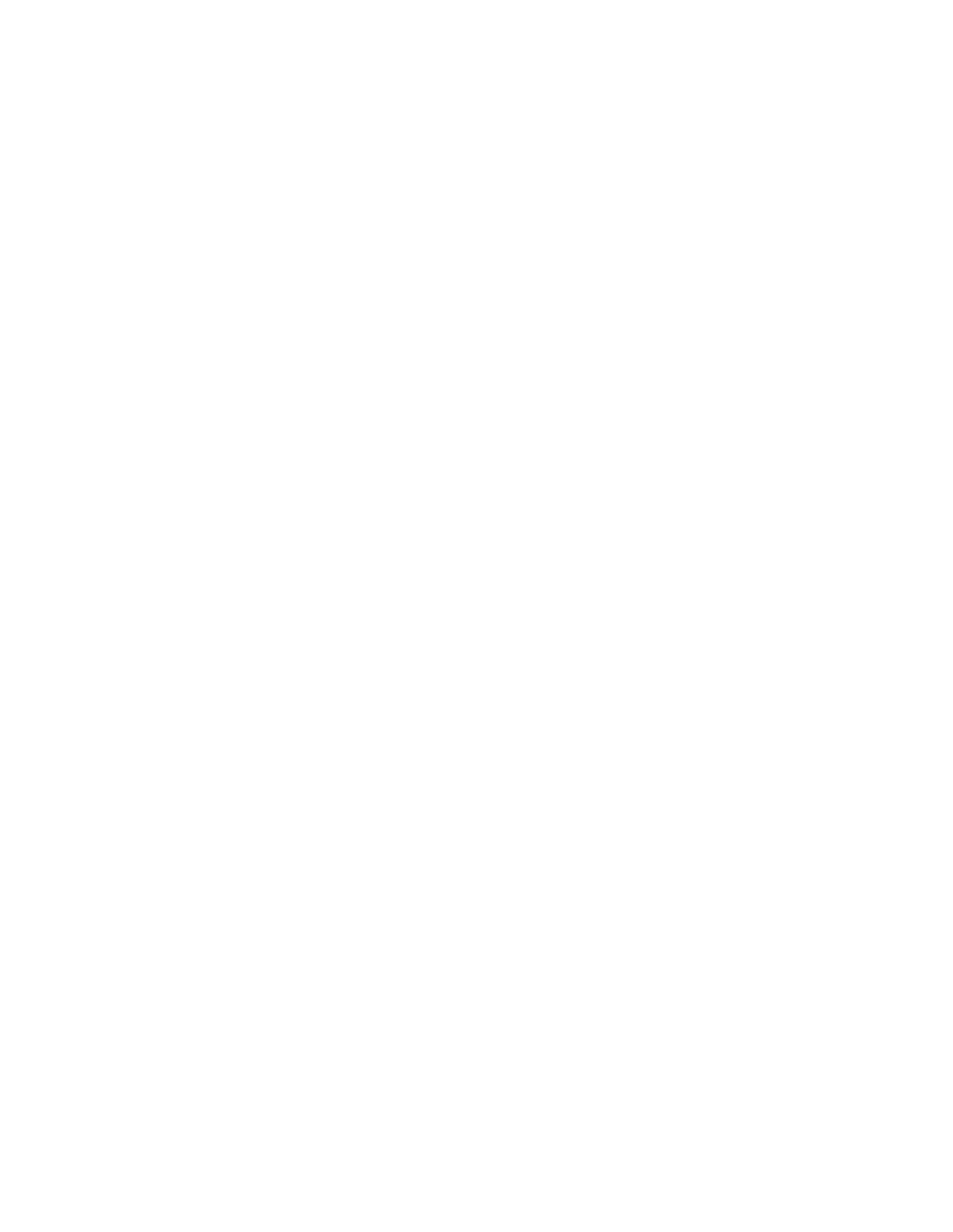The conclusions and recommendations derive primarily from the interview data. Given the constraints governing this early-stage evaluation, the interview samples are relatively small (roughly 20 for each cohort). The evaluators offer these conclusions and recommendations as suggestions for the program team's consideration, recognizing that they lack the weight of recommendations drawn from larger samples.

**Conclusion:** The CP, TT, and OJT training activities evidence effectiveness in the areas of reaction, learning, behavior, and results. The TT and OJT programs are instrumental in preparing workers for jobs in the clean energy industry. All three programs – CP, TT, and OJT – foster a culture that values and seeks training and, for TT and OJT, values and seeks certification. The OJT program is instrumental in increasing the number of employed clean-energy workers; the CP and TT programs also led to increased employment in the clean-energy field.

**Conclusion:** The multiple WFD activities are providing an integrated, coordinated approach to the market that meets the needs of workers with a wide range of skill levels. It is common that trainees have participated in, or intend to participate, in two of the three programs, reflecting the continuum of training offered. Several OJT trainees learned about their OJT employer or the OJT program from their TT training partner. About one-quarter of CP trainees had subsequently taken or intend to take TT training, and most OJT trainees had or intend to take TT training. Both CP and TT trainees mentioned interest in OJT. Clean energy employers participating in OJT are aware of and value the TT training. Employers and trainees come to the OJT program through a variety of contacts, including NYSERDA, training partners, NYSDOL, and business contacts.

**Conclusion:** Although few employers expressed any dissatisfaction with the OJT program, those few expressed dissatisfaction with such program elements as NYSDOL's trainee candidate suggestions, apparent limitations in the BSRs' program understanding or understanding of their business, WFD's staff application review, and/or application approval time. A few employers also requested better information on how to invoice and templates for progress reporting.

- **Recommendation:** The many routes through which employers and candidates come to the OJT program is a sign of successful integration and coordination of the larger WFD effort. There remains opportunity for the WFD program to further coordinate all parties in working together efficiently to meet participants' needs. Such coordination might include:
	- o Increasing the cross-marketing of CP, TT, and OJT training opportunities,
	- o Providing BSRs with additional training or support,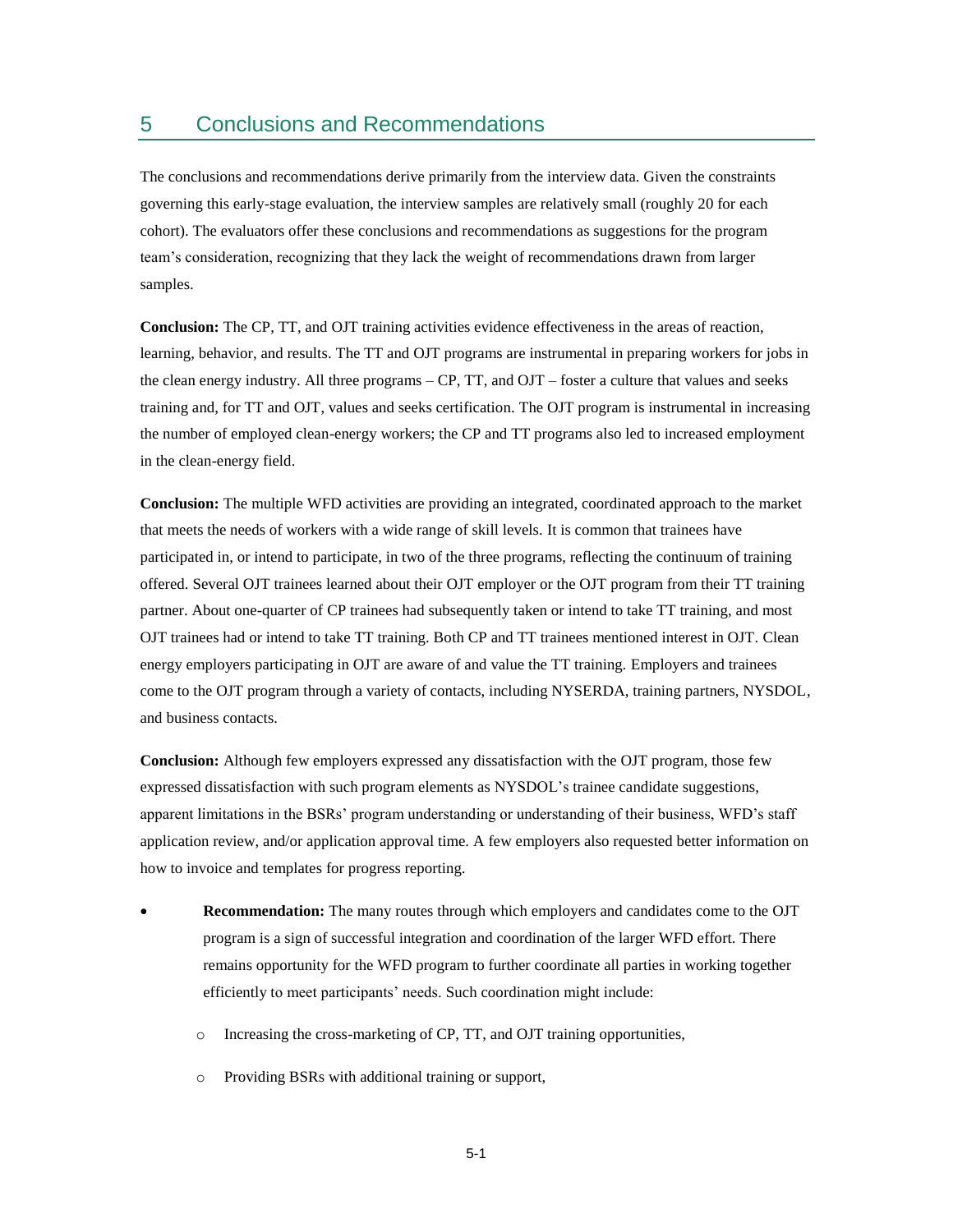$\overline{\phantom{a}}$ 

- o Tracking application/placement approval time and seeking to accelerate the process overall or troubleshoot individual applications/placements, and
- o Providing employers and BSRs with program compliance information, such as invoicing and progress reporting.

**Conclusion:** A combination of on-the-job and classroom training appears to be valuable and valued by OJT trainees and employers; the 2013 OJT program provided incentives for classroom training. The current OJT design does not pay for classroom training, although these trainees may be eligible for TT incentives through other WFD activities.<sup>33</sup>

 **Recommendation:** Encourage OJT trainees to attend at least one TT course to complement their hands-on learning with formal education. Ensure OJT employers and trainees are informed of the upcoming TT trainings and opportunities for financing the training.

**Conclusion:** CP trainees varied in how difficult they found the materials covered in the courses. For some, the course material was too difficult, while for others the material covered was at a good level, and for still others the course materials were mostly a review.

 **Recommendation:** Encourage all training partners to incorporate into CP registration information (as some partners do) a checklist of the basic educational skills needed for understanding course content, perhaps illustrating the concepts by having a score-yourself quiz.

**Conclusion:** OJT employers may not be effectively planning their participation in the OJT program, as evidenced by one employer who apparently did not realize the firm could have more than one trainee. OJT employers may need help strategizing their OJT participation, and may need additional program information early on in outreach and application stages, to increase their training efficiency.

 **Recommendation:** WFD staff should develop an approach, with clear roles for WFD and NYSDOL staff, for strategizing with employers about their effective use of WFD resource

<sup>&</sup>lt;sup>33</sup> PON 2397 provides financial incentives for energy efficiency training organizations in NYS to help offset the costs associated with obtaining IREC ISPQ accreditation for energy efficiency training programs. The PON also includes financial support for renewable energy training program accreditation, photovoltaic (PV) and solar thermal installer certification, and PV training company accreditation.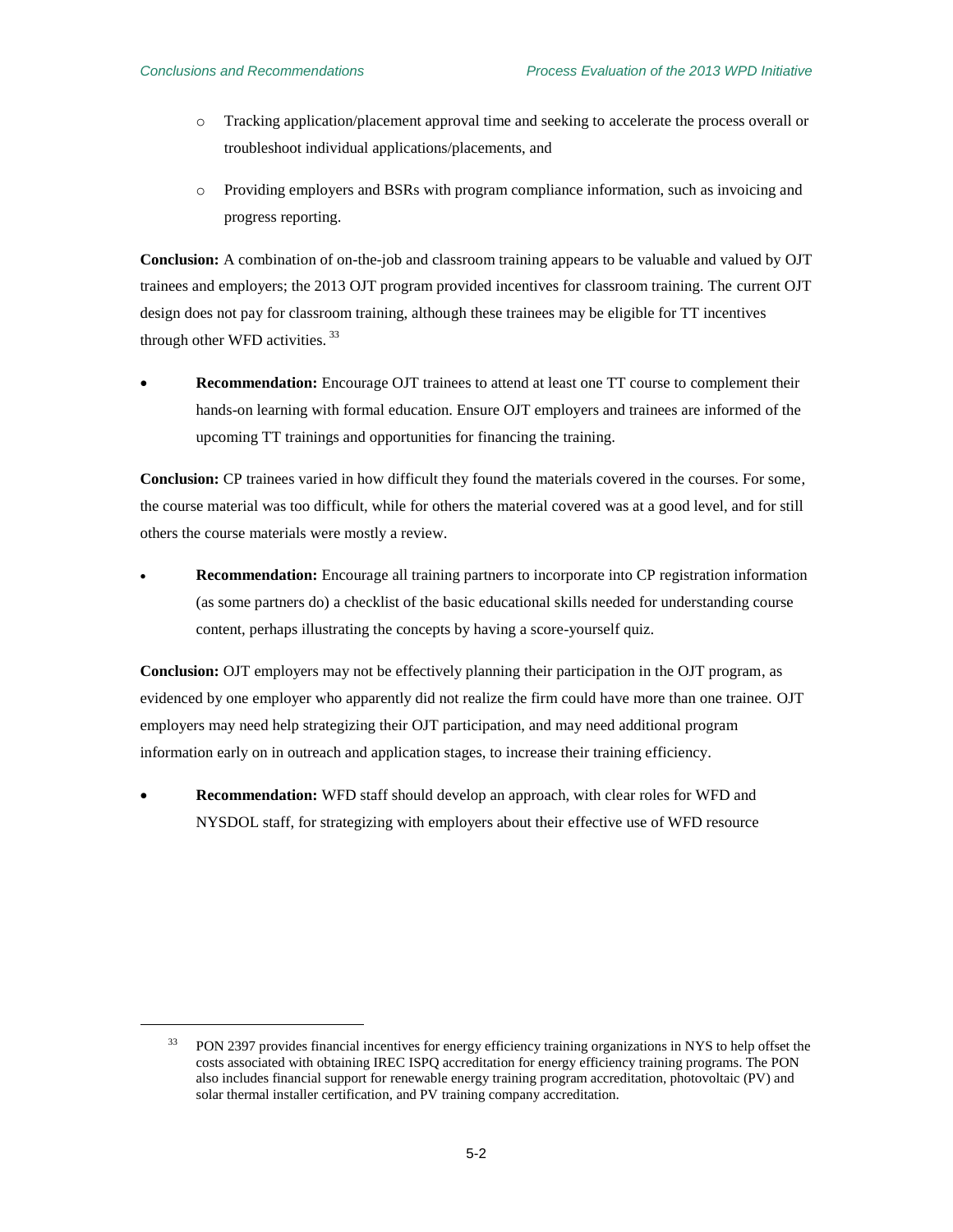# Appendix A: Data Collection Instruments

# Pre-Training Survey Instrument Training Organization: Course Title: Trainer: I consent to allow the New York State Energy Research and Development Authority (NYSERDA) to use the information on this form for the purposes of research to evaluate its Workforce Development Program and to share this information with its contractor(s) that are conducting that research. Print First name: Middle I. Last Name: Signature: Home telephone number (for evaluation purposes only): Cell phone number (for evaluation purposes only): Email address (for evaluation purposes only): Last four digits of Social Security Number (for evaluation purposes only): **Please Answer the Following Questions** 1. What is the highest level of education you have completed, or are currently enrolled? (Select only one.) ( ) Less than High School

- -
	- ( ) High School (or GED)
	- ( ) 2-Year College or Vocational/Technical School
	- ( ) 4-Year College
	- ( ) Post-Graduate Degree (such as Masters or Doctorate)
- 2. Please select the item that **best** describes your employment status.
	- ( ) Employed less than six months
	- ( ) Employed greater than six months
	- ( ) Unemployed the last 6 months
	- ( ) Unemployed greater than 6 months
- 3. Which of the following best describes your current employment?
	- ( ) Self-employed or independent contractor
	- ( ) Work for a small company (fewer than 25 employees)
	- ( ) Work for a large company (more than 25 employees)
	- ( ) Own a company that employs others (how many: \_\_\_\_\_)
	- ( ) Unemployed
- 4. Why are you taking this training? (Select all that apply.)
	- ( ) Certification required to participate in utility program (e.g. Home Performance with ENERGY STAR® , Multifamily Performance Program, etc.)
	- ( ) Maintain a license or certification (required professional CEU)
	- ( ) Required prerequisite for other training you want to take
	- ( ) Prepare for an internship
	- ( ) Prepare for an apprenticeship/trades program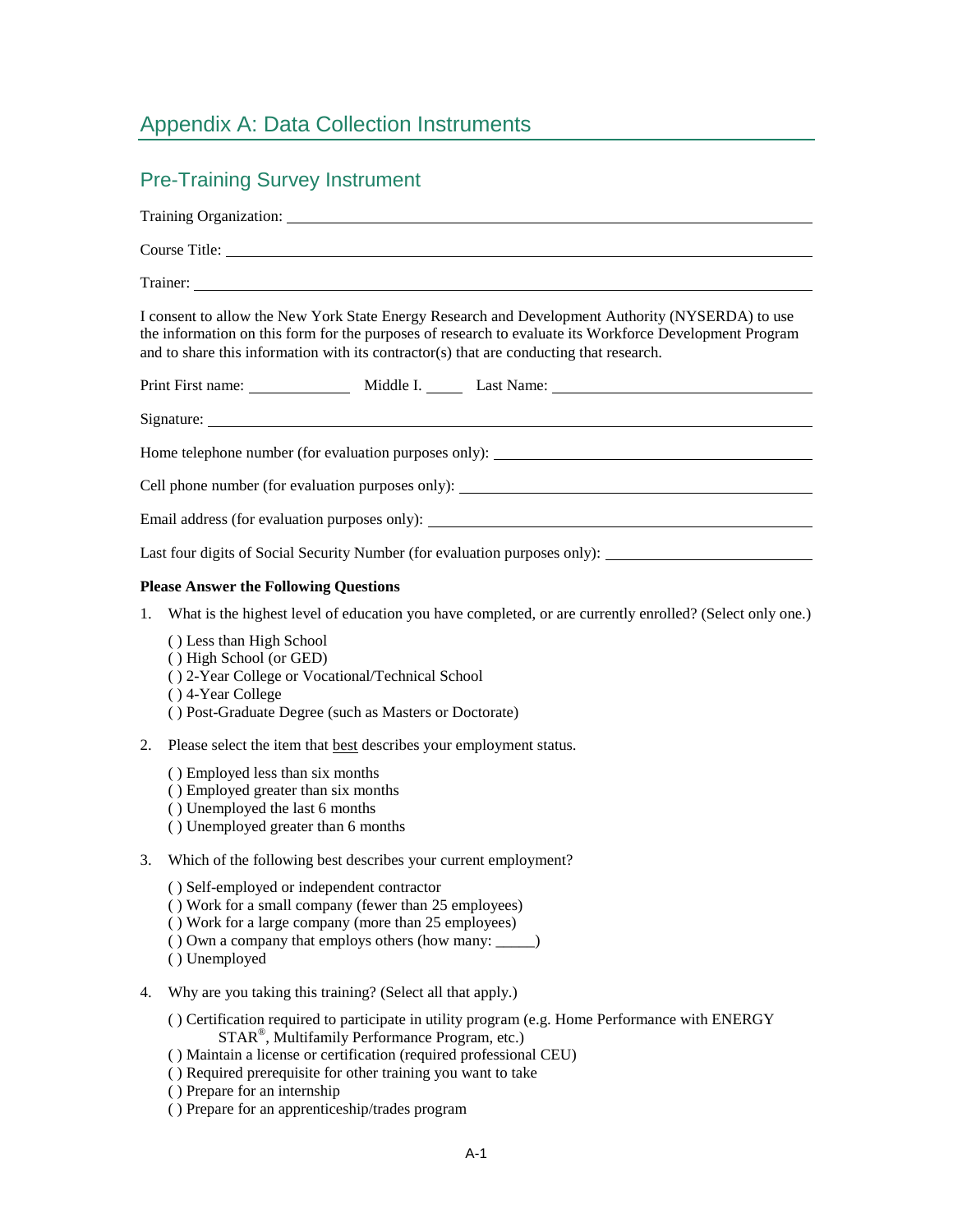- ( ) Your employer recommended it
- ( ) Job/career advancement
- ( ) To meet specific needs indicated by a client or customer
- ( ) Personal interest
- ( ) Help you get a job in construction/energy efficiency field
- ( ) Help you get a better job than the one you have
- ( ) It is a part of a legally mandated program
- () Other (please specify): \_
- 5. Have you heard of the NYS Department of Labor One-Stop Centers?
	- ( ) Yes, I have heard of them
	- ( ) Yes, I have heard of them, but don't really know what they are
	- ( ) No, I have not heard of them
- 6. Have you registered with a local NYS Department of Labor One-Stop Center?
	- ( ) Yes
	- ( ) No, and I don't currently plan to
	- ( ) No, but I plan to
- 7. What information source do you use to find job opportunities?
	- ( ) One-Stop center
	- ( ) Training provider
	- ( ) "Help wanted" ads in a newspaper
	- ( ) Internet (e.g. Monster.com)
	- ( ) Guidance Counselor
	- ( ) Networking
	- $( )$  Other sources please list them here:  $\overline{\phantom{a}}$
- 8. For each of the employment areas listed below, please check one of the boxes to indicate your level of skill or experience. Check only one box per employment area.

|                                                                                     | <b>Level of Skills</b>                     |                                                                                             |                                                                        |                                                            |  |
|-------------------------------------------------------------------------------------|--------------------------------------------|---------------------------------------------------------------------------------------------|------------------------------------------------------------------------|------------------------------------------------------------|--|
| <b>Employment Area</b>                                                              | No skill:<br>No experience in<br>this area | Introductory:<br><b>Basic level of</b><br>experience but<br>need significant<br>supervision | General:<br>Some working<br>experience but<br>need some<br>supervision | Advanced:<br>Capable of<br>performing job<br>independently |  |
| Architectural, engineering,<br>or related services                                  | ( )                                        | $\left( \right)$                                                                            | $\left( \right)$                                                       | $\left( \right)$                                           |  |
| General residential<br>construction (home<br>building and remodeling)               | $\left( \right)$                           | $\left( \right)$                                                                            | $\left( \right)$                                                       | $\left( \right)$                                           |  |
| General commercial<br>construction (new<br>business construction and<br>remodeling) | $\left( \right)$                           | $\left( \right)$                                                                            | $\left( \right)$                                                       | $\left( \right)$                                           |  |
| Building shell<br>improvements (insulation,<br>windows, air sealing)                | $\left( \right)$                           | $\left( \right)$                                                                            | $\left( \right)$                                                       | $\left( \right)$                                           |  |
| <b>HVAC</b><br>installation/technician                                              | $\left( \right)$                           | $\left( \right)$                                                                            | $\left( \right)$                                                       | $\left( \right)$                                           |  |
| Plumbing                                                                            | $\left( \right)$                           | $\left( \right)$                                                                            | $\left( \right)$                                                       | $\left( \right)$                                           |  |
| Electrical                                                                          | $\left( \right)$                           | $\left( \right)$                                                                            | $\left( \right)$                                                       | $\left( \right)$                                           |  |
| Other (please specify):                                                             | $\left( \right)$                           | $\left( \right)$                                                                            |                                                                        | $\left(\ \right)$                                          |  |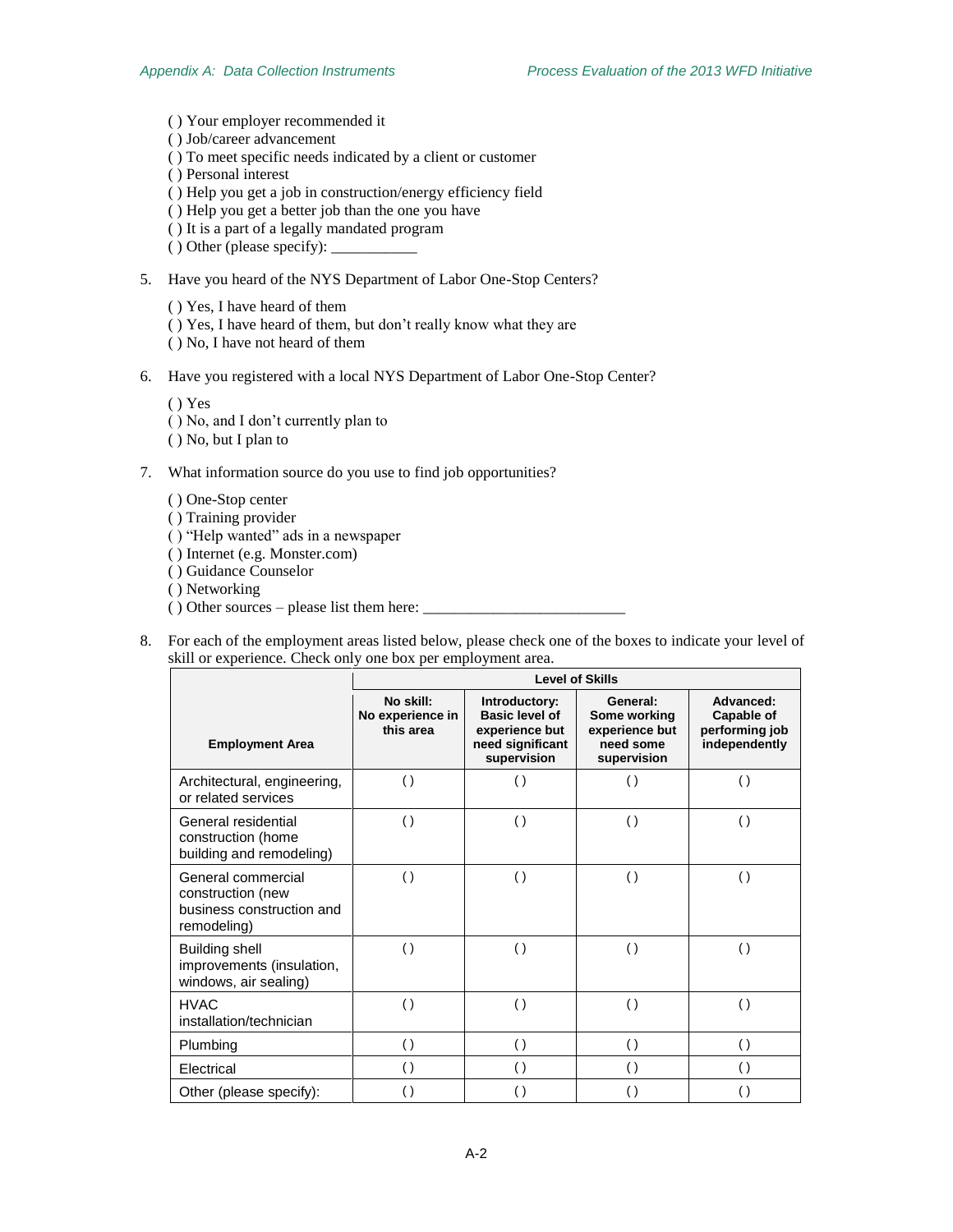9. Which of the following statements best describes what you hope to accomplish from this training? (Check all that apply)

( ) Acquire new skills ( ) Improve skills for promotion ( ) Change field of employment

- ( ) Obtain employment
- $()$  Other:  $\_\_$
- 10. Do you believe you are attending the right course for you given your experience and career goals why or why not? (Please read all responses and select only one answer)
	- ( ) Yes it will teach me new things I want to learn
	- ( ) Yes it will provide a refresher on things I've learned before
	- ( ) Possibly but it may be over my head
	- ( ) Possibly but it may be below my level
	- ( ) No it's definitely over my head
	- ( ) No it's definitely below my level
	- ( ) I'm not sure
- 11. That is all the questions we have for you. Your responses will help NYSERDA improve its programs supporting workforce training. Thank you for your assistance.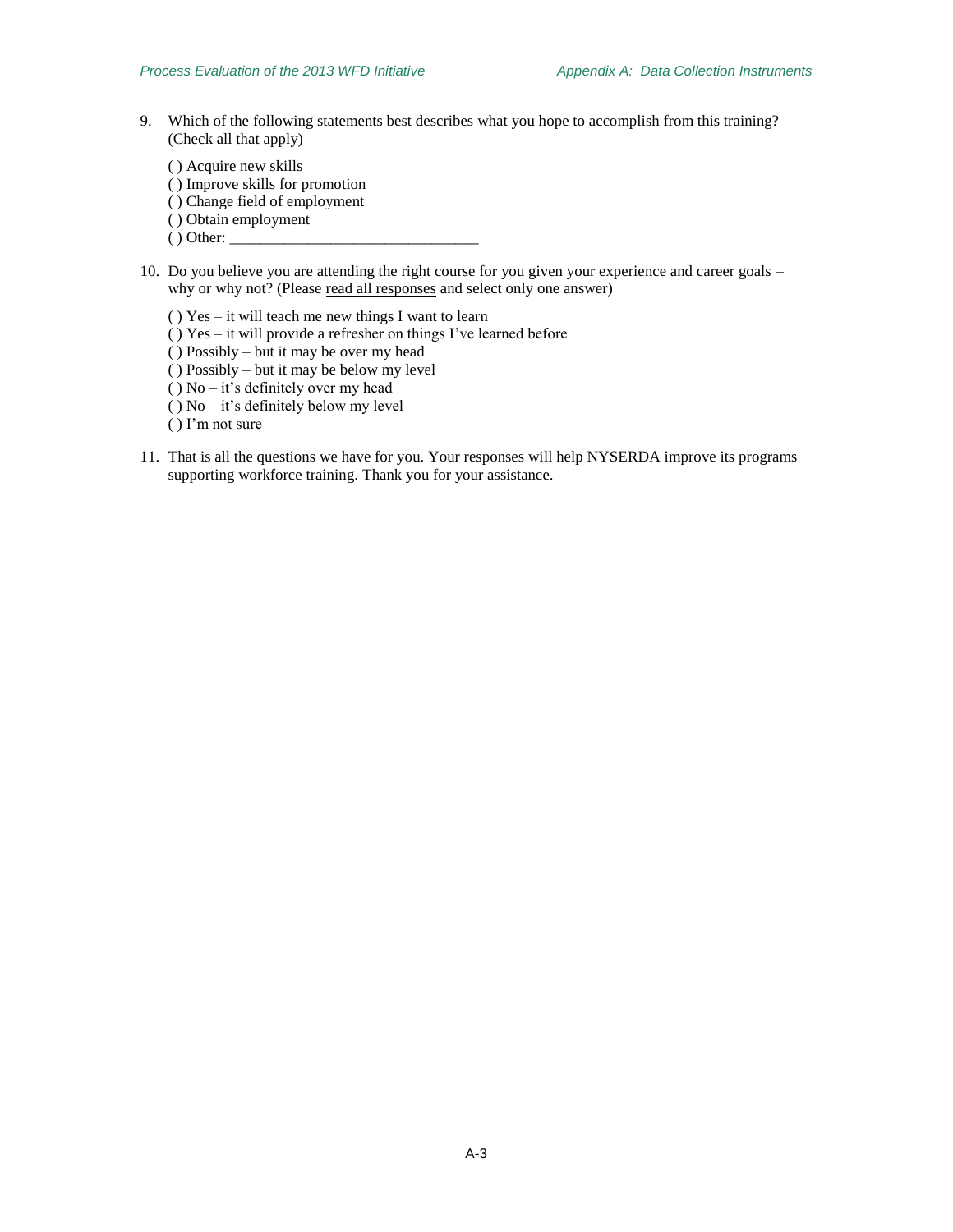# Post-Training Survey Instrument

| Trainer: <u>and the contract of the contract of the contract of the contract of the contract of the contract of the contract of the contract of the contract of the contract of the contract of the contract of the contract of </u>                                                                   |
|--------------------------------------------------------------------------------------------------------------------------------------------------------------------------------------------------------------------------------------------------------------------------------------------------------|
| I consent to allow the New York State Energy Research and Development Authority (NYSERDA) to use<br>the information on this form for the purposes of research to evaluate its Workforce Development Program<br>and to share this information with its contractor(s) that are conducting that research. |
|                                                                                                                                                                                                                                                                                                        |
|                                                                                                                                                                                                                                                                                                        |
| Home telephone number (for evaluation purposes only): ___________________________                                                                                                                                                                                                                      |
| Cell phone number (for evaluation purposes only):                                                                                                                                                                                                                                                      |
| Email address (for evaluation purposes only):                                                                                                                                                                                                                                                          |
| Last four digits of Social Security Number (for evaluation purposes only): _________________________                                                                                                                                                                                                   |
| Please take a few moments to answer the following questions.                                                                                                                                                                                                                                           |

- 1. Based on what you expected to learn and achieve, would you say that this course:
	- ( ) Far exceeded your expectations
	- ( ) Somewhat exceeded your expectations
	- ( ) Met your expectations
	- ( ) Fell somewhat short of your expectations
	- ( ) Fell far short of your expectations.
- 2. Considering your employment goals and experience, how appropriate was the level of training?
	- ( ) Far too low I was too experienced for this course
	- ( ) Somewhat too low I already was familiar with most concepts
	- ( ) Appropriate for my level of experience
	- ( ) Somewhat too high I needed more time or hands-on exercises
	- ( ) Far too high I should have had more preparation or experience before taking this course
- 3. Do you feel that this training has prepared you to enter employment?
	- ( ) Definitely yes
	- ( ) Probably
	- ( ) Not sure
	- ( ) Probably not
	- ( ) Definitely not
- 4. What areas do you feel should be enhanced to make this training more effective? (Check all that apply)
	- ( ) Supervised field experience
	- ( ) Hands on experience with equipment and tools
	- ( ) Applied math skills
	- ( ) Literacy/reading skills
	- ( ) Interviewing and resume preparation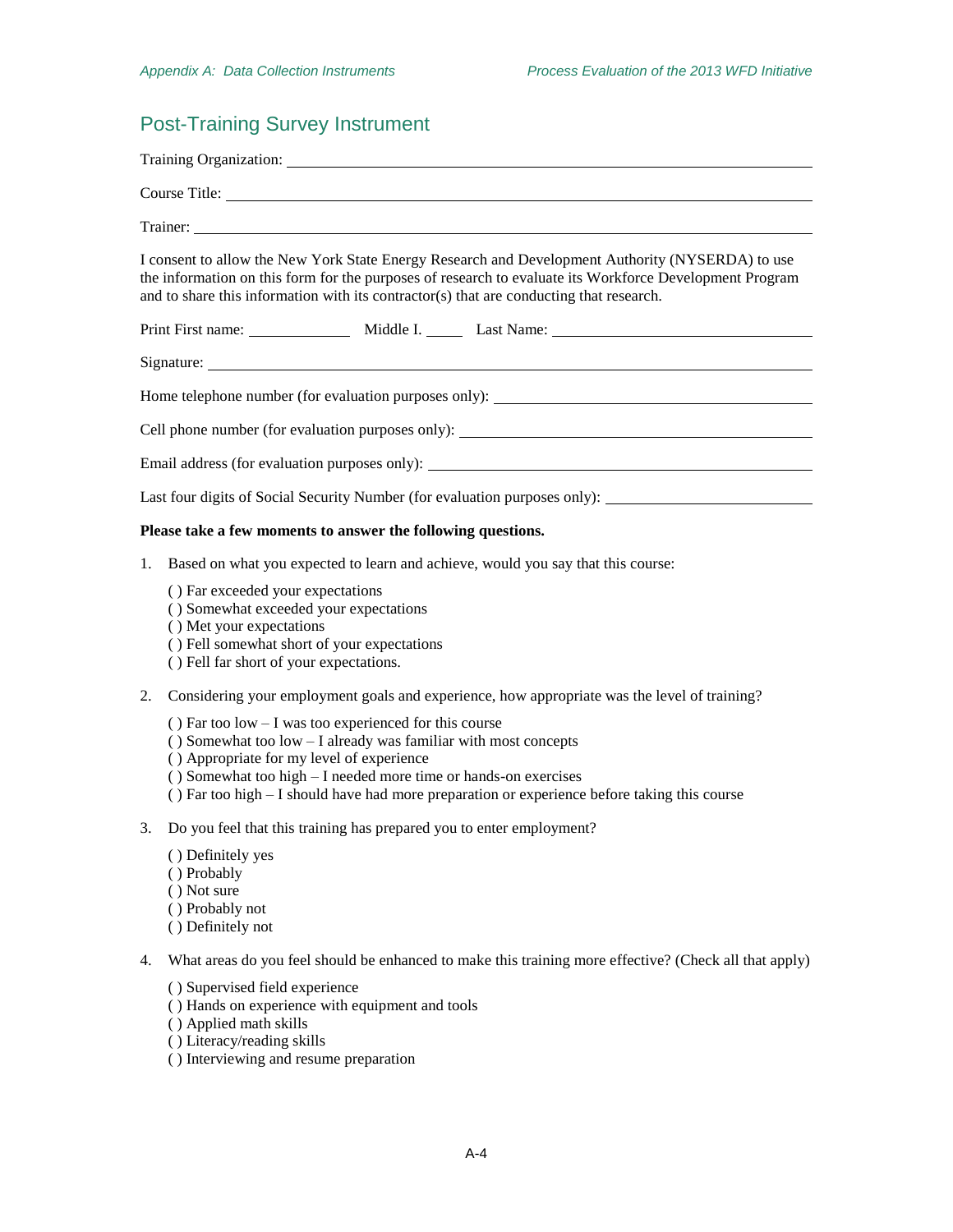- 5. What do you expect to do now that you have completed this training? (Check all that apply)
	- ( ) Remain in current job
	- ( ) Seek advancement with current employer
	- ( ) Find new employment
	- ( ) Seek additional training
	- ( ) Enter on the job training or internship.
	- ( ) Enter apprenticeship/trades program
- 6. Do you plan to pursue further training? (Please check all the areas that apply)
	- ( ) Yes, in the field of energy efficiency (energy conservation, energy auditing, weatherization, etc.)
	- ( ) Yes, in the field of renewable energy (solar thermal, geothermal, photovoltaic (PV) installation, fuel cells, etc.)
	- ( ) Yes, in some other field (please specify here: \_\_\_\_\_\_\_\_\_\_\_\_\_\_\_\_\_\_\_\_\_\_\_\_\_\_)
	- ( ) No, I do not plan to pursue further training at this time
- 7. Do you plan to pursue or continue employment in an energy efficiency or renewable energy career?
	- ( ) Definitely yes
	- ( ) Probably
	- ( ) Not sure
	- ( ) Probably not
	- ( ) Definitely not
- 8. After this training course, do you plan to pursue a certification from any of the following credentialing organizations?

|                                                                                                                             | Have               | Plan to            |                    |
|-----------------------------------------------------------------------------------------------------------------------------|--------------------|--------------------|--------------------|
|                                                                                                                             | Certifi-           | Take               | <b>Not</b>         |
| Certification                                                                                                               | cation             | Exam               | Interested         |
| a. Building Performance Institute (BPI) Building Analyst,<br>Building Envelope Professional, Heating Professional, etc.     | $\left( \ \right)$ | $\left( \ \right)$ | $\left( \right)$   |
| b. RESNET/HERS Rater                                                                                                        |                    |                    | ( )                |
| c. National Association of Home Builders (NAHB) Green<br><b>Building</b>                                                    | $\left( \ \right)$ | $\left( \ \right)$ | ( )                |
| d. National Association of the Remodeling Industry (NARI)<br><b>Green Certified Professional</b>                            | $\left( \ \right)$ | $\left( \right)$   | $\left( \right)$   |
| e. North American Technician Excellence (NATE) HVAC<br>Installation Technician, Service Technician, or Senior<br>Technician | $\left( \ \right)$ | $\left( \right)$   | $\left( \ \right)$ |
| ASHRAE energy-related certifications<br>f.                                                                                  |                    |                    |                    |
| g. Association of Energy Engineers (AEE) Certified Energy<br>Manager (CEM)                                                  | ( )                | ( )                | $\left( \ \right)$ |
| h. AEE Certified Energy Auditor (CEA)                                                                                       |                    |                    | $\left( \ \right)$ |
| North American Board of Certified Energy Practitioners<br>j.<br>(NABCEP) Solar Thermal - Entry Level                        | ( )                | ( )                | $\left( \ \right)$ |
| NABCEP PV - Entry Level                                                                                                     |                    |                    |                    |
| k. NABCEP Certified PV Installer                                                                                            |                    |                    |                    |
| US Green Building Council (USGBC) LEED Green<br>Associate                                                                   |                    | $(\ )$             | $\left( \ \right)$ |
| m. USGBC LEED AP (BD+C, ID+C, Homes, or O+M)                                                                                |                    |                    |                    |
| n. Other, please specify:                                                                                                   |                    |                    |                    |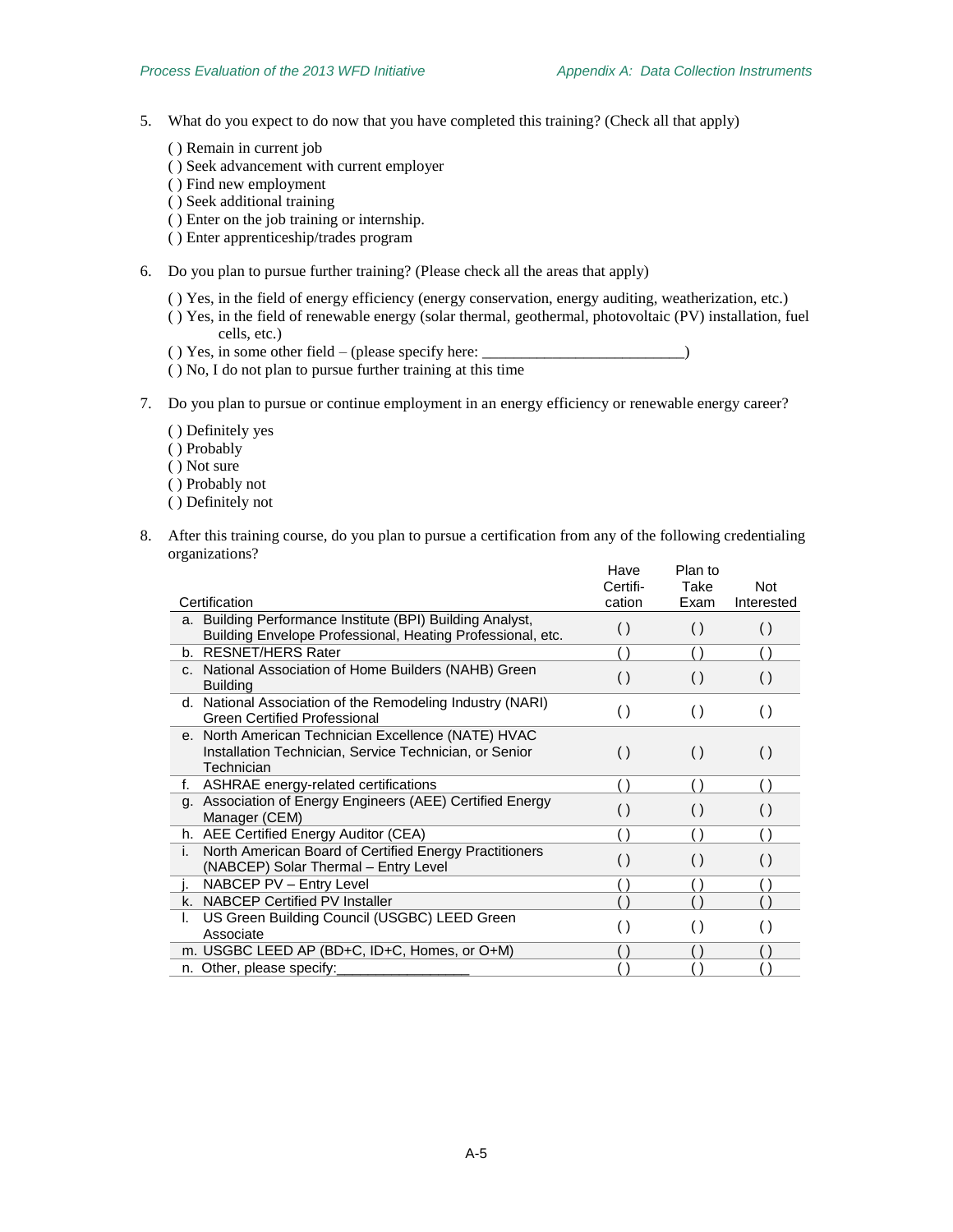9. Have you registered with a local NYS Department of Labor One-Stop Center?

( ) Yes

- ( ) No, and do not currently plan to
- ( ) No but I plan to
- 10. Are you aware that NYSERDA provides incentives for Energy Efficiency and Renewable Energy training and certifications?
	- ( ) Yes
	- ( ) No
	- ( ) Would like more information
- 11. That is all the questions we have for you. Your responses will help NYSERDA improve its programs supporting workforce training. Thank you for your assistance.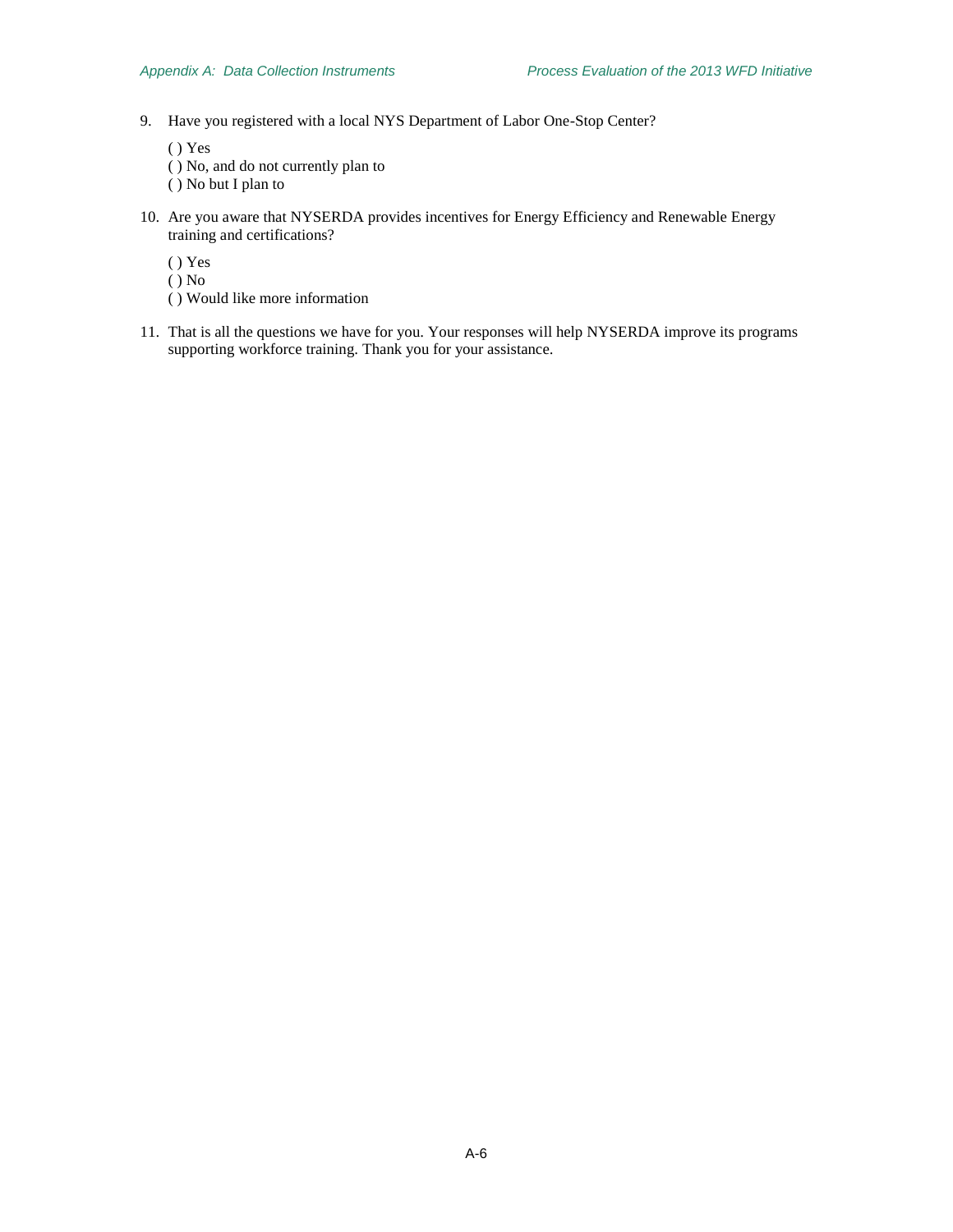# Career Pathways and Technical Trainees Follow-up Interview Instrument

## **Introduction**

Hello, my name is \_\_\_\_\_\_\_\_\_. I'm calling on behalf of NYSERDA – the New York State Energy Research and Development Authority – which sponsored the [pipe in training course name] you took from [pipe-in training organization ] We would like your feedback on this training. [IF NEEDED: PIPE-IN TRAINING COURSE NAME][IF NEEDED: Research Into Action is an independent program evaluation firm in Portland, Oregon]

This is not a sales call and the information you provide will be kept confidential to the extent permitted by law. Nothing you say will be identified with you in our reports. I'll be audio recording this interview to ensure the accuracy of my notes. The recording will only be used by Research Into Action staff and will not be provided to NYSERDA.

Do you have any questions before we get started?

### Screening [ASK ALL]

S1. I understand you took **[TRAINING COURSE NAME]** with **[TRAINING ORGANIZATION]** that started on **[COURSE START DATE]**. Is that correct?

#### [SINGLE RESPONSE]

Yes No, I took (please specify course title, location, and date): [OPEN-ENDED RESPONSE] No, no training – THANK AND TERMINATE 99. DON'T KNOW 100.REFUSE

Throughout this survey, I will refer to clean energy and work related to clean energy. By clean energy I mean activities associated with energy efficiency or renewable energy. The activities could be sales, installation, monitoring, maintaining equipment or providing other professional services or company support roles.

I will also refer to the building and construction industries, which includes clean energy but also includes standard building and construction activities.

# Background and Current Employment Status

I have a few questions about your background and current employment status.

Q1. [ALL]Prior to the [TRAINING COURSE NAME – PIPED IN] training, had you ever held a job related to the clean energy sector? This work includes conducting audits; selling, installing, monitoring, or maintaining energy efficiency and/or renewable energy systems; or other work supporting energy efficiency or renewable energy.

[SINGLE RESPONSE]

1. Yes 2. No 98. DON'T KNOW 99. REFUSED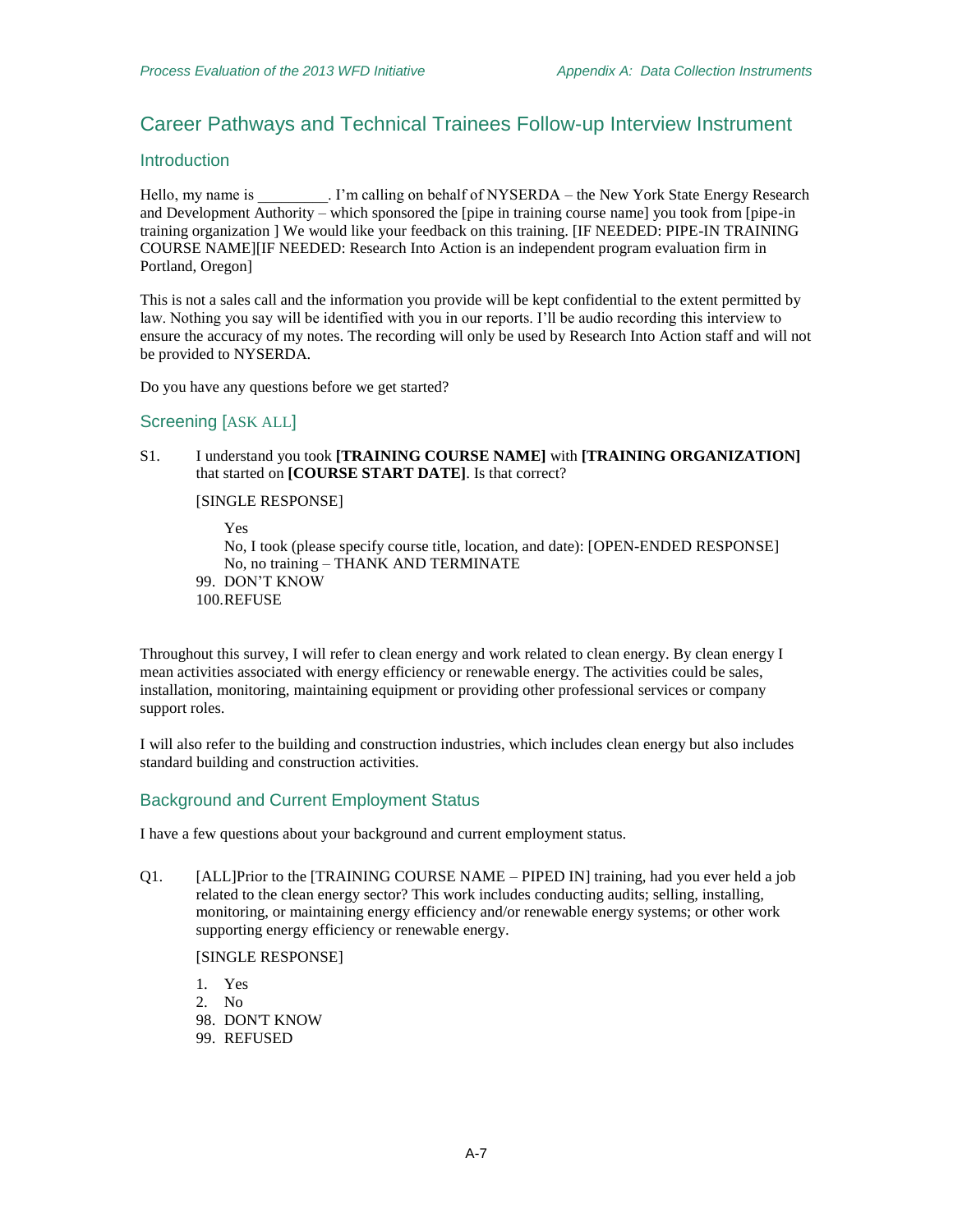# $[IF O1=1 (YES PRIOR WORK RELATED TO CLEAN ENERGY)]$

Q2. Please briefly describe what that work entailed. Please let me know what aspect of clean energy and what your role was or what your primary activities were.

# [SINGLE RESPONSE]

- 1. [OPEN-ENDED RESPONSE] [EE:ENERGY MODELING, AUDITOR, RATER, OR WEATHERIZING, INSULATION INSTALLER, EE HVAC, EE WINDOWS, ETC.] [RE: PV, SOLAR ELECTRIC, OR WIND SYSTEMS. [DISTINGUISH BETWEEN SALES, INSTALLATION, OR SOME OTHER FACET] 98. DON'T KNOW
- 99. REFUSED

# [ALL]

<span id="page-59-0"></span>Q3. Are you currently employed, seeking work, or not seeking work at this time?

# [SINGLE RESPONSE]

- 1. Employed
- 2. Seeking employment
- 3. Not seeking employment at this time
- 98. DON'T KNOW
- 99. REFUSED

# [IF "EMPLOYED AT START OF TRAINING" = MISSING/UNKNOWN, PIPED IN]

Q3.b Were you employed at the time of your training?

# [SINGLE RESPONSE]

- 4. YES
- 5. NO

[I[F Q3=](#page-59-0)1 (EMPLOYED) AND IF EMPLOYED AT START OF TRAINING PIPED DATA = 2 (missing), display if  $Q3b = 1$  (YES employed at start of training)  $\overline{AND}$ 

IF EMPLOYED AT START OF TRAINING PIPED DATA = 0 or 1 (yes or no), display if EMPLOYED AT START OF TRAINING = 1 (yes employed)]

Q4. When you completed your pre-training survey, you reported that you employed. Was that work in the building and construction industries? These industries include clean energy, yet also includes standard building and construction.

- 1. Yes
- 2. No
- 3. [OPEN-ENDED RESPONSE]
- 98. DON'T KNOW
- 99. REFUSED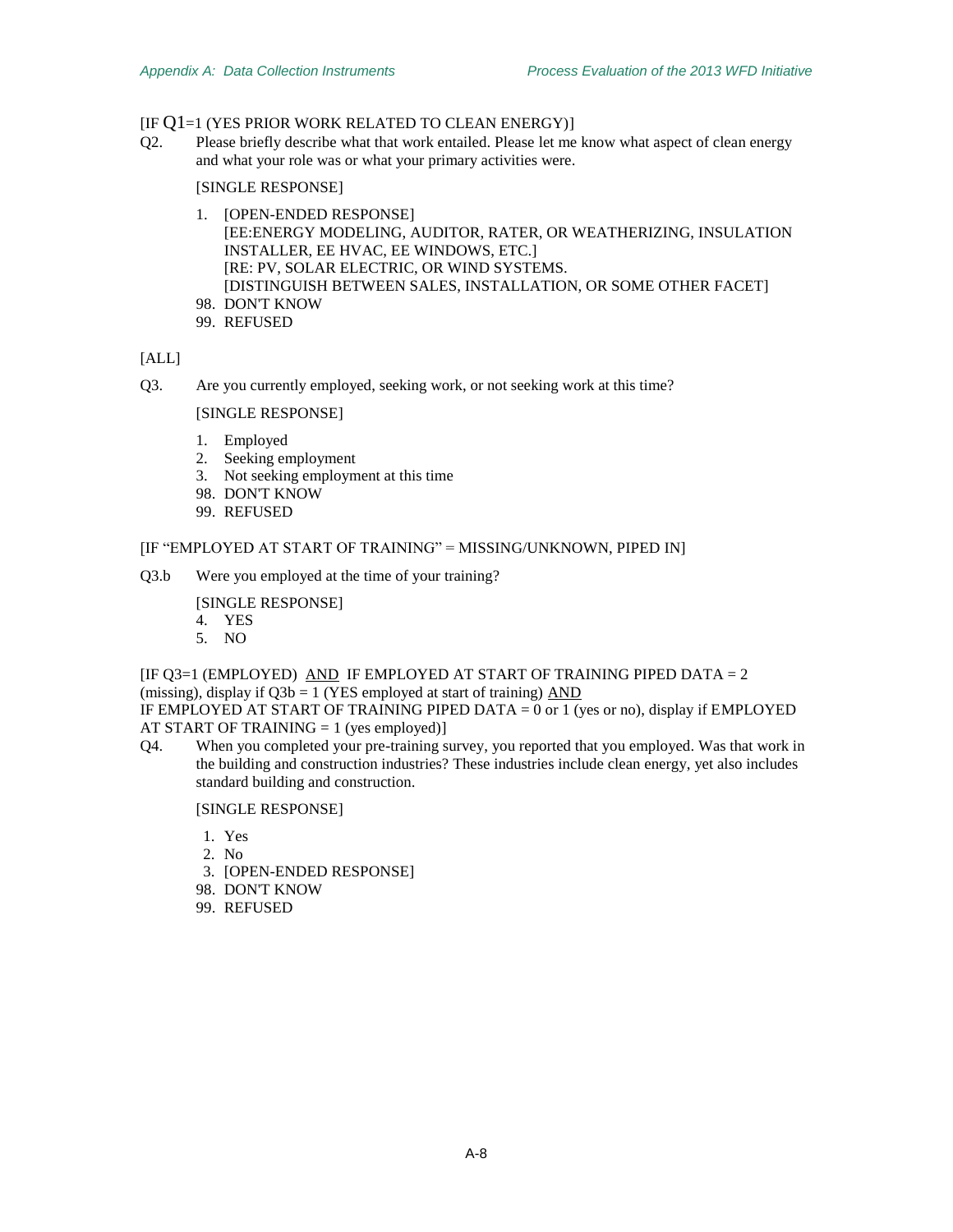[I[F Q3=](#page-59-0)1 (EMPLOYED) AND IF EMPLOYED AT START OF TRAINING PIPED DATA = 2 (missing), display if  $O3b = 1$  (YES employed at start of training) AND IF EMPLOYED AT START OF TRAINING PIPED DATA = 0 or 1 (yes or no), display if EMPLOYED

AT START OF TRAINING  $= 1$  (yes employed)]

Q5. Are you currently employed with the same employer as when you took the training?

#### [SINGLE RESPONSE]

- 1. Yes
- 2. No
- 3. [OPEN-ENDED RESPONSE]
- 98. DON'T KNOW
- 99. REFUSED

#### [I[F Q3=](#page-59-0)1 (EMPLOYED)]

<span id="page-60-0"></span>Q6. Is your current job related to the clean energy sector? [IF NEEDED: This work includes conducting audits; selling, installing, monitoring, or maintaining energy efficiency and/or renewable energy systems; or other work supporting energy efficiency or renewable energy.]

[SINGLE RESPONSE]

- 1. Yes
- 2. No
- 98. DON'T KNOW
- 99. REFUSED

#### [I[F Q6=](#page-60-0)1 (CLEAN ENERGY)]

Q7. Please briefly describe what your current work entails. Please let me know what aspect of clean energy and what your role is or what your primary activities are.

## [SINGLE RESPONSE]

- 1. [OPEN-ENDED RESPONSE] [EE:ENERGY MODELING, AUDITOR, RATER, OR WEATHERIZING, INSULATION INSTALLER, EE HVAC, EE WINDOWS, ETC.] [RE: PV, SOLAR ELECTRIC, OR WIND SYSTEMS. [DISTINGUISH BETWEEN SALES, INSTALLATION, OR SOME OTHER FACET]
- 98. DON'T KNOW
- 99. REFUSED

# $[IF O3 = 2 (SEEKING WORK)]$

<span id="page-60-1"></span>Q8. Are you looking for work in the building and construction fields, including clean energy but not limited to that?

[SINGLE RESPONSE]

- 1. Yes
- 2. No
- 98. DON'T KNOW
- 99. REFUSED

## [I[F Q8=](#page-60-1) 1 (BUILDING AND CONSTRUCTION]

<span id="page-60-2"></span>Q9. Have you applied for jobs since completing the training?

- 1. Yes
- 2. No
- 98. DON'T KNOW
- 99. REFUSED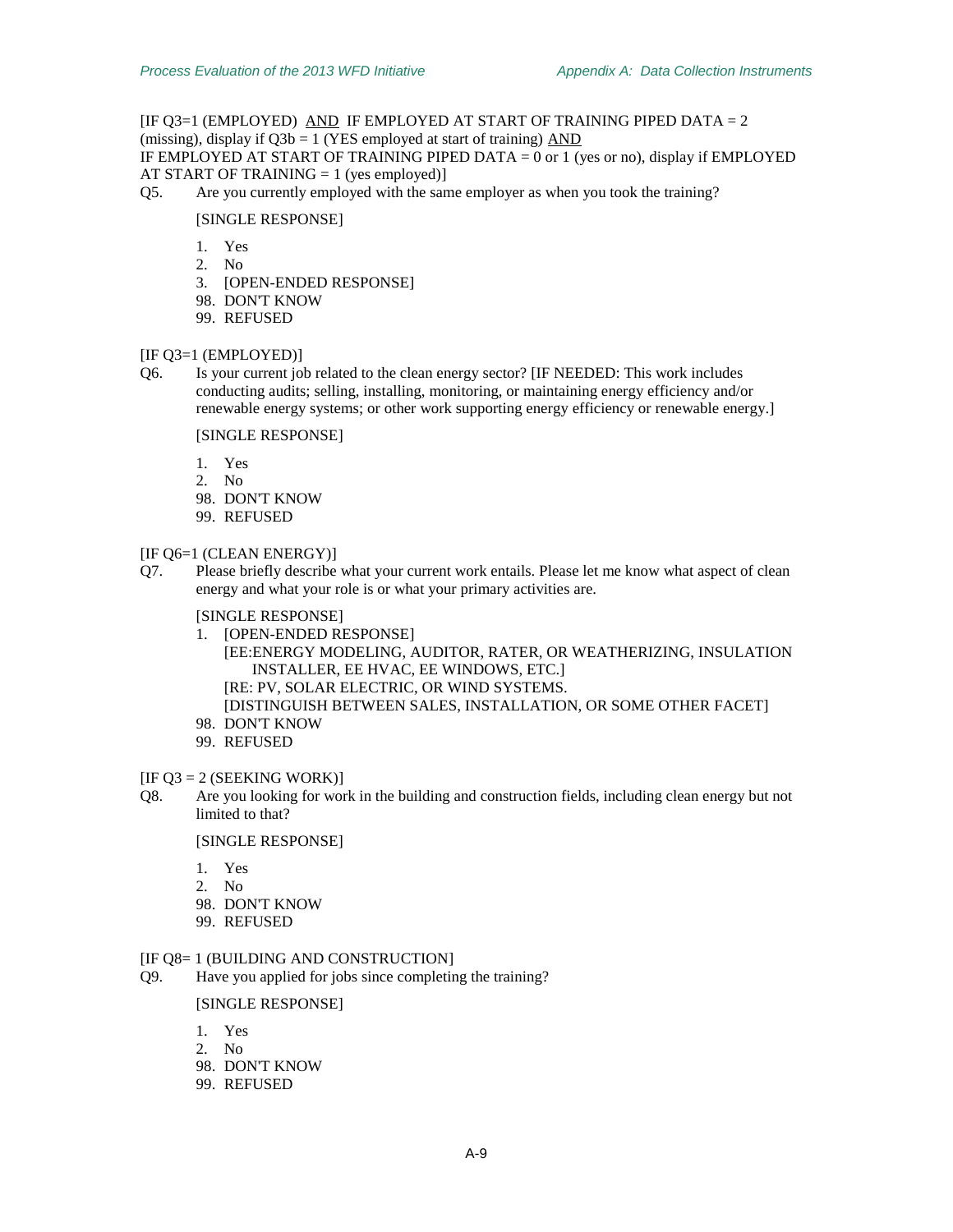# [I[F Q8=](#page-60-1) 1 (YES, BUILDING AND CONSTRUCTION AND [Q9](#page-60-2) DNE 1]

- <span id="page-61-0"></span>Q10. Are you actively seeking work that specifically uses the knowledge and skills you gained from training? Please describe.
	- 1. [OPEN-ENDED RESPONSE]
	- 98. DON'T KNOW
	- 99. REFUSED

# [I[F Q10=](#page-61-0)1 (YES, SEEKING RELEVANT WORK]

Q11. What types of jobs have you submitted applications for?

- 1. [OPEN ENDED RESPONSE]
- 98. DON'T KNOW
- 99. REFUSED

#### Q12. [I[F Q9=](#page-60-2)2 (NO, NOT APPLIED)  $\overline{AND}$  [Q3](#page-59-0) = 2 (SEEKING EMPLOYMENT)

Do you have any plans to submit job applications in the building and construction fields? [PROBE IF NO PLANS: Can you share your reasons for this?]

- 1. [OPEN ENDED RESPONSE]
- 98. DON'T KNOW
- 99. REFUSED

### Q13. **I[F Q3=](#page-59-0) 2 (SEEKING WORK)**]

Are you also looking for work in fields other than the building and construction fields?

[SINGLE RESPONSE]

- 1. Yes
- 2. No
- 98. DON'T KNOW
- 99. REFUSED

[ALL]

Q14. In addition to the [TRAINING COURSE NAME – PIPED IN], have you taken other trainings in building trades or clean energy [renewable or energy efficiency upgrade]?

[SINGLE RESPONSE]

- 1. Yes
- 2. No
- 98. DON'T KNOW
- 99. REFUSED

# [IF Q14=1 (YES, OTHER TRAINING)]

Q15. Please briefly describe the training. If you know details such as the course title, the training organization, the location or date, please let me know.

- 1. [OPEN-ENDED RESPONSE]
- 98. DON'T KNOW
- 99. REFUSED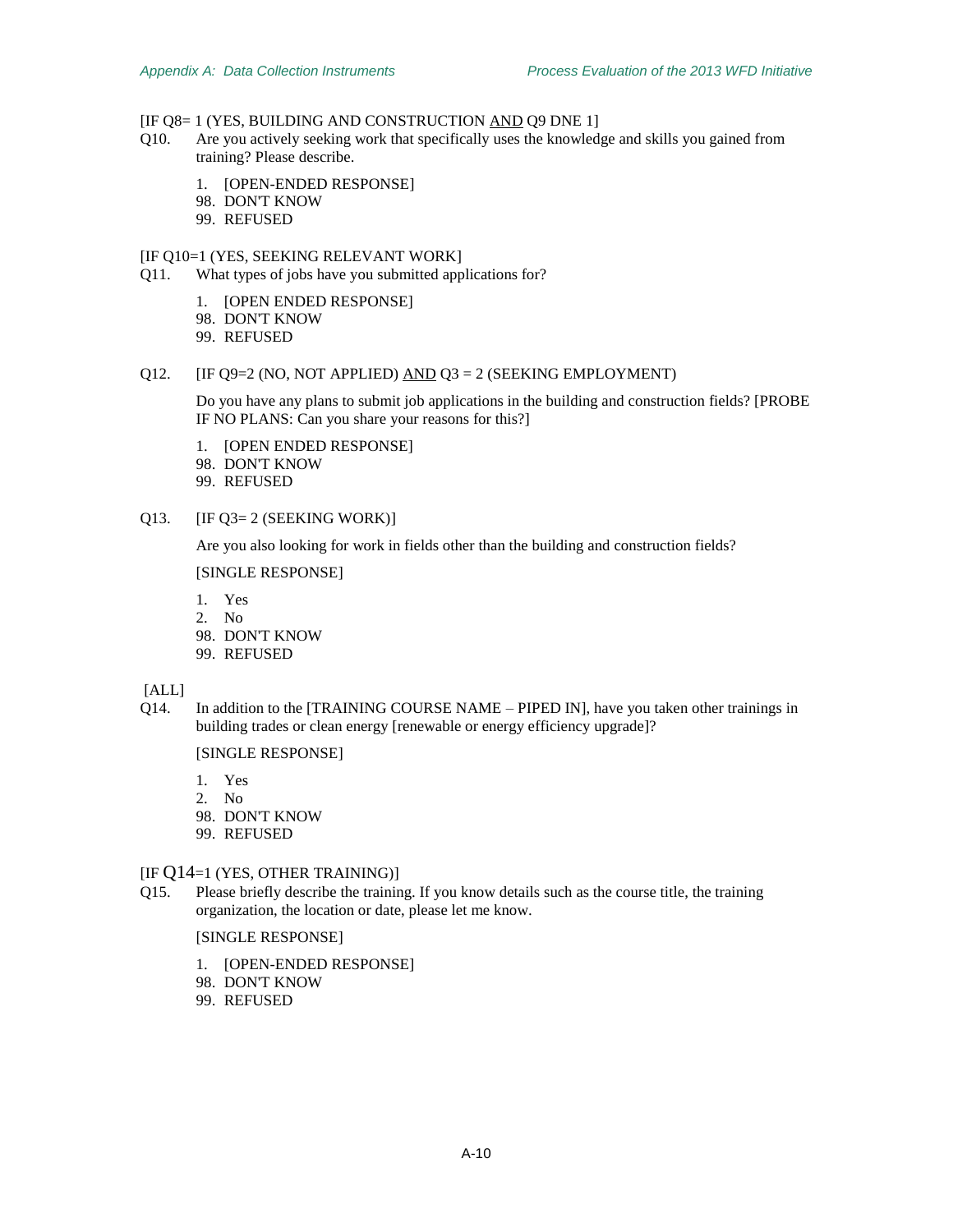#### $[IF O14=1 (YES, OTHER TRANS)]$

Q16. And are there any other trainings you've taken? [PROBE "ANYTHING ELSE?"]

#### [SINGLE RESPONSE]

- 1. [OPEN-ENDED RESPONSE]
- 98. DON'T KNOW
- 99. REFUSED

#### [ALL]

<span id="page-62-0"></span>Q17. In the next year, do you plan to take any additional training related to clean energy [renewable or energy efficiency upgrade]?

[SINGLE RESPONSE]

- 1. Yes
- 2. No
- 98. DON'T KNOW
- 99. REFUSED

#### [I[F Q17=](#page-62-0)1 (YES, PLAN TO TAKE TRAINING]

Q18. What training related to clean energy do you plan to take? If you know details such as the course title, the training organization, or whether it leads to certification please let me know.

# [SINGLE RESPONSE]

- 1. [OPEN-ENDED RESPONSE]
- 98. DON'T KNOW
- 99. REFUSED

[ALL]

Q19. Do you plan to take anything else?

[SINGLE RESPONSE]

- 1. [OPEN-ENDED RESPONSE]
- 98. DON'T KNOW [MAKE EXCLUSIVE]
- 99. REFUSED

# Reaction

Now I would like to ask a few questions about your experience with the [TRAINING COURSE NAME] training we mentioned before.

[ALL]

Q20. How much of the information presented during training was new to you? Would you say it was… [READ OPTIONS] [NEW AS OPPOSED TO A REFRESHER COURSE]

- 1. None of it
- 2. Less than half
- 3. About half of it
- 4. More than half
- 5. All of it
- 96. Other, please specify: [OPEN-ENDED RESPONSE]
- 97. NOT APPLICABLE
- 98. DON'T KNOW
- 99. REFUSED[OPEN-ENDED RESPONSE]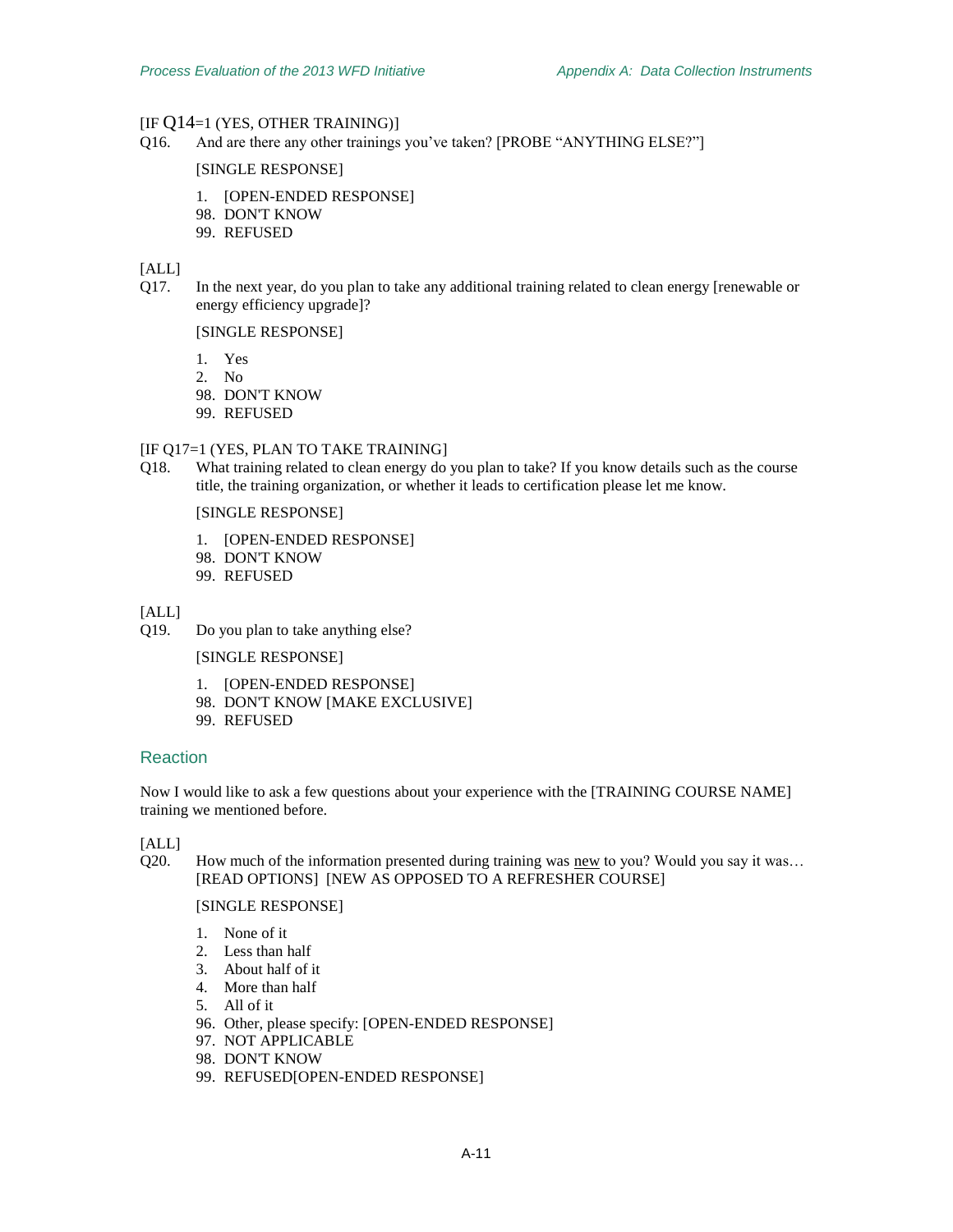# [ALL]

Q21. Using a 0-10 scale with 0 meaning "not at all" and 10 meaning "fully," to what extent was your background sufficient preparation for understanding the course content?

#### [SINGLE RESPONSE]

- 1. [OPEN-ENDED RESPONSE]
- 98. DON'T KNOW
- 99. REFUSED

### [ALL]

Q22. Using a 0-10 scale with 0 meaning "not at all adequate preparation" and 10 meaning "extremely good preparation," to what extent has the training prepared you to work in or advance in the clean energy field?

# [SINGLE RESPONSE]

1. [OPEN-ENDED RESPONSE]

- 98. DON'T KNOW
- 99. REFUSED

 $[ALL]$ 

Q23. Why do you say that?

### [SINGLE RESPONSE]

- 1. [OPEN-ENDED RESPONSE]
- 98. DON'T KNOW
- 99. REFUSED

# Learning and Behavior if Currently Employed in CE

# [I[F Q6=](#page-60-0)1 (CURRENTLY EMPLOYED IN CE), ELSE SKIP TO NEXT SECTION]

# NOW I HAVE A FEW QUESTIONS ABOUT HOW THE TRAINING AFFECTED YOUR EMPLOYMENT OR JOB SEARCH.

Q24. Using a scale from 0 to 10 where 0 means "not at all applicable" and 10 means "extremely applicable," please rate the extent to which you think the skills or knowledge covered in this training are applicable to you current job?

#### [MULTIPLE RESPONSE]

- 1. [0 TO 10 RESPONSE]
- 96. Additional detail: [OPEN-ENDED RESPONSE]
- 97. NOT APPLICABLE
- 98. DON'T KNOW
- 99. REFUSED

### [I[F Q6=](#page-60-0)1 (CURRENTLY EMPLOYED IN CE)]

Q25. What role has the [TRAINING COURSE NAME] training played, if any, in helping you in your current position? Would you say…

- 1. The training did not help at all with your current position
- 2. The training helped some with your current position
- 3. The training helped a lot with your current position
- 96. Other, please specify: [OPEN-ENDED RESPONSE]
- 97. NOT APPLICABLE
- 98. DON'T KNOW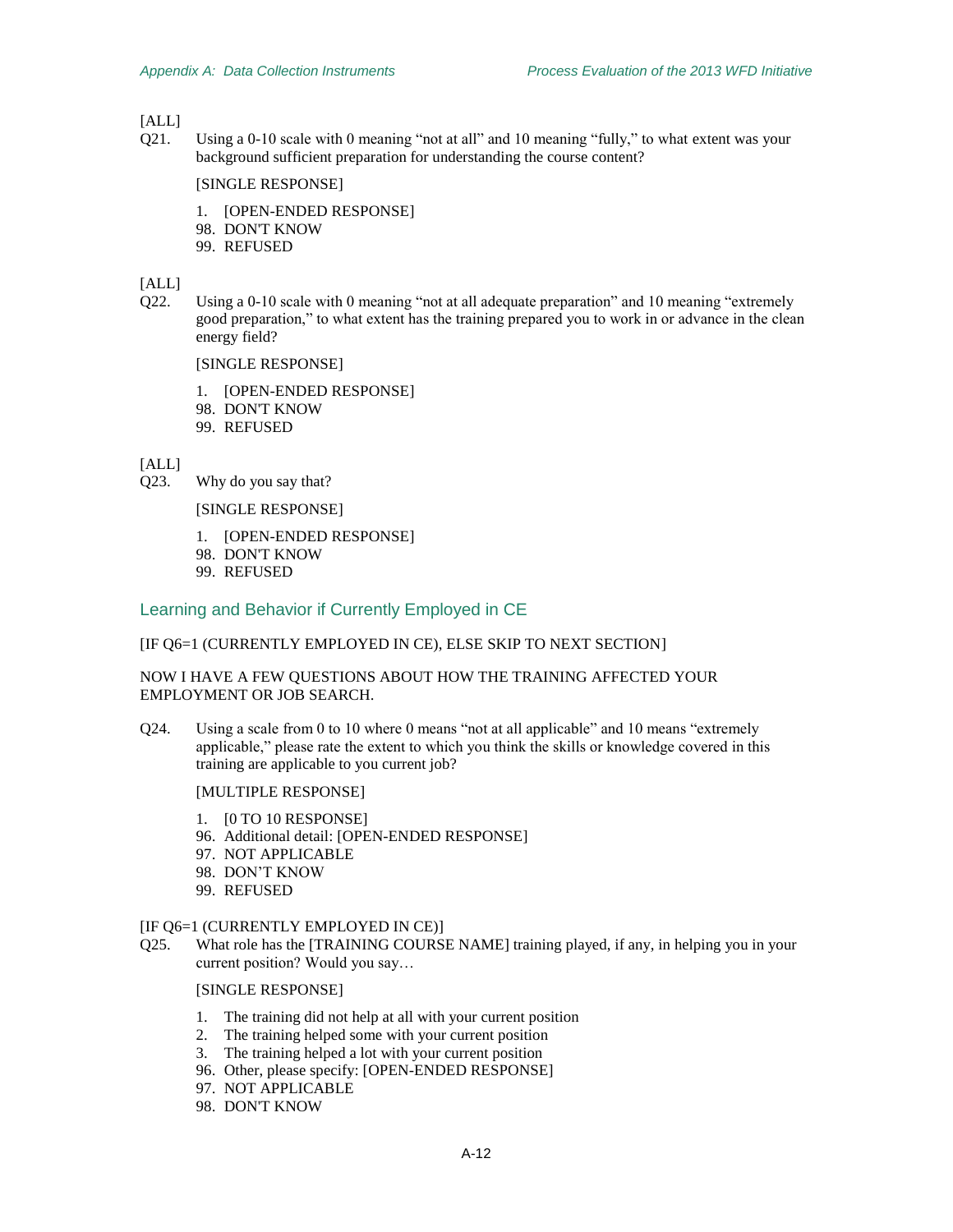# 99. REFUSED

[IF Q25=2 OR Q25=3 (HELPED SOME OR A LOT); ELSE SKIP TO [Q32\]](#page-65-0) Which of the following ways, if any, would you say that the training has helped with your current position. Would you say…

Q26. It helped you to keep your job when your firm was downsizing

# [SINGLE RESPONSE]

- 1. Yes
- 2. No
- 3. [OPEN-ENDED RESPONSE]
- 98. DON'T KNOW
- 99. REFUSED

# [IF Q25=2 OR Q25=3 (HELPED SOME OR A LOT)]

Q27. It helped you to enhance your performance

[SINGLE RESPONSE]

- 1. Yes
- 2. No
- 3. [OPEN-ENDED RESPONSE]
- 98. DON'T KNOW
- 99. REFUSED

# [IF Q25=2 OR Q25=3 (HELPED SOME OR A LOT)]

Q28. It helped you to work in new areas or do new activities

[SINGLE RESPONSE]

- 1. Yes
- 2. No
- 3. [OPEN-ENDED RESPONSE]
- 98. DON'T KNOW
- 99. REFUSED

## [IF Q25=2 OR Q25=3 (HELPED SOME OR A LOT)]

Q29. It helped you to take on greater responsibility

[SINGLE RESPONSE]

- 1. Yes
- 2. No
- 3. [OPEN-ENDED RESPONSE]
- 98. DON'T KNOW
- 99. REFUSED

# [IF Q25=2 OR Q25=3 (HELPED SOME OR A LOT)]

Q30. It helped you obtain a promotion

- 1. Yes
- 2. No
- 3. [OPEN-ENDED RESPONSE]
- 98. DON'T KNOW
- 99. REFUSED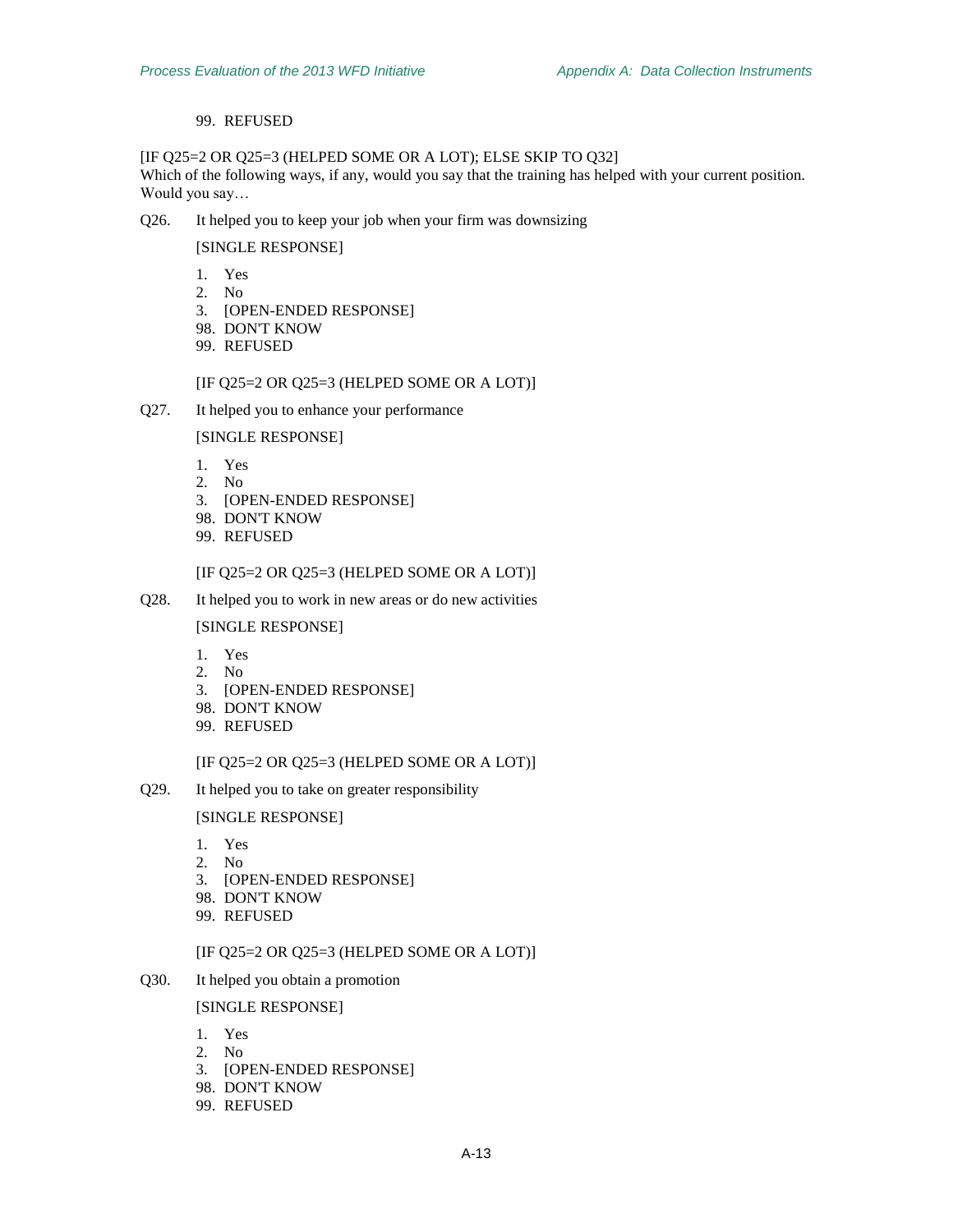Q31. It helped you obtain a pay increase

[SINGLE RESPONSE]

- 1. Yes
- 2. No
- 3. [OPEN-ENDED RESPONSE]
- 98. DON'T KNOW
- 99. REFUSED

# [I[F Q6=](#page-60-0)1 (CURRENTLY EMPLOYED IN CE)]

<span id="page-65-0"></span>Q32. How often do you use any of the skills or information you gained from the training? Would you say …

[SINGLE RESPONSE]

- 1. You use at least some of them every day
- 2. You use them sometimes
- 3. You don't use them very much
- 4. You never use them
- 96. Other, please specify: [OPEN-ENDED RESPONSE]
- 97. NOT APPLICABLE
- 98. DON'T KNOW
- 99. REFUSED

# [I[F Q32](#page-65-0) =1 OR [Q32](#page-65-0) =2 (USE SKILLS]

- Q33. Can you briefly describe some of the skills or information that you use?
	- 1. [OPEN-ENDED RESPONSE]
	- 98. DON'T KNOW
	- 99. REFUSED

# [I[F Q6=](#page-60-0)1 (CURRENTLY EMPLOYED IN CE)]

Do you think the [TRAINING COURSE TITLE] training could be made more useful to your current position if it…

<span id="page-65-1"></span>Q34. Offered different or additional skills or information

[SINGLE RESPONSE]

- 1. Yes
- 2. No
- 98. DON'T KNOW
- 99. REFUSED

[I[F Q34=](#page-65-1)1 (YES)]

Q35. What additional skills or information would make it more useful to your current position?

- 1. [OPEN-ENDED RESPONSE]
- 98. DON'T KNOW
- 99. REFUSED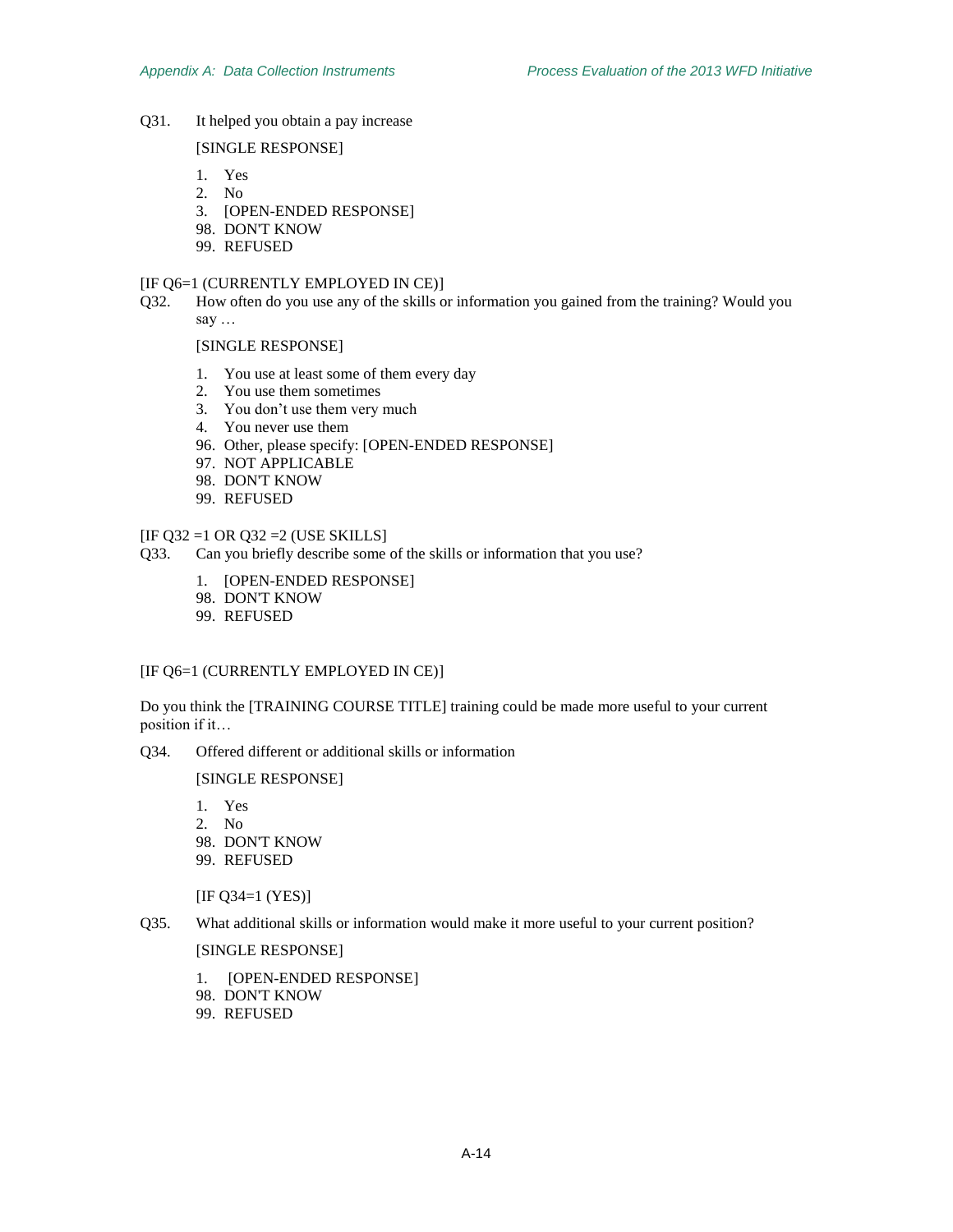[I[F Q34=](#page-65-1)1 (YES)]

<span id="page-66-0"></span>Q36. Taught or presented the skills or information differently

[SINGLE RESPONSE]

- 1. Yes
- 2. No
- 98. DON'T KNOW
- 99. REFUSED

[IF Q36=1 (YES)]

Q37. How could it be taught or presented to make it more useful to you?

[SINGLE RESPONSE]

- 1. [OPEN-ENDED RESPONSE]
- 98. DON'T KNOW
- 99. REFUSED

[I[F Q6=](#page-60-0)1 (CURRENTLY EMPLOYED IN CE) AND IF [Q36=](#page-66-0)1 (YES)]

Q38. Do you have any other comments on how [TRAINING COURSE TITLE] could be modified to be more useful to your current position?

[SINGLE RESPONSE]

- 1. [OPEN-ENDED RESPONSE]
- 98. DON'T KNOW
- 99. REFUSED

### Learning if Seeking Employment in Building and Construction

[I[F Q8=](#page-60-1)1 (SEEKING BUILDING & CONSTRUCTION EMPLOYMENT), ELSE SKIP TO NEXT SECTION]

NOW I HAVE QUESTION ABOUT HOW THE TRAINING HAS AFFECTED YOUR JOB SEARCH, IF AT ALL.

Q39. Using a scale from 0 to 10 where 0 means "not at all applicable" and 10 means "extremely applicable," please rate the extent to which you think the skills or knowledge covered in the [TRAINING COURSE TITLE] training are applicable to any of the jobs you are seeking or applied for?

[MULTIPLE RESPONSE]

- 1. [0 TO 10 RESPONSE]
- 96. Additional detail: [OPEN-ENDED RESPONSE]
- 97. NOT APPLICABLE
- 98. DON'T KNOW
- 99. REFUSED

[I[F Q8=](#page-60-1)1 (SEEKING BUILDING & CONSTRUCTION EMPLOYMENT)]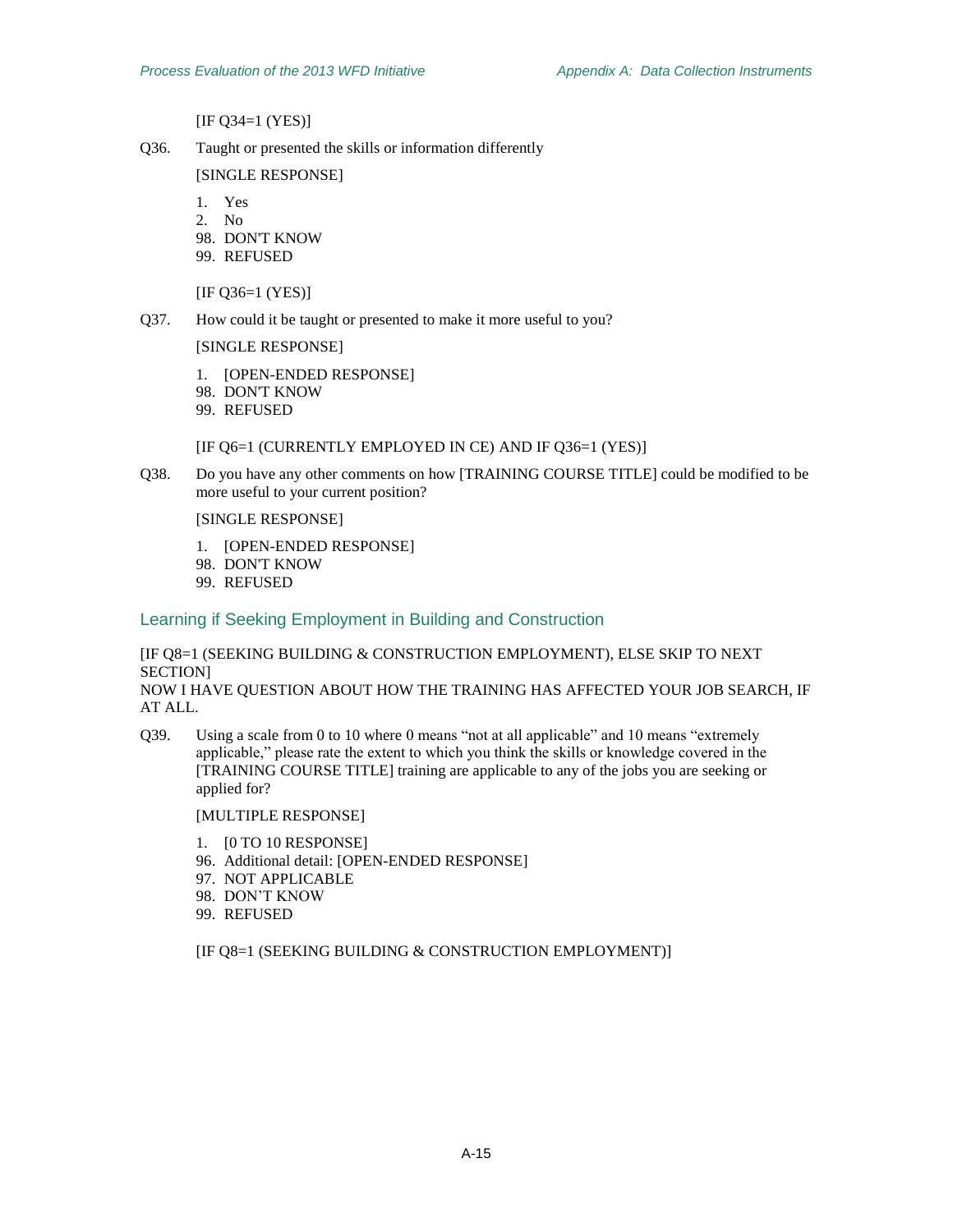Q40. And again using a scale from 0 to 10, where 0 now means "not at all helpful" and 10 means "extremely helpful," please rate the extent to which you think the skills or knowledge covered in the [TRAINING COURSE TITLE] training have helped you to in the finding and applying for any of the jobs you are seeking or applied for?

#### [MULTIPLE RESPONSE]

- 1. [0 TO 10 RESPONSE]
- 96. Additional detail: [OPEN-ENDED RESPONSE]
- 97. NOT APPLICABLE
- 98. DON'T KNOW
- 99. REFUSED

#### [I[F Q8=](#page-60-1)1 (SEEKING BUILDING & CONSTRUCTION EMPLOYMENT)]

Q41. Why do you say that?

[SINGLE RESPONSE]

- 1. [OPEN-ENDED RESPONSE]
- 98. DON'T KNOW
- 99. REFUSED

## Suggestions if Not Employed in CE

## [I[F Q6](#page-60-0) DNE 1 (NOT CURRENTLY EMPLOYED IN CE)]

Q42. How do you think the [TRAINING COURSE TITLE] training could be improved?

# [SINGLE RESPONSE]

- 1. [OPEN-ENDED RESPONSE]
- 98. DON'T KNOW
- 99. REFUSED

#### **Conclusion**

## [ALL]

<span id="page-67-0"></span>Q43. Do you know whether you were eligible to pursue any clean energy certifications after taking [TRAINING COURSE NAME]. The types of certification I'm thinking of require you to take a test in the subject.

## [SINGLE RESPONSE]

- 1. Yes
- 2. No
- 98. DON'T KNOW
- 99. REFUSED

#### [I[F Q43=](#page-67-0)1 (YES, COULD CERTIFY)]

<span id="page-67-1"></span>Q44. Did you pursue certification?

[SINGLE RESPONSE]

- 1. Yes
- 2. No
- 98. DON'T KNOW
- 99. REFUSED

[I[F Q44=](#page-67-1)1 (DID CERTIFY)]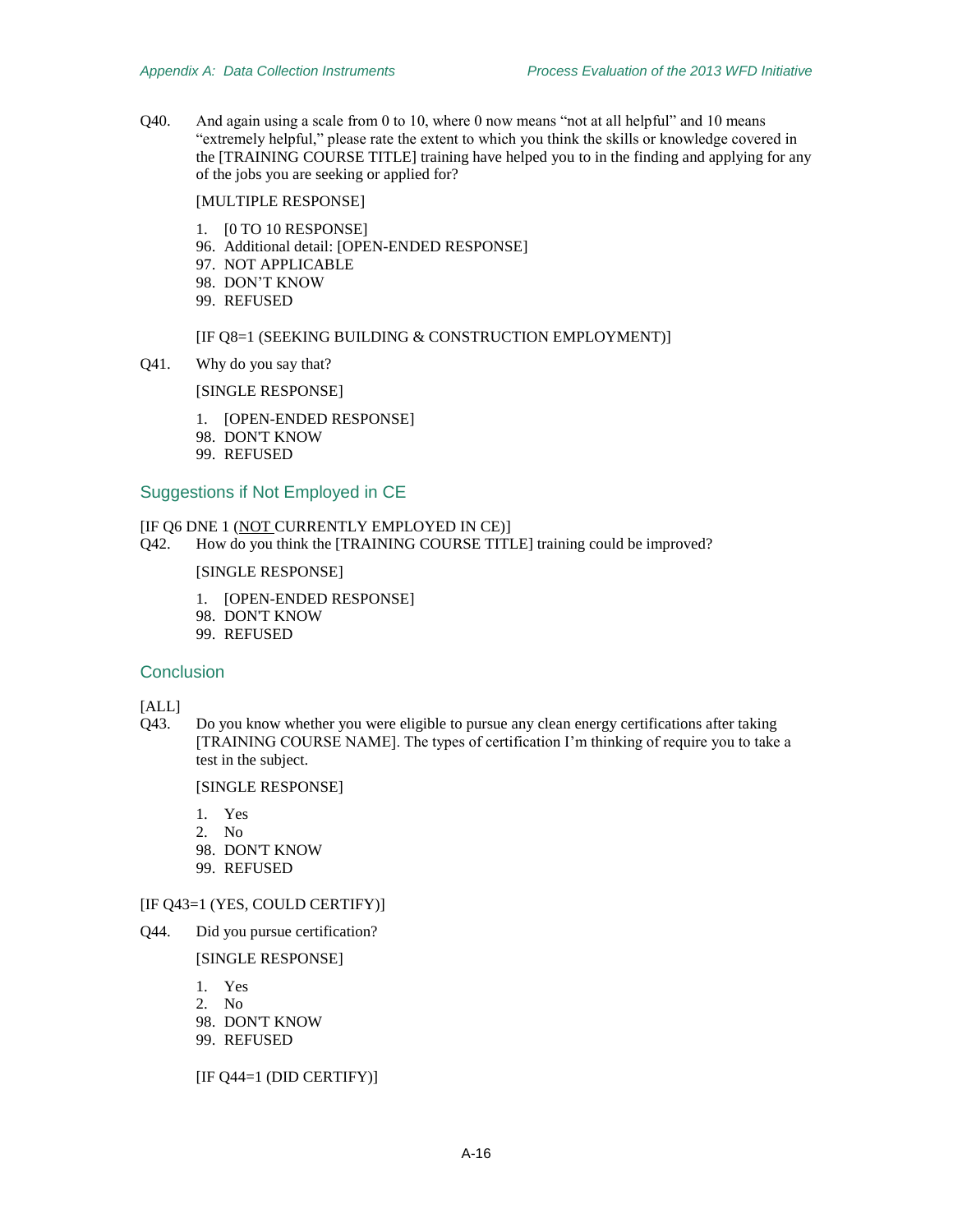Q45. What certification did you pursue?

[SINGLE RESPONSE]

- 1. [OPEN-ENDED RESPONSE]
- 98. DON'T KNOW
- 99. REFUSED

[ALL]

Q46. Thanks for taking the time to talk with me. Do you have any additional comments about the [TRAINING COURSE NAME] training?

[SINGLE RESPONSE]

- 1. [OPEN-ENDED RESPONSE]
- 98. DON'T KNOW
- 99. REFUSED

[ALL]

Thank you so much for your feedback on the [TRAINING COURSE NAME] training. Good bye.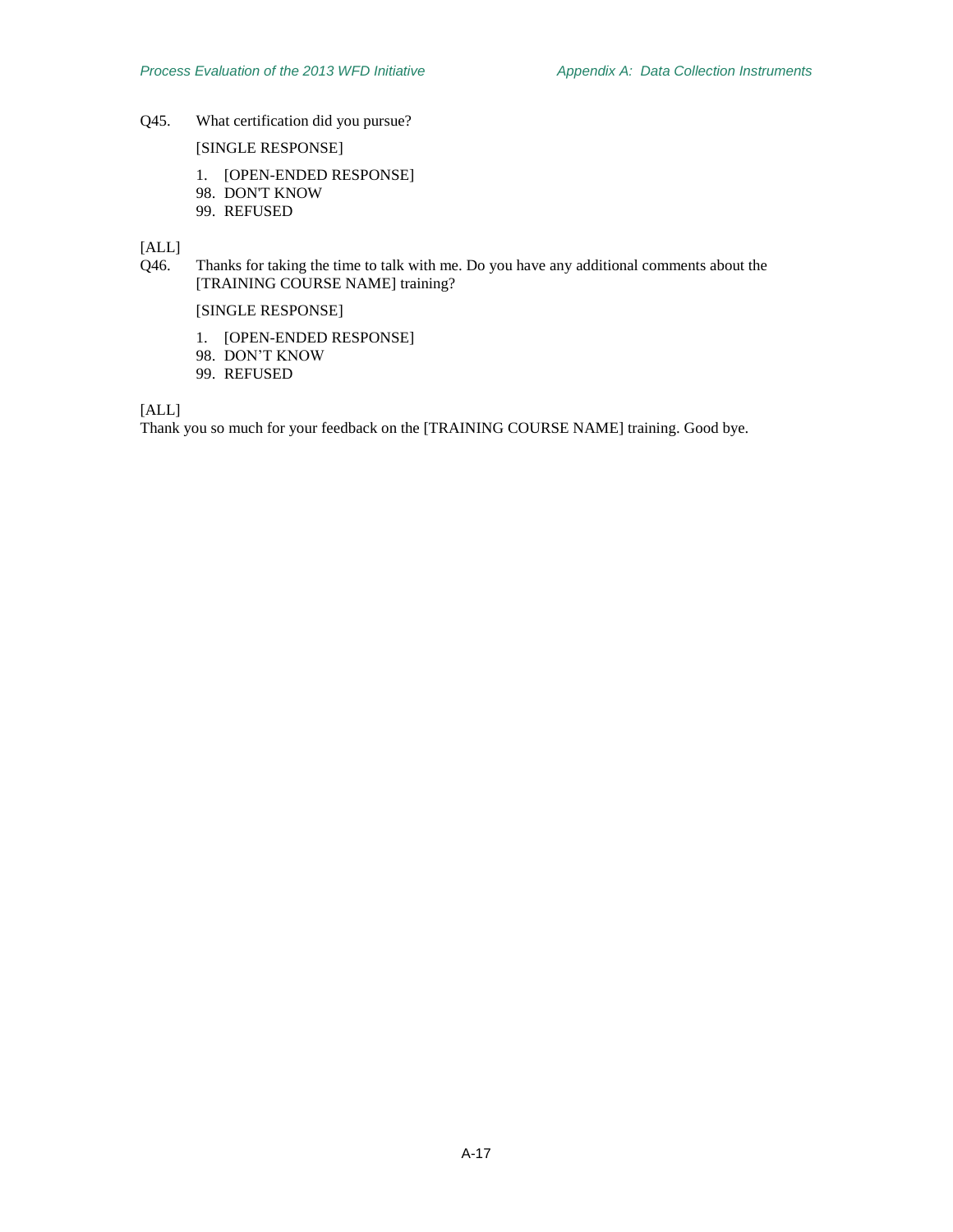# On-the-Job-Training: Employers Interviews Instrument

# Introduction

Hello, my name is \_\_\_\_\_\_\_\_\_. I'm calling on behalf of NYSERDA about the on-the-job training program they offer in partnership with New York State Department of Labor. [IF NEEDED: Research Into Action is an independent program evaluation firm in Portland, Oregon]

According to our records, NYSERDA emailed you recently to notify you of our study. We'd like your feedback on the on-the-job program.

This is not a sales call and we will hold confidential the information you provide to the extent permitted by law. Nothing you say will be identified with you in our reports. I'll be audio recording this interview to ensure the accuracy of my notes. The recording will only be used by Research Into Action staff and will not be provided to NYSERDA.

Do you have any questions before we get started?

# Screening [ASK ALL]

S2. NYSERDA gave us your name. Are you the best person to talk to about your company's OJT effort in 2013?

[IF YES, CONTINUE; IF NO, ASK FOR WHO IS MORE FAMILIAR AND OBTAIN NEW CONTACT INFORMATION]

#### NAME:

#### PHONE#:

#### *[GET TRANSFERRED TO NEW CONTACT OF POSSIBLE]*

- S3. *[WHEN BEST CONTACT REACHED]* I've been referred to you because of your familiarity with your company's on-the-job training program in 2013.
- [IF NEEDED: My questions are about what is going well and perhaps less well with parts of the OJT program.]
- S4. Do you have 30 minutes or so now? Great!
- S5. [IF NOT NOW] When do you think you'll have some time? [ON TIGHT DATA COLLECTION SCHEDULE – REQUEST SOON AS POSSIBLE TIME]

[SCHEDULE A TIME TO TALK FOR ABOUT ~30 MINUTES PREFERABLY WITHIN THE WEEK.]

#### IF NEEDED:

- Do you have any questions for me before we get started?
- Please be assured that the purpose of this evaluation is to assess the program so that NYSERDA may consider improvements going forward. NYSERDA is not assessing its employer partners.
- Research Into Action is part of the team that NYSERDA selected to conduct an evaluation of its OJT program. NYSERDA gave us your name as the contact on the OJT application.
- Not selling anything.
- Responses confidential
- For verification of study legitimacy, contact Todd French at NYSERDA (518) 862-1090 X 3212

[PROGRAMMER NOTE: ALLOW MULTIPLE RESPONSES FOR ALL QUESTIONS, SO THAT INTERVIEWER CAN CAPTURE VERBATIM DETAIL]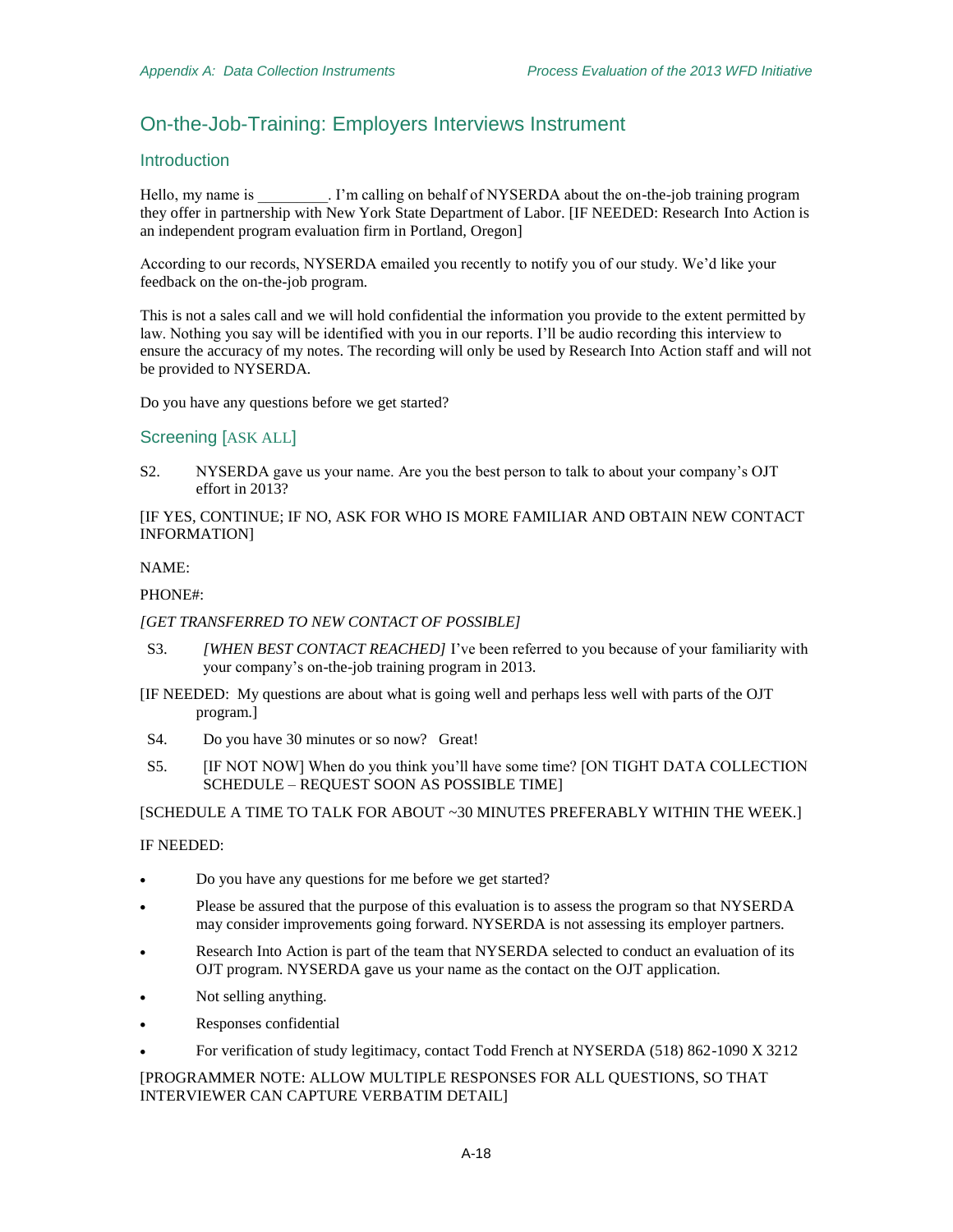# Firmographics [ASK ALL]

Let's start with a few questions about your firm.

[ALL]

- Q1. What services and types of products does your firm offer? [PROBE RELATED AREAS TO DETERMINE BREADTH]
	- 1. Other, or additional detail: [OPEN-ENDED RESPONSE]Energy audits
	- 2. Insulation
	- 3. Weatherization
	- 4. Shell sealing
	- 5. HVAC equipment
	- 6. HVAC repair, maintenance
	- 7. Duct sealing
	- 8. PV / solar electric
	- 9. Solar water heater / Solar thermal
	- 10. Commercial lighting
	- 11. Energy engineering
	- 96. Additional detail: [OPEN-ENDED RESPONSE]
	- 97. NOT APPLICABLE
	- 98. DON'T KNOW
	- 99. REFUSED

[ALL]

- Q48. What year was your firm established?
	- 1. [OPEN-ENDED RESPONSE]
	- 96. Additional detail: [OPEN-ENDED RESPONSE]
	- 97. NOT APPLICABLE
	- 98. DON'T KNOW
	- 99. REFUSED

[ALL]

- Q49. When did your first OJT trainee start their training period with your company?
	- 1. [OPEN-ENDED RESPONSE]
	- 97. NOT APPLICABLE
	- 98. DON'T KNOW
	- 99. REFUSED

## $[ALL]$

- Q50. When the first OJT training began, how many employees did your firm have not counting OJT trainee(s)?
	- 1. [OPEN-ENDED RESPONSE]
	- 97. NOT APPLICABLE
	- 98. DON'T KNOW
	- 99. REFUSED

#### [ALL]

- Q51. And how many employees does your firm have now?
	- 1. [OPEN-ENDED RESPONSE]
	- 97. NOT APPLICABLE
	- 98. DON'T KNOW
	- 99. REFUSED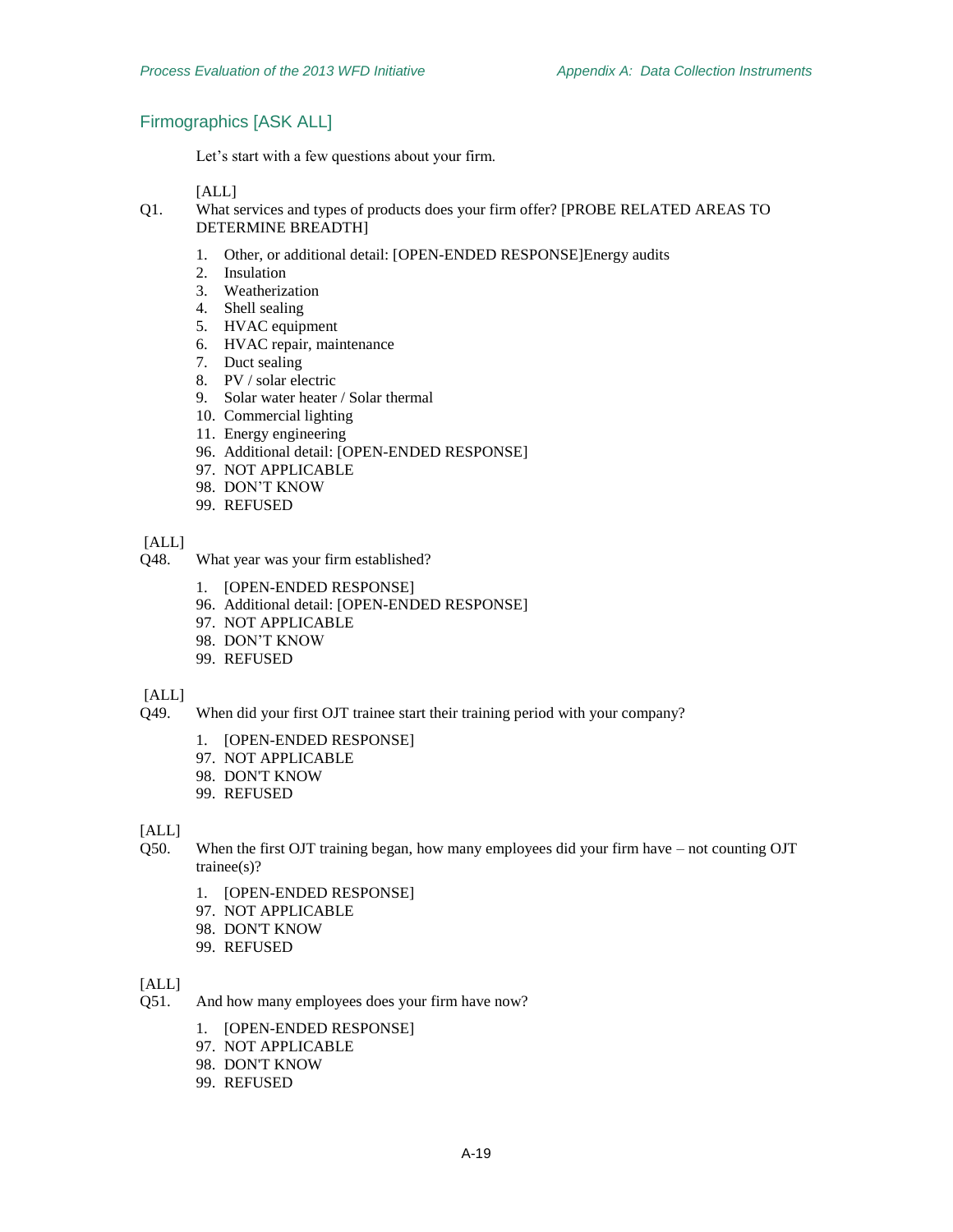# [ALL]

- Q52. How many NYSERDA/GJGNY OJT trainees has the firm had in total?
	- 1. [OPEN-ENDED RESPONSE]
	- 97. NOT APPLICABLE
	- 98. DON'T KNOW
	- 99. REFUSED

# [ALL]

<span id="page-71-0"></span>Q53. And how many OJT trainees does the firm currently have?

- 1. [OPEN-ENDED RESPONSE]
- 2. None (prior trainees only)
- 96. Additional detail: [OPEN-ENDED RESPONSE]
- 97. NOT APPLICABLE
- 98. DON'T KNOW
- 99. REFUSED

[PROGRAMMER: PLEASE CREATE A VARIABLE TO INDICATE CURRENT OJT EMPLOYMENT STATUS. 1=YES, CURRENT TRAINEES [\(Q53=](#page-71-0)2); 2=NO, PRIOR TRAINEES ONLY [\(Q53=](#page-71-0)1, -96, -97, -98)]

# Application Process [ASK ALL]

Now I'd like you to think back to the application process, trainee placement, and training goal development.

# [ALL]

Q54. From what source did you learn about NYSERDA's support for training employees on-the-job?

DOL Business Services Rep NYSERDA staff NYSERDA website NYSERDA webinar Colleague

- 96. Other, or additional detail: [OPEN-ENDED RESPONSE]
- 97. NOT APPLICABLE
- 98. DON'T KNOW
- 99. REFUSED

## [ALL]

Can you briefly describe your firm's role in selecting the specific individuals that you employ with OJT program support?

Firm sought support for specific individual DOL provided a list of potential candidates for employer to interview

- 96. Other, or additional detail: [OPEN-ENDED RESPONSE]
- 97. NOT APPLICABLE
- 98. DON'T KNOW
- 99. REFUSED

[IF MORE THAN ONE TRAINEE (PROGRAMMING VARIABLE)] For the following questions, I'd like to know about your overall perspective, not your experience with specific trainees.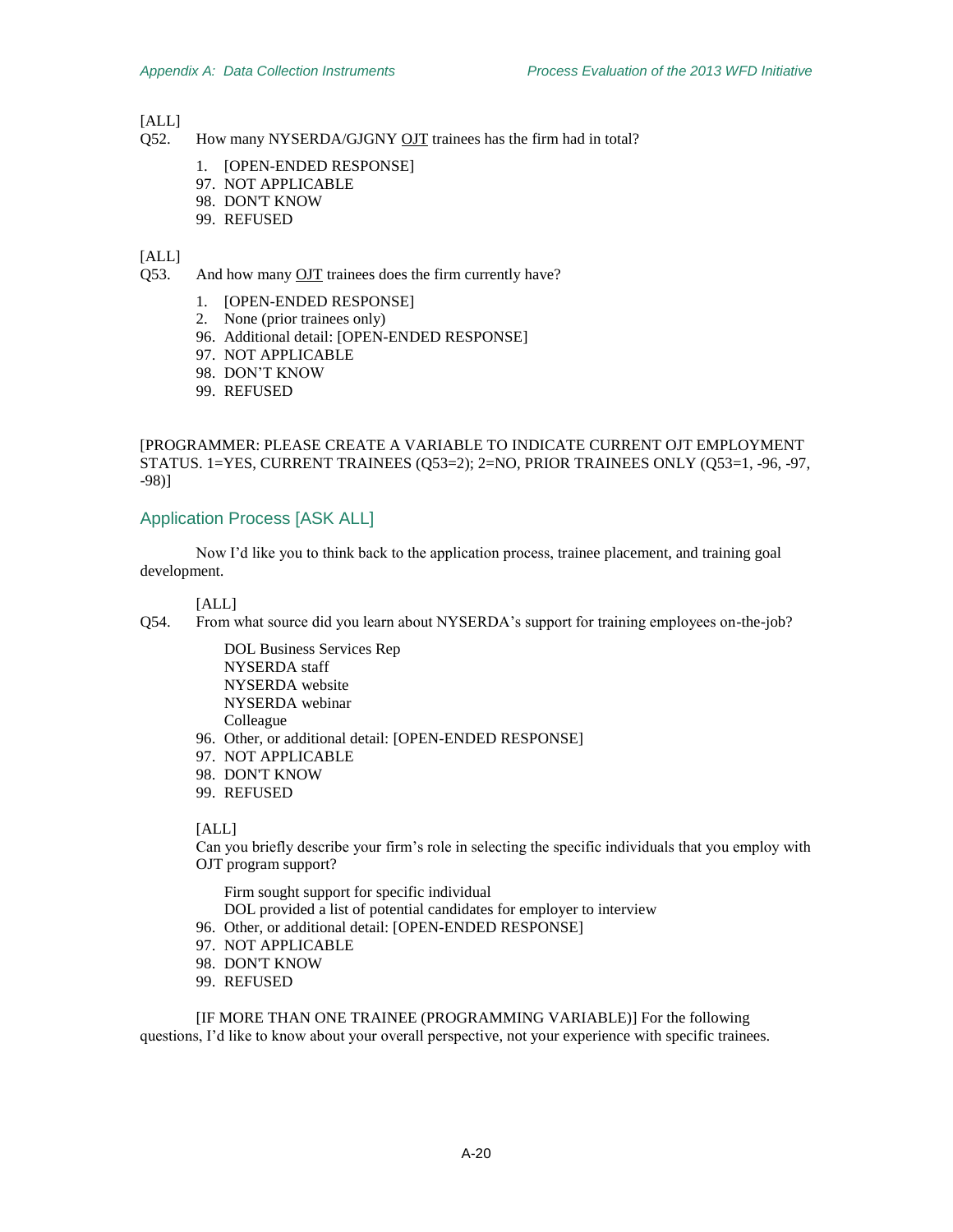In your view, how did your Business Service Representative identify the appropriate skills your new trainee(s) would need for the position(s)? [ASSESSING SKILLS GAP AND OUTLINING APPROPRIATE TRAINING] [IF NEEDED: A Business Service Representative is someone representing NYSERDA's on-the-job training program or an affiliate with the New York State Department of Labor.]

What was your firm's role in specifying the learning objectives for your trainees? Would you say it was…

Firm identified objectives DOL identified objectives Both firm and NYSDOL identified objectives

96. Other, or additional detail: [OPEN-ENDED RESPONSE]

- 97. NOT APPLICABLE
- 98. DON'T KNOW
- 99. REFUSED

#### [IF OFF-SITE TRAINING (PROGRAMMING VARIABLE)]

What was your firm's role in identifying the off-site training for your trainees? Would you say it was…

Firm identified training DOL identified training Both firm and NYSDOL identified training

- 96. Other, or additional detail: [OPEN-ENDED RESPONSE]
- 97. NOT APPLICABLE
- 98. DON'T KNOW
- 99. REFUSED

## [ALL]

How did you and your Business Services Rep work out the OJT training that would address the skills gap identified for each trainee?

#### [OPEN-ENDED RESPONSE]

- 96. Additional detail: [OPEN-ENDED RESPONSE]
- 97. NOT APPLICABLE
- 98. DON'T KNOW
- 99. REFUSED

## [ALL]

Please rate your satisfaction with NYSDOL's placement activities using a 0-to-10 scale, where 0 indicates you are not at all satisfied and 10 indicates you are fully satisfied.

[0 TO 10 response]

- 96. Additional detail: [OPEN-ENDED RESPONSE]
- 97. NOT APPLICABLE
- 98. DON'T KNOW
- 99. REFUSED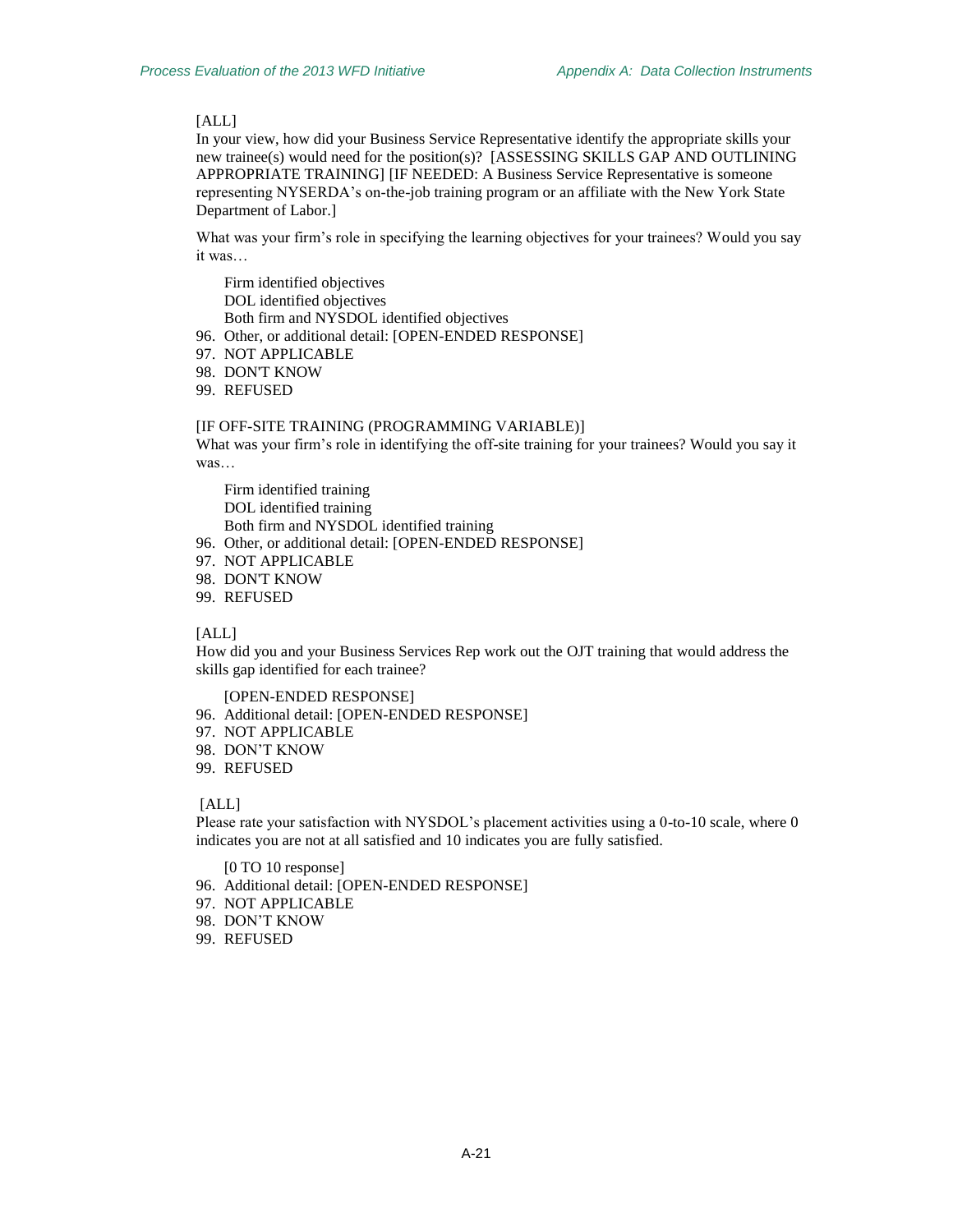Do you have any suggestion for how the program might improve the following processes? [INTERVIEWER: ASK ABOUT ALL TOPICS IN TABLE]?

## [MATRIX QUESTION]

|    | Topics – as reported                     | <b>Response Text</b> | 98 | 99 |
|----|------------------------------------------|----------------------|----|----|
|    |                                          |                      | DK | RF |
| а. | Application process (employer            |                      |    |    |
|    | application)                             |                      |    |    |
| b. | Trainee selection process                |                      |    |    |
|    | c. Skills gap analysis (done by Business |                      |    |    |
|    | Services Rep)                            |                      |    |    |
|    | Monitoring of trainees                   |                      |    |    |

# On-the-job Training Approach [ASK ALL]

Now I have a few questions about your general training approach. Again, if you've had more than one OJT trainee, I only need your overall perspective.

# [ALL]

Describe how your firm provides the training that the trainees need. For example, is training typically one-on-one, or in a group? OPTIONAL: I'm sure it's not a single way; I'm just trying to generally understand the trainees' experience.

[OPEN-ENDED RESPONSE]

- 97. NOT APPLICABLE
- 98. DON'T KNOW

99. REFUSED

[ALL]

How would you describe the training interactions? For example, do trainees typically shadow someone, or do they do the work under close direction and instruction, or something else? [PROBE: SEEK TO UNDERSTAND THE TYPICAL COMBINATION OF (1) OBSERVING/NOT DOING, (2) DOING UNDER INSTRUCTION, AND (3) DOING YET BEING LEFT TO FIGURE IT OUT ON THEIR OWN]

#### [OPEN-ENDED RESPONSE]

- 97. NOT APPLICABLE
- 98. DON'T KNOW
- 99. REFUSED

#### [ALL]

And once trainees have demonstrated competence with a new skill, about how long does it take before they are assigned to do this task on a regular basis? Is it…

Within a week Within a month Typically between 2-6 months More than 6 months

96. Other, or additional detail: [OPEN-ENDED RESPONSE]

- 97. NOT APPLICABLE
- 98. DON'T KNOW
- 99. REFUSED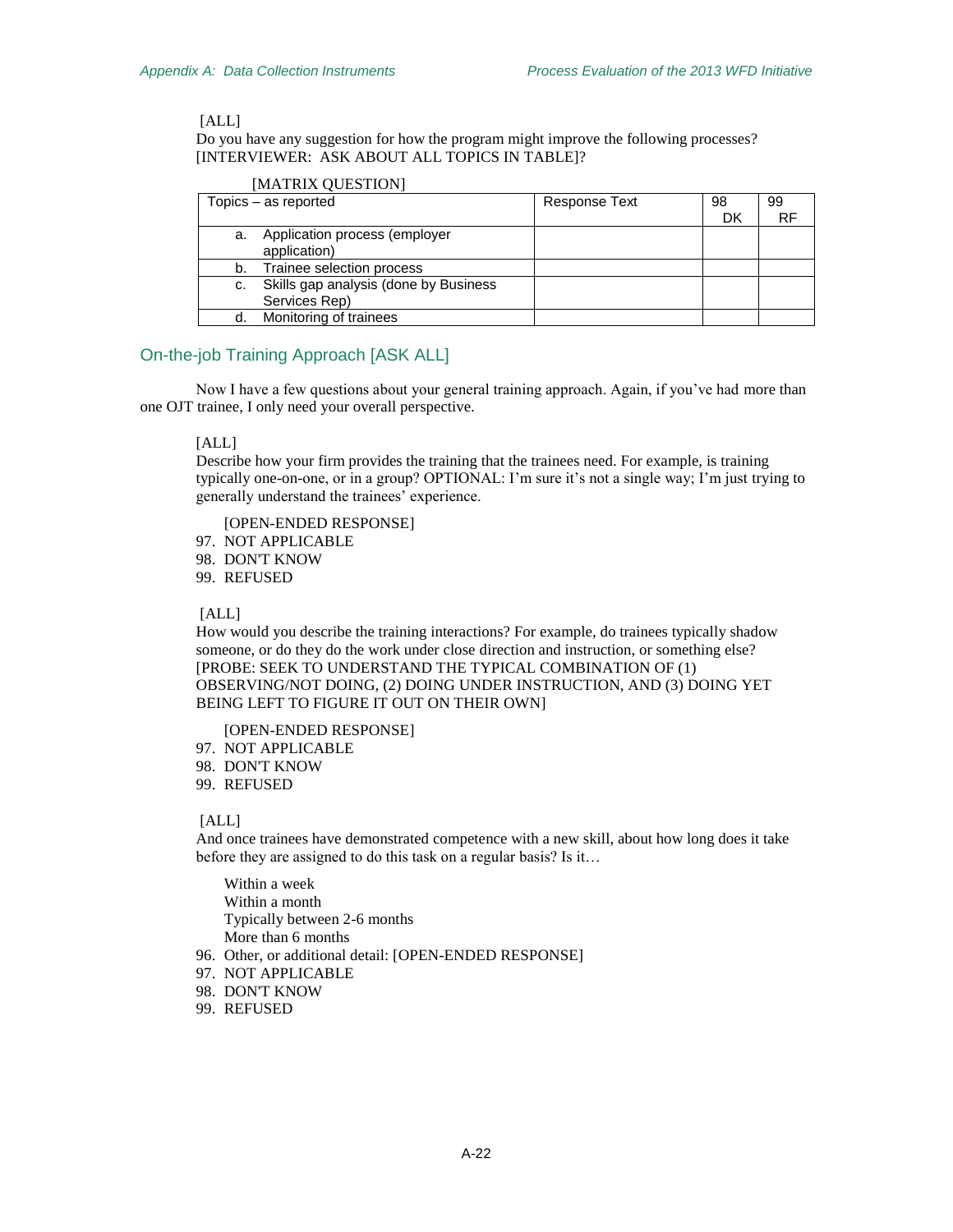<span id="page-74-0"></span>If a trainee isn't learning the targeted skills at a reasonable pace, what do you do?

[OPEN-ENDED RESPONSE]

- 97. NOT APPLICABLE NO SUCH CASES
- 98. DON'T KNOW
- 99. REFUSED

### [I[F 0](#page-74-0) NOT EQUAL TO -96, -97, OR -98]

[IF NOT MENTIONED] How does your Business Services Representative assist you in this kind of situation?

[OPEN-ENDED RESPONSE]

- 97. NOT APPLICABLE NO SUCH CASES
- 98. DON'T KNOW
- 99. REFUSED

#### [ALL]

Using a 0-10 scale with 0 meaning "not at all prepared" and 10 meaning "completely prepared," how well do you think a 6-month OJT training period prepares the trainee to work in the clean energy field? [LIMIT RESPONSE TO OJT TRAINING, EXCLUDING FORMAL OR CLASSROOM TRAININGS]

[0 TO 10 response]

- 96. Additional detail: [OPEN-ENDED RESPONSE]
- 97. NOT APPLICABLE
- 98. DON'T KNOW
- 99. REFUSED

#### [ALL]

On a 0-10 scale, where 0 is "not at all likely" and 10 is "very likely," please rate the likelihood that you would have hired new trainees if your firm had not received an incentive for the training?

[0 TO 10 response]

- 96. Additional detail: [OPEN-ENDED RESPONSE]
- 97. NOT APPLICABLE
- 98. DON'T KNOW
- 99. REFUSED

#### [ALL]

Can you give me some examples of specific activities the OJT trainees do at a job site?

[OPEN-ENDED RESPONSE]

- 97. NOT APPLICABLE NO SUCH CASES
- 98. DON'T KNOW
- 99. REFUSED

#### [ALL]

<span id="page-74-1"></span>Do any trainees do activities at a job site that might directly affect the quality of the total job?

Yes No

[OPEN-ENDED RESPONSE OFFERED REGARDING THESE TYPES OF ACTIVITIES OR HOW THIS IS MONITORED]

- 97. NOT APPLICABLE
- 98. DON'T KNOW
- 99. REFUSED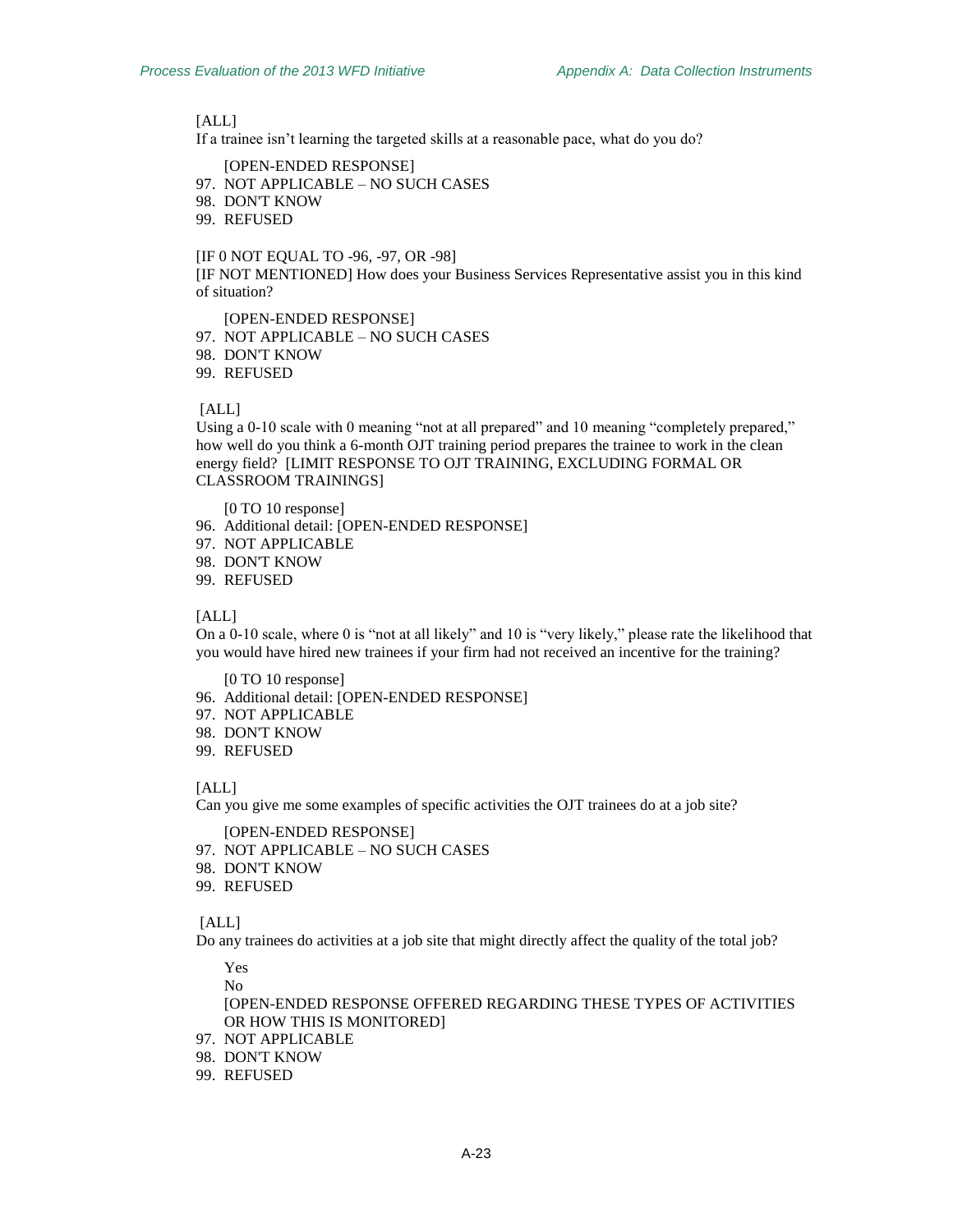[IF [0=](#page-74-1)1 YES]

And which best describes how the crew leader [or someone else] provides quality assurance for the trainees' work?

- Crew leader reviews every inch of the work of the trainee Crew leader generally looks over all the work Crew leader spot checks the work
- 96. Other, or additional detail: [OPEN-ENDED RESPONSE]
- 97. NOT APPLICABLE
- 98. DON'T KNOW
- 99. REFUSED

### [ALL]

- Q72. What types of projects are they [the trainee(s)] working on now? [DO NOT READ. CHECK ALL THAT APPLY]
	- 1. Energy audits
	- 2. Insulation
	- 3. Weatherization
	- 4. Shell sealing
	- 5. HVAC equipment
	- 6. HVAC repair, maintenance
	- 7. Duct sealing
	- 8. PV / solar electric
	- 9. Solar water heater / Solar thermal
	- 10. Commercial lighting
	- 11. Energy engineering
	- 12. Wind generation
	- 96. Other, or additional detail: [OPEN-ENDED RESPONSE]
	- 97. NOT APPLICABLE
	- 98. DON'T KNOW
	- 99. REFUSED

#### [ASK IF CURRENT OJT STATUS = 1 CURRENTLY HAVE OJT TRAINEE]

Compared to when your trainee(s) started, would you say trainees are exceeding, meeting, or falling short of your expectations for their ability to engage in new tasks? [READ OPTIONS AS NEEDED]

Exceeding your expectations for their ability to engage in new tasks Meeting your expectations for their ability to engage in new tasks Falling short of your expectations for their ability to engage in new tasks

- 96. Other, or additional detail [OPEN-ENDED RESPONSE]
- 97. NOT APPLICABLE
- 98. DON'T KNOW
- 99. REFUSED

#### [ASK IF CURRENT OJT STATUS = 2 PRIOR OJT TRAINEES ONLY]

At the time your trainees completed the OJT period, were they exceeding, meeting or falling short of your expectations for their ability to engage in new tasks? Would you say:

Exceeding my expectations for their ability to engage in new tasks Meeting my expectations for their ability to engage in new tasks Falling short of my expectations for their ability to engage in new tasks

- 96. Other, or additional detail [OPEN-ENDED RESPONSE]
- 97. NOT APPLICABLE
- 98. DON'T KNOW
- 99. REFUSED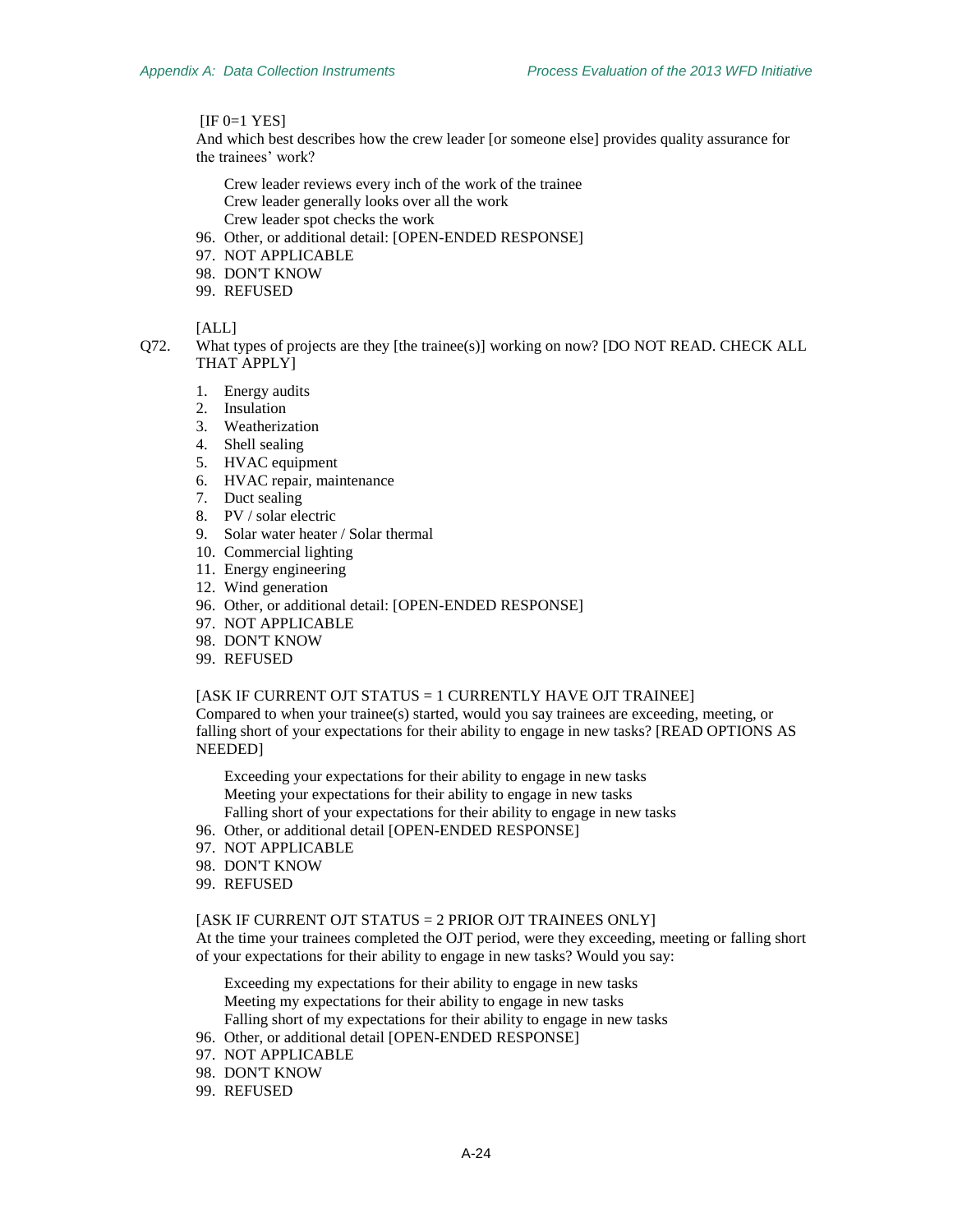And has the quality of trainee work increased? Would you say:

Trainee work quality is exceeding my expectations Trainee work quality is meeting my expectations Trainee work quality is falling short of my expectations

- 96. Other, or additional detail [OPEN-ENDED RESPONSE]
- 97. NOT APPLICABLE
- 98. DON'T KNOW
- 99. REFUSED

## [ALL]

How likely is it that your new hires [as opposed to incumbents taking classroom training] completing OJT training will be employed by your firm? [PROBE: Alternatively has OJT training basically provided a foundation for trainees to pursue other employment?]

[OPEN-ENDED RESPONSE]

97. NOT APPLICABLE

- 98. DON'T KNOW
- 99. REFUSED

## Monitoring Visits [Ask All]

I understand that the Business Services Rep conducts site visits during the training period, as well as a subsequent follow-up.

## [ALL]

- <span id="page-76-0"></span>Q77. Do you recall talking to a program Business Services Representative at any time during the training period?
	- 1. Yes
	- 2. No
	- 96. Other, or additional detail: [OPEN-ENDED RESPONSE]
	- 97. NOT APPLICABLE
	- 98. DON'T KNOW
	- 99. REFUSED

### [I[F Q77=](#page-76-0)1 YES]

Q78. What is your understanding of the purpose of these meetings? [SELECT ALL THAT APPLY, INCLUDING OTHER COMMENTS]

Check on trainee attendance

- Review progress being made toward training goals occupational skill development Follow-up on trainee retention post training
- Gather contact information for non-retained trainees
- 96. Other, or additional detail: [OPEN-ENDED RESPONSE]
- 97. NOT APPLICABLE
- 98. DON'T KNOW
- 99. REFUSED

## [ALL]

- Q79. Do you have suggestions for improving the value of the monitoring visits perhaps other types of information or support you could have used at the time?
	- 1. [OPEN-ENDED RESPONSE]
	- 97. NOT APPLICABLE
	- 98. DON'T KNOW
	- 99. REFUSED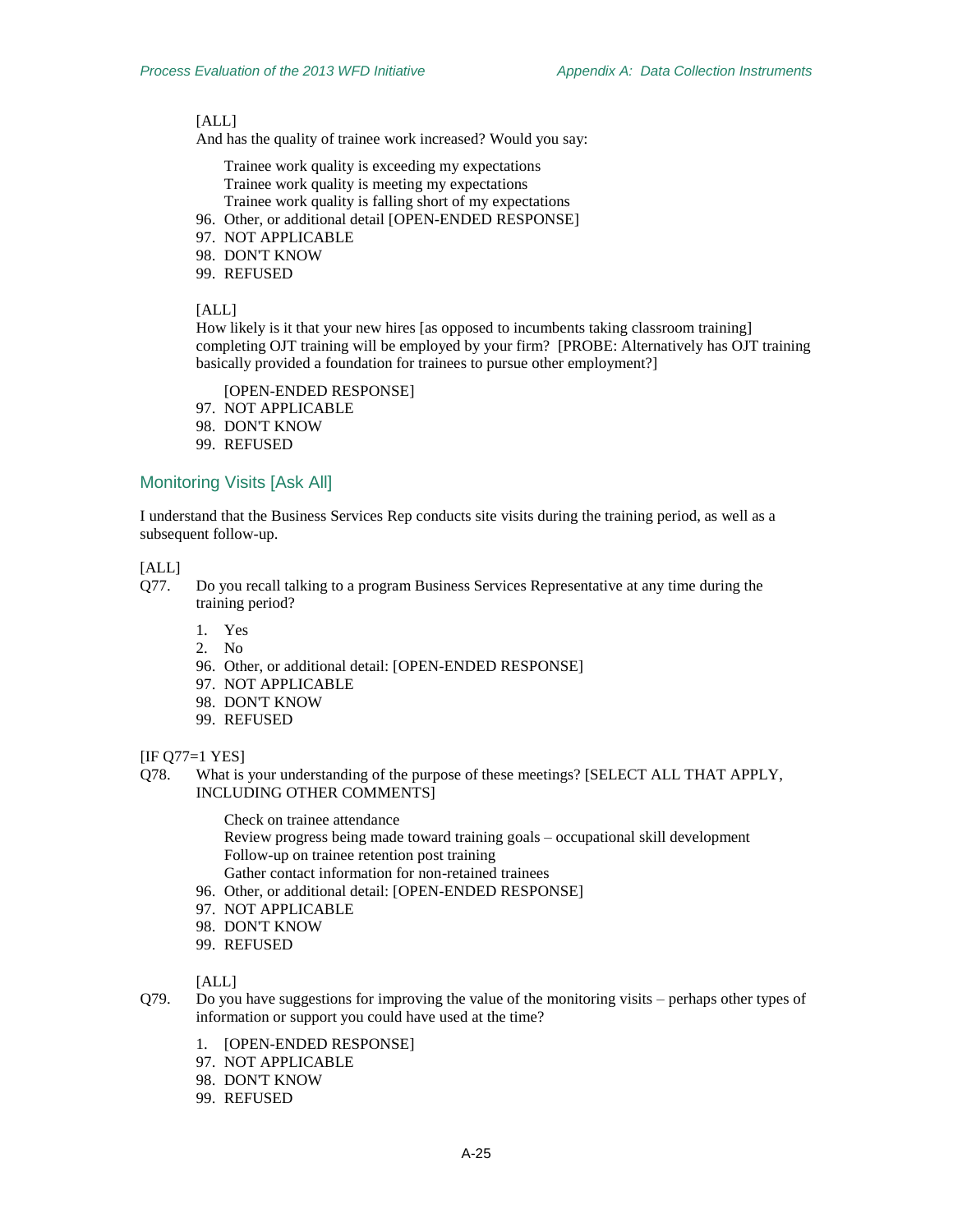# <span id="page-77-0"></span>Off-site Training

[IF OFF-SITE TRAINING IN CONTRACT (PROGRAMMING VARIABLE)] I understand your contract includes incentives for classroom training. Did the incentives cover the full cost of that training?

Yes

No

- 96. Other, or additional detail: [OPEN-ENDED RESPONSE]
- 97. NOT APPLICABLE
- 98. DON'T KNOW
- 99. REFUSED

#### $[IF 0=2 NO]$  $[IF 0=2 NO]$  $[IF 0=2 NO]$

Did your firm pay the remainder of the cost or did the trainee pay? [IF TRAINING IS YET TO OCCUR, USE OPEN-END TO RECORD FIRM INTENTION (OR NOT) TO PAY THE REMAINING COST]

[INTERVIEWER / ANALYST NOTE: NYSERDA offers certification exam fee reimbursement under another PON. It was just a standalone incentive but is now offered under PON 2397.]

> Firm Trainee

Other NYSERDA incentive

- 96. Other, or additional detail: [OPEN-ENDED RESPONSE]
- 97. NOT APPLICABLE PROGRAM PAID FULL COST
- 98. DON'T KNOW
- 99. REFUSED

[IF OFF-SITE TRAINING IN CONTRACT (PROGRAMMING VARIABLE)] Using a 0-to-10 scale, what is the likelihood that your firm would supplement OJT training with classroom training if your program contract did not include incentives for classroom training? [EXCLUDING INCUMBENT EMPLOYEES HERE]

[0 TO 10 response]

- 96. Additional detail: [OPEN-ENDED RESPONSE]
- 97. NOT APPLICABLE
- 98. DON'T KNOW
- 99. REFUSED

## [ALL]

<span id="page-77-1"></span>Have any of your regular employees (non-OJT trainees) attended NYSERDA-supported classroom trainings or attained certification or recertification during 2013?

Yes

No

- 96. Other, or additional detail: [OPEN-ENDED RESPONSE]
- 97. NOT APPLICABLE
- 98. DON'T KNOW
- 99. REFUSED

 $[IF 0=1$  $[IF 0=1$  $[IF 0=1$  YES $]$ Which trainings or certifications, if you recall?

[OPEN-ENDED RESPONSE]

- 97. NOT APPLICABLE
- 98. DON'T KNOW
- 99. REFUSED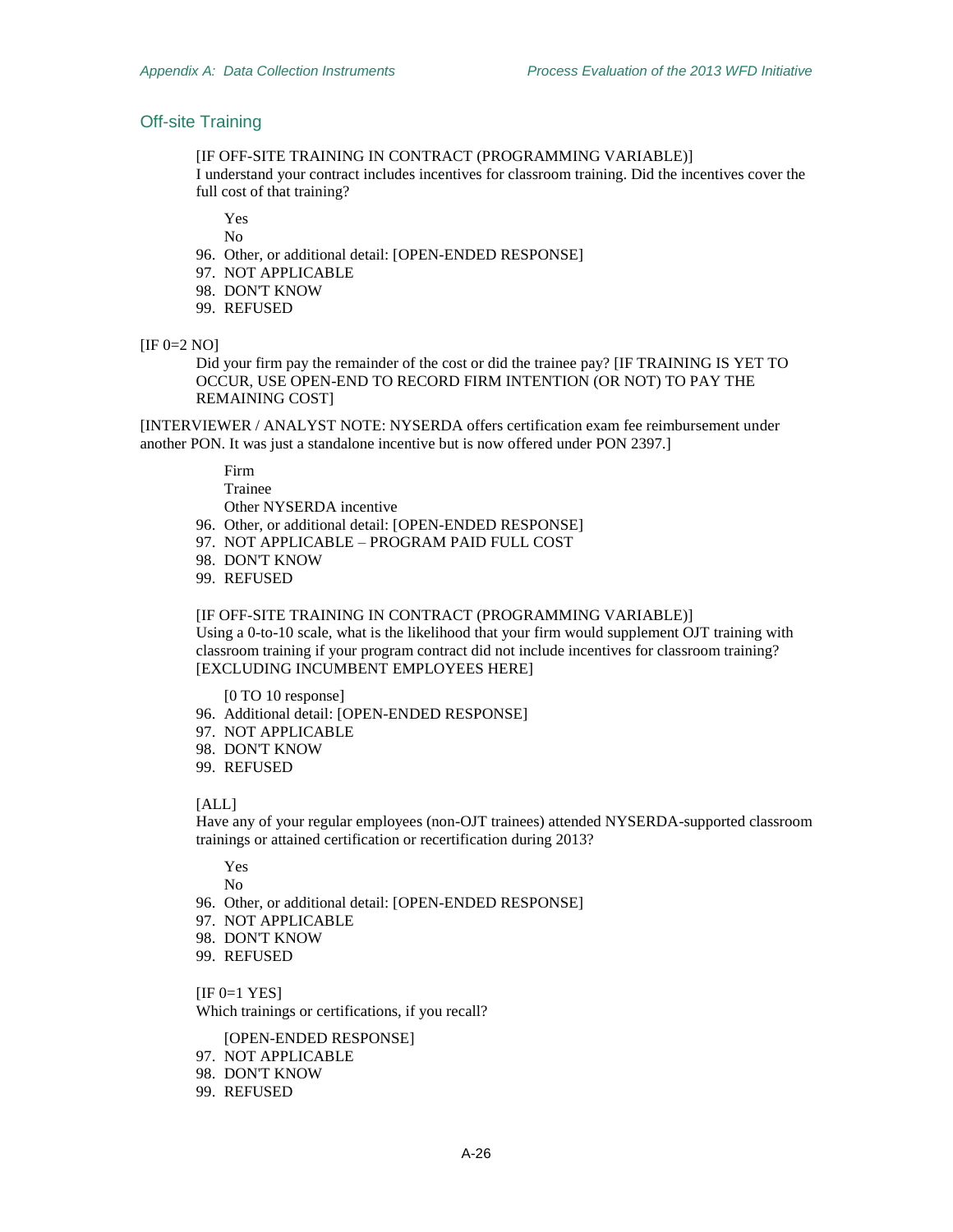[I[F 0=](#page-77-1)1 YES OR IF OFF-SITE TRAINING IN CONTRACT (PROGRAMMING VARIABLE); ELSE, SKIP TO NEXT SECTION [\(0\)](#page-79-0)]

What are the benefits of combining classroom training with OJT training for new hires? [PROBE: VERSUS OJT TRAINING ONLY. DOES THIS DEPEND ON TECHNICAL SKILLS GAP?]

[OPEN-ENDED RESPONSE]

97. NOT APPLICABLE

98. DON'T KNOW

99. REFUSED

## [IF OFF-SITE TRAINING IN CONTRACT (PROGRAMMING VARIABLE) ASK Q41- Q46]

Using a 0-to-10 scale, where 0 means not at all satisfied and 10 means completely satisfied, please rate your level of satisfaction with the following aspects of the training taken, starting with:

General relevance of topics covered to job needs

[0 TO 10 response]

96. Additional detail: [OPEN-ENDED RESPONSE]

- 97. NOT APPLICABLE
- 98. DON'T KNOW
- 99. REFUSED

Specific content that was immediately useful to job needs

[0 TO 10 response]

- 96. Additional detail: [OPEN-ENDED RESPONSE]
- 97. NOT APPLICABLE
- 98. DON'T KNOW
- 99. REFUSED

Appropriateness of the information conveyed

[0 TO 10 response]

- 96. Additional detail: [OPEN-ENDED RESPONSE]
- 97. NOT APPLICABLE
- 98. DON'T KNOW
- 99. REFUSED

Instructional materials provided (workbooks, etc., trainees can take with them)

[0 TO 10 response]

- 96. Additional detail: [OPEN-ENDED RESPONSE]
- 97. NOT APPLICABLE
- 98. DON'T KNOW
- 99. REFUSED

Amount of time required for the training

[0 TO 10 response]

- 96. Additional detail: [OPEN-ENDED RESPONSE]
- 97. NOT APPLICABLE
- 98. DON'T KNOW
- 99. REFUSED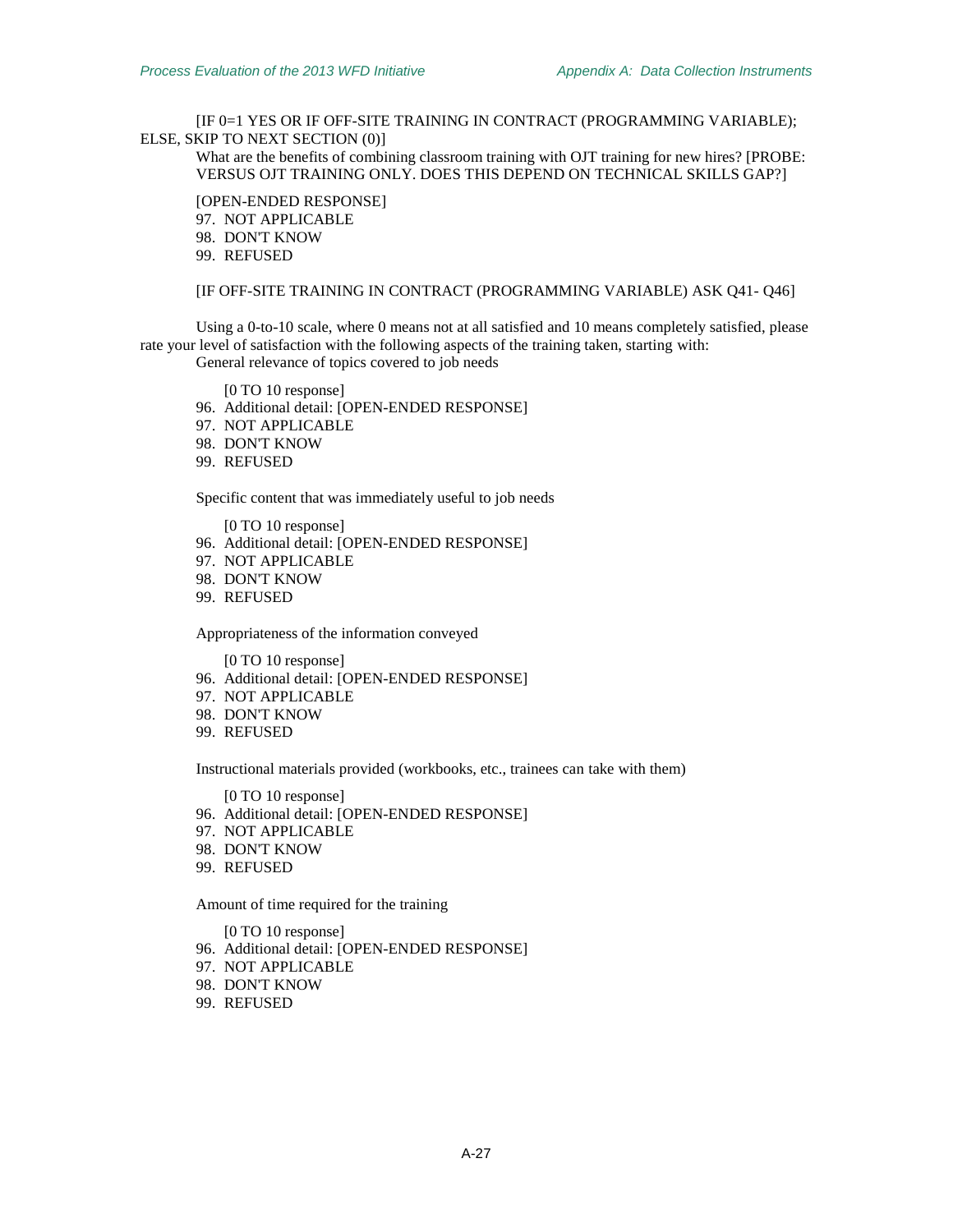Ease of access to the training [e.g., convenient location]

[0 TO 10 response]

- 96. Additional detail: [OPEN-ENDED RESPONSE]
- 97. NOT APPLICABLE
- 98. DON'T KNOW
- 99. REFUSED

## Trainee Contact Information [All]

As part of our program evaluation, we would like to talk with one or two of your employees who are still in, or have completed, OJT training. We specifically want to talk with new hires, not incumbents. Our conversation with them will take about 30 minutes and we'd like to do this during business hours.

### [ALL]

I have a list of trainees [PIPE IN TAINEE NAME]. As I read each name, please tell me if they are still with your company? Although I am now asking about each trainee, please be assured we will conduct interviews with only one or two of them, randomly chosen.

| Trainees (fill in prior to interview) | Still employed at site? Yes/No |
|---------------------------------------|--------------------------------|
|                                       |                                |
|                                       |                                |
|                                       |                                |
|                                       |                                |
|                                       |                                |
|                                       |                                |
|                                       |                                |

Is [CONTACT'S PH NUMBER] the best number to reach them?

## <span id="page-79-1"></span> $[IF0 = NO]$  $[IF0 = NO]$  $[IF0 = NO]$

What would be the best number for contacting trainees? [Ask to get alternative number from someone else, possibly a cell # for field staff.]

And when would be the best time of day to call them? \_\_\_\_\_\_\_\_\_\_\_\_\_\_\_\_\_\_\_\_\_\_\_\_\_\_\_\_

# Closing [ASK ALL]

## <span id="page-79-0"></span>[ALL]

In closing, would you recommend the On-the-Job Training program to other companies working in clean energy fields?

Yes

No

- 96. Other, or additional detail: [OPEN-ENDED RESPONSE]
- 97. NOT APPLICABLE
- 98. DON'T KNOW
- 99. REFUSED

Thanks for taking the time to talk with me. Do you have any additional comments about the OJT program?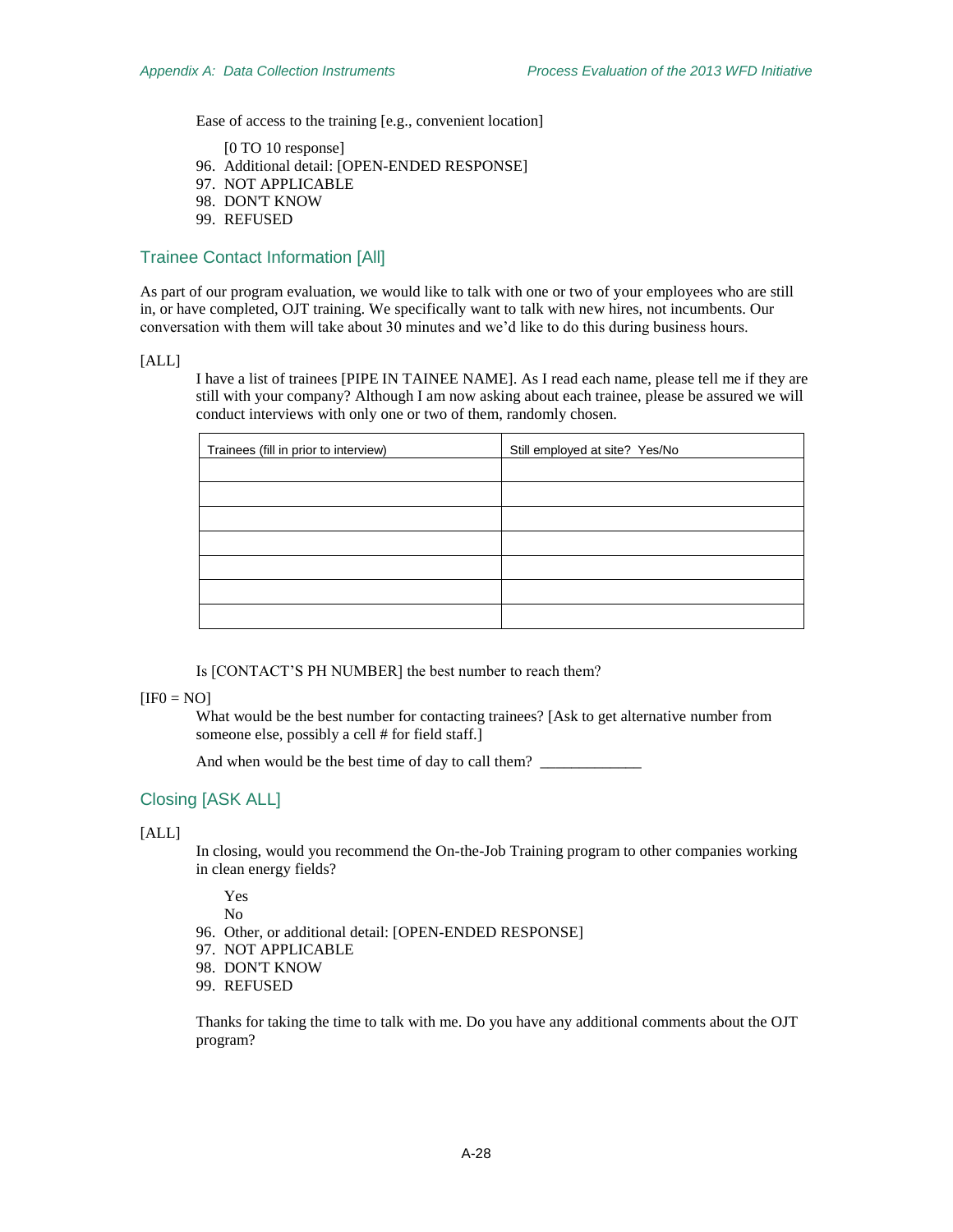# On-the-Job-Training: Trainee Interviews Instrument

## **Introduction**

Hello, my name is \_\_\_\_\_\_\_\_\_. I'm calling on behalf of NYSERDA about the on-the-job training program they offer in partnership with New York State Department of Labor. [IF NEEDED: Research Into Action is an independent program evaluation firm in Portland, Oregon]

Your employer provided us with your contact information. We'd like your feedback on your experience with the on-the-job training program to help NYSERDA improve the program.

This is not a sales call and we will hold confidential the information you provide to the extent permitted by law.

## Screening [ASK ALL]

S6. Do you have 30 minutes or so now? Great!

S7. [IF NOT NOW] When do you think you'll have some time? [ON TIGHT DATA COLLECTION SCHEDULE – REQUEST SOON AS POSSIBLE TIME]

[SCHEDULE A TIME TO TALK FOR ABOUT ~30 MINUTES PREFERABLY WITHIN THE WEEK.]

## IF NEEDED:

- Do you have any questions for me before we get started?
- Please be assured that the purpose of this evaluation is to assess the program so that NYSERDA may consider improvements going forward. NYSERDA is not assessing its employer partners.
- Research Into Action is part of the team that NYSERDA selected to conduct an evaluation of its OJT program. Your employer gave us your contact information.
- Not selling anything.
- Responses confidential
- For verification of study legitimacy, contact Todd French at NYSERDA (518) 862-1090 X 3212
- S8. Our records show that you started receiving on-the-job training with [**EMPLOYER/COMPANY**] back in [**OJT START DATE**]? Does that sound right?

[SINGLE RESPONSE]

0. Yes No [ADD TEXT BOX: ENTER DATE THE TRAINEE RECALLS] \_\_\_\_\_\_\_\_\_\_\_\_ 99. DON'T KNOW 100.REFUSED

## Roles and Responsibilities [ASK ALL]

Let's start by talking about your current job, then I'll ask you how it might have changed since you started with [**EMPLOYER/COMPANY**]

### [ALL]

Q1. In your current job, please describe what you are doing in a typical week? [*Probe for: current activities and level of independence/ supervision*]

[OPEN-ENDED RESPONSE] 98. DON'T KNOW 99. REFUSED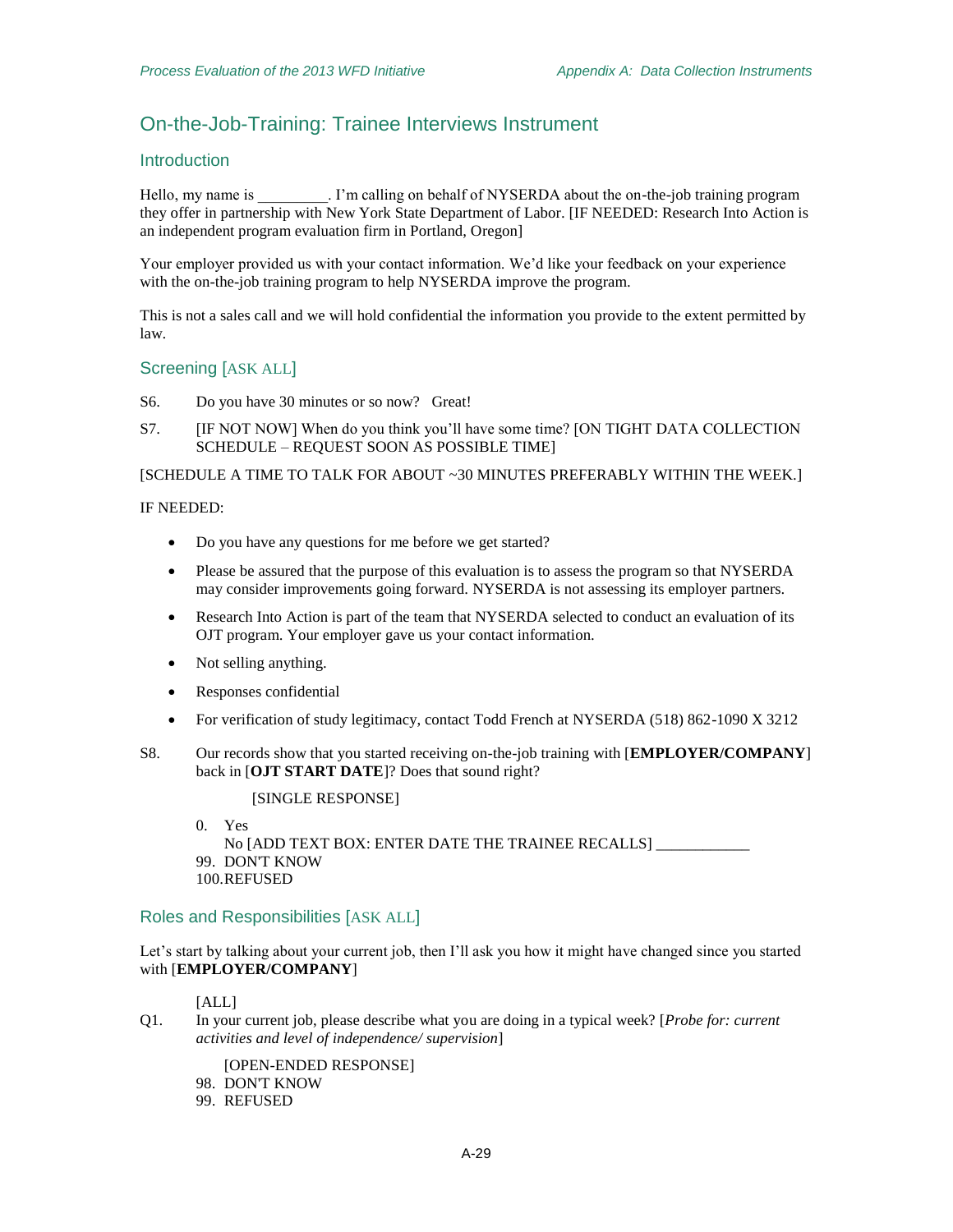In your time at this job, would you say your work has mostly been on energy efficiency upgrade work - like weatherizing houses or installing efficient equipment, or on renewable projects - like installing solar, or something else. [IF BOTH EQUALLY CAPTURE IN TEXT]

Mostly efficiency upgrade work [allow OPEN-ENDED RESPONSE] Mostly renewable projects [allow OPEN-ENDED RESPONSE] Something else [allow OPEN-ENDED RESPONSE]

- 98. DON'T KNOW
- 99. REFUSED

## On-the-Job Training [ASK ALL]

Now I'd like to you think back to when you first started the NYSERDA on-the-job training period for [EMPLOYER/COMPANY]

### [ALL]

Before starting the training with this employer, did you have any experience working in … *Interviewer: prompt with responses for each, do not read -98,-99.* 

## [MATRIX QUESTION]

| Item |                                    | 1. Yes or [If Yes] |         | [If Yes] | 98 DK | 99 RF |
|------|------------------------------------|--------------------|---------|----------|-------|-------|
|      |                                    | 2.No               | Describ | Years    |       |       |
|      |                                    |                    | е       | οf       |       |       |
|      |                                    |                    |         | Experie  |       |       |
|      |                                    |                    |         | nce      |       |       |
|      | A. the building construction       |                    |         |          |       |       |
|      | trades                             |                    |         |          |       |       |
| В.   | building supply, such as sales     |                    |         |          |       |       |
| C.   | the energy efficiency field        |                    |         |          |       |       |
|      | D. or the renewable energy field   |                    |         |          |       |       |
|      | (solar or wind installations)      |                    |         |          |       |       |
|      | E.  Is there any background        |                    |         |          |       |       |
|      | relevant to your current work that |                    |         |          |       |       |
|      | I did not name?                    |                    |         |          |       |       |

## [ALL]

Please use a 10-point scale where zero means "not at all likely" and 10 means "highly likely," please rate the likelihood that you'd be working in the energy efficiency or renewable energy field now without the training?

## [SINGLE RESPONSE]

[0 to 10 response]

- 98. DON'T KNOW
- 99. REFUSED

[ALL] And why do you say that?

[OPEN-ENDED RESPONSE] 98. DON'T KNOW 99. REFUSED

# [ALL]

And, without the training opportunity would you be doing the same work you doing now?

[OPEN-ENDED RESPONSE]

98. DON'T KNOW

99. REFUSED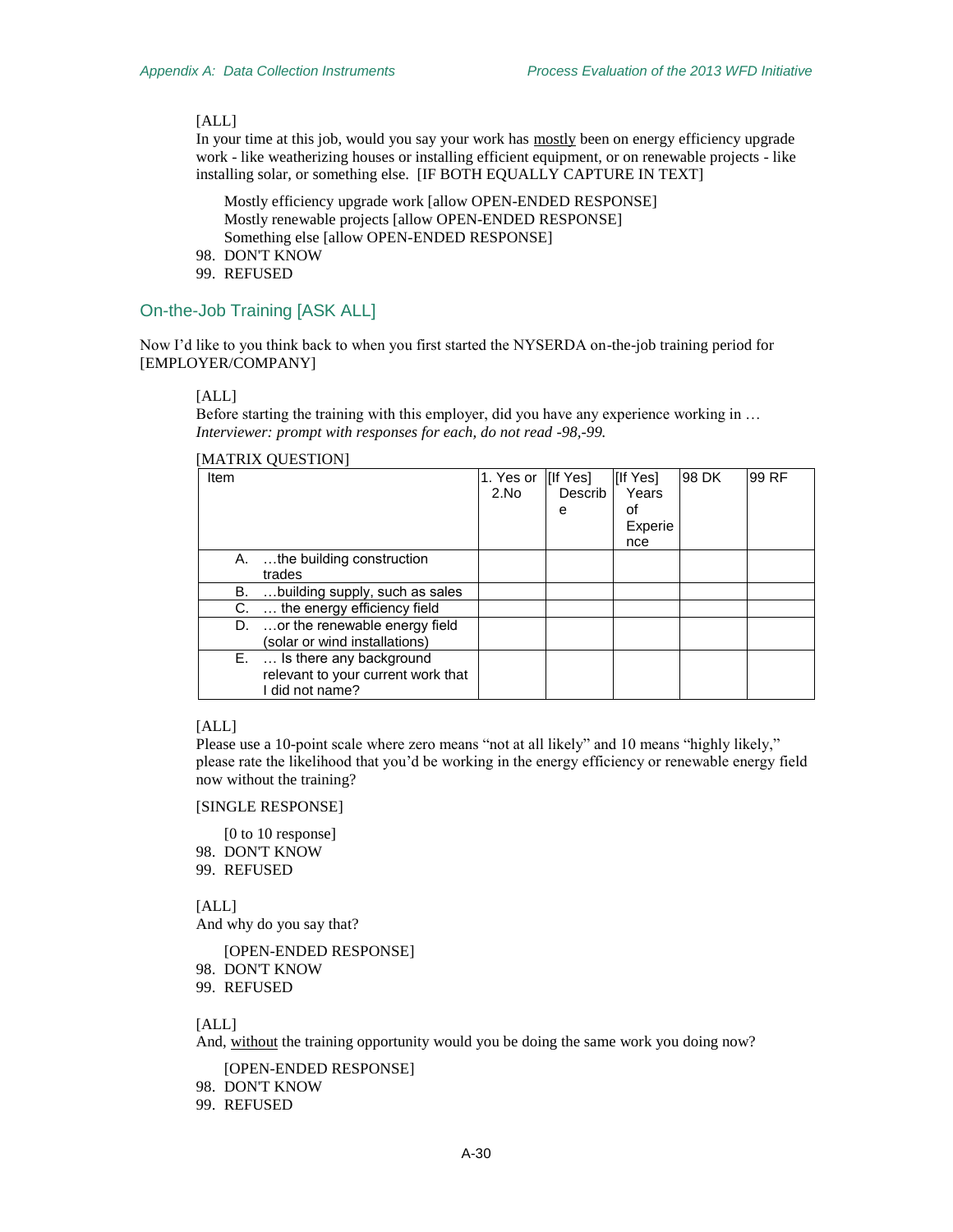## Placement

[OJT TRAINEES ONLY – NOT INCUMBANTS] Tell me about your experience in being selected for this on the job training?

[OPEN-ENDED RESPONSE]

98. DON'T KNOW

99. REFUSED

## [OJT TRAINEES ONLY – NOT INCUMBANTS]

<span id="page-82-0"></span>Using a 0-10 scale with 0 means "not at all a good fit" and 10 means an "excellent fit," to what extent has this OJT training placement been a good fit for you?

[SINGLE RESPONSE]

[0 TO 10 response]

98. DON'T KNOW

99. REFUSED

## [I[F 0=](#page-82-0)0 TO 7]

What would need to change about the placement for it to be a better fit for you?

[OPEN-ENDED RESPONSE]

98. DON'T KNOW

99. REFUSED

## Learning

[ALL]

When you first started the training period back in [OJT START DATE], what did your job involve doing in a typical week? [DESCRIBE A TYPICAL WEEK – ACTIVITIES AND LEVEL OF INDEPENDENCE/SUPERVISION]

[OPEN-ENDED RESPONSE]

98. DON'T KNOW

99. REFUSED

## [ALL]

Thinking just about this on-the-job training, and not any classroom training that you might have taken, what new skills or knowledge did you learn? [TYPES OF SKILLS AND KNOWLEDGE GAINED WORKING FOR [EMPLOYER/COMPANY]]

[OPEN-ENDED RESPONSE]

98. DON'T KNOW

99. REFUSED

#### $[ALL]$

How did your employer go about teaching you new job skills? [Probe: *For example, is training typically one-on-one – one person, such as the supervisor, teaching you – or is it typically in a team context?* AS NEEDED: I'm sure it's not a single way, I'm just trying to generally understand your experience.]

[OPEN-ENDED RESPONSE]

98. DON'T KNOW

99. REFUSED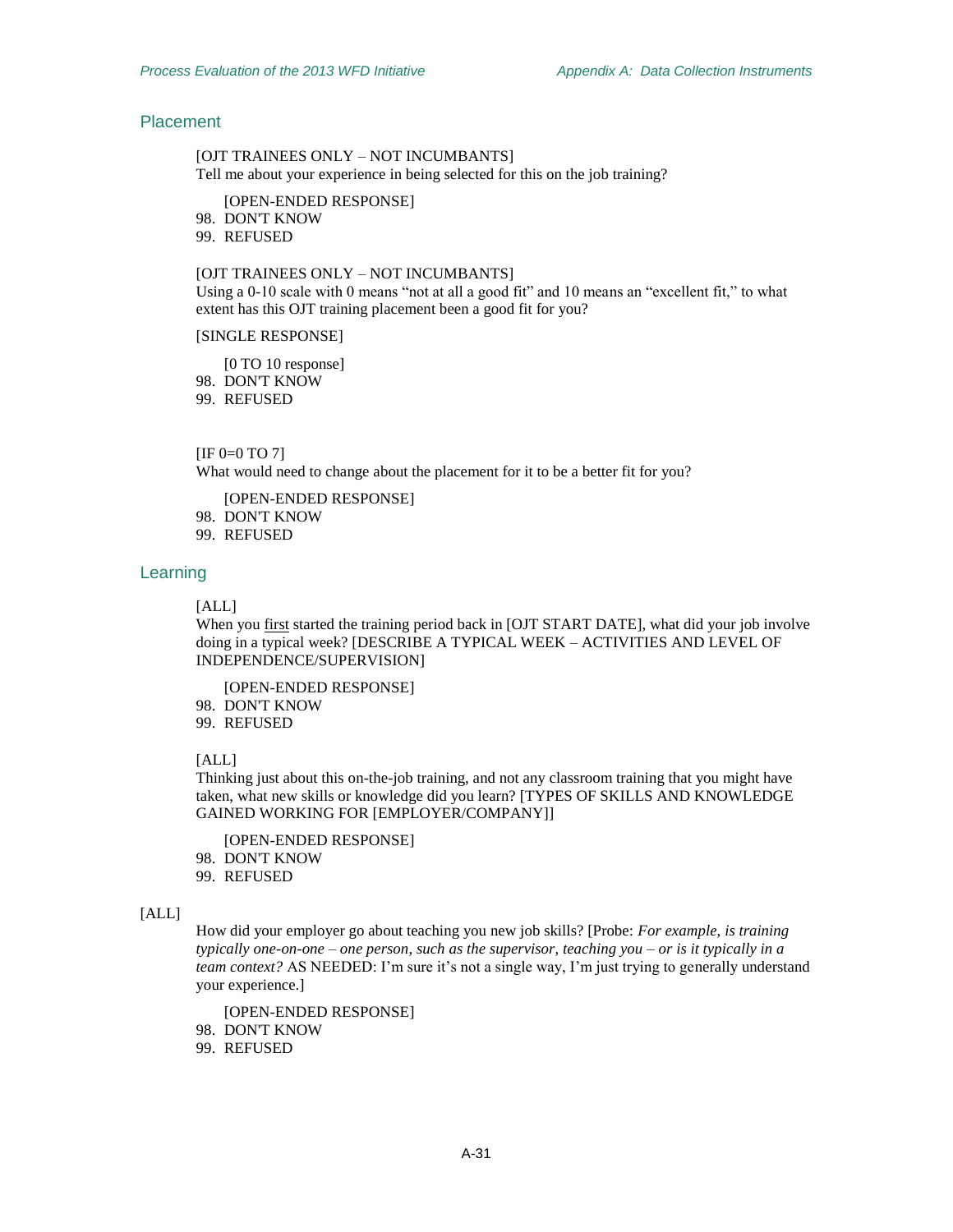And, who have you been learning from most often? Please tell me their role or title.

[OPEN-ENDED RESPONSE] 98. DON'T KNOW

99. REFUSED

# <span id="page-83-0"></span>Behavior

[ALL]

During your OJT training period, about how long would it typically take before you were given the chance to apply your new skills learned on a job site? Would you say: typically that same day, within a week, a month, or longer - about 6 months, or more than 6 months.

[MULTIPLE RESPONSE, TO ALLOW FOR OPEN-END]

That same day Within a week Within a month Between 2-5 months About 6 months More than 6 months

- 96. Other, please specify: [OPEN-ENDED RESPONSE]
- 97. NOT APPLICABLE
- 98. DON'T KNOW
- 99. REFUSED

[I[F 0](#page-83-0) = "4" (Between 2-5 months) OR "5" (About six months) OR "6 (More than 6 months) OR "- 96 (other)"]

What was it about the task or the clients' jobs that made it take more than a month, typically, for you to use your new skills?

[OPEN-ENDED RESPONSE]

- 98. DON'T KNOW
- 99. REFUSED

## [ALL]

In summary, what are the major differences in the work you are doing now compared with the work you did your first few weeks in the OJT placement? [PROBE: PLEASE CALL OUT ANYTHING NEW COMPARED TO WHEN YOU FIRST STARTED]

[OPEN-ENDED RESPONSE]

98. DON'T KNOW

99. REFUSED

#### [ALL]

How could the on-the-job experience you've had be improved to better serve other on-the-job trainees?

[OPEN-ENDED RESPONSE] 98. DON'T KNOW 99. REFUSED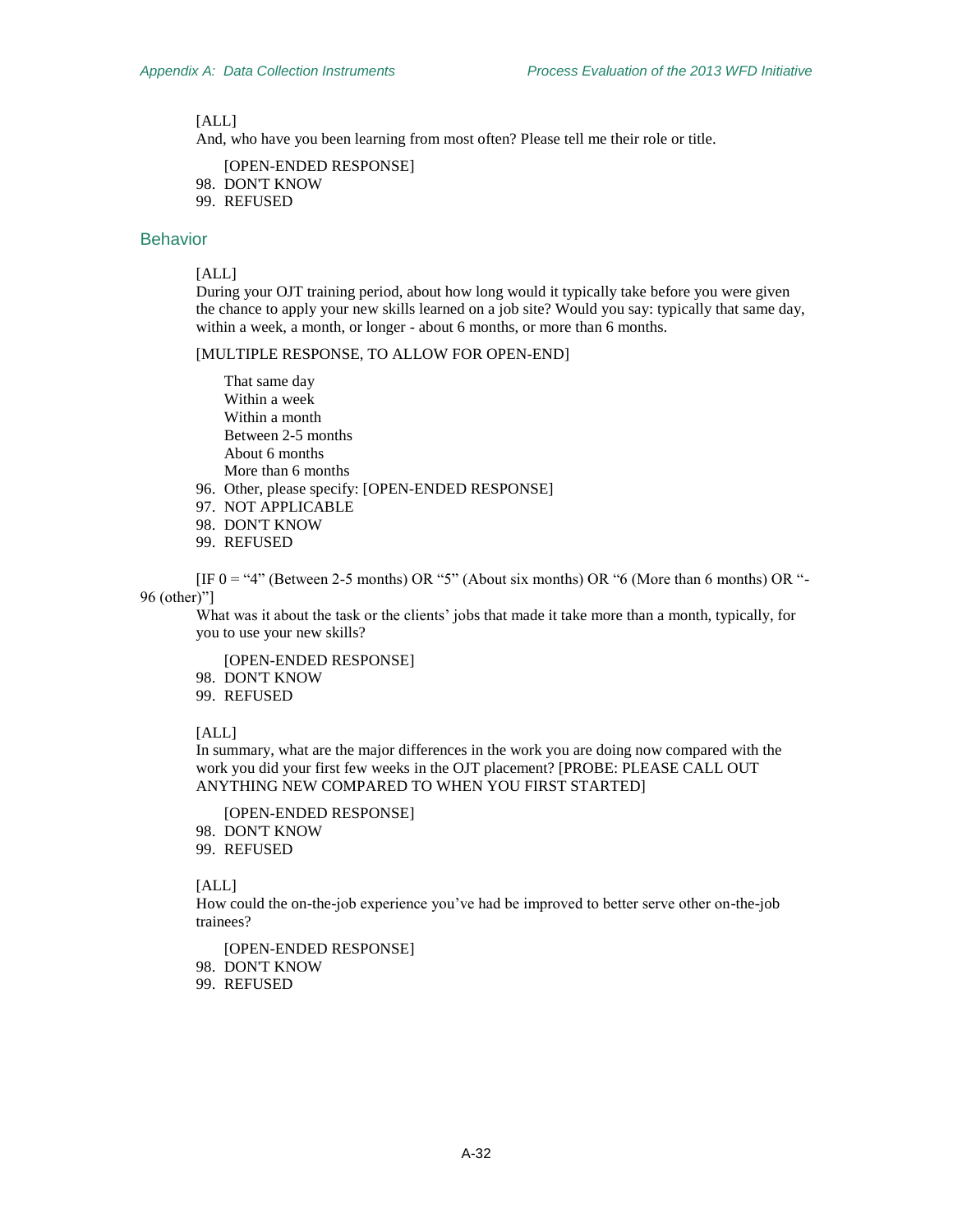<span id="page-84-0"></span>And, would you recommend the on-the-job training you got from [EMPLOYER/COMPANY] to others interested in working in the energy efficiency field? And as I said, your answers are confidential.

Yes No

- 96. Other, please specify: [OPEN-ENDED RESPONSE]
- 98. DON'T KNOW
- 99. REFUSED

 $[IF 0=NO]$  $[IF 0=NO]$  $[IF 0=NO]$ And why is that?

[OPEN-ENDED RESPONSE]

- 98. DON'T KNOW
- 99. REFUSED

# BSR Monitoring Activities

#### [ALL]

Do you recall talking to a program Business Services Representative during your training period – this is someone representing NYSERDA's on-the-job training program or an affiliate with the New York State Department of Labor?

Yes

No

- 96. Other, please specify: [OPEN-ENDED RESPONSE]
- 98. DON'T KNOW
- 99. REFUSED

#### [ALL]

<span id="page-84-1"></span>Are you familiar with the training objectives they set for you?

Yes

No

- 96. Other, please specify: [OPEN-ENDED RESPONSE]
- 98. DON'T KNOW
- 99. REFUSED

#### [I[F 0](#page-84-1) = 1 YES, FAMILIAR WITH TRAINING OBJECTIVES]

<span id="page-84-2"></span>Do you believe that the training objectives set by the BSR were achieved by time your training was over?

#### [SINGLE RESPONSE]

Yes

- No
- 96. Other, please specify: [OPEN-ENDED RESPONSE]
- 98. DON'T KNOW
- 99. REFUSED

## $[IF 0 = NO, NOT MET]$  $[IF 0 = NO, NOT MET]$  $[IF 0 = NO, NOT MET]$

What objectives were not met, and in what ways were they not met?

[OPEN-ENDED RESPONSE]

- 98. DON'T KNOW
- 99. REFUSED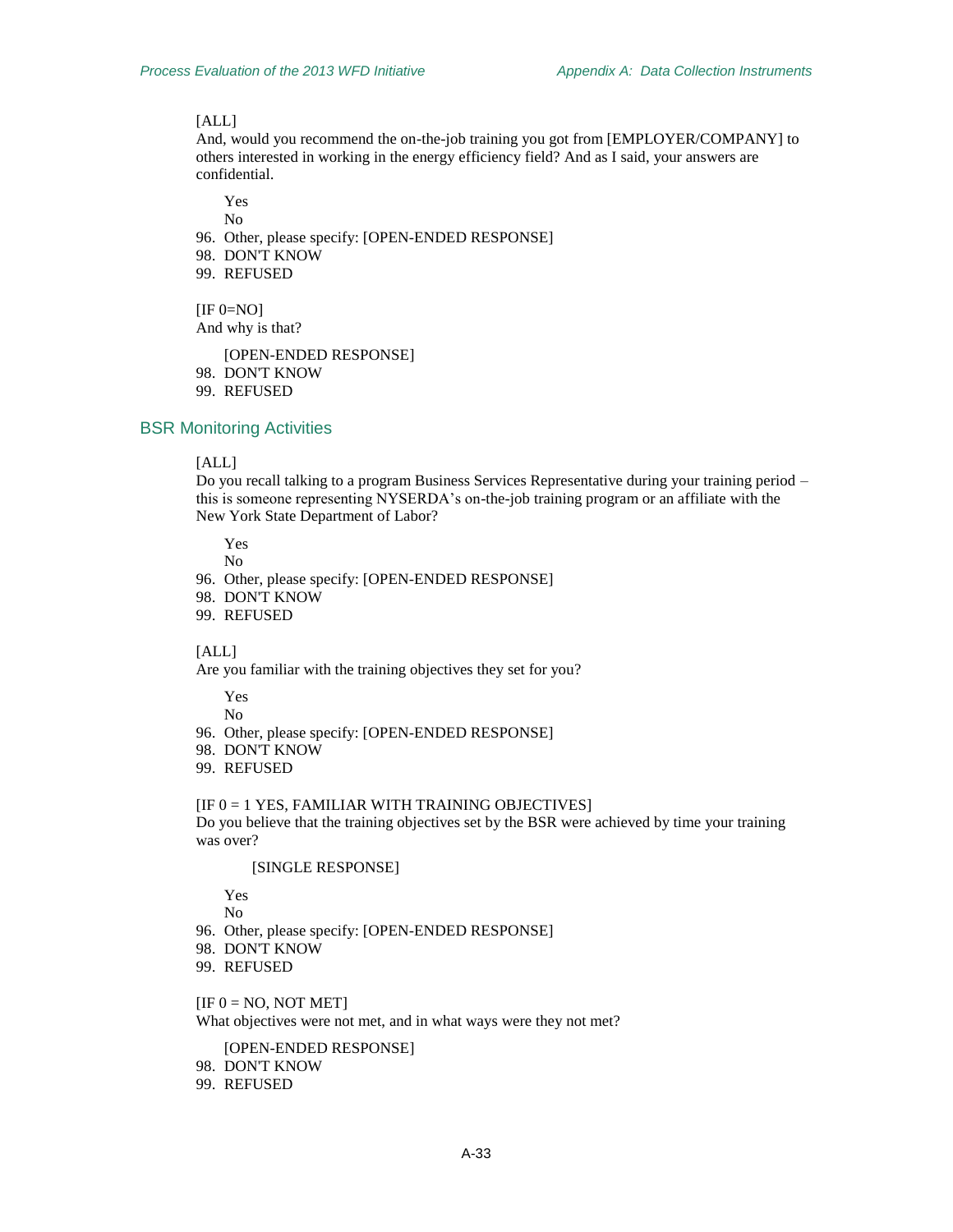During your training how often did you get feedback on how your training was actually going with… ? [READ OPTIONS AND ASK WHAT WAS TYPICALLY COVERED]

## [MATRIX QUESTION]

| Item |                                 | # of times   | $[IF > = 1] What$ | 98 | 99        |
|------|---------------------------------|--------------|-------------------|----|-----------|
|      |                                 | (best guess) | was               | DK | <b>RF</b> |
|      |                                 | is OK)       | covered?          |    |           |
|      | A.  your supervisor or trainer  |              |                   |    |           |
|      | B.  your employer, if different |              |                   |    |           |
|      | than your trainer               |              |                   |    |           |
|      | C. the program Business         |              |                   |    |           |
|      | Services Representative         |              |                   |    |           |
|      | Anyone else?                    |              |                   |    |           |

## [ALL]

Do you have suggestions for improving the feedback you received – such as others types of information or support you could have used during the training period? Any suggestions regarding feedback from… [ITERATE BY READING ALL CATEGORIES]

### [MATRIX QUESTION]

| Item |                                  | Suggestions | 98 | 99 |
|------|----------------------------------|-------------|----|----|
|      |                                  |             | DK | RF |
| А.   | your supervisor or employer      |             |    |    |
| В.   | the program Business             |             |    |    |
|      | Services Representative          |             |    |    |
|      | C. Anyone else involved with the |             |    |    |
|      | OJT program?                     |             |    |    |
|      | Anyone else?                     |             |    |    |

Using a 0-10 scale with 0 means "not at all satisfied" and 10 means an "completely satisfied" to what extent has the OJT training met your training goals so far?

## [SINGLE RESPONSE]

[0 TO 10 response]

98. DON'T KNOW

99. REFUSED

# <span id="page-85-0"></span>Formal Instruction and Certification [ASK ALL]

## [ALL]

Have you attended any classroom trainings or taken any other formal instruction such as an online course? [THIS MAY BE EMPLOYER OR PROGRAM FUNDED, OR EMPLOYEE FUNDED]

Yes

No

- 96. Other, please specify: [OPEN-ENDED RESPONSE]
- 98. DON'T KNOW
- 99. REFUSED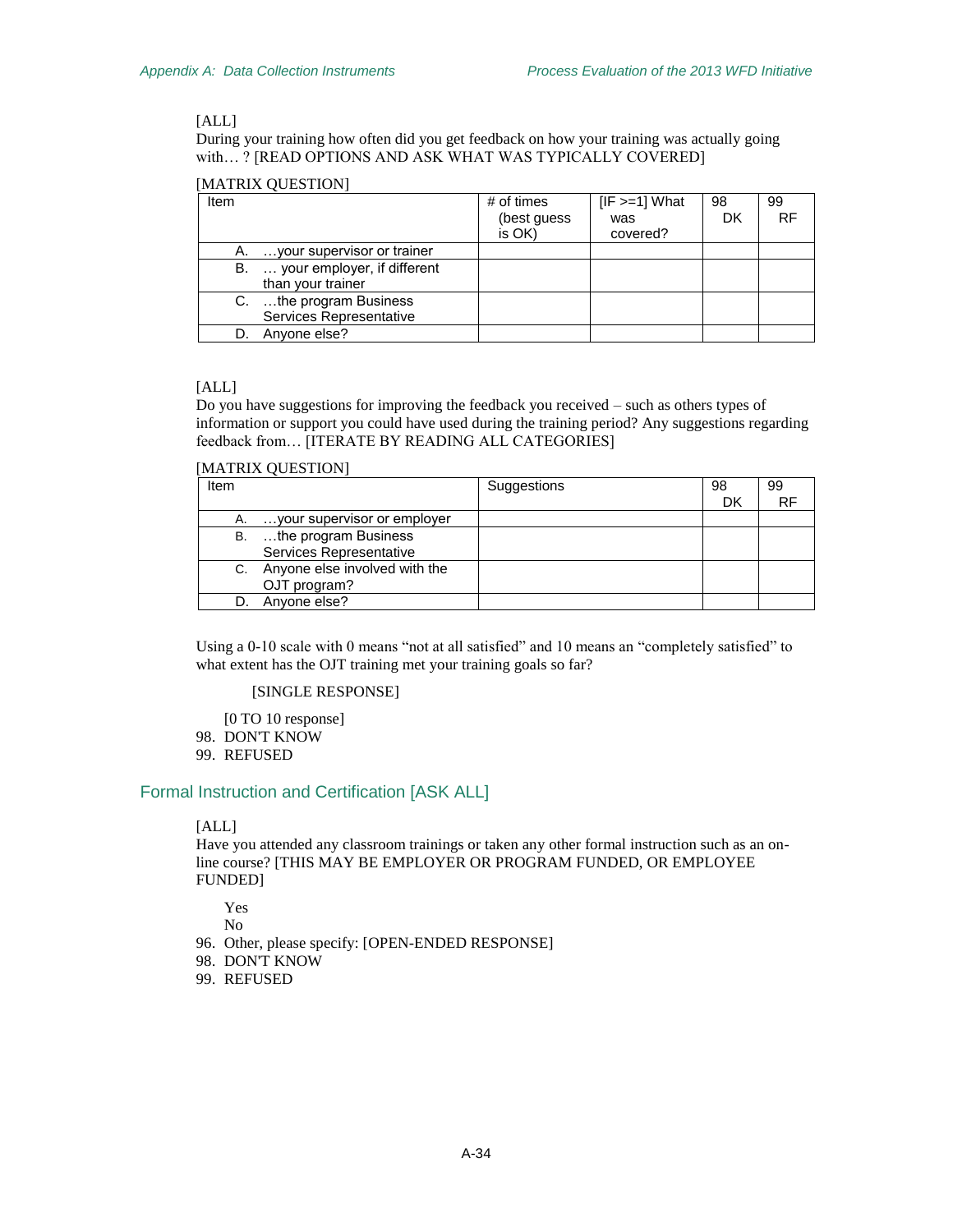## [I[F 0=](#page-85-0)YES, CLASSROOM TRAINING]

Did your employer or the OJT program pay any part of any tuition or fees for that training? [SELECT ALL THAT APPLY]

#### [MULTIPLE RESPONSE]

Employer

NYSERD training program

- 96. Other, please specify: [OPEN-ENDED RESPONSE]
- 98. DON'T KNOW
- 99. REFUSED

### [I[F 0=](#page-85-0)YES, CLASSROOM TRAINING]

Were you paid your normal wages for the time you attended the classroom training?

#### [SINGLE RESPONSE]

Yes

No, why/what happened? [OPEN-ENDED RESPONSE]

96. NOT APPLICABLE

98. DON'T KNOW

99. REFUSED

#### [I[F 0=](#page-85-0)YES (CLASSROOM TRAINING)]

What topics or major skill sets did the training(s) cover? [OVERVIEW OF MAJOR SKILL SETS]

## [MATRIX QUESTION]

| <b>Number of Mentions</b>          | Skill Sets Or Knowledge Gained | 98 | 99 |
|------------------------------------|--------------------------------|----|----|
|                                    |                                | DK | RF |
|                                    |                                |    |    |
|                                    |                                |    |    |
| 3.                                 |                                |    |    |
| -4.                                |                                |    |    |
| 5.                                 |                                |    |    |
| 6. (Summary of all other mentions) |                                |    |    |

#### [I[F 0=](#page-85-0)YES, CLASSROOM TRAINING]

How much of the information presented during classroom training was new to you? Would you say… [READ OPTIONS] [NOTE: NEW AS OPPOSED TO A REFRESHER COURSE]

None of it Less than half About half of it More than half All of it

- 96. Other, please specify: [OPEN-ENDED RESPONSE]
- 98. DON'T KNOW
- 99. REFUSED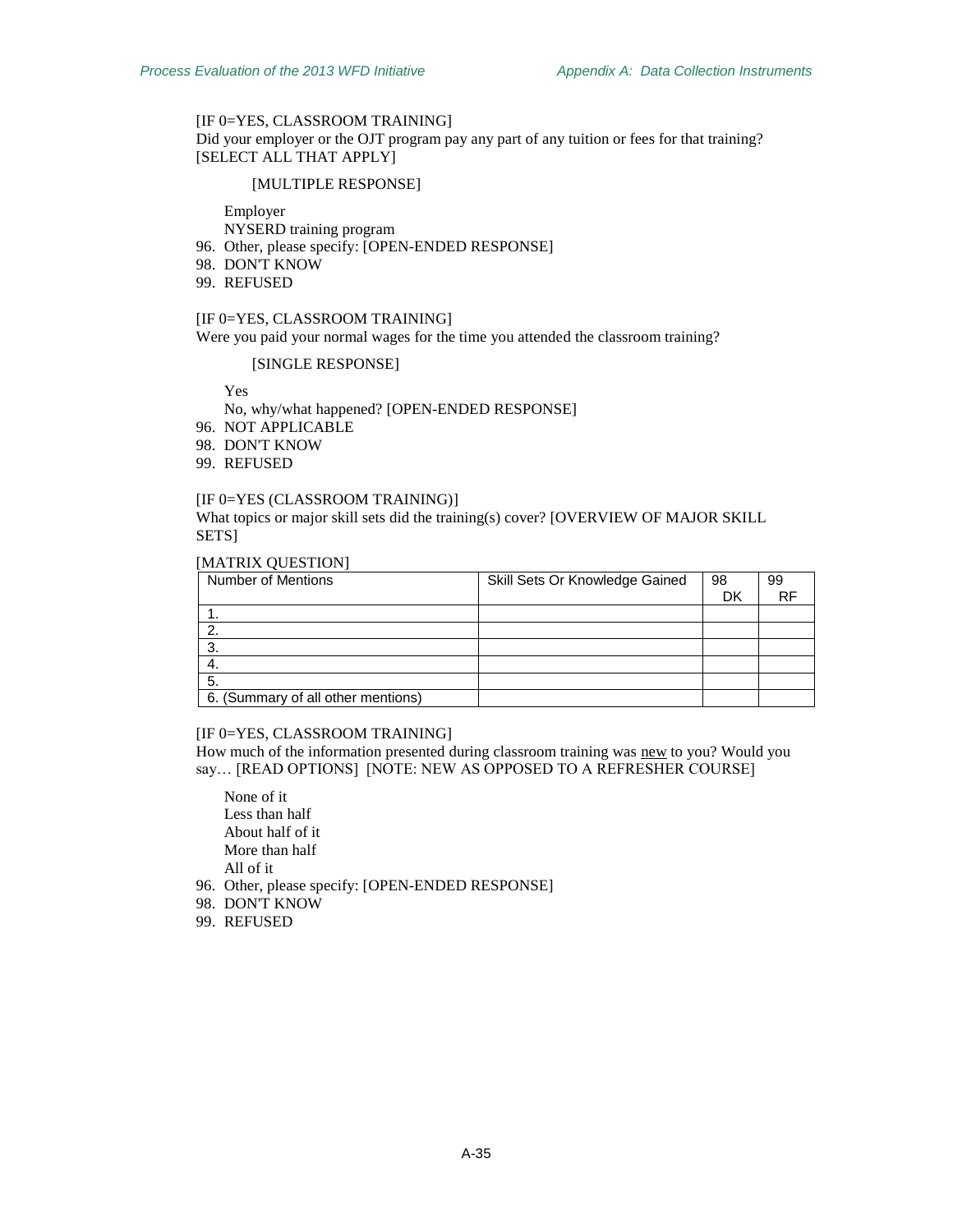## [I[F 0=](#page-85-0)YES, CLASSROOM TRAINING]

And how much of what you learned through the classroom or on-line training course have you been able to apply on the job?

None at all Less than half About half of it More than half All of it

96. Other, please specify: [OPEN-ENDED RESPONSE]

98. DON'T KNOW

99. REFUSED

#### [I[F 0=](#page-85-0)YES, CLASSROOM TRAINING]

After taking this formal training course, did you pursue certification? The types of certification I'm thinking of require you to take a test in the subject.

### [SINGLE RESPONSE]

[OPEN-ENDED RESPONSE]

98. DON'T KNOW

99. REFUSED

[I[F 0=](#page-85-0)YES, CLASSROOM TRAINING] How could the training course better serve other on-the-job trainees?

[SINGLE RESPONSE]

[OPEN-ENDED RESPONSE]

98. DON'T KNOW

99. REFUSED

[ALL]

<span id="page-87-0"></span>In the next year, what training related to clean energy [renewable or energy efficiency upgrade] fields do you plan to take?

Yes [OPEN-ENDED RESPONSE] No [OPEN-ENDED RESPONSE]

98. DON'T KNOW

99. REFUSED

 $[IF 0= 1 (training planned)]$  $[IF 0= 1 (training planned)]$  $[IF 0= 1 (training planned)]$ 

Would you paying for this training on your own, or would your employer or someone else pay for it?

### [MULTIPLE RESPONSE, TO ALLOW FOR OPEN-END]

On own (pay entire cost) Employer supported (all or part) NYSERDA supported (all or part)

96. Other, please specify: [OPEN-ENDED RESPONSE]

- 98. DON'T KNOW
- 99. REFUSED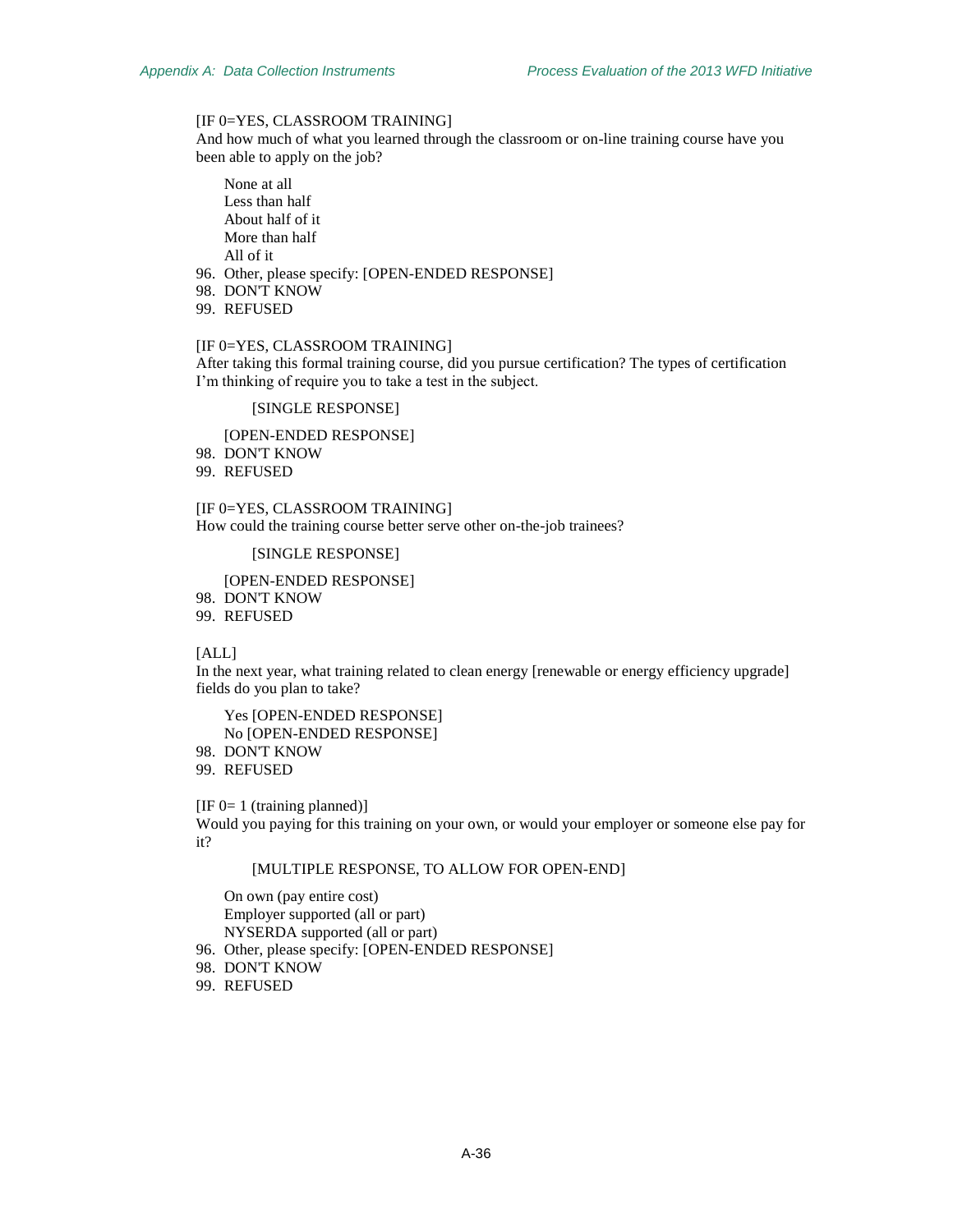Using a 0-10 scale with 0 meaning "not at all prepared" and 10 meaning "completely prepared", to what extent has your training prepared you to work in the energy field? [NOTE: OJT AND/OR ANY CLASSROOM TRAINING COMBINATION]

#### [SINGLE RESPONSE]

[0 TO 10 response] 98. DON'T KNOW

99. REFUSED

# Demographics [ASK ALL]

## [ALL]

In the year prior to starting your training, what proportion of the time were you employed – would you say fulltime, three-quarter, about half, or less than half or something else? [DO NOT READ]

#### [SINGLE RESPONSE]

Didn't work at all Full-time Three-quarters of the time About half of the time Less than half time

- 96. Other, please specify: [OPEN-ENDED RESPONSE]
- 98. DON'T KNOW
- 99. REFUSED

#### [ALL]

What is the highest level of education you have completed so far? [DO NOT READ]

#### [SINGLE RESPONSE]

No schooling Less than high school Some high school High school degree Trade or technical school Some college (including Associate degree) College degree (Bachelor's degree) Some graduate school Graduate degree professional degree (PhD or other professional degree) Post graduate

- 96. Other, please specify: [OPEN-ENDED RESPONSE]
- 98. DON'T KNOW
- 99. REFUSED

#### [ALL]

Those are all the specific questions I have for you today. Is there anything else you'd like to say about your OJT experience before we close?

# [SINGLE RESPONSE]

[OPEN-ENDED RESPONSE]

- 98. DON'T KNOW
- 99. REFUSED

Thank you so much for your feedback on the OJT program. Good Bye.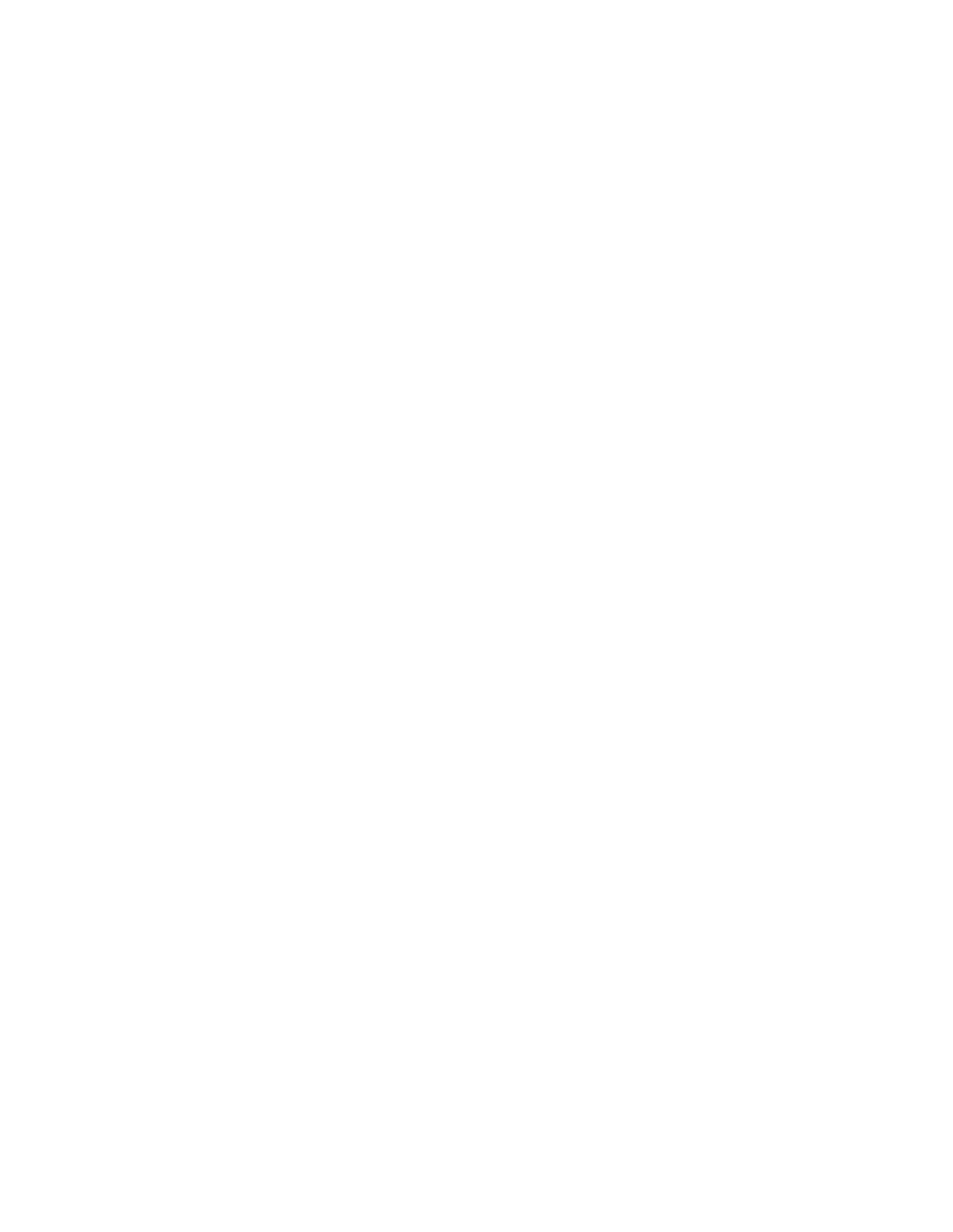| Category<br>$(n = 104)$                                                          | <b>No Skill</b> | Intro-<br>ductory | General | <b>Advanced</b> | <b>No</b><br><b>Response</b> |
|----------------------------------------------------------------------------------|-----------------|-------------------|---------|-----------------|------------------------------|
| Architectural, engineering, or related<br>services                               | 10%             | 10%               | 2%      | 6%              | 10%                          |
| General residential construction<br>(home building and remodeling)               | 43%             | 19%               | 17%     | 11%             | 10%                          |
| General commercial construction<br>(new business construction and<br>remodeling) | 54%             | 19%               | 6%      | 11%             | 11%                          |
| Building shell improvements<br>(insulation, windows, air sealing)                | 48%             | 14%               | 11%     | 3%              | 24%                          |
| HVAC installation/technician                                                     | 79%             | 5%                | 0%      | $0\%$           | 16%                          |
| Plumbing                                                                         | 63%             | 18%               | 7%      | 2%              | 10%                          |
| Electrical                                                                       | 59%             | 19%               | 9%      | 2%              | 12%                          |
| Other*                                                                           | 39%             | 7%                | 0%      | 13%             | 41%                          |
| Highest skill level reported                                                     | 34%             | 17%               | 19%     | 23%             | 7%                           |

# **Table B-1. CP Trainees Self-Reported Skill Levels**

\* Other responses included general skills such as building maintenance, cleaning, clerical, cooking, demolition, janitorial, shipping/receiving, and welding from 22 respondents.

|  |  |  |  |  |  | Table B-2. CP Trainees' Reasons for Taking Training (multiple responses allowed) |  |
|--|--|--|--|--|--|----------------------------------------------------------------------------------|--|
|--|--|--|--|--|--|----------------------------------------------------------------------------------|--|

| <b>Reasons for Taking Training</b>                                                                                                                  | <b>Percent</b><br>$(n=104)$ |
|-----------------------------------------------------------------------------------------------------------------------------------------------------|-----------------------------|
| Job/career advancement                                                                                                                              | 49%                         |
| Personal interest                                                                                                                                   | 41%                         |
| Helps in getting a job in construction/energy efficiency field                                                                                      | 39%                         |
| Helps in getting a better job than the one I have                                                                                                   | 28%                         |
| Prepare for an apprenticeship/trades program                                                                                                        | 14%                         |
| Certification required to participate in utility program (e.g., Home Performance with<br><b>ENERGY STAR, Multifamily Performance Program, etc.)</b> | 13%                         |
| It is a part of a legally mandated program                                                                                                          | 13%                         |
| Other                                                                                                                                               | 10%                         |
| Maintain a license or certification (required professional CEU)                                                                                     | 9%                          |
| Required prerequisite for other training I want to take                                                                                             | 9%                          |
| My employer recommended it                                                                                                                          | 7%                          |
| Prepare for an internship                                                                                                                           | 7%                          |
| To meet specific needs indicated by a client or customer                                                                                            | 5%                          |

\* Ten "Other" responses included personal improvement, for their family, to explore the job market / industry, and becoming part of a green team / committee at work.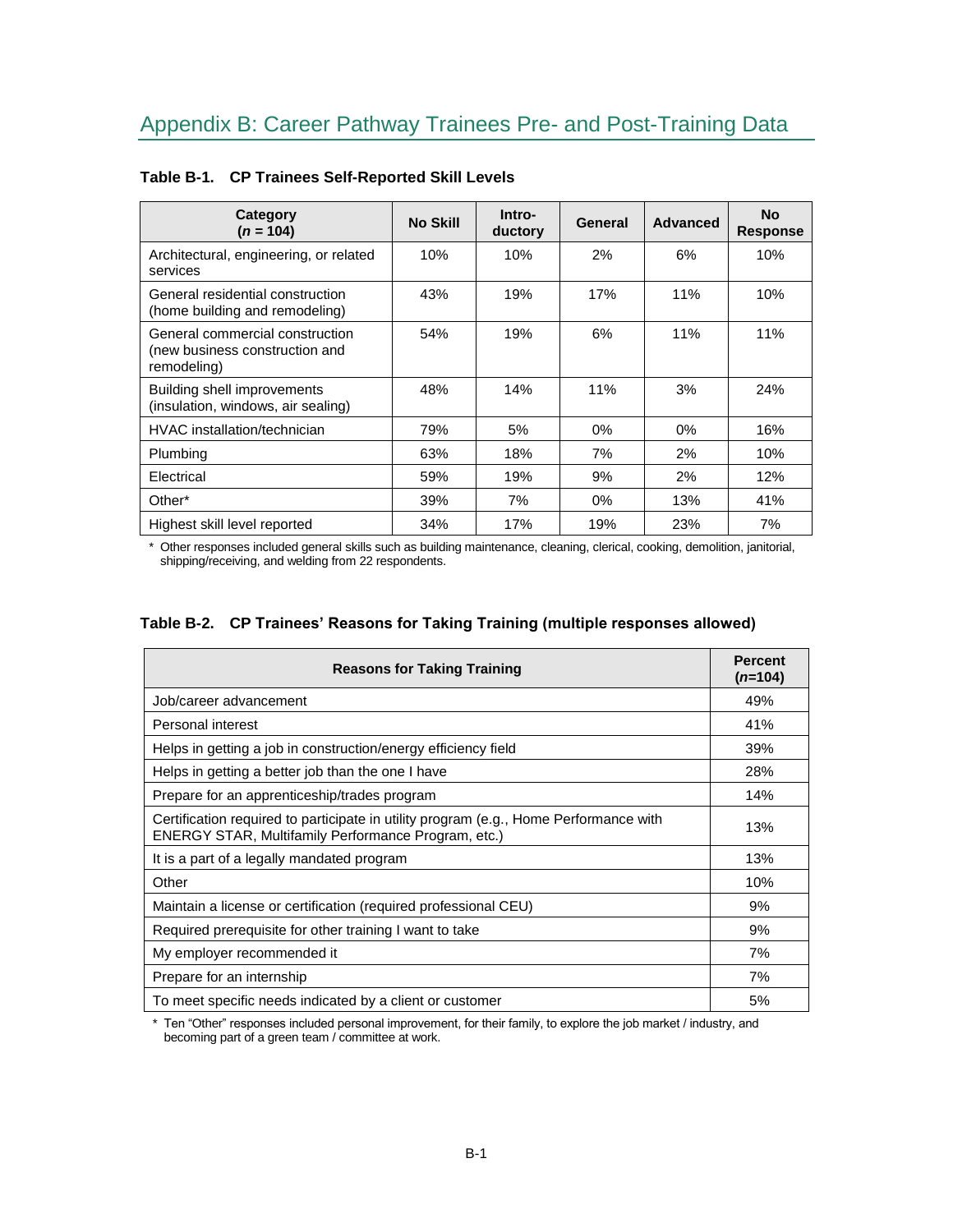# **Table B-3. CP Expected Accomplishments from the Training (multiple responses allowed)**

| <b>Reasons for Taking Training</b> | <b>Percent</b><br>$(n=100)$ |
|------------------------------------|-----------------------------|
| Acquire new skills                 | 64%                         |
| Improve skills for promotion       | 33%                         |
| Obtain employment                  | 71%                         |
| Other*                             | 12%                         |
| Change field of employment         | 24%                         |

\* Of the 27 "Other" responses, three were not specified, four indicated that the respondent did not know what they expected, and the remaining responses included managing other employees, environmentalism, help their company succeed, and earning a certification.

# **Table B-4. How well CP Training Fit Experience and Goals**

| <b>Reasons for Taking Training</b>  | <b>Percent</b><br>$(n=96)$ |
|-------------------------------------|----------------------------|
| Course will teach new things        | 67%                        |
| Course will provide a refresher     | 13%                        |
| Not sure                            | 10%                        |
| Course may be over my head          | 6%                         |
| Course may be below my level        | 2%                         |
| Course definitely is over my head   | 2%                         |
| Course definitely is below my level | 0%                         |

# **Table B-5. CP Training Expectations and Appropriateness**

| Learning and Achievement, Compared to Expectations                      |                             |  |  |  |
|-------------------------------------------------------------------------|-----------------------------|--|--|--|
| <b>Response</b>                                                         | <b>Percent</b><br>$(n=155)$ |  |  |  |
| Far exceeded                                                            | 30%                         |  |  |  |
| Somewhat exceeded                                                       | 25%                         |  |  |  |
| Met                                                                     | 38%                         |  |  |  |
| Fell somewhat short                                                     | 7%                          |  |  |  |
| Fell far short                                                          | 0%                          |  |  |  |
| Appropriateness of Level of Training to Employment Goals and Experience |                             |  |  |  |
| <b>Response</b>                                                         | <b>Percent</b><br>$(n=153)$ |  |  |  |
| Far too low                                                             | 1%                          |  |  |  |
| Somewhat too low                                                        | 9%                          |  |  |  |
| Appropriate                                                             | 79%                         |  |  |  |
| Somewhat too high                                                       | 10%                         |  |  |  |
| Far too high                                                            | 0%                          |  |  |  |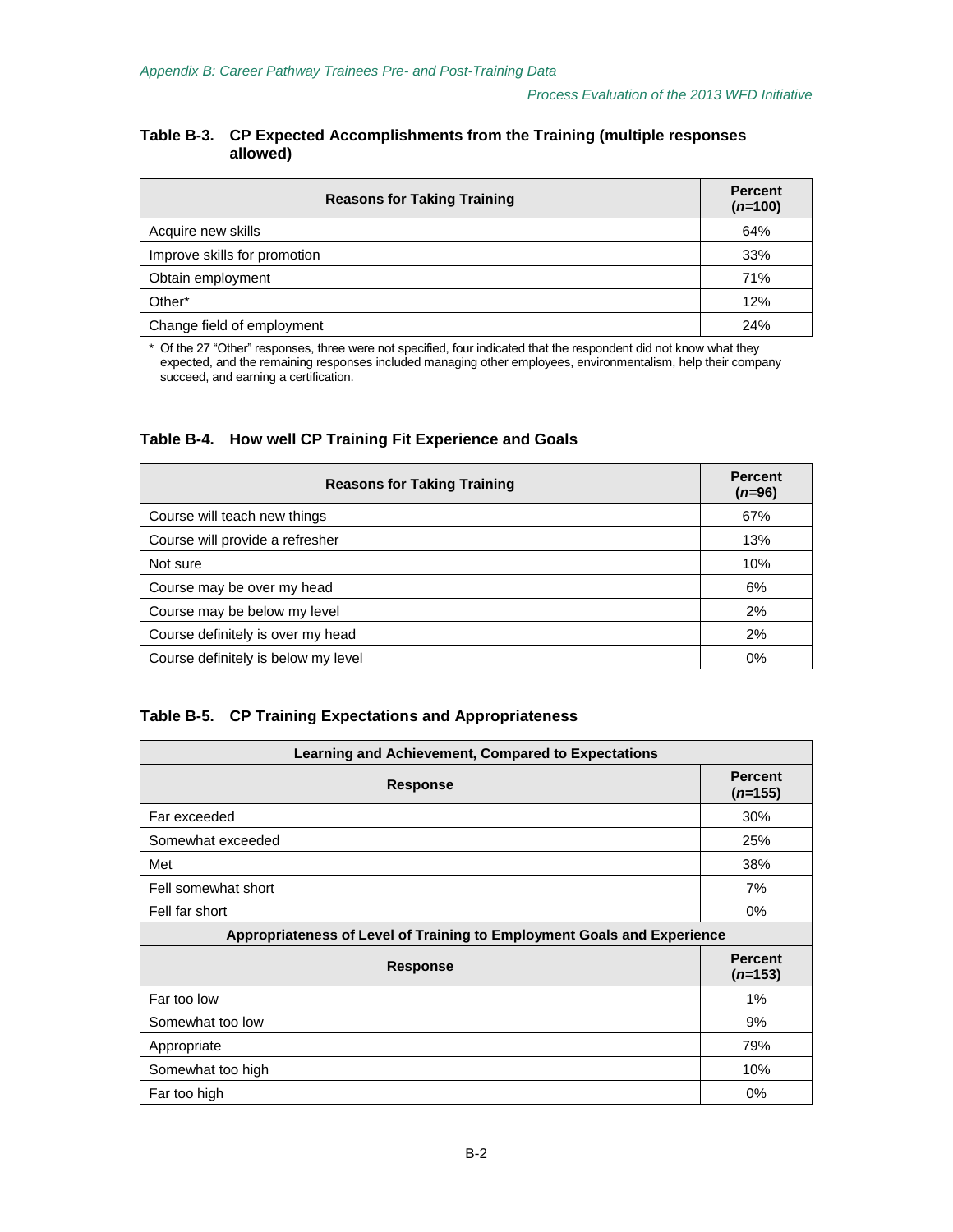| <b>Response</b>                              | <b>Percent</b><br>$(n=153)$ |
|----------------------------------------------|-----------------------------|
| Supervised field experience                  | 48%                         |
| Hands on experience with equipment and tools | 69%                         |
| Applied math skills                          | 37%                         |
| Literacy/reading skills                      | 9%                          |
| Interviewing and resume preparation          | 16%                         |

# **Table B-6. Suggested Training Enhancements (multiple responses allowed)**

# **Table B-7. CP Trainee's Post-Training Expectations (multiple responses allowed)**

| <b>Post-Training Plans</b>               |                             |  |
|------------------------------------------|-----------------------------|--|
| <b>Response</b>                          | <b>Percent</b><br>$(n=100)$ |  |
| Remain in current job                    | 54%                         |  |
| Seek advancement with current employer   | 29%                         |  |
| Seek additional training                 | 28%                         |  |
| Find new employment                      | 9%                          |  |
| Enter on-the-job training or internship. | 4%                          |  |
| Enter apprenticeship/trades program      | 1%                          |  |
| <b>Additional Training Plans</b>         |                             |  |
| <b>Response</b>                          | <b>Percent</b><br>$(n=100)$ |  |
| Energy efficiency                        | 31%                         |  |
| No plans for additional training         | 20%                         |  |
| Renewable energy                         | 14%                         |  |
| Other                                    | 4%                          |  |

# **Table B-8. CP Trainees' Certification Plans**

| Certification*                                                                      | <b>Certified</b><br>$(n=151)$ | Plan /<br><b>Interested</b><br>$(n=151)$ |
|-------------------------------------------------------------------------------------|-------------------------------|------------------------------------------|
| BPI Building Analyst, Building Envelope Professional, Heating<br>Professional, etc. | 9%                            | 65%                                      |
| USGBC LEED Accredited Professional (AP)                                             | 5%                            | 32%                                      |
| <b>USGBC LEED Green Associate</b>                                                   | 5%                            | 44%                                      |
| <b>RESNET/HERS Rater</b>                                                            | $1\%$                         | 29%                                      |
| AEE Certified Energy Manager (CEM)                                                  | 5%                            | 35%                                      |
| NAHB Green Building                                                                 | 2%                            | 40%                                      |
| <b>NARI Green Certified Professional</b>                                            | 1%                            | 37%                                      |
| NATE HVAC Installation Technician, Service Technician, or Senior<br>Technician      | 3%                            | 44%                                      |
| ASHRAE energy-related certifications                                                | 7%                            | 36%                                      |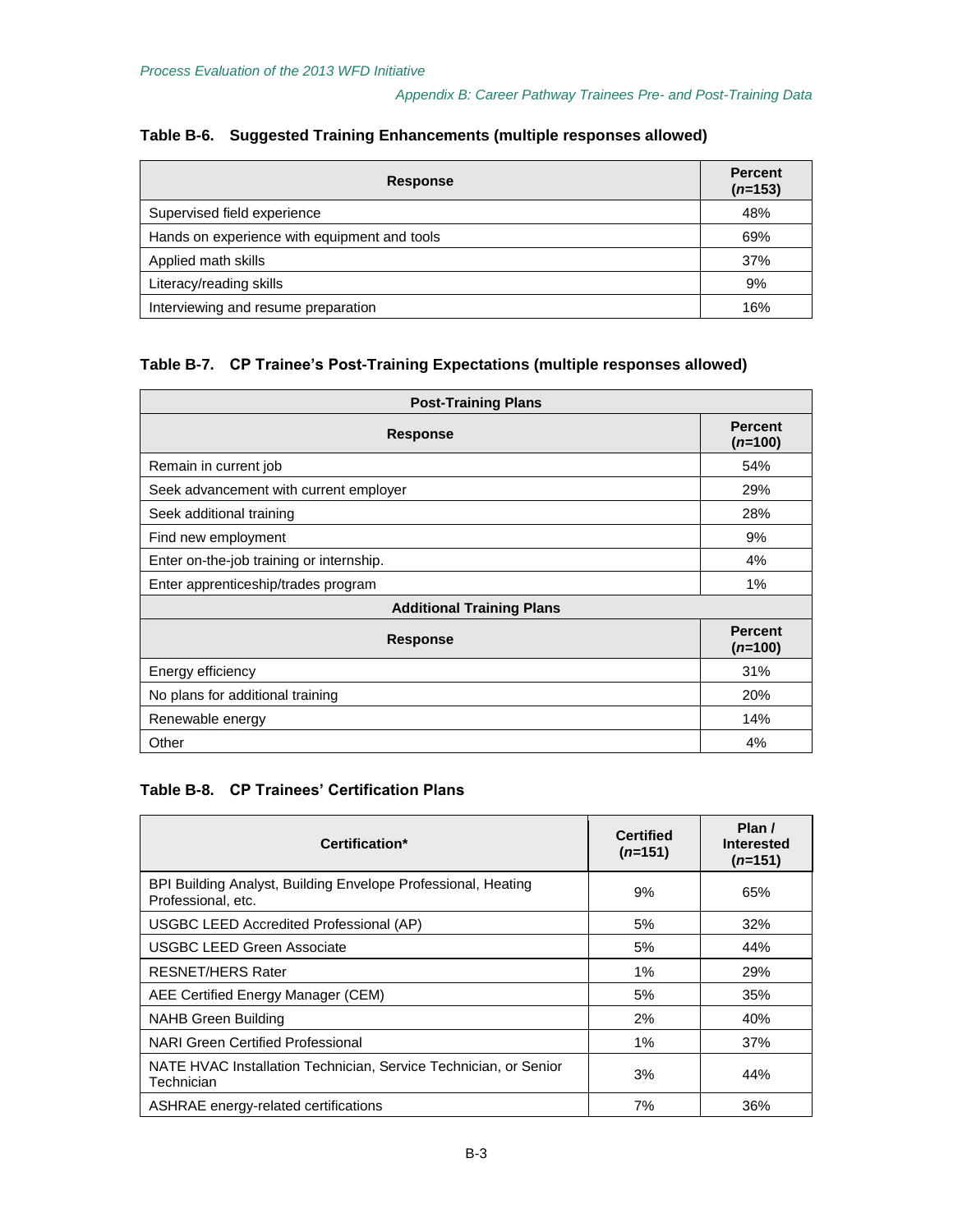### *Process Evaluation of the 2013 WFD Initiative*

| NABCEP PV- Entry Level             | 2%  | 34% |
|------------------------------------|-----|-----|
| AEE Certified Energy Auditor (CEA) | 3%  | 44% |
| NABCEP Solar Thermal-Entry Level   | 2%  | 36% |
| NABCEP Certified PV Installer      | 3%  | 32% |
| Other**                            | 4%  | 11% |
| At Least One Certification         | 17% | 83% |

\* BPI = Building Performance Institute; USGBC = US Green Building Council; AEE = Association of Energy Engineers; NAHB = National Association of Home Builders; NATE = North American Technician Excellence; NARI National Association of the Remodeling Industry; ASHRAE = American Society of Heating, Refrigerating, and Air-Conditioning Engineers; NABCEP = North American Board of Certified Energy Practitioners.

\*\* Ninety percent of the "Other" response were not specific. The other 12 responses included Distributed Generation Certification, other solar thermal, sustainability coordinator, building codes, and National Council of Examiners for Engineering and Surveying (NCEES) FE and PE exams.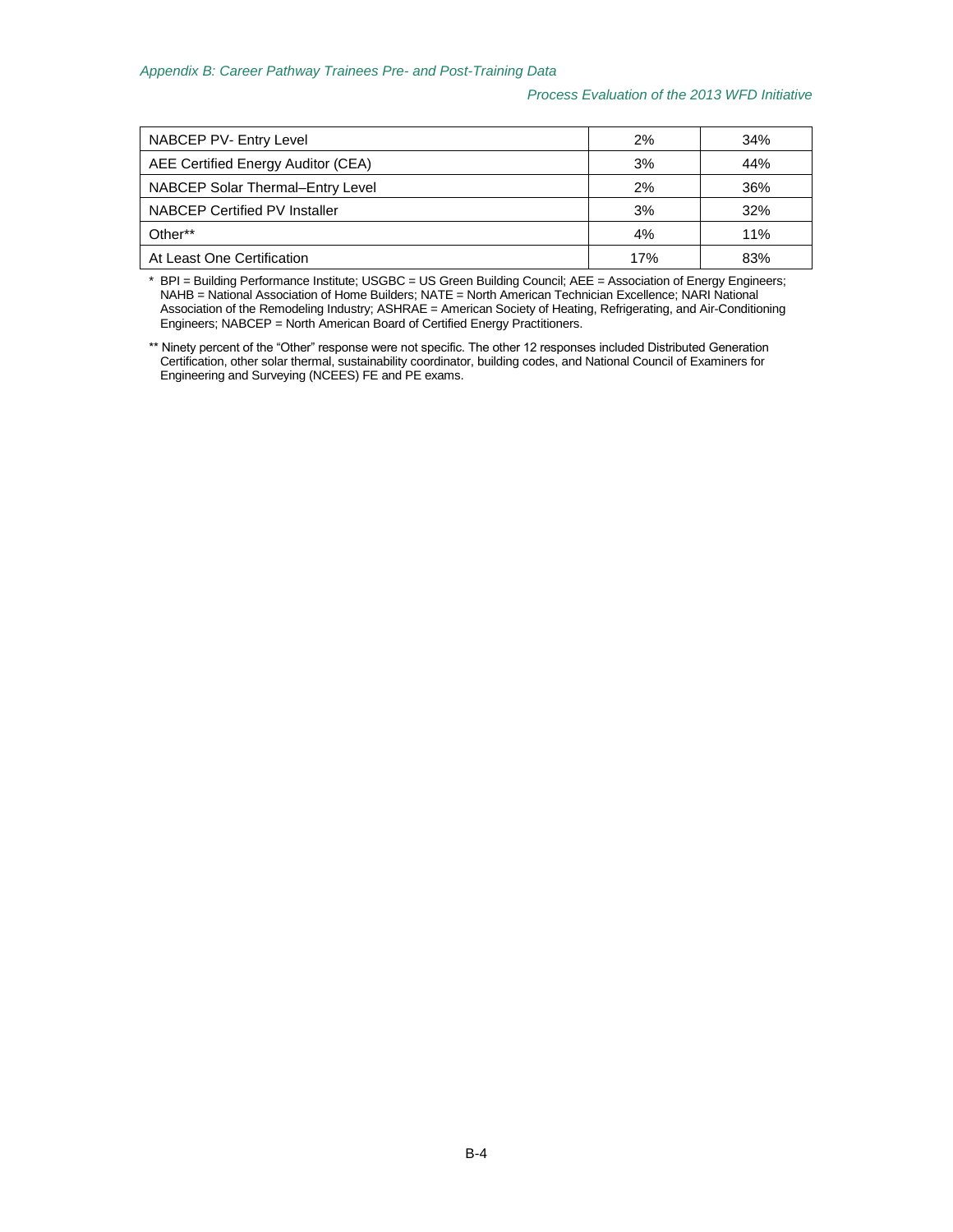| Category<br>$(n=426)$                                                            | <b>No Skill</b> | Intro-<br>ductory | General | <b>Advanced</b> | <b>No</b><br><b>Response</b> |
|----------------------------------------------------------------------------------|-----------------|-------------------|---------|-----------------|------------------------------|
| Architectural, engineering, or related<br>services                               | 28%             | 19%               | 21%     | 18%             | 14%                          |
| General residential construction<br>(home building and remodeling)               | 15%             | 21%               | 30%     | 25%             | 9%                           |
| General commercial construction<br>(new business construction and<br>remodeling) | 23%             | 19%               | 30%     | 19%             | 9%                           |
| Building shell improvements<br>(insulation, windows, air sealing)                | 17%             | 22%               | 23%     | 16%             | 21%                          |
| HVAC installation/technician                                                     | 36%             | 24%               | 23%     | 6%              | 11%                          |
| Plumbing                                                                         | 21%             | 22%               | 20%     | 27%             | 10%                          |
| Electrical                                                                       | 4%              | 1%                | 2%      | 5%              | 87%                          |
| Other*                                                                           | 28%             | 19%               | 21%     | 18%             | 14%                          |
| Highest skill level reported                                                     | 5%              | 11%               | 22%     | 57%             | 5%                           |

# **Table C-9. TT Trainees Self-Reported Skill Levels**

Other category includes a variety of building management and energy-efficiency areas (examples: energy evaluation project development and auditing, energy modeling, facilities management, GHG emissions, engineering, green practices outreach and education) mentioned by 18 respondents, and general skills (examples: stocking, agency operations, pneumatics).

| <b>Reasons for Taking Training</b>                                                                                                                  | <b>Percent</b><br>$(n=495)$ |
|-----------------------------------------------------------------------------------------------------------------------------------------------------|-----------------------------|
| My employer recommended it                                                                                                                          | 48%                         |
| Job/career advancement                                                                                                                              | 40%                         |
| Personal interest                                                                                                                                   | 33%                         |
| To meet specific needs indicated by a client or customer                                                                                            | 16%                         |
| Certification required to participate in utility program (e.g., Home Performance with<br><b>ENERGY STAR, Multifamily Performance Program, etc.)</b> | 15%                         |
| Helps in getting a job in construction/energy efficiency field                                                                                      | 12%                         |
| Maintain a license or certification (required professional CEU)                                                                                     | 12%                         |
| Required prerequisite for other training I want to take                                                                                             | 12%                         |
| Prepare for an apprenticeship/trades program                                                                                                        | 8%                          |
| Helps in getting a better job than the one I have                                                                                                   | 7%                          |
| Other                                                                                                                                               | 6%                          |
| It is a part of a legally mandated program                                                                                                          | 6%                          |
| Prepare for an internship                                                                                                                           | 1%                          |

# **Table C-10. TT Trainees' Reasons for Taking Training (multiple responses allowed)**

\* Thirty "Other" responses included using the training for their current job (without expectations of promotion or advancement), or as a partial requirement for an apprenticeship in progress.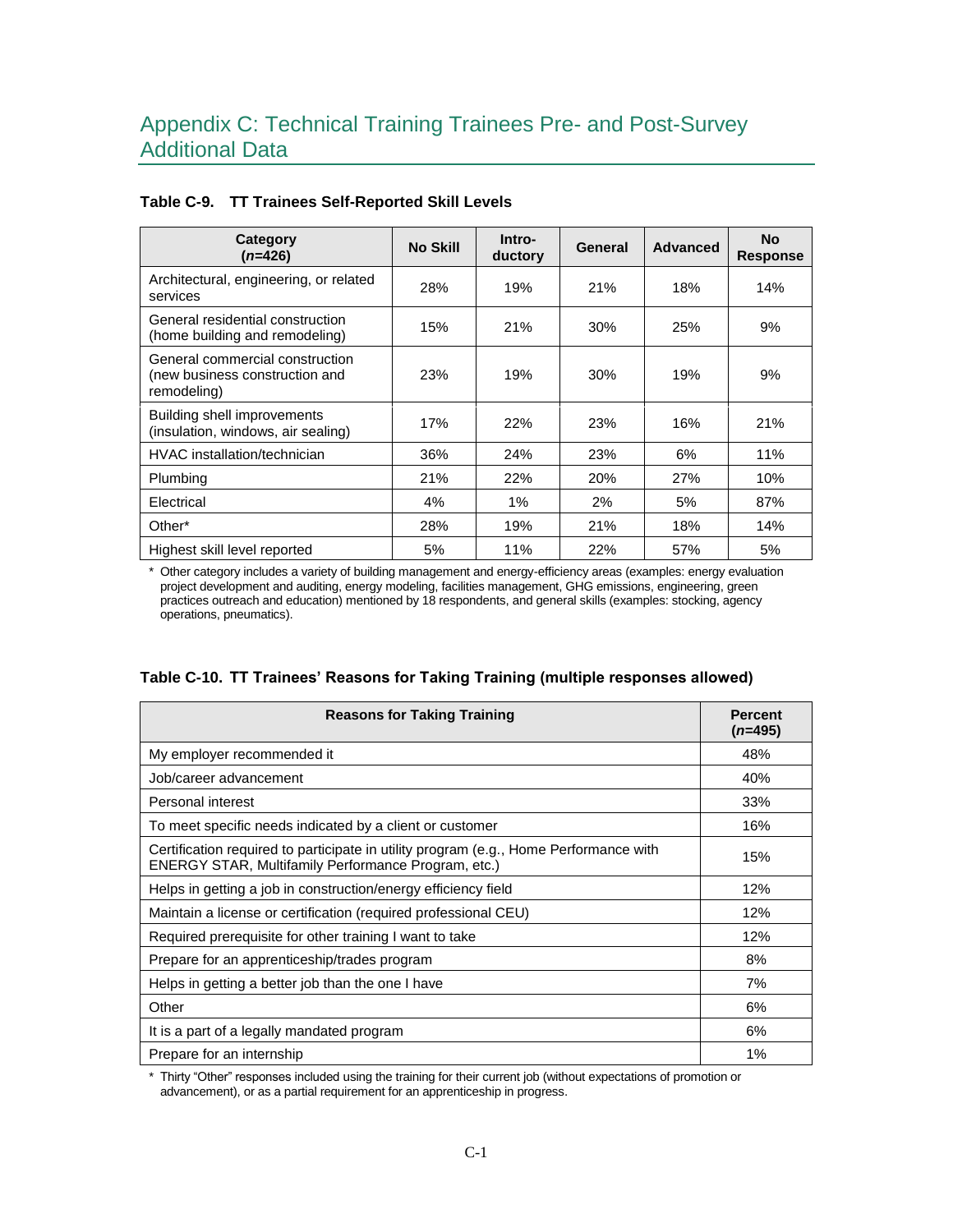| <b>Reasons for Taking Training</b> | <b>Percent</b><br>$(n=470)$ |
|------------------------------------|-----------------------------|
| Acquire new skills                 | 83%                         |
| Improve skills for promotion       | 38%                         |
| Obtain employment                  | 6%                          |
| Other*                             | 5%                          |
| Change field of employment         | 3%                          |

## **Table C-11. TT Expected Accomplishments from the Training (multiple responses allowed)**

\* Of the 24 "other" response, 21 included specifics about how the training would help or was necessary for their current position as a refresher or for acquiring new skills. The remaining responses were not specified.

# **Table C-12. How well TT Training Fit Experience and Goals**

| <b>Reasons for Taking Training</b>  | <b>Percent</b><br>$(n=476)$ |
|-------------------------------------|-----------------------------|
| Course will teach new things        | 75%                         |
| Course will provide a refresher     | 8%                          |
| Course may be over my head          | 5%                          |
| Not sure                            | 5%                          |
| Course may be below my level        | 3%                          |
| Course definitely is below my level | $1\%$                       |
| Course definitely is over my head   | 0%                          |

# **Table C-13. TT Training Expectations and Appropriateness**

| Learning and Achievement, Compared to Expectations                      |                             |  |
|-------------------------------------------------------------------------|-----------------------------|--|
| <b>Response</b>                                                         | <b>Percent</b><br>$(n=413)$ |  |
| Far exceeded                                                            | 18%                         |  |
| Somewhat exceeded                                                       | 28%                         |  |
| Met                                                                     | 49%                         |  |
| Fell somewhat short                                                     | 5%                          |  |
| Fell far short                                                          | $>1\%$                      |  |
| Appropriateness of Level of Training to Employment Goals and Experience |                             |  |
| <b>Response</b>                                                         | <b>Percent</b><br>$(n=414)$ |  |
| Far too low                                                             | $>1\%$                      |  |
| Somewhat too low                                                        | 12%                         |  |
| Appropriate                                                             | 76%                         |  |
| Somewhat too high                                                       | 12%                         |  |
| Far too high                                                            | 0%                          |  |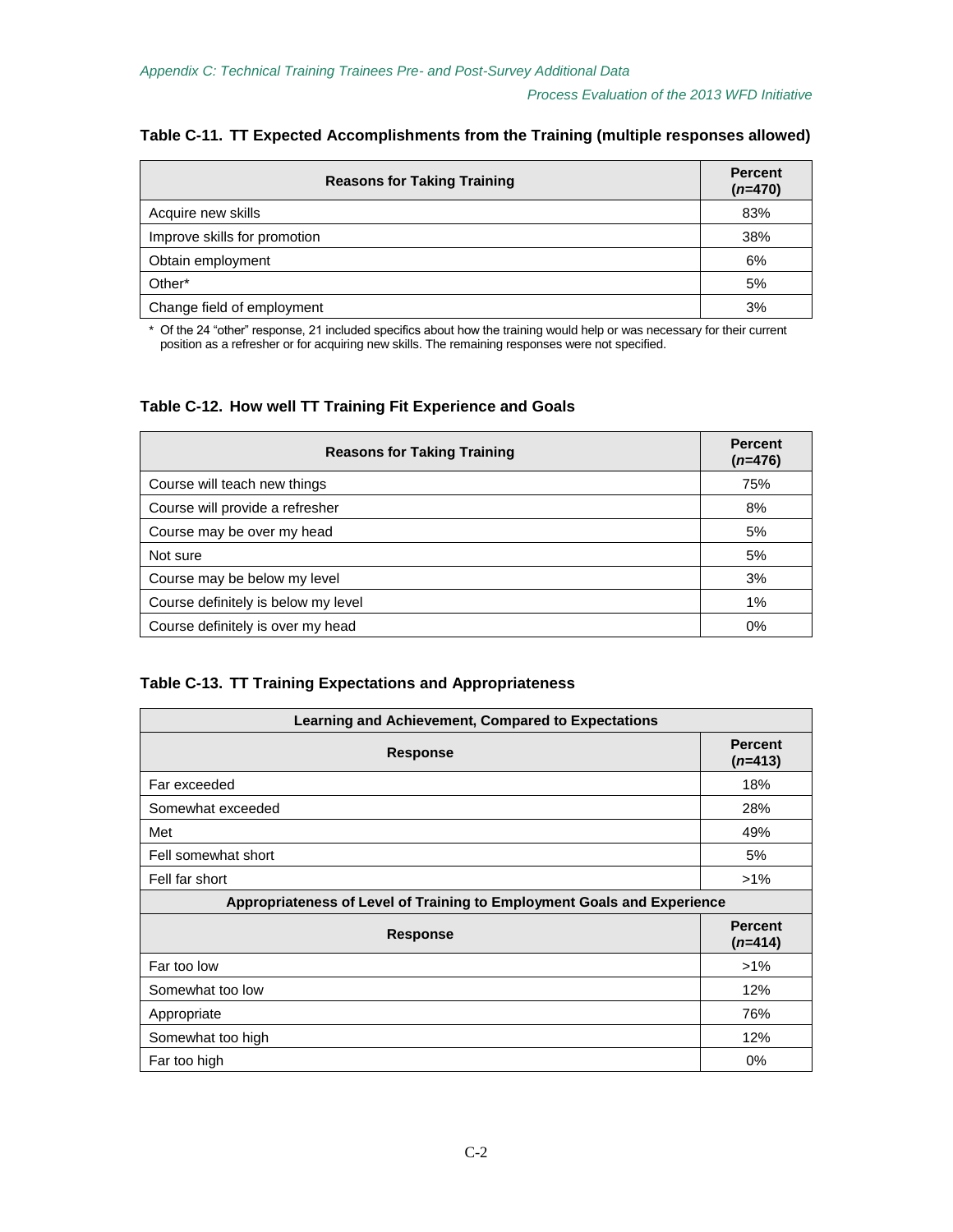| <b>Response</b>                              | <b>Percent</b><br>$(n=329)$ |
|----------------------------------------------|-----------------------------|
| Hands on experience with equipment and tools | 68%                         |
| Supervised field experience                  | 39%                         |
| Applied math skills                          | 24%                         |
| Interviewing and resume preparation          | 5%                          |
| Literacy/reading skills                      | 3%                          |

## **Table C-14. Suggested Training Enhancements (multiple responses allowed)**

# **Table C-15. TT Trainee's Post-Training Expectations (multiple responses allowed)**

| <b>Post-Training Plans</b>               |                               |  |
|------------------------------------------|-------------------------------|--|
| <b>Response</b>                          | <b>Percent</b><br>$(n=390)$   |  |
| Remain in current job                    | 73%                           |  |
| Seek advancement with current employer   | 29%                           |  |
| Seek additional training                 | 28%                           |  |
| Find new employment                      | 9%                            |  |
| Enter on-the-job training or internship. | 4%                            |  |
| Enter apprenticeship/trades program      | 1%                            |  |
| <b>Additional Training Plans</b>         |                               |  |
| <b>Response</b>                          | <b>Percent</b><br>$(n = 390)$ |  |
| Energy efficiency                        | 31%                           |  |
| No plans for additional training         | 20%                           |  |
| Renewable energy                         | 14%                           |  |
| Other*                                   | 4%                            |  |

\* Of the 11 "other" responses, 6 specified interest in architecture or passive / net zero design, and the remaining 5 indicated interest in climate science, sustainability, green economics, or environmental sciences.

# **Table C-16. TT Trainees' Certification Plans**

| Certification*                                                                      | <b>Certified</b><br>$(n = 375)$ | Plan /<br>Interested<br>$(n = 375)$ |
|-------------------------------------------------------------------------------------|---------------------------------|-------------------------------------|
| BPI Building Analyst, Building Envelope Professional, Heating<br>Professional, etc. | 13%                             | 28%                                 |
| USGBC LEED Accredited Professional (AP)                                             | 5%                              | <b>22%</b>                          |
| <b>USGBC LEED Green Associate</b>                                                   | 6%                              | 30%                                 |
| <b>RESNET/HERS Rater</b>                                                            | 3%                              | 15%                                 |
| AEE Certified Energy Manager (CEM)                                                  | 2%                              | 23%                                 |
| NAHB Green Building                                                                 | 2%                              | <b>20%</b>                          |
| NARI Green Certified Professional                                                   | 1%                              | 15%                                 |